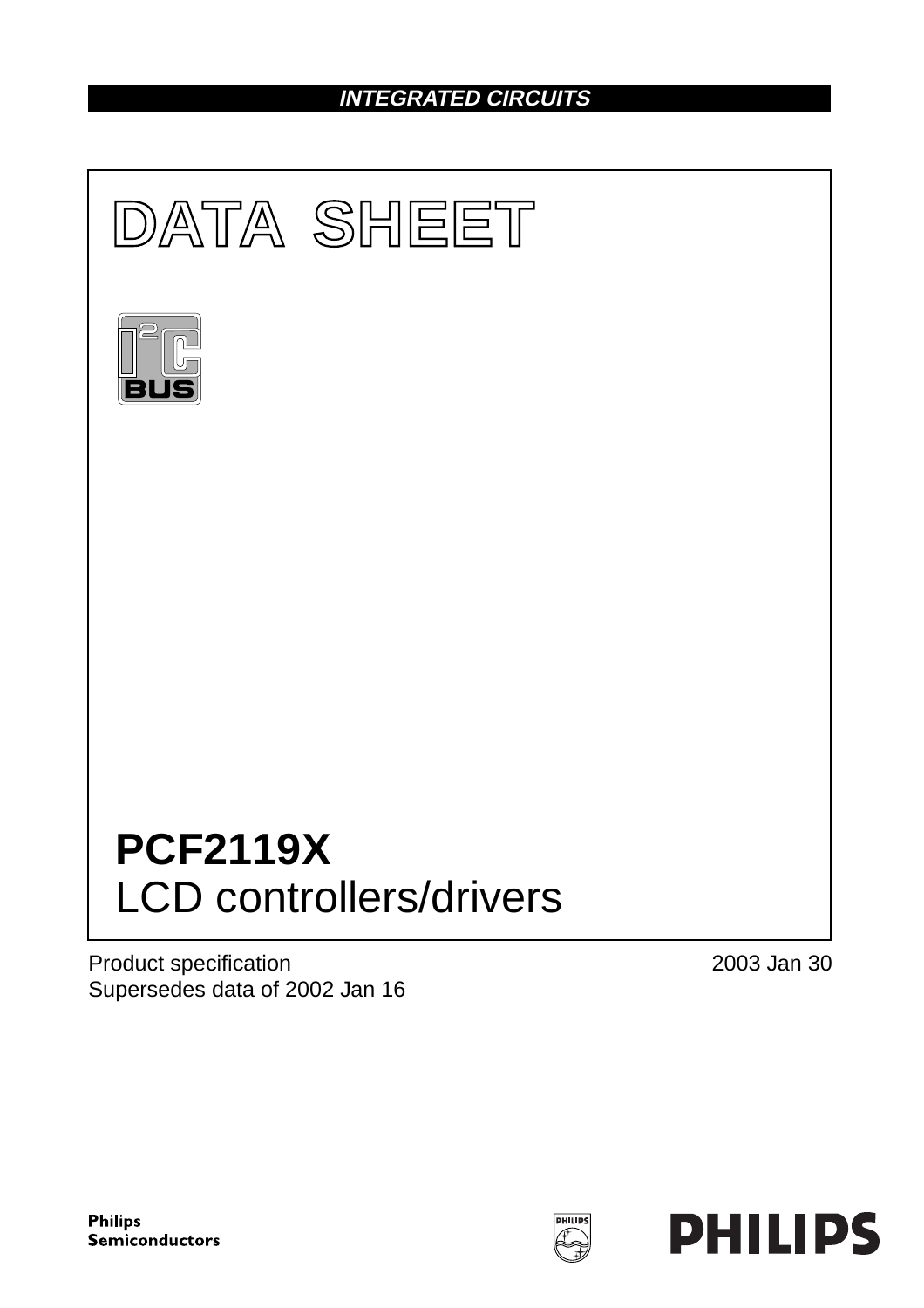# LCD controllers/drivers and the state of the state of the PCF2119X

| <b>CONTENTS</b> |                                                | 9            | <b>EXTENDED FUNCTION SET</b><br><b>INSTRUCTIONS AND FEATURES</b>                  |
|-----------------|------------------------------------------------|--------------|-----------------------------------------------------------------------------------|
| 1               | <b>FEATURES</b>                                | 9.1          | New instructions                                                                  |
| 1.1             | Note                                           | 9.2          | Icon control                                                                      |
| 2               | <b>APPLICATIONS</b>                            | 9.3          | ΙM                                                                                |
| 3               | <b>GENERAL DESCRIPTION</b>                     | 9.4          | IB                                                                                |
| 4               | ORDERING INFORMATION                           | 9.5          | Normal/icon mode operation                                                        |
|                 |                                                | 9.6          | Direct mode                                                                       |
| 5               | <b>BLOCK DIAGRAM</b>                           | 9.7<br>9.8   | Voltage multiplier control<br>Screen configuration                                |
| 6               | <b>PAD INFORMATION</b>                         | 9.9          | Display configuration                                                             |
| 6.1             | Pad functions                                  | 9.10         | TC1 and TC2                                                                       |
| 7               | <b>FUNCTIONAL DESCRIPTION</b>                  | 9.11         | Set V <sub>LCD</sub>                                                              |
| 7.1             | LCD supply voltage generator                   | 9.12         | Reducing current consumption                                                      |
| 7.2             | Programming ranges                             | 10           | <b>INTERFACES TO MPU</b>                                                          |
| 7.3             | LCD bias voltage generator                     | 10.1         | Parallel interface                                                                |
| 7.4             | Oscillator                                     | 10.2         | 1 <sup>2</sup> C-bus interface                                                    |
| 7.5             | <b>External clock</b>                          | 11           | <b>LIMITING VALUES</b>                                                            |
| 7.6<br>7.7      | Power-on reset<br>Power-down mode              | 12           | <b>HANDLING</b>                                                                   |
| 7.8             | Registers                                      |              |                                                                                   |
| 7.9             | Busy flag                                      | 13           | DC CHARACTERISTICS                                                                |
| 7.10            | Address Counter (AC)                           | 14           | AC CHARACTERISTICS                                                                |
| 7.11            | Display Data RAM (DDRAM)                       | 15           | TIMING CHARACTERISTICS                                                            |
| 7.12            | Character Generator ROM (CGROM)                | 16           | <b>APPLICATION INFORMATION</b>                                                    |
| 7.13            | Character Generator RAM (CGRAM)                | 16.1         | General information                                                               |
| 7.14            | Cursor control circuit                         | 16.2         | Charge pump characteristics                                                       |
| 7.15<br>7.16    | Timing generator<br>LCD row and column drivers | 16.3         | 8-bit operation, 1-line display using external                                    |
| 7.17            | <b>Reset function</b>                          |              | reset                                                                             |
| 8               | <b>INSTRUCTIONS</b>                            | 16.4         | 4-bit operation, 1-line display using external                                    |
|                 |                                                |              | reset                                                                             |
| 8.1             | Clear display<br>Return home                   | 16.5<br>16.6 | 8-bit operation, 2-line display<br>I <sup>2</sup> C-bus operation, 1-line display |
| 8.2<br>8.3      | Entry mode set                                 |              |                                                                                   |
| 8.4             | Display control (and partial power-down mode)  | 17           | DEVICE PROTECTION DIAGRAMS                                                        |
| 8.5             | Cursor or display shift                        | 18           | <b>BONDING PAD LOCATIONS</b>                                                      |
| 8.6             | <b>Function set</b>                            | 19           | DATA SHEET STATUS                                                                 |
| 8.7             | Set CGRAM address                              | 20           | <b>DEFINITIONS</b>                                                                |
| 8.8             | Set DDRAM address                              | 21           | <b>DISCLAIMERS</b>                                                                |
| 8.9             | Read busy flag and read address                | 22           | PURCHASE OF PHILIPS I <sup>2</sup> C COMPONENTS                                   |
| 8.10            | Write data to CGRAM or DDRAM                   |              |                                                                                   |
| 8.11            | Read data from CGRAM or DDRAM                  |              |                                                                                   |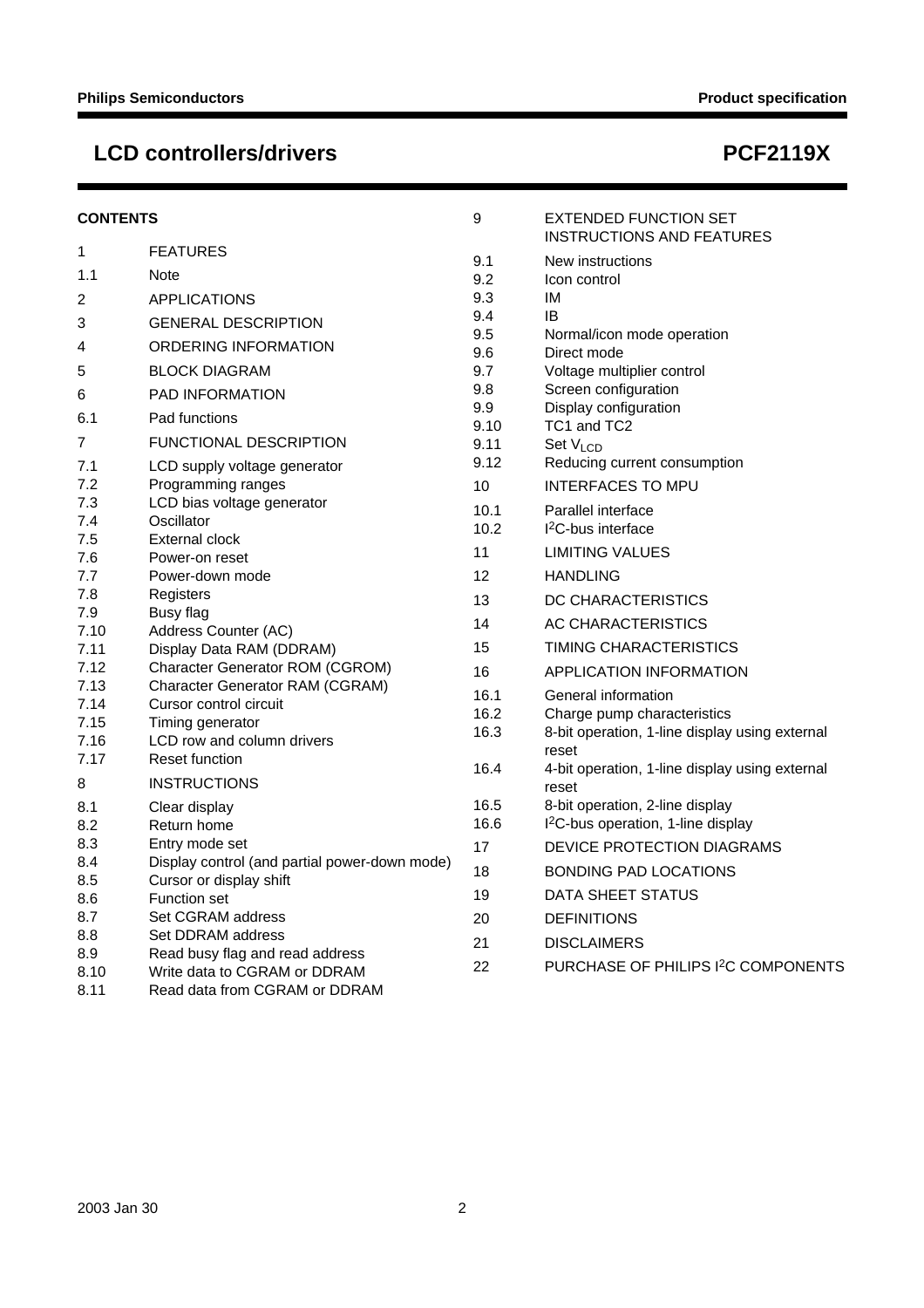#### LCD controllers/drivers PCF2119X

#### **1 FEATURES**

- Single-chip LCD controller/driver
- 2-line display of up to 16 characters + 160 icons, or 1-line display of up to 32 characters + 160 icons
- $5 \times 7$  character format plus cursor;  $5 \times 8$  for kana (Japanese) and user defined symbols
- Icon mode: reduced current consumption while displaying icons only
- Icon blink function
- On-chip:
	- Configurable 4 (3 and 2) times voltage multiplier generating LCD supply voltage, independent of  $V_{DD}$ , programmable by instruction (external supply also possible)
	- Temperature compensation of on-chip generated V<sub>LCD</sub>: -0.16 to -0.24 %/K (programmable by instruction)
	- Generation of intermediate LCD bias voltages
	- Oscillator requires no external components (external clock also possible).
- Display Data RAM: 80 characters
- Character Generator ROM: 240,  $5 \times 8$  characters
- Character Generator RAM: 16,  $5 \times 8$  characters; 4 characters used to drive 160 icons, 8 characters used if icon blink feature is used in application
- 4 or 8-bit parallel bus and 2-wire I<sup>2</sup>C-bus interface
- CMOS compatible
- 18 row and 80 column outputs
- Multiplex rates 1 : 18 (for normal operation), 1 : 9 (for single line operation) and 1 : 2 (for icon only mode)
- Uses common 11 code instruction set (extended)
- Logic supply voltage range,  $V_{DD1} V_{SS} = 1.5$  to 5.5 V (chip may be driven with two battery cells)
- Display supply voltage range,  $V_{\text{LCD}} V_{\text{SS}} = 2.2$  to 6.5 V
- HVgen supply voltage range,  $V_{DD2} V_{SS} = 2.2$  to 4 V and  $V_{DD3} - V_{SS} = 2.2$  to 4 V



- Direct mode to save current consumption for icon mode and Mux 1 : 9 (depending on  $V_{DD2}$  value and LCD liquid properties)
- Very low current consumption (20 to 200 µA):
	- Icon mode: <25 µA
	- Power-down mode: <2 µA.

#### **1.1 Note**

Icon mode is used to save current. When only icons are displayed, a much lower operating voltage  $V_{LCD}$  can be used and the switching frequency of the LCD outputs is reduced. In most applications it is possible to use  $V_{DD}$  as  $V<sub>LO</sub>$ .

#### **2 APPLICATIONS**

- Telecom equipment
- Portable instruments
- Point-of-sale terminals.

#### **3 GENERAL DESCRIPTION**

The PCF2119x is a low power CMOS LCD controller and driver, designed to drive a dot matrix LCD display of 2-line by 16 or 1-line by 32 characters with  $5 \times 8$  dot format. All necessary functions for the display are provided in a single chip, including on-chip generation of LCD bias voltages, resulting in a minimum of external components and lower system current consumption. The PCF2119x interfaces to most microcontrollers via a 4 or 8-bit bus or via the 2-wire I 2C-bus. The chip contains a character generator and displays alphanumeric and kana (Japanese) characters. The letter 'x' in PCF2119x characterizes the built-in character set. Various character sets can be manufactured on request.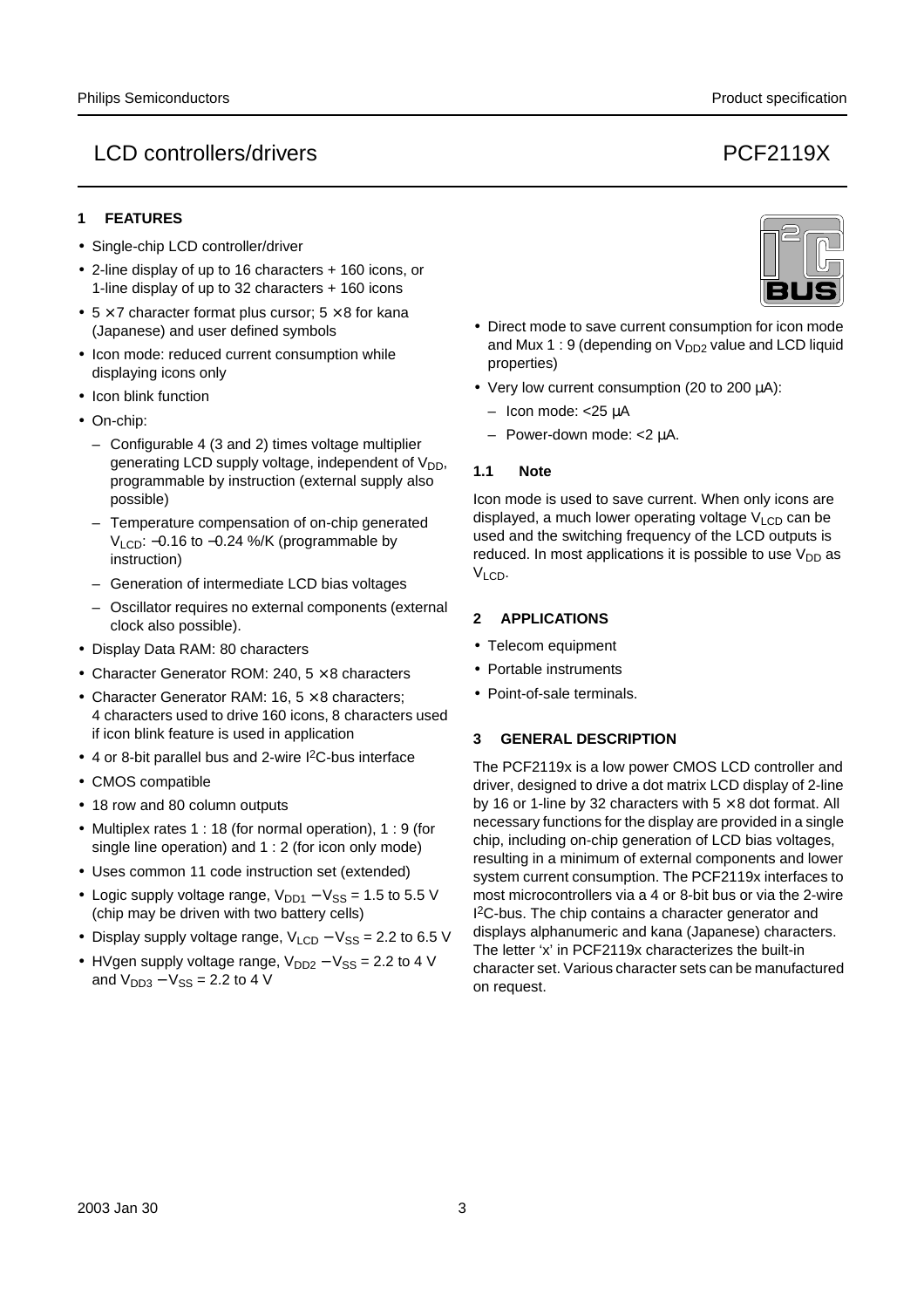#### **4 ORDERING INFORMATION**

| <b>TYPE NUMBER</b><br>PCF2119AU/2<br>PCF2119DU/2<br>PCF2119FU/2<br>PCF2119RU/2<br>PCF2119SU/2<br>PCF2119VU/2 |             | <b>PACKAGE</b>          |                |  |  |  |  |  |  |  |  |  |  |  |
|--------------------------------------------------------------------------------------------------------------|-------------|-------------------------|----------------|--|--|--|--|--|--|--|--|--|--|--|
|                                                                                                              | <b>NAME</b> | <b>DESCRIPTION</b>      | <b>VERSION</b> |  |  |  |  |  |  |  |  |  |  |  |
|                                                                                                              |             | chip with bumps in tray |                |  |  |  |  |  |  |  |  |  |  |  |
|                                                                                                              |             | chip with bumps in tray |                |  |  |  |  |  |  |  |  |  |  |  |
|                                                                                                              |             | chip with bumps in tray |                |  |  |  |  |  |  |  |  |  |  |  |
|                                                                                                              |             | chip with bumps in tray | ◠              |  |  |  |  |  |  |  |  |  |  |  |
|                                                                                                              |             | chip with bumps in tray |                |  |  |  |  |  |  |  |  |  |  |  |
|                                                                                                              |             | chip with bumps in tray |                |  |  |  |  |  |  |  |  |  |  |  |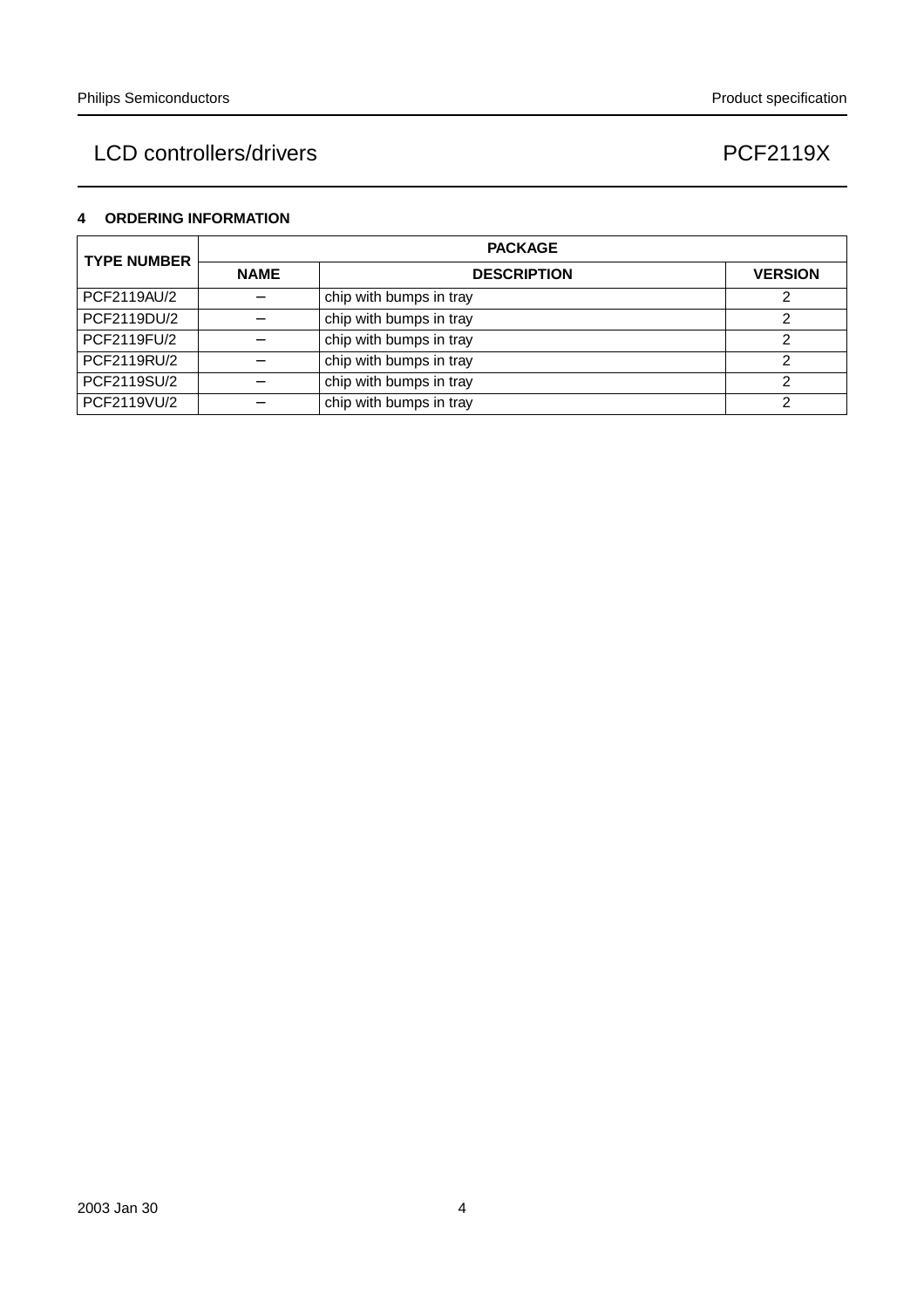#### **5 BLOCK DIAGRAM**

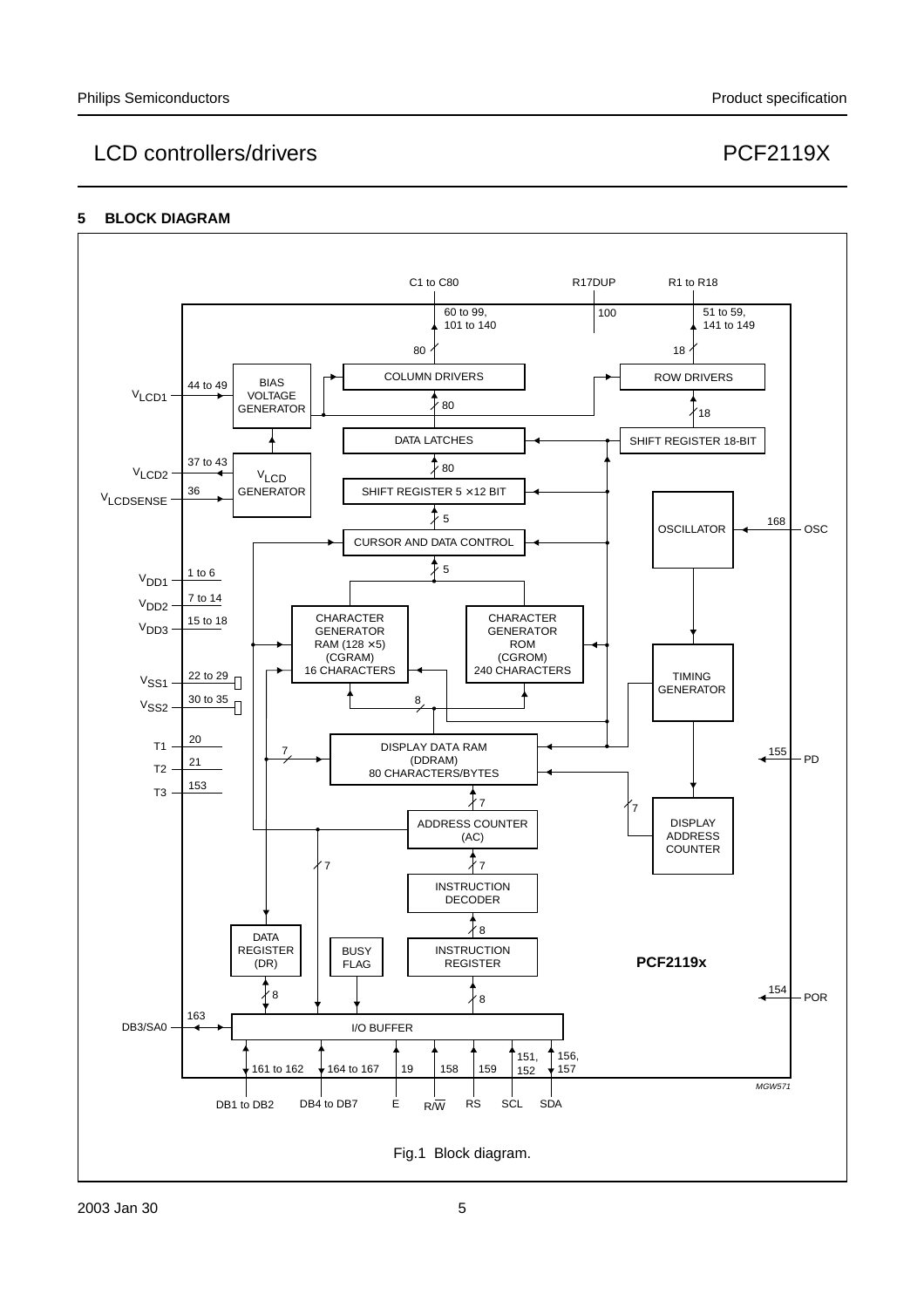#### **6 PAD INFORMATION**

The identification of each pad and its location is given in Chapter 18.

#### **6.1 Pad functions**

|  | Table 1 | Pad function description |
|--|---------|--------------------------|
|--|---------|--------------------------|

| <b>SYMBOL</b>                       | <b>DESCRIPTION</b>                                                                                                                                                                                                                                                                                                                                                                                                                                                                               |
|-------------------------------------|--------------------------------------------------------------------------------------------------------------------------------------------------------------------------------------------------------------------------------------------------------------------------------------------------------------------------------------------------------------------------------------------------------------------------------------------------------------------------------------------------|
| V <sub>DD1</sub>                    | Logic supply voltage.                                                                                                                                                                                                                                                                                                                                                                                                                                                                            |
| V <sub>DD2</sub> , V <sub>DD3</sub> | High voltage generator supply voltages (always put $V_{DD2} = V_{DD3}$ ).                                                                                                                                                                                                                                                                                                                                                                                                                        |
| $\mathsf{V}_{\mathsf{SS1}}$         | This is the ground pad for all except the high voltage generator.                                                                                                                                                                                                                                                                                                                                                                                                                                |
| $V_{SS2}$                           | This is the ground pad for the high voltage generator.                                                                                                                                                                                                                                                                                                                                                                                                                                           |
| V <sub>LCD1</sub>                   | This input is used for the generation of the LCD bias levels.                                                                                                                                                                                                                                                                                                                                                                                                                                    |
| V <sub>LCD2</sub>                   | This is the V <sub>LCD</sub> output pad if V <sub>LCD</sub> is generated internally then pad V <sub>LCD2</sub> must be connected to V <sub>LCD1</sub> .<br>The pad must be left open-circuit when $V_{LCD}$ is generated externally.                                                                                                                                                                                                                                                             |
| <b>VLCDSENSE</b>                    | This input $(V_{LCD})$ is used for the voltage multiplier's regulation circuitry. This pad must be connected to<br>$V_{\text{LCD2}}$ when using internal LCD supply and to $V_{\text{LCD1}}$ and $V_{\text{LCD2}}$ when using external LCD supply.                                                                                                                                                                                                                                               |
| Е                                   | The data bus clock input is set HIGH to signal the start of a read or write operation; data is clocked in<br>or out of the chip on the negative edge of the clock; note 1.                                                                                                                                                                                                                                                                                                                       |
| T1 to T3                            | These are three test pads. T1 and T2 must be connected to $V_{SS1}$ ; T3 is left open-circuit and is not user<br>accessible.                                                                                                                                                                                                                                                                                                                                                                     |
| R1 to R18;<br>R <sub>17</sub> DUP   | LCD row driver outputs R1 to R18; these pads output the row select waveforms to the display;<br>R17 and R18 drive the icons. R17 has two pads R17 and R17DUP.                                                                                                                                                                                                                                                                                                                                    |
| C1 to C80                           | LCD column driver outputs C1 to C80.                                                                                                                                                                                                                                                                                                                                                                                                                                                             |
| <b>SCL</b>                          | I <sup>2</sup> C-bus serial clock input; note 1.                                                                                                                                                                                                                                                                                                                                                                                                                                                 |
| <b>POR</b>                          | External power-on reset input.                                                                                                                                                                                                                                                                                                                                                                                                                                                                   |
| <b>PD</b>                           | PD selects the chip power-down mode; for normal operation $PD = 0$ .                                                                                                                                                                                                                                                                                                                                                                                                                             |
| <b>SDA</b>                          | I <sup>2</sup> C-bus serial data input/output; note 1.                                                                                                                                                                                                                                                                                                                                                                                                                                           |
| $R/\overline{W}$                    | This is the read/write input. R/W selects either the read (R/W = 1) or write (R/W = 0) operation. This<br>pad has an internal pull-up resistor.                                                                                                                                                                                                                                                                                                                                                  |
| RS                                  | The RS input selects the register to be accessed for read and write. $RS = 0$ , selects the instruction<br>register for write and the busy flag and address counter for read. $RS = 1$ , selects the data register for<br>both read and write. This pad has an internal pull-up resistor.                                                                                                                                                                                                        |
| DB0 to DB7                          | The 8-bit bidirectional data bus (3-state) transfers data between the system controller and the<br>PCF2119x. DB7 may be used as the busy flag, signalling that internal operations are not yet<br>completed. In 4-bit operations the 4 higher order lines DB7 to DB4 are used; DB3 to DB0 must be left<br>open-circuit. Data bus line DB3 has an alternative function (SA0), when selected this is the $l^2C$ -bus<br>address pad. Each data line has its own internal pull-up resistor; note 1. |
| <b>OSC</b>                          | Oscillator or external clock input. When the on-chip oscillator is used this pad must be connected to<br>V <sub>DD1</sub>                                                                                                                                                                                                                                                                                                                                                                        |

#### **Note**

- 1. When the I<sup>2</sup>C-bus is used, the parallel interface pad E must be at logic 0. In the I<sup>2</sup>C-bus read mode DB7 to DB4 and DB2 to DB0 should be connected to  $V_{DD1}$  or left open-circuit.
	- a) When the parallel bus is used, pads SCL and SDA must be connected to  $V_{SS1}$  or  $V_{DD1}$ ; they must not be left open-circuit.
	- b) If the 4-bit interface is used without reading out from the PCF2119x (i.e. R/W is set permanently to logic 0), the unused ports DB0 to DB4 can either be set to  $V_{SS1}$  or  $V_{DD1}$  instead of leaving them open-circuit.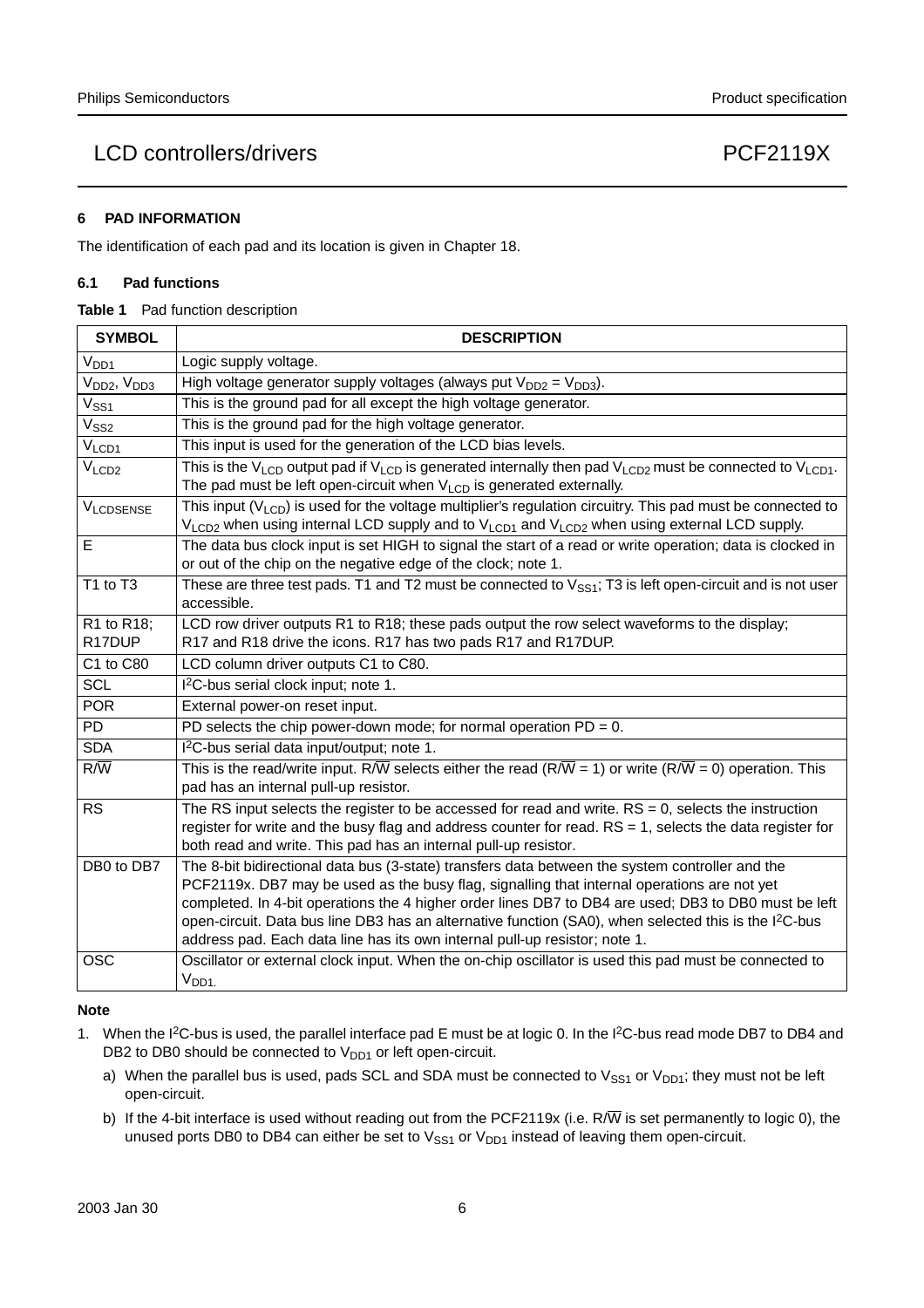#### **7 FUNCTIONAL DESCRIPTION**

#### **7.1 LCD supply voltage generator**

The LCD supply voltage may be generated on-chip. The voltage generator is controlled by two internal 6-bit registers:  $V_A$  and  $V_B$ . The nominal LCD operating voltage at room temperature is given by the relationship:

 $V_{OP(nom)} =$  (integer value of register  $\times$  0.08) + 1.82

#### **7.2 Programming ranges**

Programmed value: 1 to 63. Voltage: 1.90 to 6.86 V.  $T_{ref} = 27 \degree C$ .

**Values producing more than 6.5 V at operating temperature are not allowed.** Operation above this voltage may damage the device. When programming the operating voltage the  $V_{LCD}$  temperature coefficient must be taken into account.

#### **Values below 2.2 V are below the specified operating range of the chip and are therefore not allowed.**

Value 0 for  $V_A$  and  $V_B$  switches the generator off (i.e.  $V_A = 0$  in character mode,  $V_B = 0$  in icon mode).

Usually register  $V_A$  is programmed with the voltage for character mode and register  $V_B$  with the voltage for icon mode.

When  $V_{LCD}$  is generated on-chip the  $V_{LCD}$  pads should be decoupled to  $V_{SS}$  with a suitable capacitor. The generated  $V<sub>LCD</sub>$  is independent of  $V<sub>DD</sub>$  and is temperature compensated.

When the generator and the direct mode are switched off an external voltage may be supplied at connected pads  $V_{LCD1}$ .  $V_{LCD1}$  may be higher or lower than  $V_{DD}$ .

During direct mode (program DM register bit) the internal voltage generator is turned off and the  $V_{\text{LOD}}$  output voltage is directly connected to  $V_{DD2}$ . This reduces the current consumption during icon mode and Mux 1 : 9 (depending on the  $V_{DD2}$  value and the LCD liquid properties).

The LCD supply voltage generator ensures that, as long as  $V_{DD}$  is in the valid range (2.2 to 4 V), the required peak voltage  $V_{OP}$  = 6.5 V can be generated at any time.

#### **7.3 LCD bias voltage generator**

The intermediate bias voltages for the LCD display are also generated on-chip. This removes the need for an external resistive bias chain and significantly reduces the system current consumption. The optimum value of  $V_{\text{LCD}}$ depends on the multiplex rate, the LCD threshold voltage  $(V<sub>th</sub>)$  and the number of bias levels. Using a 5-level bias scheme for 1 : 18 maximum rate allows  $V_{LCD}$  < 5 V for most LCD liquids. The intermediate bias levels for the different multiplex rates are shown in Table 2. These bias levels are automatically set to the given values when switching to the corresponding multiplex rate.

| <b>MULTIPLEX</b><br><b>RATE</b> | <b>NUMBER</b><br><b>OF LEVELS</b> |                 | v,          | ۷3  |     | $V_5$ | $V_6$           |
|---------------------------------|-----------------------------------|-----------------|-------------|-----|-----|-------|-----------------|
| 1:18                            |                                   | v <sub>op</sub> | $3/4^{(1)}$ | 1/2 | 1/2 | 1/4   | v <sub>ss</sub> |
| 1:9                             |                                   | $V_{OD}$        | 3/4         | 1/2 | 1/2 | 1/4   | V <sub>SS</sub> |
| 1:2                             |                                   | $V_{OD}$        | 2/3         | 2/3 | 1/3 | 1/3   | V <sub>SS</sub> |

#### **Note**

1. The values in the above table are given relative to  $V_{op} - V_{ss}$ , e.g. 3/4 means  $3/4 \times (V_{op} - V_{ss})$ .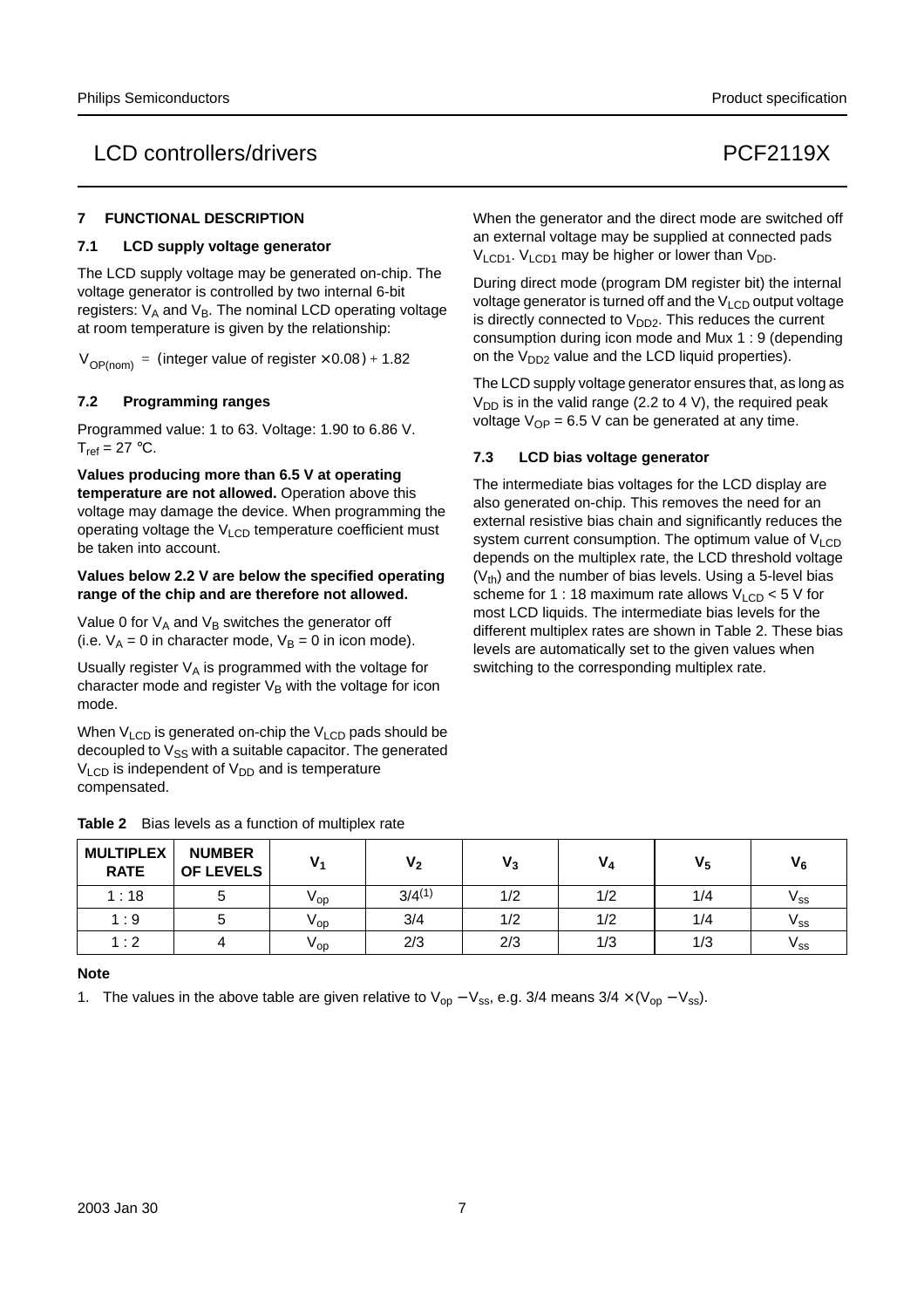#### **7.4 Oscillator**

The on-chip oscillator provides the clock signal for the display system. No external components are required and the OSC pad must be connected to  $V_{DD}$ .

#### **7.5 External clock**

If an external clock is to be used this is input at the OSC pad. The resulting display frame frequency is given by:

$$
f_{frame} = \frac{f_{OSC}}{3.072}
$$

Only in the power-down state is the clock allowed to be stopped (OSC connected to  $V_{SS}$ ), otherwise the LCD is frozen in a DC state.

#### **7.6 Power-on reset**

The PCF2119x must be reset externally. This is an internal synchronous reset that requires 3 OSC cycles to be executed after release of the external reset signal. If no external reset is performed, the chip might start-up in an unwanted state. The external reset is active HIGH.

#### **7.7 Power-down mode**

The chip can be put into power-down mode by applying an external active HIGH level to the PD pad. In power-down mode all static currents are switched off (no internal oscillator, no bias level generation and all LCD outputs are internally connected to  $V_{SS}$ ).

During power-down, information in the RAMs and the chip state are preserved. Instruction execution during power-down is possible when pad OSC is externally clocked.

#### **7.8 Registers**

The PCF2119x has two 8-bit registers, an Instruction Register (IR) and a Data Register (DR). The Register Select signal (RS) determines which register will be accessed. The instruction register stores instruction codes such as 'display clear' and 'cursor shift', and address information for the Display Data RAM (DDRAM) and Character Generator RAM (CGRAM).

The instruction register can be written to but not read from by the system controller. The data register temporarily stores data to be read from the DDRAM and CGRAM. When reading, data from the DDRAM or CGRAM corresponding to the address in the instruction register is written to the data register prior to being read by the 'read data' instruction.

#### **7.9 Busy flag**

The busy flag indicates the internal status of the PCF2119x. A logic 1 indicates that the chip is busy and further instructions will not be accepted. The busy flag is output to pad DB7 when  $RS = 0$  and  $R/\overline{W} = 1$ . Instructions should only be written after checking that the busy flag is at logic 0 or waiting for the required number of cycles.

#### **7.10 Address Counter (AC)**

The address counter assigns addresses to the DDRAM and CGRAM for reading and writing and is set by the commands 'set CGRAM address' and 'set DDRAM address'. After a read/write operation the address counter is automatically incremented or decremented by 1. The address counter contents are output to the bus (DB6 to DB0) when  $RS = 0$  and  $R/\overline{W} = 1$ .

#### **7.11 Display Data RAM (DDRAM)**

The DDRAM stores up to 80 characters of display data represented by 8-bit character codes. RAM locations which are not used for storing display data can be used as general purpose RAM. The basic RAM to display addressing scheme is shown in Fig.2. With no display shift the characters represented by the codes in the first 32 RAM locations starting at address 00H in line 1 are displayed. Figures 3 and 4 show the display mapping for right and left shift respectively.

When data is written to or read from the DDRAM wrap-around occurs from the end of one line to the start of the next line. When the display is shifted each line wraps around within itself, independently of the others. Thus all lines are shifted and wrapped around together. The address ranges and wrap-around operations for the various modes are shown in Table 3.

|  |  |  |  | Table 3 Address space and wrap-around operation |  |
|--|--|--|--|-------------------------------------------------|--|
|--|--|--|--|-------------------------------------------------|--|

| <b>MODE</b>                                   | 1 $\times$ 32 | $2 \times 16$      | 1 $\times$ 9 |
|-----------------------------------------------|---------------|--------------------|--------------|
| Address space                                 | 00 to $4F$    | 00 to 27: 40 to 67 | 00 to 27     |
| Read/write wrap-around (moves to next line)   | 4F to 00      | 27 to 40; 67 to 00 | 27 to 00     |
| Display shift wrap-around (stays within line) | 4F to 00      | 27 to 00; 67 to 40 | 27 to 00     |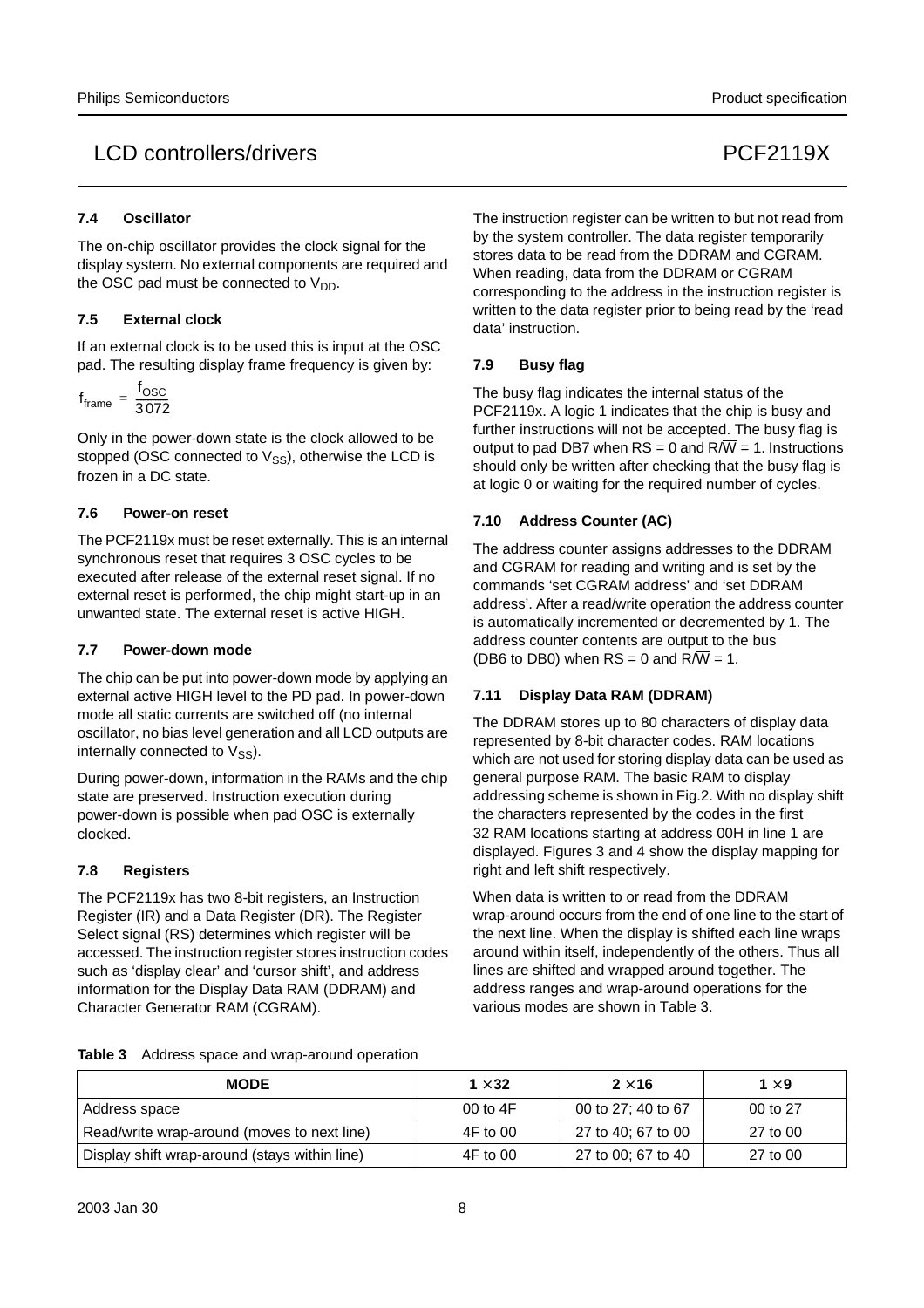



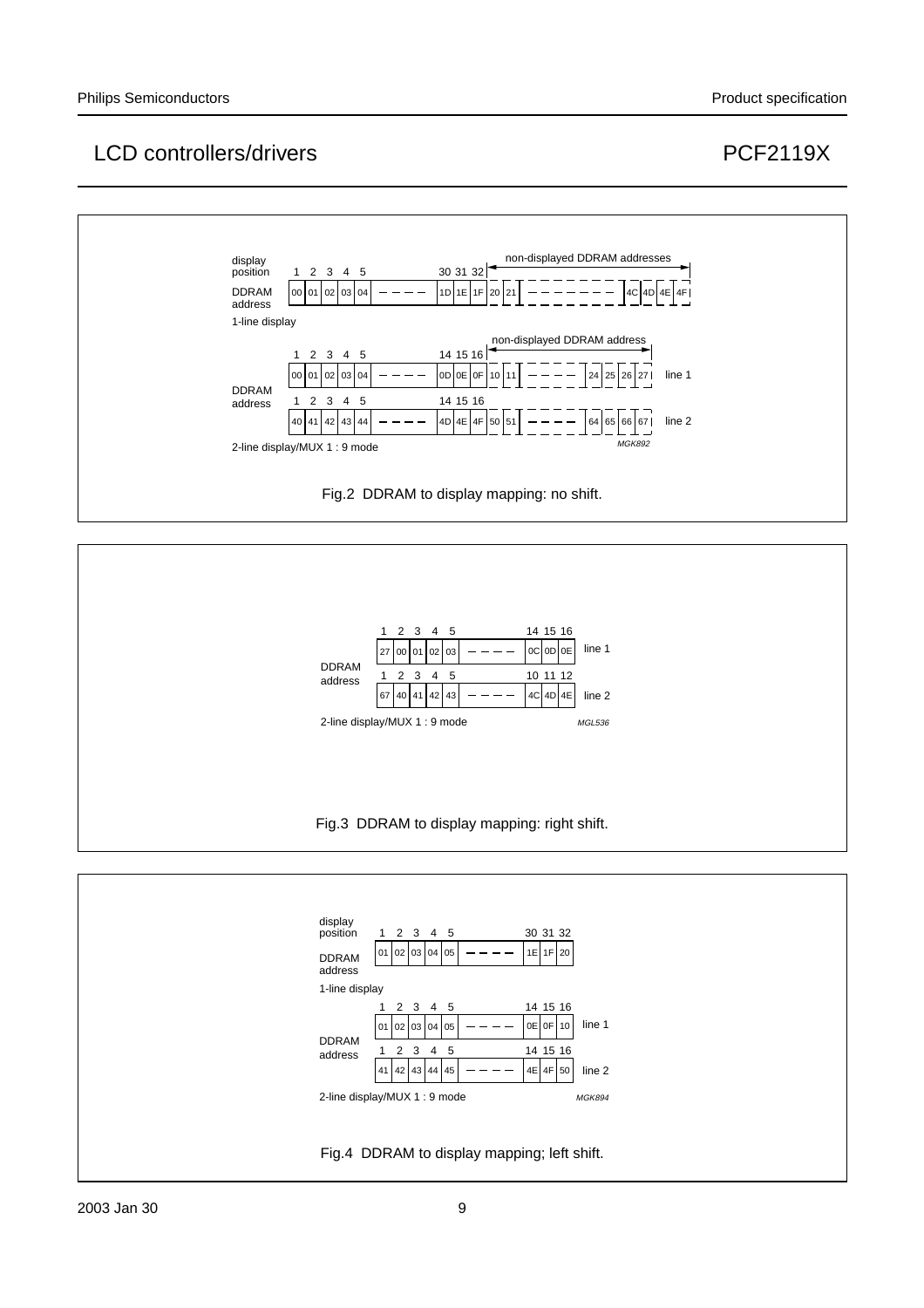## LCD controllers/drivers extending the controllers of the controllers of the controllers of the controllers of the control of the control of the control of the control of the control of the control of the control of the con

#### **7.12 Character Generator ROM (CGROM)**

The Character Generator ROM generates 240 character patterns in a  $5 \times 8$  dot format from 8-bit character codes. Figures 6 to 10 shows the character sets that are currently implemented.

#### **7.13 Character Generator RAM (CGRAM)**

Up to 16 user defined characters may be stored in the Character Generator RAM. Some CGRAM characters (see Fig.19) are also used to drive icons (6 if icons blink and both icon rows are used in the application; 3 if no blink but both icon rows are used in the application; 0 if no icons are driven by the icon rows). The CGROM and CGRAM use a common address space, of which the first column is reserved for the CGRAM (see Fig.6 to Fig.10). Figure 11 shows the addressing principle for the CGRAM.

#### **7.14 Cursor control circuit**

The cursor control circuit generates the cursor (underline and/or cursor blink as shown in Fig.5) at the DDRAM address contained in the address counter.

When the address counter contains the CGRAM address the cursor will be inhibited.

#### **7.15 Timing generator**

The timing generator produces the various signals required to drive the internal circuitry. Internal chip operation is not disturbed by operations on the data buses.

#### **7.16 LCD row and column drivers**

The PCF2119x contains 18 row and 80 column drivers, which connect the appropriate LCD bias voltages in sequence to the display in accordance with the data to be displayed. R17 and R18 drive the icon rows.

The bias voltages and the timing are selected automatically when the number of lines in the display is selected. Figures 12 to 15 show typical waveforms. Unused outputs should be left unconnected.

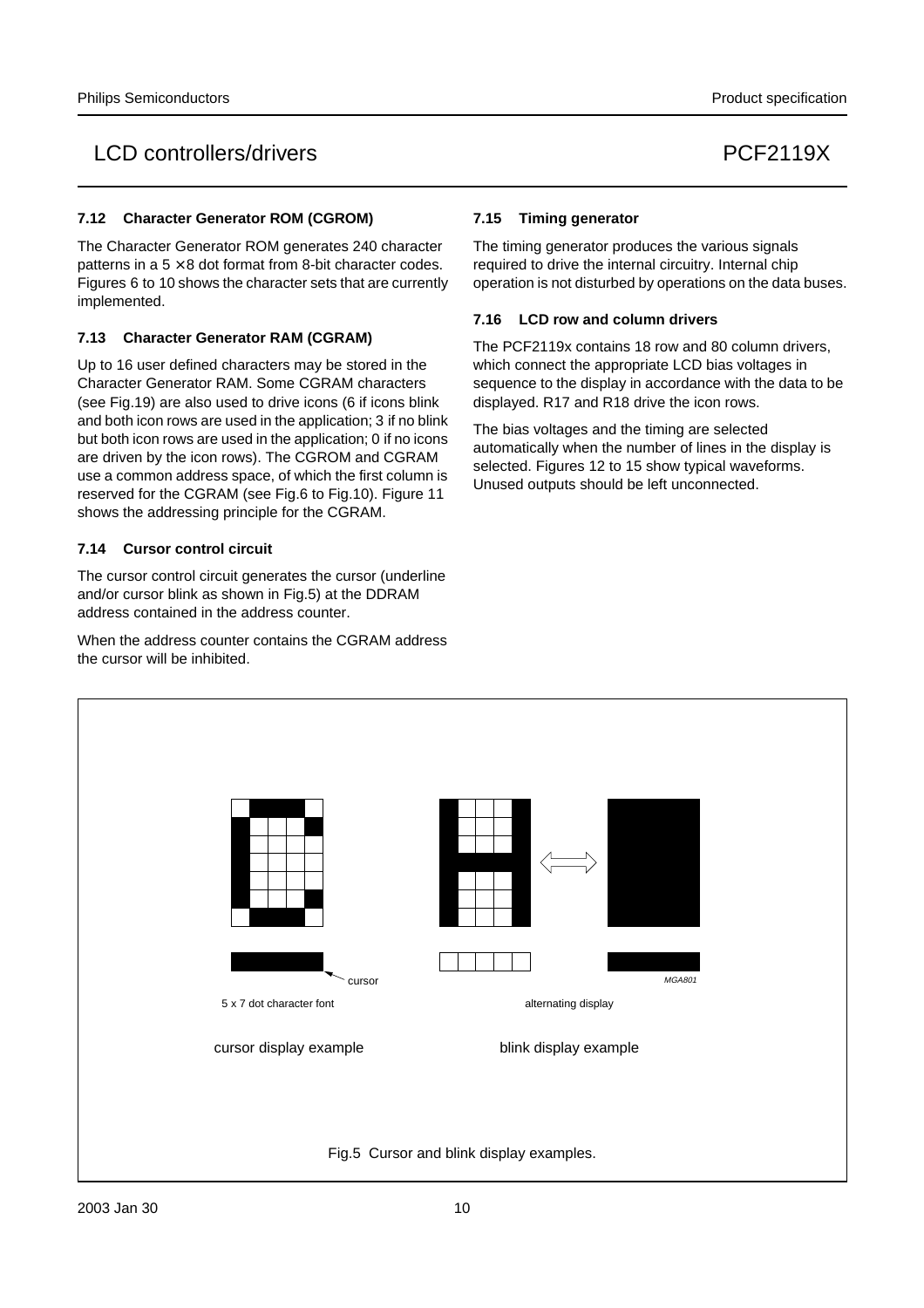| upper<br>4 bits<br>lower<br>4 bits | 0000 | 0001                                         | 0010                                 | 0011                           | 0100                                         | 0101                                                                                  | 0110                                        | 0111                                               | 1000                                       | 1001                               | 1010                                  | 1011                                                  | 1100                                | 1101                                         | 1110                                          | 1111                              |
|------------------------------------|------|----------------------------------------------|--------------------------------------|--------------------------------|----------------------------------------------|---------------------------------------------------------------------------------------|---------------------------------------------|----------------------------------------------------|--------------------------------------------|------------------------------------|---------------------------------------|-------------------------------------------------------|-------------------------------------|----------------------------------------------|-----------------------------------------------|-----------------------------------|
| xxxx 0000                          | 1    | $\blacksquare$<br>.<br>. .<br>$\blacksquare$ |                                      | <br>п<br>ш<br>I                | <br>Ŧ<br>Ű.<br>ŧ                             | m<br>i"                                                                               | 'n                                          | -----<br>п<br><br>$\blacksquare$                   | .<br>$\blacksquare$<br>■<br>п<br>Е         |                                    |                                       | <br>ш                                                 | п<br>m<br>-----<br>H                | <br>п<br>п<br>п<br><br>E<br>                 | п<br><br>.                                    | л.<br>٠<br><br>÷<br>              |
| xxxx 0001                          | 2    | <br>п<br>$\blacksquare$<br><br>п             | ٠<br>$\blacksquare$                  | Ч<br>п<br>п<br>.               | п<br>п<br><br>$\blacksquare$                 | <br>i<br>٠<br>п                                                                       |                                             | ----<br><br>п                                      | <br>H                                      | <br><br>$\blacksquare$             | ٠<br>٠<br>п<br>п                      | Η<br><br>Η<br>                                        | ٠<br>٠<br>п                         | <br>H<br>                                    |                                               | ٠<br>'nн.<br>н.<br>٠<br>п         |
| xxxx 0010                          | 3    | ш<br>Ä<br>                                   | Η                                    | ---<br>$\blacksquare$<br>----- | <br>Η<br>п                                   | <br>I<br>----<br>Ĩ<br>п<br>п                                                          | г<br>л<br><b>HH</b><br>ă,<br>ŧ<br>п<br>iu i | <br><br>i                                          | ٠<br>п<br><br>G,                           | Ŧ                                  | п<br>m<br>Œ<br><br>٠                  | <br>$\blacksquare$<br>٠.,                             | <br><b>A 8 8</b><br><br>٠<br>ē.     | п<br>$\blacksquare$<br>Ī<br>п<br>m           | <br><br><b>ALL</b><br>٠<br>----               | п<br>٠<br><br>                    |
| xxxx 0011                          | 4    | ×<br>H<br><br>                               | 8 S<br>.<br>. .<br>,,,,,<br>H<br>л   | 98 E<br>■<br>---               | .<br>п<br>Ē<br>п<br>                         | <b>BRB</b><br>п<br>п<br>                                                              | п<br>----                                   |                                                    | ,,,,,                                      |                                    | <br>$\blacksquare$<br>л<br><br>ι.<br> | <br><br>×<br>                                         | ٠<br>٠<br>٠                         | E<br>п<br>---                                | п<br>п<br>                                    | ٠<br>٠<br><br>                    |
| xxxx 0100                          | 5    | X<br>H<br>                                   | <br>$\blacksquare$<br><br>п<br><br>п | J.<br>п<br>.                   | i<br>е<br>٠<br>                              | <br>п<br>٠<br>H<br>п                                                                  | п<br><br>ŧ<br>H<br>88 E                     | $\blacksquare$<br><br>i                            | ļ.<br>                                     |                                    | . .<br>`ooo"<br>. .<br>               | п<br>$\blacksquare$                                   | ٠<br>в<br><br><br>٠                 | <br>п<br>ì<br>H<br>ш                         | . .<br><br><br>m m                            | ٠<br>. .<br><br>                  |
| xxxx 0101                          | 6    | X<br>H<br>                                   | <br>ïв.<br>ш                         | ;™<br>88 B                     | п<br>                                        | E<br>İ<br>i<br>- 111                                                                  | <br>.<br>                                   | I,<br>▪<br>٠<br>ш.<br><b>A11</b><br>$\blacksquare$ | ٠<br>٠<br>٠<br>ш<br>                       | i<br>п<br>Ē                        | . .<br><br><br>п                      | $\blacksquare$<br>п.<br>п<br>ï<br>                    | <br>п<br>٠                          | п<br>H<br>ē<br><b>A 8 8</b>                  | ٠<br>mш<br>ma                                 | .<br><b>ALL</b>                   |
| xxxx 0110                          | 7    | п<br>                                        | <br>п                                | . .<br><br>в<br>٠<br>п<br>     | <br><br>i                                    | ٠<br>ē<br>٠<br>٠<br>Ŧ<br>٠<br>٠<br>Н                                                  | н.<br>aia.<br>F                             | Ē<br>$\blacksquare$<br>Е<br>۰.,                    | п<br>minna<br>'n,                          | Ä                                  | ٠<br>п<br>$\blacksquare$              | <br><br>m<br>H                                        | <br>П.<br>$\blacksquare$<br>Œ,<br>н | . .<br><br>Ε<br>E<br>.<br><br>$\blacksquare$ | w,<br>40                                      | $\blacksquare$<br><br>п<br>`o o o |
| xxxx 0111                          | 8    | li<br>п<br>,,,,,                             | F                                    | <br>٠<br>п<br>H                | ٠                                            | п<br>п<br>İ<br>i<br>$\blacksquare$<br><br>72<br>п                                     | <br>                                        | ٠<br>Е<br>н<br>8 E<br>. .                          | <br>٠                                      | <br>₩<br>₩                         | <br>`o o o<br><b>BBB</b><br>          | 8                                                     | <br>п<br>п<br>---                   |                                              | п                                             | п<br>.<br>٠                       |
| xxxx 1000                          | 9    | <br>H<br>H<br>,,,,,                          | ▪<br>п<br>п                          | <br>п<br>П<br>Н<br>            | I<br>E                                       | п<br>$\blacksquare$<br>п<br>$\blacksquare$<br>п<br>п<br>п<br>٠<br>$\blacksquare$<br>п | Iг<br>E<br>ш<br>i<br>r<br>E                 | $\blacksquare$<br>г                                | <br>п                                      | <br>HH<br><br><br><br>,,,,         | $\blacksquare$                        | п.<br>.                                               | п<br>ш                              | <br>Ē<br>1<br>r                              | п<br>.<br><br>п                               | <br>Ø<br>                         |
| xxxx 1001                          | 10   | ×<br><br><b>HH</b><br>                       | п<br>в<br>п<br>п<br>$\blacksquare$   | <br><br>п<br>ш.                | <br>п<br>ē.<br>Ē<br>٠<br>                    | ٠<br>٠<br>. .<br>٠<br>٠<br>H                                                          | г<br>医胃<br>H<br>                            | <br>                                               | ٠<br>п<br>---<br>Ĵ.<br>$\blacksquare$<br>п | ,,,,,<br>ШÜ<br>,,,,,<br>,,,,,<br>m | Fill<br>Bu<br>                        | Ĩ                                                     | <br><br>-----                       | İ<br>Ē<br>ē<br>---                           | .                                             | ٠<br>٠<br>п<br><br>. .            |
| xxxx 1010                          | 11   | п<br>İ<br>$\blacksquare$<br>,,,,,            | sia.<br>٠<br>÷.<br>л                 | 88<br>89                       | I,<br>H.<br>                                 | i<br>$\blacksquare$<br>٠<br>٠<br>                                                     | Е<br>٠<br>Ī<br>п<br>                        | <br>п<br>٠<br>п<br>,,,,,                           | п<br>h<br>                                 | ,,,,,<br>H<br>,,,,,                | ٠<br>п<br>d                           | ▬<br>ū<br>$\blacksquare$                              | .u<br><br>▪<br>-----                | п<br>Ę<br>H<br>п.                            | ---<br><br><br>п<br>                          | п<br>٠<br>i d<br>. .              |
| xxxx 1011                          | 12   | Е<br>F<br>$\blacksquare$<br>-----            | Е<br>п<br><br>F                      | Ħ<br>p.                        | ■<br>٠<br>٠<br>٠<br>٠<br>÷<br>$\blacksquare$ | <br>п<br>F<br>٠<br>i.,                                                                | Е<br>п<br>I,<br>п<br>н.<br>٠                | п<br>п<br>÷<br>٠                                   | н.<br>I<br>Ĩ.<br>œ<br>$\blacksquare$<br>ı  | <br><br>mm<br>                     |                                       |                                                       | . .<br>                             | П<br>H<br>H<br>                              | $\blacksquare$<br>$\blacksquare$<br><br>----- | п<br>. .<br>٠<br>п<br>$\sim$<br>  |
| xxxx 1100                          | 13   | ä<br>òн,<br>-----                            | Ä                                    | ٠                              | Ì<br>E<br>Iш                                 | ٠                                                                                     | H<br>---                                    | i                                                  | H<br>Η<br>8 H H<br>п<br>Η<br>٠             | ,,,,,<br>HH<br>,,,,,               | Η                                     | Η                                                     | <br>F<br>                           | ŧ<br>F<br>                                   | ij.<br>                                       | . .<br>88<br>.                    |
| xxxx 1101                          | 14   | Ä<br>w.                                      |                                      | -----<br>-----                 | ۰.<br>ri,<br>Ε<br>H<br>Í<br>i<br>٠           | <br>Ī<br><u>.:</u>                                                                    | $\mathbf{r}^{\prime}$<br><br>E<br>Ì         | ٠<br>Ŧ<br>п<br>$\overline{\phantom{a}}$<br>٠       | Ï<br>п<br>٠<br>F.<br>ŧ                     | ₩                                  | ш                                     | ٠<br>$\blacksquare$<br>.                              | е<br>œ<br>п<br>                     | ٠<br>п<br>п<br>. .<br>п                      | Е<br>$\blacksquare$<br>88<br>÷<br>            | п<br>٠<br>٠<br><br>               |
| xxxx 1110                          | 15   | <u> :</u>                                    | ×                                    | ٠<br>п<br>$\blacksquare$       | п<br>į,<br>. :<br>i<br>99<br>f,              | п<br>. .<br>п                                                                         | Ö.<br>ľ<br>Ì                                |                                                    | п<br>÷                                     | 88                                 | E<br>₩                                | п<br>П<br>٠<br>$\blacksquare$<br>п<br>×<br>шū<br>88 B | <br>٠<br>T<br>ă.                    | F                                            | п<br>٠<br>п<br><br>I.                         | ■<br>.<br>E I<br>ŗ.,              |
| xxxx 1111                          | 16   | l                                            |                                      | <br>п<br>п<br>٠                | <b>A 8 8</b><br>i<br>п<br>٠                  |                                                                                       | <b>HHE</b><br>E<br>٠                        |                                                    | <del></del><br>F<br>'n.                    |                                    | m                                     | ٠<br>$\blacksquare$                                   | . .<br><br>I                        | <br>i<br>$\blacksquare$<br>Е                 | ٠<br>п<br>Ŧ                                   | . .                               |

Fig.6 Character set 'A' in CGROM.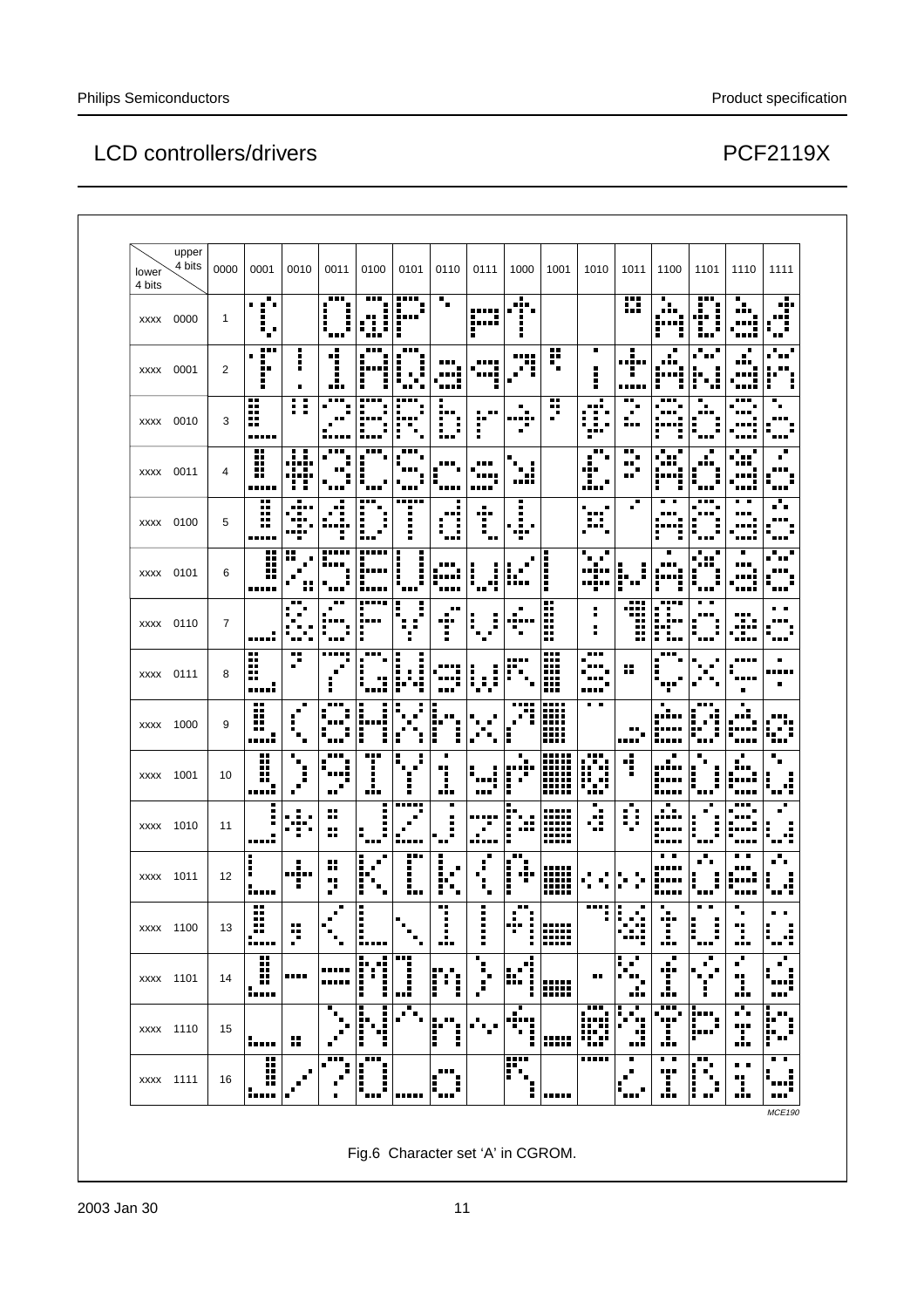| lower<br>4 bits | upper<br>4 bits | 0000 | 0001                                  | 0010                       | 0011                      | 0100                          | 0101                                                 | 0110                                       | 0111                                                 | 1000                            | 1001                  | 1010                                       | 1011                     | 1100                     | 1101           | 1110                         | 1111                                          |
|-----------------|-----------------|------|---------------------------------------|----------------------------|---------------------------|-------------------------------|------------------------------------------------------|--------------------------------------------|------------------------------------------------------|---------------------------------|-----------------------|--------------------------------------------|--------------------------|--------------------------|----------------|------------------------------|-----------------------------------------------|
| <b>XXXX</b>     | 0000            | 1    | п                                     |                            | <br>i<br>                 | <br>Н<br>Ω.<br>I<br>          | <br>п<br>л<br>٠<br>٠<br><br>Ĩ                        | Ì<br>f,<br>I,<br>٠<br>Ē<br>٠<br>п          | mi<br>п<br>$\blacksquare$<br>----<br>Η               | <br>T<br>٠                      | <br>. .               | f,<br>Ĥ,<br>Ŧ<br>п<br>$\blacksquare$       | л,                       |                          | <br>п          | -----<br>×<br>$\blacksquare$ | -----<br>m                                    |
| xxxx 0001       |                 | 2    | п<br>ūв.<br><b>BBB</b><br>m<br>₩<br>Ξ | i                          | <b>BRB</b><br>٠<br>■      | ∷                             | <br>п                                                | F<br>F                                     | ---                                                  | <br>. .                         | ٠<br>. .<br>          | .<br>$\blacksquare$<br>                    | ý<br>H                   | <br>E<br>п               | ī              | п<br>E<br>ē                  | ٠<br>. .                                      |
| xxxx 0010       |                 | 3    | æ<br><br>ж                            | Η<br>Е                     | <br>F                     |                               | ٠<br>H                                               | Ĩ.<br>F<br>H<br>÷                          | F<br>F<br>i<br>п                                     | <br><br>----                    | <br>.<br><br>-----    | <br>a sir<br>i vi<br>                      | ш.<br>÷,<br><b>HER</b>   | ш<br><br>                | <br>.<br>      | ш<br><br>. .<br>Ė<br>÷<br>   | <br><br>ш<br>H<br>÷<br>п<br>---               |
| xxxx 0011       |                 | 4    | .                                     | $\blacksquare$<br>.<br>8 E | <br>Η<br>H<br>            | F<br>٠<br>œ                   |                                                      | Η                                          | 88 B<br>Η<br>п.                                      | <br>.                           | . .<br>               | $\blacksquare$<br>٠<br>$\blacksquare$<br>. | ш.<br>٠<br>н. Т<br>      | ш<br><br><br>,,,,,       | ٠<br>          | i<br>H                       | ,,,,,<br>F.<br>н.<br>ŧ<br>E.<br><b>HI</b><br> |
| xxxx 0100       |                 | 5    | W<br>-----<br>m                       | <br>٠<br>                  | п<br><br>п<br>п<br>       | .<br>Е<br>Е<br>               | <br>٠<br>H                                           | <br>i<br>п<br>$\blacksquare$<br>ē<br>٠<br> | -----<br>Е<br>E<br>п                                 | <b>A 8 8</b><br>.<br>I<br>----- | <br><br>i<br>         | <br><br>- 19<br>п<br>$\blacksquare$<br>ш   | п<br><br>т<br>           | <br>.,<br>               | .<br>٠         | п                            | Ŧ<br>ŧ<br>j<br>E<br>п<br>i ti                 |
| xxxx 0101       |                 | 6    | г<br>İ<br>H                           | ▪<br>ē<br>$\blacksquare$   | <br>п                     | .<br><br>п                    | ٠<br>٠<br>٠<br>j<br>г<br>٠<br>                       | :''''<br>п<br>п.<br><br>п                  | п<br>Η<br>İ<br>$\blacksquare$<br>$\blacksquare$<br>п | 88 B<br>H<br>п<br>.             | . .<br>i<br>          | <br>Е<br><br><br>Ξ<br>œв                   | п<br>ē<br>٠              | 88 E<br>Ξ                | . .<br>H,<br>٠ | 88 E                         | <br>٠<br>÷                                    |
| xxxx 0110       |                 | 7    | i<br>î,<br><br>                       | E<br>п                     | r                         |                               | п<br>$\blacksquare$<br>Е<br>$\blacksquare$<br>н<br>п |                                            | ٠<br>f                                               |                                 | ٠<br>.                | ł<br>ŧ<br>٠                                | ٠<br>٠<br><br>E<br>E     |                          |                | f,                           | п<br>                                         |
| xxxx 0111       |                 | 8    | <br>Е<br>"i<br>                       | H                          | <br>л<br>٠<br>п           | <br>"1<br>                    | H<br>ļ.<br>Ĵ<br>F                                    | <br>i<br>"1                                | Η<br>H<br>ŧ.<br>d<br>٠                               | <br>Ė<br>i<br>                  | ٠<br>л<br>Η<br>H<br>. | i<br>i<br>                                 | l<br>ì<br>               | <br>٠<br>Н<br><b>ALL</b> | ٠<br>ă<br>п    | <br>ŀ<br>Ē<br>               | <br>- 8<br>Ŧ<br>òн.<br>п<br>.                 |
| xxxx 1000       |                 | 9    | п<br>н<br>E<br>I,<br>٠                | п                          | m<br>г                    | ٠<br>٠<br>ш<br>ì<br>п<br>٠    | г<br>н<br>H                                          | ē<br>٠<br>H                                | I,<br>٠<br>٠<br>٠                                    | <br>п<br>                       | <br>i<br>F<br>        | Ŧ                                          | ļ.<br>ì                  | <br>i<br>i<br>           | <br>ļ<br>i     | п<br>ē<br>F<br>٠             | п<br>iw.<br><br>٠                             |
| xxxx 1001       |                 | 10   | <br>٠<br><br>                         | $\blacksquare$<br>п<br>■   | <br>٠<br><br>п<br>п<br>ш. | <br>■<br>п<br>                | H<br>п<br>I,<br>H<br>$\blacksquare$                  | <br>п<br>E<br>                             |                                                      | .<br>÷<br>i<br>п<br>            | ٠<br>л<br>I<br>i      | <br>W<br>п<br>                             |                          | <br>п<br>H<br>٠<br>      | į<br>н         | <br>п<br>Ĩ                   | i<br>Ē<br>٠<br>п<br>п<br>Ē<br>Ē               |
| xxxx 1010       |                 | 11   | <br>п<br><br>.                        | .<br><br>÷                 | ٠<br>п                    | <b>BRD</b>                    | <br>п                                                | H<br>Ī                                     | -----<br>п<br>. .                                    |                                 | H                     | <br>٠.<br>п<br><br>                        | ٠<br>п                   | ---                      | i              | i                            | i<br><br>                                     |
| xxxx 1011       |                 | 12   | п<br>8<br><br>п<br>H                  | <br>H,                     | ٠<br>F                    | п<br>$\blacksquare$<br>٠<br>п | <br> <br> <br>                                       | $\blacksquare$<br>E<br>E<br>п              | $\blacksquare$                                       | н.<br>ш                         | ш                     | æ<br>÷<br>F<br>.                           | п<br>n Tu                |                          |                |                              | <br>mш                                        |
| xxxx 1100       |                 | 13   | Ŧ<br>٠<br><br>п<br>                   | H                          | п<br>п<br>٠               | п<br>п<br>п<br>п<br>          | п<br>٠<br>Ξ<br>п<br>H                                | п<br>Ē<br>f,<br>п<br>-----                 | п<br>ē<br>Е<br>п<br>ē                                | <br><br><br>                    | .<br><br><br>н.       | ٠<br>٠<br>.<br>п                           |                          |                          | <br>.          | <br><br>                     | .<br>                                         |
| xxxx 1101       |                 | 14   | 511<br>in.<br>IJ                      | -----                      | <br>,,,,,                 | M<br>F<br>÷                   | 7<br>j                                               | п<br>M<br>E<br>÷                           | ٠<br>٠<br>٠<br>٠.<br>f,<br>٠                         | <br>l<br>д<br>                  | <br><br>н<br>п<br>    | ٠<br>Ŷ.<br>H                               |                          | <br><br>. .              | <br>J.         | <br>п<br>٠<br>               | <br>.<br>                                     |
| xxxx 1110       |                 | 15   | Н<br>٠,<br>ш                          | $\blacksquare$             | ٠<br>п<br>٠               | 4<br>ľ                        |                                                      | Т<br>п<br>I<br>٠<br>E.<br>Ī<br>٠<br>4<br>٠ |                                                      | п<br>٠<br>÷<br>■                | 1                     | ٠<br>$\blacksquare$<br>.<br>п              |                          | ٠<br>I,<br>t             | Đ              | "!"<br>T                     | <br>f,<br><br>i                               |
| xxxx 1111       |                 | 16   | п<br>Ŧ.<br>n                          | $\blacksquare$<br>п<br>н   | <br>Ĩ,<br>$\mathcal{C}$   | <br>л<br>л<br>Ē<br>f,         |                                                      | <br>٠<br>ē<br>l<br>H                       |                                                      | <br>İ<br>Ī                      | <br>j<br>IJ           | i<br>.<br>÷,                               | r<br>п<br>$\blacksquare$ | <br>                     | E              | п<br>٠<br><br>٠              |                                               |

Fig.7 Character set 'D' in CGROM.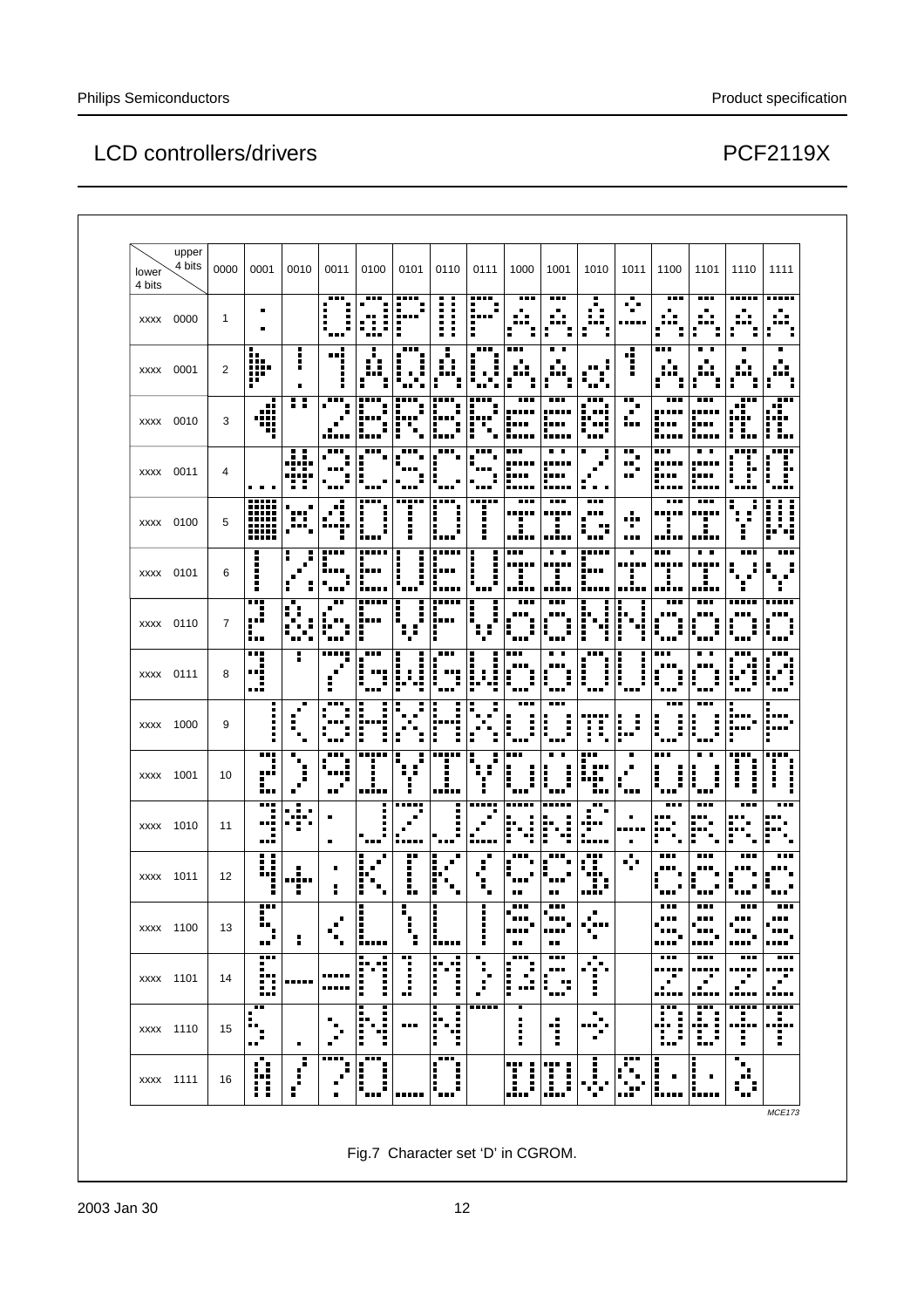| lower<br>4 bits | upper<br>4 bits | 0000 | 0001                      | 0010                              | 0011                                   | 0100                           | 0101                    | 0110                               | 0111                       | 1000                            | 1001                                       | 1010                          | 1011                         | 1100                           | 1101                        | 1110                  | 1111                              |
|-----------------|-----------------|------|---------------------------|-----------------------------------|----------------------------------------|--------------------------------|-------------------------|------------------------------------|----------------------------|---------------------------------|--------------------------------------------|-------------------------------|------------------------------|--------------------------------|-----------------------------|-----------------------|-----------------------------------|
|                 | xxxx 0000       | 1    | 4                         |                                   | .<br>                                  | Е                              | .                       |                                    |                            |                                 |                                            |                               | 88 E                         |                                | <br>л<br>٠<br><br>п<br>Ē    |                       | <br>inni                          |
| xxxx 0001       |                 | 2    | i                         | mm                                | i<br>İ                                 | <br>.<br>H.<br>                | <br>$\blacksquare$<br>٠ | Е<br>.                             | <br>                       | <br>                            | . .                                        | İ<br>п                        | <br>                         | .<br>ш                         | .<br>Ē                      |                       |                                   |
|                 | xxxx 0010       | 3    | alar                      | ł.<br><br>п                       | ■<br>İ<br>Е<br>Η                       | п<br>ē<br>å<br>ř               | 72<br>٠<br>             | Н<br>                              |                            |                                 | m                                          | ::                            | <b>BBB</b>                   |                                | ì                           | Ē<br>----             | $\blacksquare$                    |
|                 | xxxx 0011       | 4    | -----<br><br>.<br>.<br>mm |                                   | . .<br>п<br>                           | $\blacksquare$<br>пĒ,<br><br>٠ | ķ.<br>P                 | ш<br>×<br>.,<br><br>п              |                            |                                 | .<br>I                                     | <br>. .                       |                              | <br>п                          | i                           |                       |                                   |
|                 | xxxx 0100       | 5    | $\overline{\phantom{a}}$  | <br>Ф                             | Ŧ<br>п<br>п<br>588                     | п<br><br>                      | . .<br>п<br>F<br>       | ٠<br>Ē<br>,,,,,                    |                            |                                 |                                            |                               |                              | ٠<br>I,<br>$\blacksquare$<br>٠ |                             |                       | <br>٠<br>÷,<br>$\blacksquare$<br> |
|                 | xxxx 0101       | 6    |                           | l                                 | ٠<br>ш<br>: :<br>ē<br>                 | . .                            |                         | --                                 |                            |                                 | .<br>$\blacksquare$<br>п<br>п              | Η<br>                         |                              | ٠                              | $\vdots$<br>i               |                       | п<br>E<br>п<br>$\blacksquare$<br> |
|                 | xxxx 0110       | 7    | <br>                      | ٠<br><br>I.                       | . .<br><br><br>п<br>                   | i                              |                         |                                    |                            | п<br>                           | .<br>İ<br>$\blacksquare$                   | <br>٠<br>п<br>                | ---                          | <br>п<br><br>H                 | ╏                           | <br><br>I             | п<br>. .                          |
|                 | xxxx 0111       | 8    | <br><br><br>п<br>п<br>    | <br>п<br>ш,                       | . .<br>.<br><br>п                      | <br>в<br>п<br>٠                | Ĺ<br>п<br>п.            | H<br>ш                             |                            | Ŧ<br>п<br>                      | E<br>:::<br><br>п                          |                               |                              | į<br>                          | İ<br>Ĵ                      |                       | 1 : I                             |
|                 | xxxx 1000       | 9    | <br>ŀ<br>п                | H                                 | . .<br>į<br>٠                          | <br>,,,,<br>                   |                         | Ē                                  |                            |                                 | <del></del>                                | п                             |                              | F<br>٠                         | п                           | Е                     |                                   |
| xxxx 1001       |                 | 10   |                           | ı.                                | п<br>٠<br>H<br>Æ<br>                   | <br>i<br>                      | H<br>Η<br>п             | į<br>Ē<br>                         |                            | ш                               | .                                          | ■<br>п<br>$\blacksquare$<br>п |                              | <br>Ē<br>                      | п                           | H<br>                 | <br>                              |
|                 | xxxx 1010       | 11   |                           | п                                 | . .<br><br>.                           | <br>                           |                         | п<br>п<br>F<br>в                   |                            | <br>٠<br>п<br>i,                | -----<br><br>-----                         | . .<br><br>н                  | . .<br><br>÷.                | <br>٠                          | <br>                        | ٠                     | <br>٠<br>mu                       |
|                 | xxxx 1011       | 12   |                           |                                   |                                        |                                | <br>                    | i<br><br>п.<br><br>ш               |                            | . .<br>٠<br>aTa<br>ł<br>٠<br>.  | n,<br>ш                                    | ÷<br>,,,,,<br>ř,              | H,<br>٠,<br>٠                | i<br>H                         |                             |                       | . .                               |
|                 | xxxx 1100       | 13   | п.                        |                                   | Е<br>п<br>ï<br>---                     | ∰<br>                          | 88<br>-----             | X<br>                              | ш<br>ш<br>ш<br><br>ш<br>×. | ■                               | ----<br>$\blacksquare$<br>ľ<br>ŧ.          | p                             |                              | l:<br>!                        | i<br>i                      | ĺ<br>                 | ٠<br>п<br>                        |
| xxxx 1101       |                 | 14   | <br>п<br><br>             | ٠<br><br>---                      | oño,<br>F<br>п<br>Ţ.                   | M                              | W                       | Ä<br>į<br><b>A 8 8</b><br>. .<br>п | 鹽<br>m                     | <br>œ                           | e.                                         |                               |                              | M<br>İ<br>Ī.                   | <br>J.<br>È,<br>٠           | ш<br>٠<br>E<br>÷<br>İ | <br>È<br>٦.<br>÷                  |
|                 | xxxx 1110       | 15   | . .<br><br>               | . .<br><br><br>$\blacksquare$<br> | oTo<br>æ<br>`oo a                      | <br>Ą.                         | ₩                       | <br>H<br>Ī<br>-----                | I                          | Ä                               | <br>- 9<br>pii:<br> :                      | ×                             |                              | ٠<br>٠<br>ľ<br>п<br>٠<br>i     | ٠<br>п<br>į<br>j<br>m       | ľ<br><br>Ē            | т<br>■<br>w                       |
| xxxx 1111       |                 | 16   | . .<br>.i<br>п<br>٠.<br>т | æ,<br>$\blacksquare$              | i<br><b>ALL</b><br>п<br>juri<br>Tana a | i<br>Ŧ<br>æ                    | W                       | 8                                  | <b>A</b><br>Ŧ              | ٠<br>. .<br><br>٠<br><br>4<br>■ | $\blacksquare$<br>$\blacksquare$<br><br>E. | ٠<br>$\blacksquare$<br>п      | <br>п<br>п<br>$\blacksquare$ | <br>į<br>Е<br>ŧ<br>H           | н.<br><br>٠<br>п<br>98<br>п | <br>F,                | ٠<br>a,                           |

Fig.8 Character set 'F' in CGROM.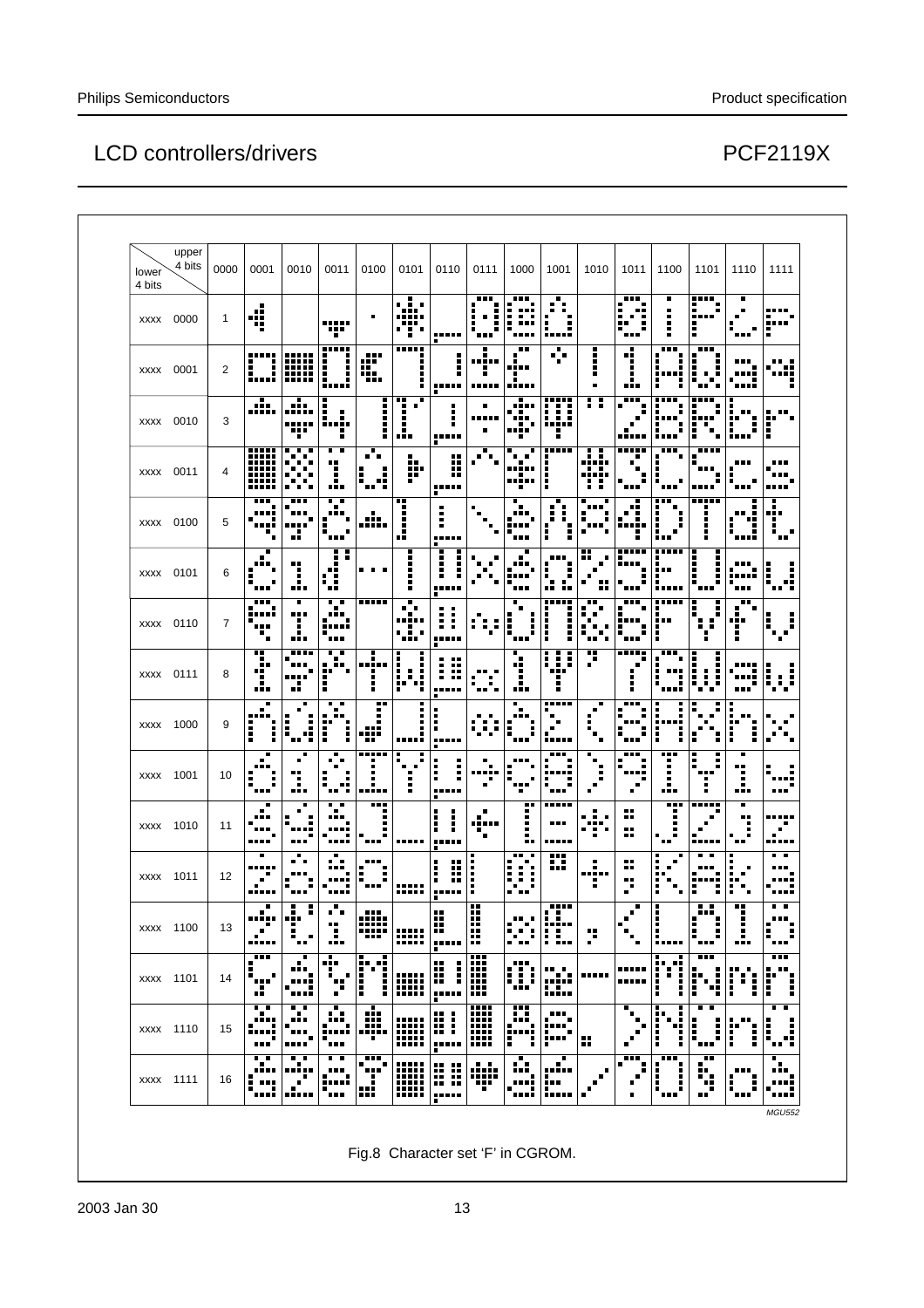# LCD controllers/drivers

| lower<br>4 bits | upper<br>4 bits | 0000 | 0001                                   | 0010                       | 0011                               | 0100                        | 0101              | 0110                   | 0111      | 1000                         | 1001                                           | 1010                    | 1011                     | 1100                        | 1101                   | 1110         | 1111                   |
|-----------------|-----------------|------|----------------------------------------|----------------------------|------------------------------------|-----------------------------|-------------------|------------------------|-----------|------------------------------|------------------------------------------------|-------------------------|--------------------------|-----------------------------|------------------------|--------------|------------------------|
| xxxx 0000       |                 | 1    | <br><br>72                             | ۰.<br><br>F                | -----<br>Ŧ                         |                             | <br><br>п         | F                      |           | .                            | H<br>                                          |                         | <br>- 99<br>п<br>        |                             | <br><br>$\blacksquare$ |              | F                      |
| xxxx 0001       |                 | 2    | Η                                      | <br><br>m                  | <br>i<br>i<br>-----                | <br>ľi                      | <br>п<br>п        |                        |           |                              |                                                | ÷<br>Η<br>٠             | ÷<br>H<br>               | <br>п<br>-----<br>п         |                        |              | <br>                   |
| xxxx 0010       |                 | 3    | ъ'n,                                   | ł.<br><br>.                | ■<br>Ē<br>п<br>п<br>п<br>ē         | ٠                           | п<br>٠.<br>п<br>  | i<br>i                 | ă         |                              | 1<br>$\blacksquare$<br>$\blacksquare$<br>----- | : :                     | <b>BBB</b>               |                             |                        | н<br>----    | i                      |
| xxxx 0011       |                 | 4    | -----<br><br>.<br><br>m                | .                          | . .<br>Ŧ<br>٠<br>٠<br>             | . .<br>                     |                   | i                      |           |                              | <br>Н                                          | <br>. .<br>             | -----                    | <br>п<br>F                  |                        |              | <br>,,,,               |
| xxxx 0100       |                 | 5    | H                                      | œ<br>a,                    | Ŧ<br>п<br>п<br><b>BBB</b>          | ,,,,<br>I,<br>٠<br>         | д<br>п<br>п<br>J. | <br>╻<br>H             | <br>п     | ٠<br><br>                    | E<br>E<br>Н                                    | <br><b>HH</b>           |                          | $\blacksquare$<br>Ī.<br>■   | <br>Ē                  |              | п<br><br>÷,<br>п<br>н. |
| xxxx 0101       |                 | 6    | п                                      | <br>l.                     | Ŧ.<br>٠<br>u<br>                   | . .                         | п                 |                        |           |                              | 88 B B<br>$\blacksquare$                       | H                       |                          | <br>H                       |                        |              | ŧ<br>                  |
| xxxx 0110       |                 | 7    | .<br><br>٠                             | ٠<br><br>J.                | $\blacksquare$<br><br><br>         |                             | п<br>. .<br>: .   | <br><br>ij             |           | F<br>$\blacksquare$<br>п<br> | <br>l<br>i                                     | <br>п<br>. .<br>п<br>m. | ---<br>п<br><b>BRB</b>   | <br>п<br><br>ŧ              |                        |              | п                      |
| xxxx 0111       |                 | 8    | <br><br>ш<br>                          | i<br><br><br>ш.            | . .<br><br>п                       | п<br>٠                      | W                 |                        | Н<br>н    | л<br>İ<br>                   | ■<br>п<br>:::<br><br>П                         |                         | -----                    | <br>Ì<br><br>Η              | Ħ<br>I,                |              | Ī<br>хł<br>٠           |
| xxxx 1000       |                 | 9    | п<br>Ē                                 | H<br>п<br>$\blacksquare$   | п<br><br>ŧ                         | <br><br>                    | п<br>п<br>        | ŧ<br>٠                 |           |                              |                                                | ٠<br>$\blacksquare$     |                          | F<br>в<br>ì                 |                        | Н            |                        |
| xxxx 1001       |                 | 10   |                                        | J.                         | ٠<br>п<br>٠ī                       | <br>п<br>$\blacksquare$<br> | Η<br>٠            | ï<br>                  |           |                              | .                                              | ■<br>п<br>п             | <br>.<br>п               | <br>п<br>.:.                | п<br>E                 | ï<br>J.      | Н<br><br>              |
| xxxx 1010       |                 | 11   |                                        | ▪                          | . .<br>                            |                             |                   | ٠<br>.,<br>п           |           | <br>н.                       | <br>88 B<br>,,,,,                              | н                       | <br><br>×                | 72<br>f<br>в<br>п           |                        | ٠<br>.,      | <br>                   |
| xxxx 1011       |                 | 12   |                                        |                            | л                                  |                             | -----<br>iinn     | ĵ,<br>ŧ                |           | . .<br>٠<br>÷<br>.           |                                                | п<br><br>I,             | ×<br>٠,                  | л<br>п<br>ŧ                 |                        |              | . .<br>                |
| xxxx 1100       |                 | 13   |                                        |                            | ij.<br>                            | ₩<br>m                      | m                 |                        | <br>Ä<br> |                              | ----<br>П<br><br>F<br>Ŧ<br>---                 | p                       |                          | į<br>                       | Η<br>ш                 | i<br>        | ٠<br><br>i<br>F<br>    |
| xxxx 1101       |                 | 14   | <br>п<br><br>                          | <br>п<br>m                 | ٠<br><br>Ε<br>п<br>Ŧ               | M                           | W                 | - -<br><br>ĺ<br>Ĩ<br>Ì | I         | I<br>I,                      | ₩                                              |                         |                          | ٠<br>M                      | <br>ł<br>ľ<br>٠        | Ë<br>F<br>ł  | <br>ľ<br>i             |
| xxxx 1110       |                 | 15   | . .<br><br>$\blacksquare$<br><br>п<br> | . .<br><br>٠<br><br>۰.<br> | Ŵ,<br>$\blacksquare$<br>₩<br>e e e | ₩<br>.ij.                   | ₩                 | i<br>į                 | 噩<br>₩    | Ā                            | , a ma<br>F                                    | ×                       | п<br>$\blacksquare$<br>п | ٠<br>■<br>ш.<br>i<br>İ<br>٠ | į<br>Ē<br>             | ľ<br>п<br>Ē. | ٠<br>İ,<br>W           |
| xxxx 1111       |                 | 16   | Т.<br><br>╏<br>■                       | Y<br>                      | i<br><br><b>i</b> nn               | j<br>٠<br>Ŧ<br>m            | W                 | i<br>į                 | 46<br>Ŧ   | ٠<br><br>mi                  | ٠<br>win<br>EE                                 | ■                       | <br>ř<br>$\blacksquare$  | <br>į<br>п<br>İ             | <br>ħ                  | <br>п<br>Ē   | ٠<br>н.                |

Fig.9 Character set 'R' in CGROM.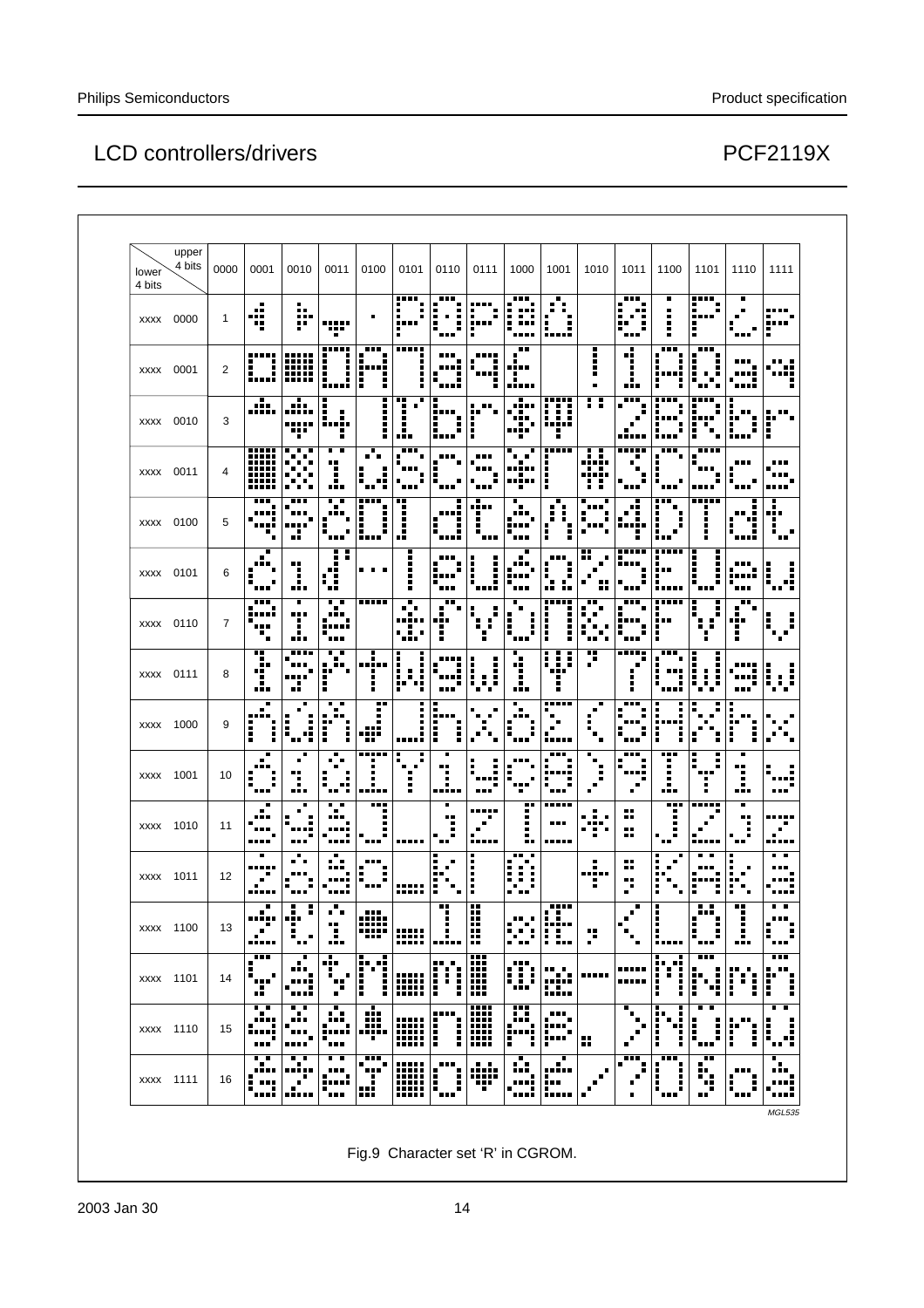| lower<br>4 bits | upper<br>4 bits | 0000 | 0001                              | 0010                            | 0011                                                                   | 0100                                  | 0101                                               | 0110                     | 0111                               | 1000                                     | 1001                                       | 1010                                   | 1011                                       | 1100                            | 1101                           | 1110                         | 1111                                                     |
|-----------------|-----------------|------|-----------------------------------|---------------------------------|------------------------------------------------------------------------|---------------------------------------|----------------------------------------------------|--------------------------|------------------------------------|------------------------------------------|--------------------------------------------|----------------------------------------|--------------------------------------------|---------------------------------|--------------------------------|------------------------------|----------------------------------------------------------|
| xxxx 0000       |                 | 1    | $\blacksquare$<br>il.             |                                 | ì<br>LJ.                                                               | <br>m<br>mm                           | <br>Η<br>İ                                         | ,,,,,<br><br><br><br>    | .<br>п<br>$\blacksquare$<br>п<br>п | <br>$\blacksquare$<br>988<br>ш<br>Ē<br>п | ■<br>÷.<br>ii                              |                                        | .<br>Ŧ.<br>п<br>Ŧ.<br>$\blacksquare$       |                                 | po,<br><br>ŧ                   | п<br>$\blacksquare$<br>п<br> | <br>٠<br>i‴                                              |
| xxxx 0001       |                 | 2    | л.<br><br>Ŧ                       | ₩<br><br>---                    | ₩<br>Ш                                                                 |                                       | ٠<br><br>. .                                       | $\blacksquare$<br>.      | ■<br>п<br>٠<br>,,,,,<br>H<br>٠     | <br>                                     |                                            | i<br>Η<br>٠                            | 4<br>п<br>---                              | <br>п<br>п<br>ш<br>H            | <br>i<br>. .<br>$\blacksquare$ | . .<br>                      |                                                          |
| xxxx 0010       |                 | 3    | .<br><br>п                        | æ<br>т                          | п<br>ķ.<br>٠                                                           | ٠                                     | <br>$\blacksquare$<br>п<br>$\blacksquare$<br>п<br> | Ġ<br>. .<br>÷<br>m       | <br>ш<br><br>                      | <br>Ş                                    | W                                          | : :                                    | <br>$\blacksquare$                         | :'''                            | <br>ı<br>Ŷ,<br>$\blacksquare$  | Н<br>п<br>i                  | $\blacksquare$<br>H                                      |
| xxxx 0011       |                 | 4    | $\blacksquare$<br>в<br>į<br>Ē<br> | <br>WH<br>                      | . .<br>Ŧ<br>٠<br>$\blacksquare$<br>œ                                   | Ŧ.<br>r.<br>                          | <br>п<br>                                          | п                        | . .<br><br>ш<br>                   | ٠<br>٠<br>×<br><br><br>п                 | -----<br>Η<br>Ī                            | П<br>Ŵ<br>wii<br>H<br>÷                | l<br>H.<br>п<br>---                        | <br>ì<br>п<br>                  | <br>                           | п                            | <br><br>                                                 |
| xxxx 0100       |                 | 5    | <br><br><br>                      | <br>---<br><br>45               | $\overline{\phantom{a}}$<br><b>BRB</b><br>$\blacksquare$<br>п<br>п<br> | .<br><br>٠<br>$\blacksquare$<br>----  |                                                    | i<br>l<br>H<br>п         | ŧ<br>F<br>Ĩ,<br><b>BILL</b><br>ш   | <br>                                     | ■<br>ă<br>E<br>I<br>I                      | <br><br>п                              | <br>r i                                    | <br>٠<br>l<br>٠<br>п            | <br>п<br>ē<br>I,               | п<br>H                       | <br>п<br>÷.<br>п<br>                                     |
| xxxx 0101       |                 | 6    |                                   | Ŧ<br>ă,                         | ٠<br>$\blacksquare$<br>٠<br><br>88<br>                                 | <br>п<br>Н                            | Ξ<br>Η                                             | ш<br><br>Н<br>÷<br>      | ļ.                                 | <br>                                     | .<br>k<br>$\blacksquare$<br>               | <br><br>п<br>ш<br>                     | ,,,,,<br>п                                 | <br>▪<br>H<br>٠                 | п<br>i<br>į<br>I               | <br>Е<br>                    | п<br>I,<br>пē<br>.                                       |
| xxxx 0110       |                 | 7    | <br><br><br>п<br>'n               | ٠<br><br>п<br>j,                | . .<br><br><br><b>ALC</b>                                              | <br>Î<br>H,                           | ÷                                                  | İ<br>H,<br>Ĩ.<br>F       | b<br>Ē                             | ٠<br>г<br>п<br>٠<br>Ē                    | п.<br>i<br>i<br>į                          | <br>п<br>$\blacksquare$<br>п<br>٠<br>┅ | ш<br>Ī<br>                                 | <br><br>П                       | ▪<br>п                         | <br><br>H                    | $\blacksquare$<br>$\blacksquare$<br>$\blacksquare$<br>۰, |
| xxxx 0111       |                 | 8    | <br>٠<br>÷<br>                    | <br><br>т                       | . .<br>٠<br>.<br>. .<br>г<br>Ì                                         | $\blacksquare$<br>F<br>÷,<br>H,<br>÷. | H<br>Η<br>÷.                                       | ■<br>i <sup>;</sup><br>H | ٠<br>i.,<br>m.                     | ٠<br>Ą<br>٠<br>J.                        | W<br>п<br>Ĩ<br>п<br>H                      | <br>т<br>$\blacksquare$                | <br>. .<br>Η                               | ---<br>F.<br><br>п<br>п<br>     | İ<br>Į.                        | ---                          | п<br>11<br>п.<br>. .                                     |
| xxxx 1000       |                 | 9    | ٠<br><br>Ĩ,<br>٠                  | ■<br>٠<br>į<br>п<br>п<br>мē<br> | . .<br>ŀ<br><br>H                                                      | п                                     |                                                    |                          | п<br>ш                             | ٠<br>$\blacksquare$<br>п<br>٠<br>        | <br>$\blacksquare$<br>п<br>п<br>п<br>----- | ٠<br>٠<br>л                            | ---<br>г<br>$\blacksquare$<br>             | i,<br>ш<br>I<br>п<br>٠          | ÷<br>Е                         | H                            | $\blacksquare$                                           |
| xxxx 1001       |                 | 10   |                                   | 88<br>I,<br>                    | п<br>F                                                                 | п                                     | đ                                                  | п<br>i                   | H<br>п<br>ш<br>٠<br>. .            | ٠<br>٠                                   | imi<br>Η<br>                               | п<br>Е<br>٠                            | <br>                                       | <br>                            | п<br>п<br>п<br>■<br><br>п      | ŋ<br>٠<br>                   | <br>                                                     |
| xxxx 1010       |                 | 11   |                                   | ٠<br>                           | . .<br>∎<br>п<br>                                                      | ш<br>H<br>$\blacksquare$              | $\blacksquare$<br>п<br>Ξ<br>$\blacksquare$         | п<br>i<br>$\blacksquare$ | <br>T<br>$\blacksquare$            | <br>п<br>٠<br>п<br>                      | -----<br>ппп<br>-----                      | .<br>÷,                                | <br>н.<br>$\qquad \qquad \blacksquare$<br> | <br>٠<br>$\blacksquare$<br>- 11 | <br>п<br>-----                 | ٠<br>ш<br>п<br>Ē<br>         | <br>п<br>$\blacksquare$<br>                              |
| xxxx 1011       |                 | 12   |                                   | п                               | ٠<br>×<br><br>.                                                        | <b>.</b><br>i<br>Η                    | H                                                  |                          |                                    | .<br>٠<br>п                              |                                            | H<br><br>÷                             | <br><br>ÿ.                                 | E<br>п<br>п<br>i                | п<br>H<br>п                    | г<br>H                       | . .<br><br>mi                                            |
| xxxx 1100       |                 | 13   |                                   |                                 |                                                                        |                                       |                                                    |                          |                                    |                                          |                                            |                                        |                                            |                                 |                                |                              |                                                          |
| xxxx 1101       |                 | 14   | <br>                              |                                 | 18 H                                                                   |                                       |                                                    |                          | П                                  |                                          |                                            |                                        |                                            |                                 | å                              |                              | i                                                        |
| xxxx 1110       |                 | 15   |                                   |                                 |                                                                        |                                       |                                                    |                          |                                    |                                          |                                            | ×                                      |                                            |                                 | I,<br>F                        | I                            |                                                          |
| xxxx 1111       |                 | 16   |                                   | . .                             | п                                                                      | i<br>İ                                | i<br>i<br>i                                        |                          | ,,,,,                              |                                          | п<br>D.                                    |                                        |                                            | <br>:<br>Ē<br>                  | н.                             | Ē,<br>œ                      |                                                          |

Fig.10 Character set 'S' in CGROM.

MGL534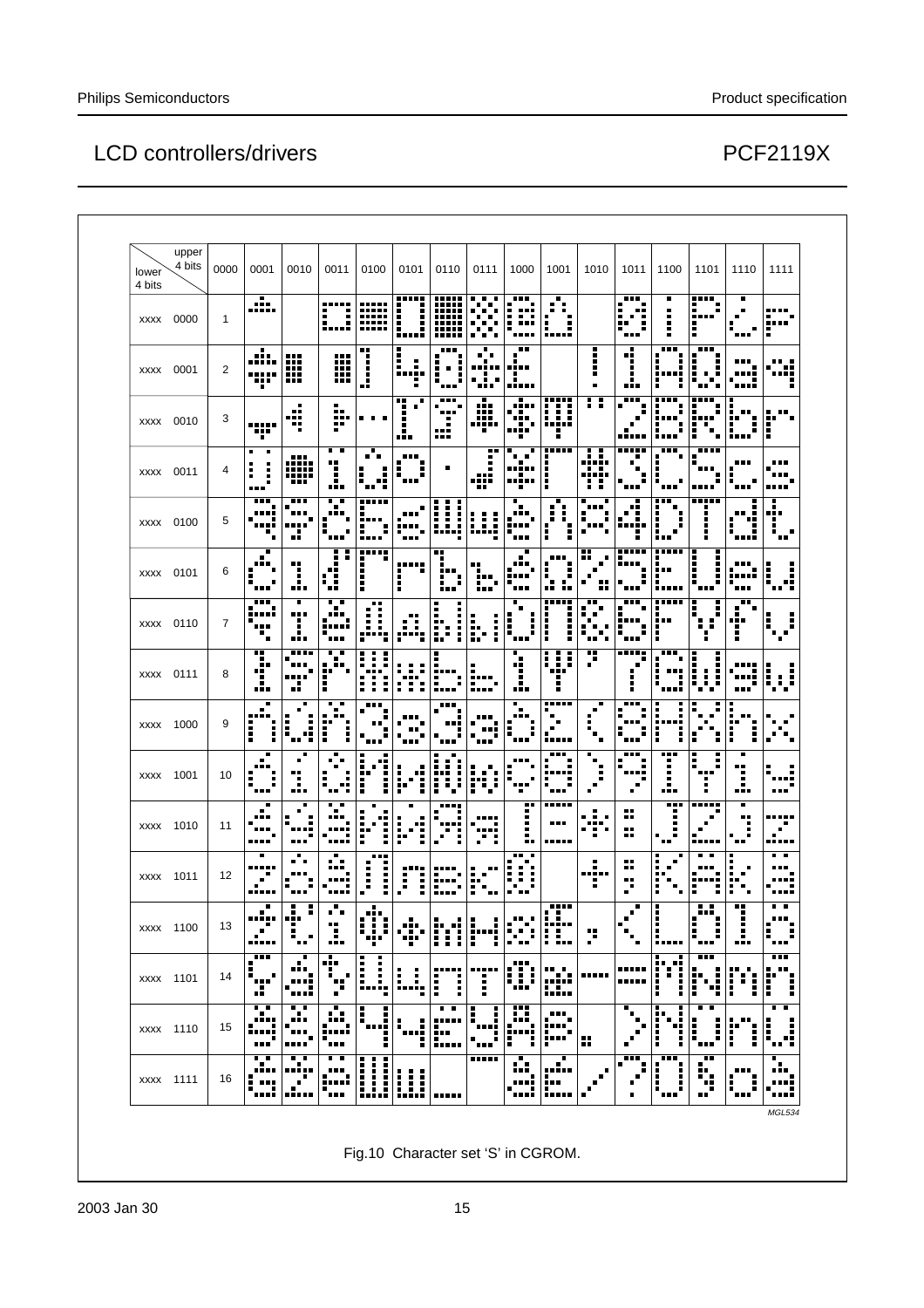#### Philips Semiconductors **Product specification** Product specification

#### LCD controllers/drivers extending the controllers of the property of the PCF2119X

|                            |                                                          |                                              | character codes<br>(DDRAM data)                |                                                                      |                                                              |                                                              |                                                     |                                                              |                                                              |                                                              | CGRAM<br>address                                             |                                                                                                                    |                                                                                                                          |                                                                                                                       |                                      |                                                                                 |                                              | character patterns<br>(CGRAM data)                                                                      |                                                              |                                                                         |                                                                                                                |                                                                                                              |                                                                                                                       | character code<br>(CGRAM data)                                                                               |                                                                                |
|----------------------------|----------------------------------------------------------|----------------------------------------------|------------------------------------------------|----------------------------------------------------------------------|--------------------------------------------------------------|--------------------------------------------------------------|-----------------------------------------------------|--------------------------------------------------------------|--------------------------------------------------------------|--------------------------------------------------------------|--------------------------------------------------------------|--------------------------------------------------------------------------------------------------------------------|--------------------------------------------------------------------------------------------------------------------------|-----------------------------------------------------------------------------------------------------------------------|--------------------------------------|---------------------------------------------------------------------------------|----------------------------------------------|---------------------------------------------------------------------------------------------------------|--------------------------------------------------------------|-------------------------------------------------------------------------|----------------------------------------------------------------------------------------------------------------|--------------------------------------------------------------------------------------------------------------|-----------------------------------------------------------------------------------------------------------------------|--------------------------------------------------------------------------------------------------------------|--------------------------------------------------------------------------------|
|                            | 7 6<br>higher<br>$\rightarrow$ order<br>bits             | 5                                            | $\overline{4}$                                 | $\mathbf{3}$                                                         | $\overline{2}$                                               | $\overline{1}$<br>lower<br>$order \rightarrow$<br>bits       | $\mathbf 0$                                         | 6                                                            | 5<br>higher<br>$\rightarrow$ order<br>bits                   | $\overline{4}$                                               | $\overline{\mathbf{3}}$                                      | 2                                                                                                                  | $\overline{1}$<br>lower<br>$order \rightarrow$<br>bits                                                                   | $\mathbf 0$                                                                                                           | higher<br>$\leftarrow$ order<br>bits | $\overline{4}$<br>3                                                             |                                              | $2 \quad 1 \quad 0$<br>lower<br>$order \rightarrow$<br>bits                                             |                                                              |                                                                         | $\overline{4}$                                                                                                 |                                                                                                              |                                                                                                                       | 3 2 1 0                                                                                                      |                                                                                |
| $\mathbf{0}$               | $\mathbf 0$                                              | $\overline{0}$                               | $0\quad 0\quad 0\quad 0$                       |                                                                      |                                                              |                                                              | $\overline{0}$                                      | $\mathbf 0$                                                  | $\mathbf 0$                                                  | $\overline{\phantom{0}}$                                     | $\overline{\mathbf{0}}$                                      | $\mathbf 0$<br>$\pmb{0}$<br>$\pmb{0}$<br>$\pmb{0}$<br>$\mathbf{1}$<br>$\mathbf{1}$<br>$\mathbf{1}$<br>$\mathbf{1}$ | $\mathbf 0$<br>$\mathbf 0$<br>$\mathbf{1}$<br>$\mathbf{1}$<br>$\mathbf 0$<br>$\pmb{0}$<br>$\mathbf{1}$<br>$\mathbf{1}$   | $\mathbf 0$<br>$\mathbf{1}$<br>$\mathbf 0$<br>$\mathbf{1}$<br>$\mathbf 0$<br>$\mathbf{1}$<br>0<br>$\mathbf{1}$        |                                      | 0<br>$\ddot{\mathbf{0}}$<br>$\mathbf 0$<br>0<br>0<br>$\mathbf 0$<br>$\mathbf 0$ | $\mathbf 0$<br>$\mathbf 0$<br>0 <sub>0</sub> | $\mathbf 0$<br>$\mathbf 0$<br>$0\quad$ 0<br>$0\quad 0$<br>$0 \quad 0 \quad 0$                           | $\overline{\phantom{0}}$<br>$\overline{0}$<br>$\overline{0}$ | character<br>pattern<br>example 1<br>cursor<br>$\overline{\phantom{a}}$ | 1<br>$\mathbf{1}$<br>$\mathbf{1}$<br>$\mathbf{1}$<br>$\mathbf{1}$<br>$\mathbf{1}$<br>$\mathbf{1}$<br>$\pmb{0}$ | $\mathbf{1}$<br>$\pmb{0}$<br>$\mathbf 0$<br>1<br>$\pmb{0}$<br>$\mathbf 0$<br>$\mathbf 0$<br>$\pmb{0}$        | $\mathbf{1}$<br>$\mathbf 0$<br>$\mathbf 0$<br>$\mathbf{1}$<br>$\mathbf{1}$<br>$\mathbf 0$<br>$\mathbf 0$<br>$\pmb{0}$ | $\mathbf{1}$<br>$\mathbf 0$<br>$\mathbf 0$<br>1<br>$\mathbf 0$<br>$\mathbf{1}$<br>$\mathbf 0$<br>$\mathsf 0$ | $\mathbf 0$<br>$\mathbf{1}$<br>1<br>0<br>0<br>0<br>$\mathbf{1}$<br>$\mathbf 0$ |
| $\Omega$                   | $\mathbf 0$                                              | $\mathbf 0$                                  |                                                | $0\quad 0$                                                           | $\overline{0}$                                               | $\overline{0}$                                               | $\overline{1}$                                      | $\Omega$                                                     | $\mathbf 0$                                                  | $\mathbf 0$                                                  | $\overline{1}$                                               | $\mathbf 0$<br>$\pmb{0}$<br>$\pmb{0}$<br>0<br>$\mathbf{1}$<br>$\mathbf{1}$<br>$\mathbf{1}$<br>$\mathbf{1}$         | $\mathbf 0$<br>$\mathbf 0$<br>$\mathbf{1}$<br>$\mathbf{1}$<br>$\mathbf 0$<br>$\mathbf 0$<br>$\mathbf{1}$<br>$\mathbf{1}$ | $\Omega$<br>$\mathbf{1}$<br>$\mathbf 0$<br>$\mathbf{1}$<br>$\mathbf 0$<br>$\mathbf{1}$<br>$\mathbf 0$<br>$\mathbf{1}$ |                                      | 0 <sup>1</sup><br>$0 \quad 0$<br>0<br>0<br>$\overline{0}$<br>$\pmb{0}$<br>0     | 0 <br>$0\quad 0$                             | $0 \quad 0 \quad 0$<br>$\begin{matrix} 0 & 0 \end{matrix}$<br>$\mathbf 0$<br>$\mathbf 0$<br>$\mathsf 0$ | $\overline{0}$<br>$\mathbf 0$<br>$\mathbf 0$<br>$\mathbf 0$  | position -<br>character<br>pattern<br>example 2                         | 1<br>$\pmb{0}$<br>1<br>0<br>1<br>$\pmb{0}$<br>0<br>$\pmb{0}$                                                   | $\mathbf 0$<br>$\mathbf{1}$<br>1<br>$\mathbf 0$<br>$\mathbf{1}$<br>$\mathbf 0$<br>$\mathbf 0$<br>$\mathbf 0$ | $\pmb{0}$<br>$\pmb{0}$<br>$\mathbf{1}$<br>$\mathbf{1}$<br>$\mathbf{1}$<br>$\mathbf{1}$<br>$\mathbf{1}$<br>$\pmb{0}$   | $\mathbf 0$<br>$\mathbf{1}$<br>1<br>$\mathbf 0$<br>1<br>$\mathbf 0$<br>$\mathbf 0$<br>$\mathsf 0$            | $\mathbf{1}$<br>0<br>1<br>0<br>1<br>$\mathbf 0$<br>$\pmb{0}$<br>0              |
| $\mathbf 0$                | $\overline{0}$                                           | $\overline{0}$                               |                                                | $0\quad 0\quad 0$                                                    |                                                              | $\overline{1}$                                               | $\mathbf 0$                                         | $\mathbf 0$                                                  | $\mathbf 0$                                                  | $\overline{1}$                                               | $\mathbf 0$                                                  | $\mathbf 0$<br>0                                                                                                   | $\mathbf 0$<br>$\mathbf 0$                                                                                               | $\mathbf{0}$<br>$\mathbf{1}$                                                                                          |                                      |                                                                                 |                                              |                                                                                                         |                                                              |                                                                         |                                                                                                                |                                                                                                              |                                                                                                                       |                                                                                                              | MGE995                                                                         |
| 0<br>$\mathsf 0$<br>0<br>0 | $\mathbf 0$<br>$\mathbf 0$<br>$\mathbf 0$<br>$\mathbf 0$ | $\mathbf 0$<br>$\mathbf 0$<br>0<br>$\pmb{0}$ | $\mathbf 0$<br>$\mathbf 0$<br>$\mathbf 0$<br>0 | $\overline{1}$<br>$\overline{1}$<br>$\overline{1}$<br>$\overline{1}$ | $\mathbf{1}$<br>$\mathbf{1}$<br>$\mathbf{1}$<br>$\mathbf{1}$ | $\mathbf{1}$<br>$\mathbf{1}$<br>$\mathbf{1}$<br>$\mathbf{1}$ | $\overline{1}$<br>$\mathbf{1}$<br>$\mathbf{1}$<br>1 | $\mathbf{1}$<br>$\mathbf{1}$<br>$\mathbf{1}$<br>$\mathbf{1}$ | $\mathbf{1}$<br>$\mathbf{1}$<br>$\mathbf{1}$<br>$\mathbf{1}$ | $\mathbf{1}$<br>$\mathbf{1}$<br>$\mathbf{1}$<br>$\mathbf{1}$ | $\mathbf{1}$<br>$\mathbf{1}$<br>$\mathbf{1}$<br>$\mathbf{1}$ | 1<br>$\mathbf{1}$<br>$\mathbf{1}$<br>$\mathbf{1}$                                                                  | $\mathbf 0$<br>$\mathbf 0$<br>$\mathbf{1}$<br>$\mathbf{1}$                                                               | $\mathbf 0$<br>$\mathbf{1}$<br>0<br>$\mathbf{1}$                                                                      |                                      |                                                                                 |                                              |                                                                                                         |                                                              |                                                                         |                                                                                                                |                                                                                                              |                                                                                                                       |                                                                                                              |                                                                                |

Character code bits 0 to 3 correspond to CGRAM address bits 3 to 6.

CGRAM address bits 0 to 2 designate the character pattern line position. The 8th line is the cursor position and display is performed by logical OR with the cursor. Data in the 8th position will appear in the cursor position.

Character pattern column positions correspond to CGRAM data bits 0 to 4, as shown in Figs. 7 to 10

As shown in Figs. 7 to 10, CGRAM character patterns are selected when character code bits 4 to 7 are all logic 0. CGRAM data = logic 1 corresponds to selection for display.

Only bits 0 to 5 of the CGRAM address are set by the 'set CGRAM address' command. Bit 6 can be set using the 'set DDRAM address' command in the valid address range or by using the auto-increment feature during CGRAM write. All bits 0 to 6 can be read using the 'read busy flag and address counter' command.

Fig.11 Relationship between CGRAM addresses, data and display patterns.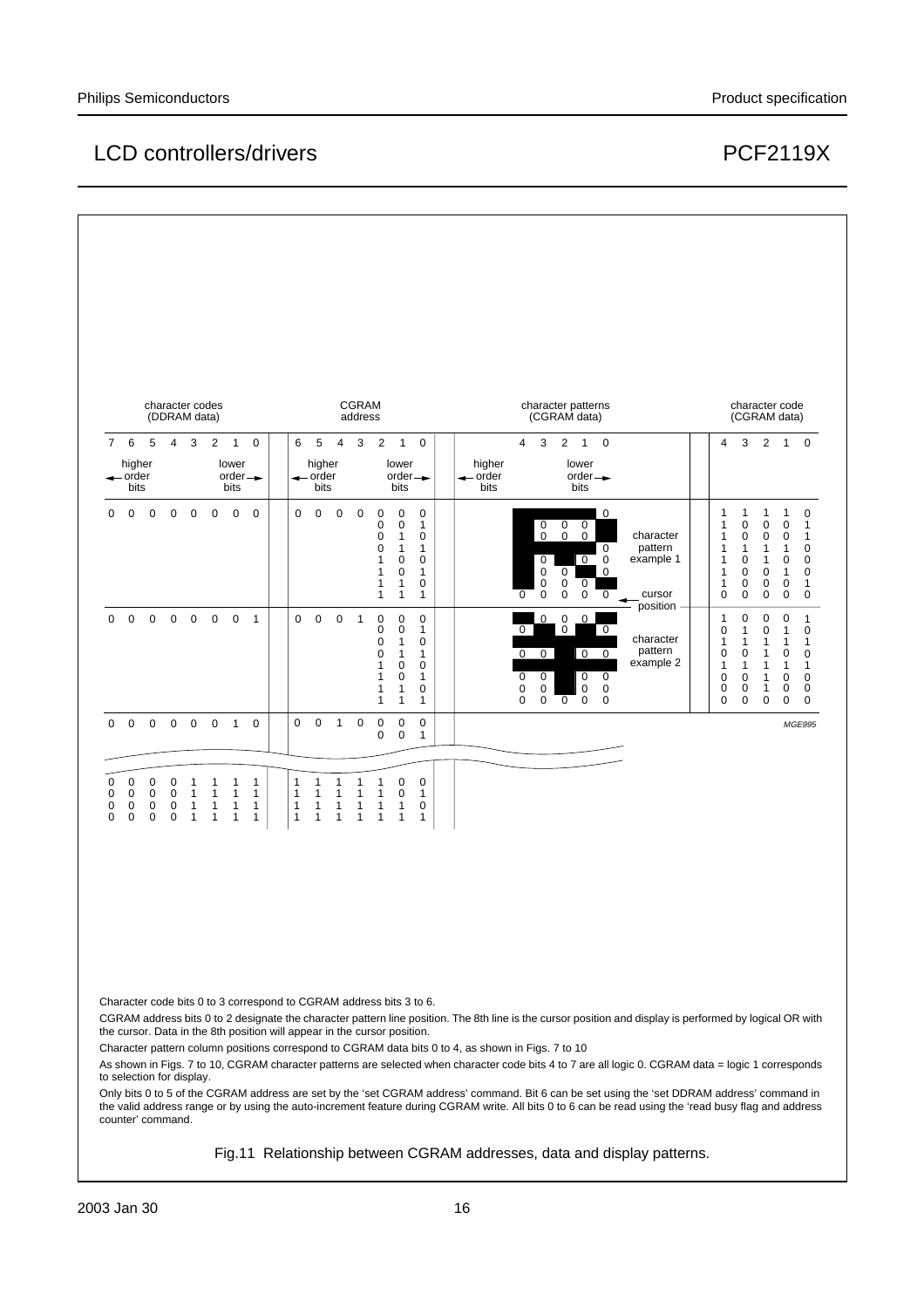

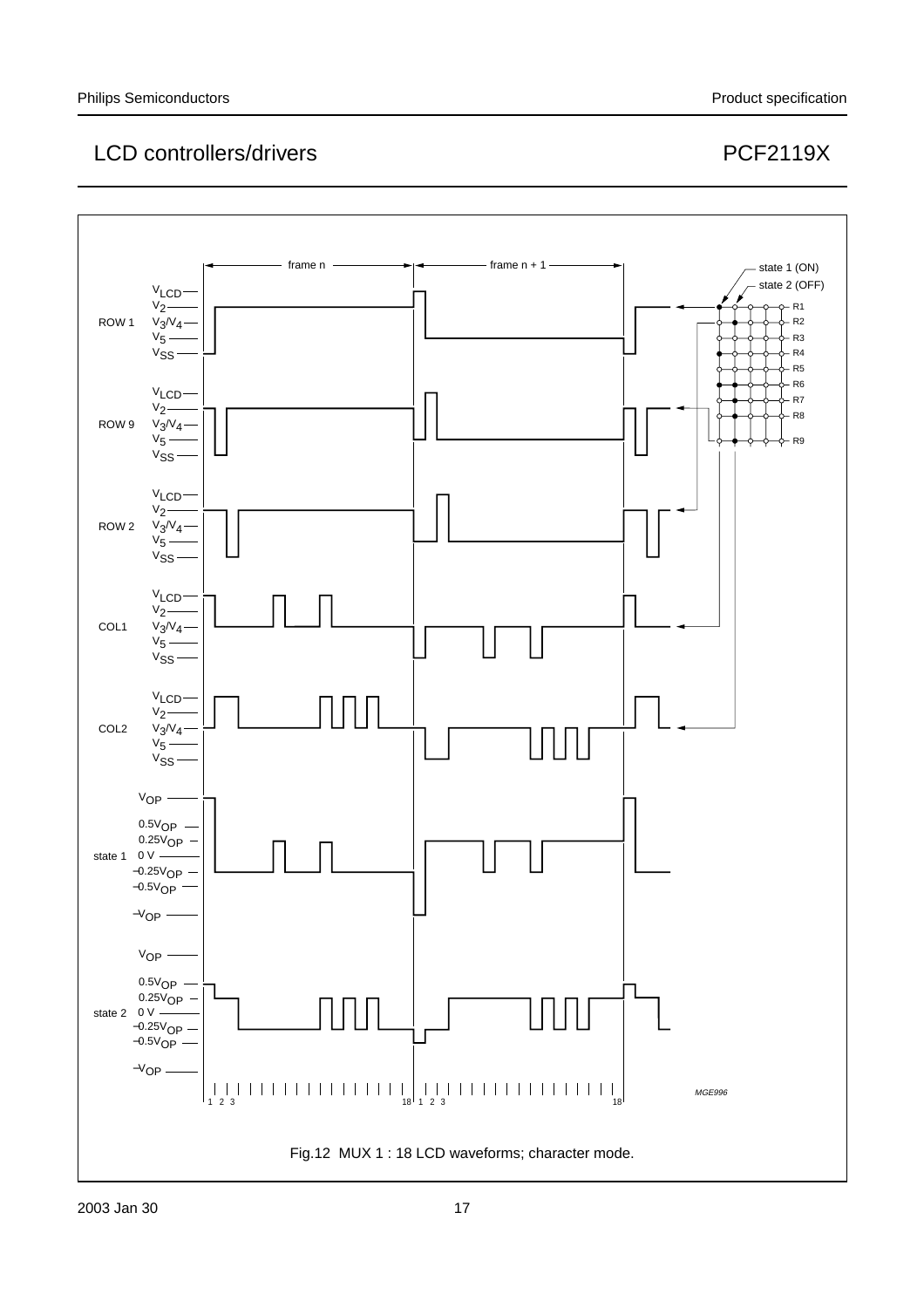

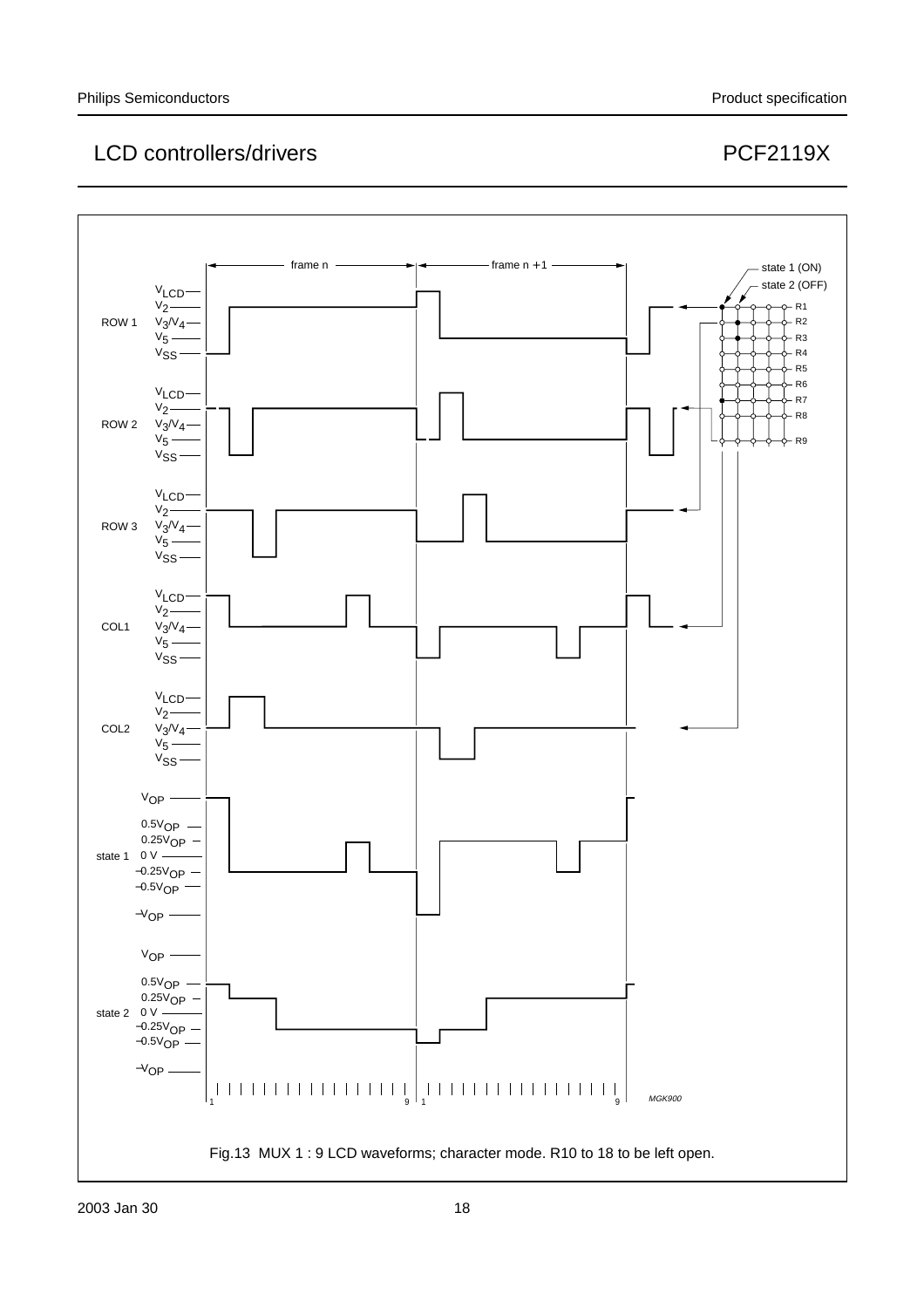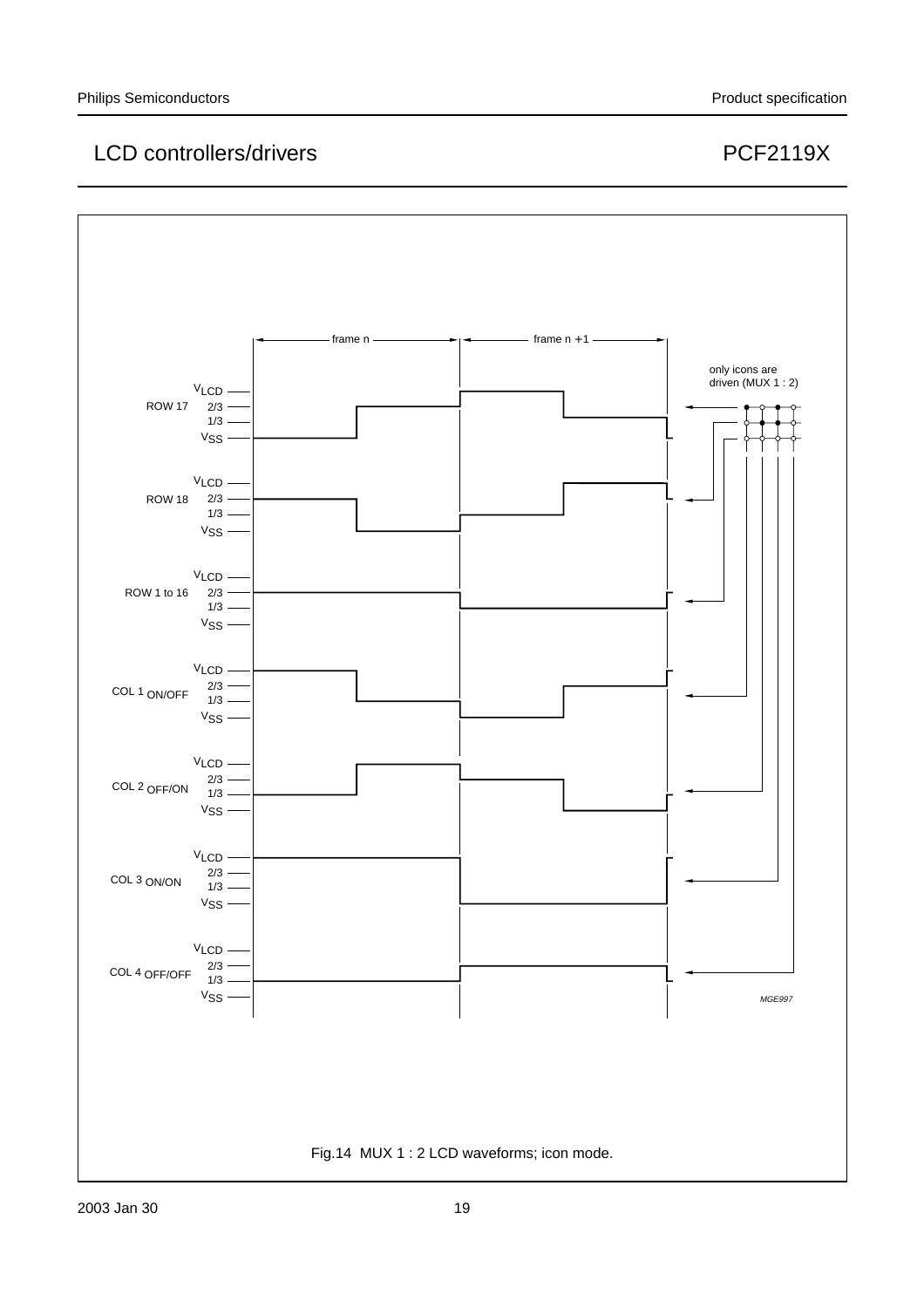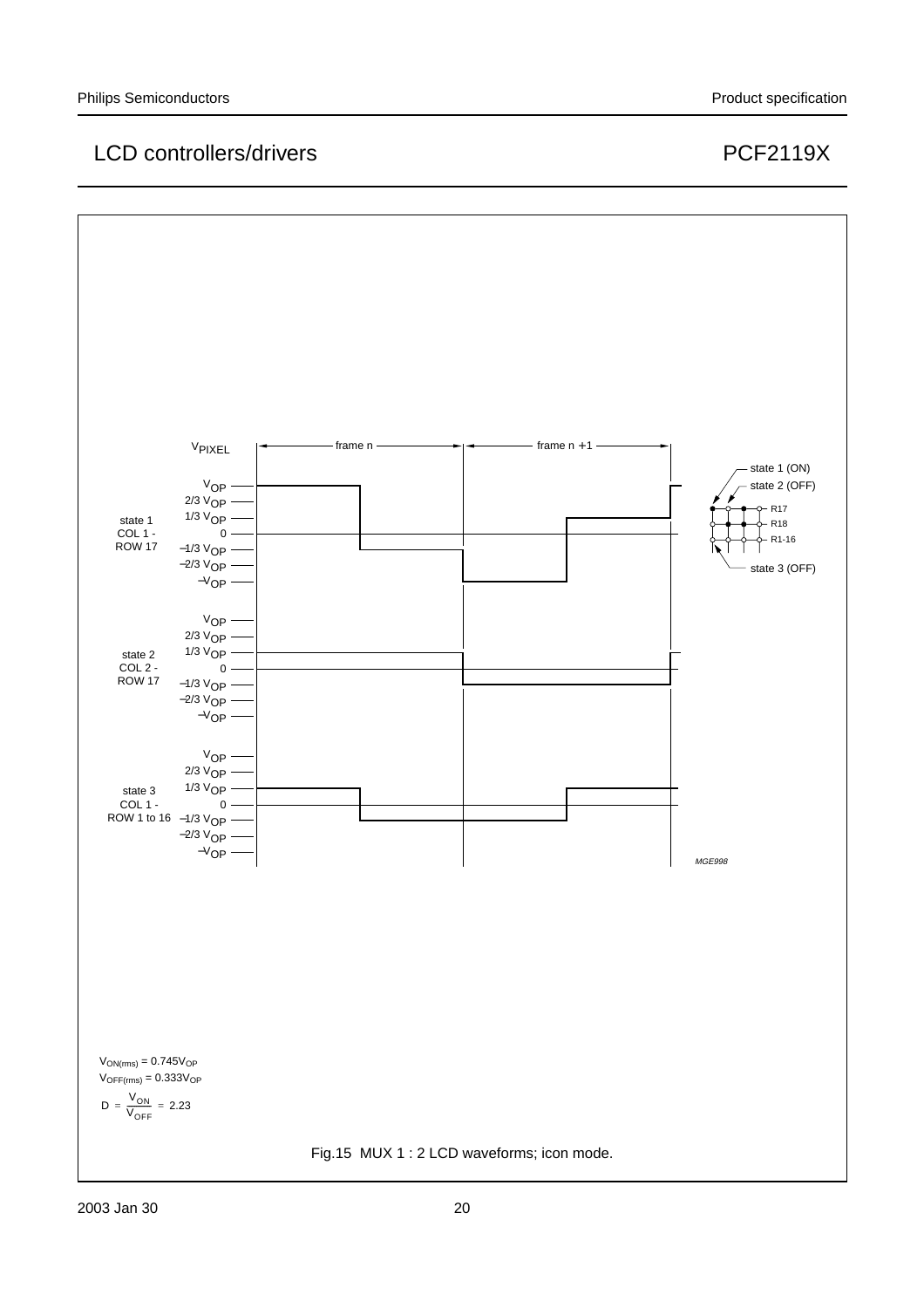#### **7.17 Reset function**

The PCF2119x must be reset externally when power is turned on. The reset executes a 'clear display', requiring 165 oscillator cycles. After the reset the chip has the state shown in Table 4.

| State after reset | Table 4 |
|-------------------|---------|
|-------------------|---------|

| <b>STEP</b>    | <b>FUNCTION</b>                          | <b>CONTROL BIT STATE</b>                                                                                                                                                                          | <b>CONDITION</b>                                          |
|----------------|------------------------------------------|---------------------------------------------------------------------------------------------------------------------------------------------------------------------------------------------------|-----------------------------------------------------------|
| 1              | clear display                            |                                                                                                                                                                                                   |                                                           |
| $\overline{2}$ | entry mode set                           | $I/D = 1$                                                                                                                                                                                         | +1 (increment)                                            |
|                |                                          | $S = 0$                                                                                                                                                                                           | no shift                                                  |
| 3              | display control                          | $D = 0$                                                                                                                                                                                           | display off                                               |
|                |                                          | $C = 0$                                                                                                                                                                                           | cursor off                                                |
|                |                                          | $B = 0$                                                                                                                                                                                           | cursor character blink off                                |
| 4              | function set                             | $DL = 1$                                                                                                                                                                                          | 8-bit interface                                           |
|                |                                          | $M = 0$                                                                                                                                                                                           | 1-line display                                            |
|                |                                          | $H = 0$                                                                                                                                                                                           | normal instruction set                                    |
|                |                                          | $SL = 0$                                                                                                                                                                                          | MUX 1:18 mode                                             |
| 5              | Tables 18 and 19                         | default address pointer to DDRAM; the Busy Flag (BF) indicates the busy state (BF = 1) until<br>initialization ends; the busy state lasts 2 ms; the chip may also be initialized by software; see |                                                           |
| 6              | icon control                             | $IM, IB = 00$                                                                                                                                                                                     | icons/icon blink disabled                                 |
| 7              | display/screen configuration             | $L = 0$ ; $P = 0$ ; $Q = 0$                                                                                                                                                                       | default configurations                                    |
| 8              | V <sub>LCD</sub> temperature coefficient | $TC1 = 0$ ; $TC2 = 0$                                                                                                                                                                             | default temperature coefficient                           |
| 9              | set $V_{LCD}$                            | $V_A = 0$ ; $V_B = 0$ ( $V_{LCD}$ generator off)                                                                                                                                                  |                                                           |
| 10             | <sup>2</sup> C-bus interface reset       |                                                                                                                                                                                                   |                                                           |
| 11             | set HVgen stages                         | $S1 = 1, S0 = 0$                                                                                                                                                                                  | HVgen set to 3 internal stages<br>(4 voltage multipliers) |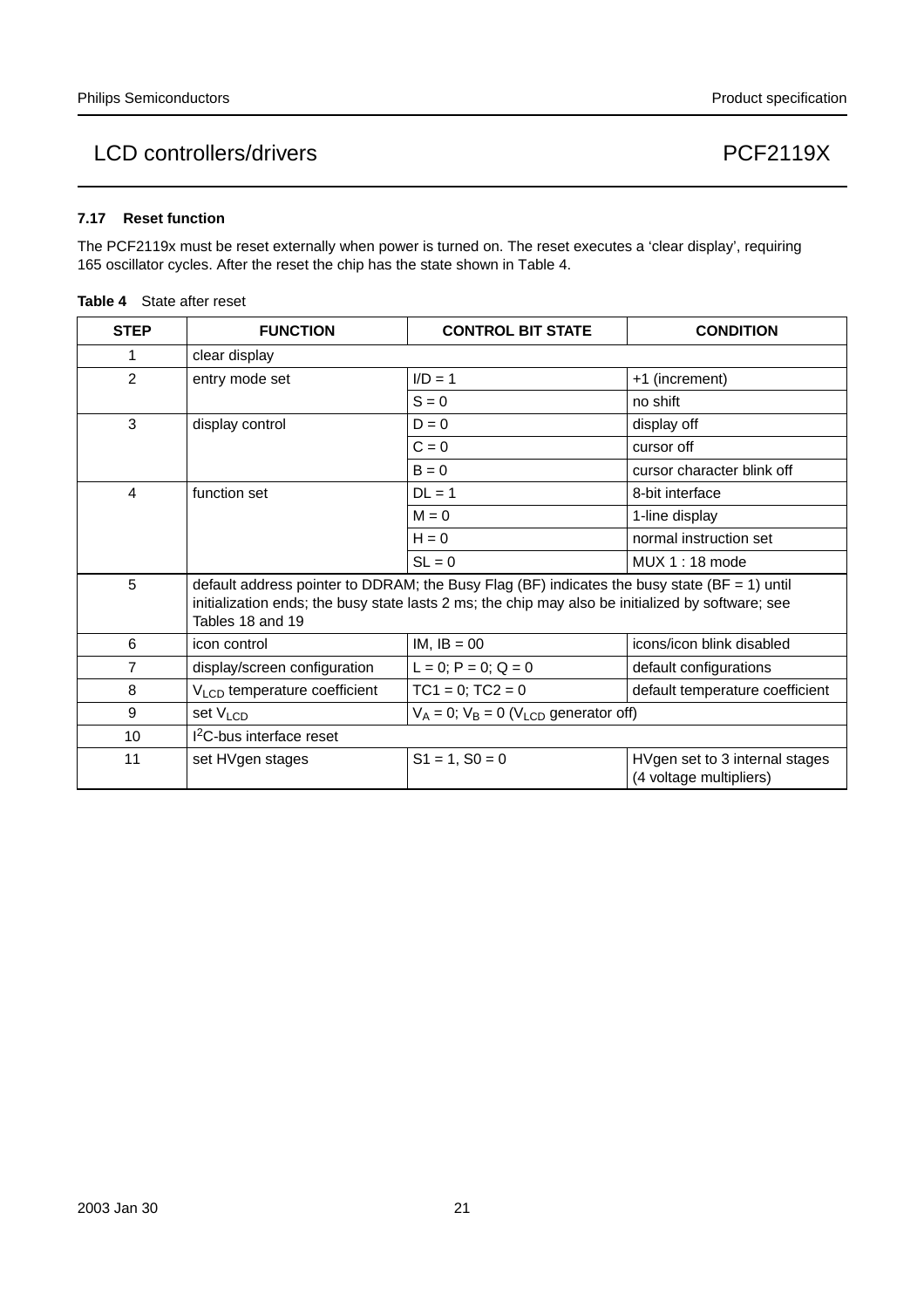#### **8 INSTRUCTIONS**

Only two PCF2119x registers, the Instruction Register (IR) and the Data Register (DR) can be directly controlled by the MPU. Before internal operation, control information is stored temporarily in these registers, to allow interfacing to various types of MPUs which operate at different speeds or to allow interface to peripheral control ICs. The PCF2119x operation is controlled by the instructions shown in Table 6 together with their execution time. Details are explained in subsequent sections.

Instructions are of 4 types, those that:

- 1. Designate PCF2119x functions such as display format, data length, etc.
- 2. Set internal RAM addresses
- 3. Perform data transfer with internal RAM
- 4. Others.

**Table 5** Instruction set for I2C-bus commands

In normal use, category 3 instructions are used most frequently. However, automatic incrementing by 1 (or decrementing by 1) of internal RAM addresses after each data write lessens the MPU program load. The display shift in particular can be performed concurrently with display data write, enabling the designer to develop systems in minimum time with maximum programming efficiency.

During internal operation, no instructions other than the 'read busy flag' and 'read address' instructions will be executed. Because the busy flag is set to a logic 1 while an instruction is being executed, check to ensure it is a logic 0 before sending the next instruction or wait for the maximum instruction execution time, as given in Table 6. An instruction sent while the busy flag is logic 1 will not be executed.

| <b>CONTROL BYTE</b> |    |  |  |  |  |  |  |       |     | <b>COMMAND BYTE</b> |     | <b>I<sup>2</sup>C-BUS COMMANDS</b> |                 |                 |                 |      |
|---------------------|----|--|--|--|--|--|--|-------|-----|---------------------|-----|------------------------------------|-----------------|-----------------|-----------------|------|
| Co                  | בא |  |  |  |  |  |  | . DB7 | DB6 | DB <sub>5</sub>     | DB4 | DB <sub>3</sub>                    | DB <sub>2</sub> | DB <sub>1</sub> | DB <sub>0</sub> | note |

#### **Note**

1.  $R/\overline{W}$  is set together with the slave address.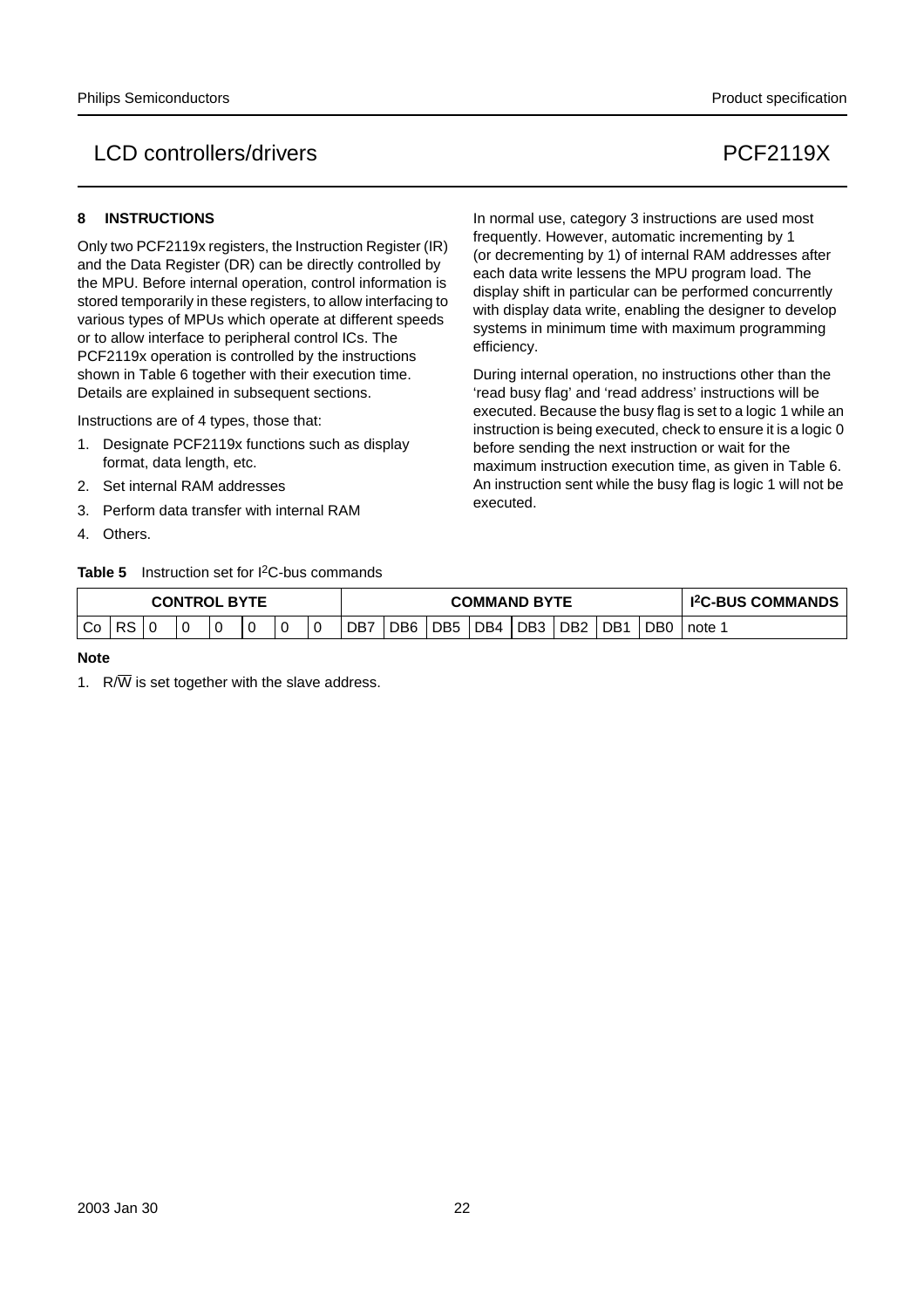#### **Table 6** Instruction set with parallel bus commands; note 1

| <b>INSTRUCTION</b>                       | <b>RS</b>      | $R/\overline{W}$ | DB7         |          | DB6 DB5     | DB4         | DB <sub>3</sub> | DB2         | DB <sub>1</sub> | DB <sub>0</sub> | <b>DESCRIPTION</b>                                                                                                                                           | <b>REQUIRED</b><br><b>CLOCK</b><br><b>CYCLES</b> |
|------------------------------------------|----------------|------------------|-------------|----------|-------------|-------------|-----------------|-------------|-----------------|-----------------|--------------------------------------------------------------------------------------------------------------------------------------------------------------|--------------------------------------------------|
| $H = 0$ or 1                             |                |                  |             |          |             |             |                 |             |                 |                 |                                                                                                                                                              |                                                  |
| <b>NOP</b>                               | 0              | 0                | 0           | 0        | 0           | $\mathbf 0$ | 0               | 0           | $\mathbf 0$     | $\Omega$        | no operation                                                                                                                                                 | 3                                                |
| Function set                             | $\overline{0}$ | $\mathbf 0$      | $\Omega$    | 0        | $\mathbf 1$ | <b>DL</b>   | 0               | M           | <b>SL</b>       | H               | sets interface Data Length (DL) and number of<br>display lines (M); single line/MUX 1 : 9 (SL),<br>extended instruction set control (H)                      | 3                                                |
| Read busy flag<br>and address<br>counter | $\Omega$       | $\mathbf{1}$     | <b>BF</b>   |          |             |             | $A_{C}$         |             |                 |                 | reads the Busy Flag (BF) indicating internal<br>operating is being performed and reads address<br>counter contents                                           | $\Omega$                                         |
| Read data                                | $\mathbf{1}$   | $\mathbf{1}$     |             |          |             | read data   |                 |             |                 |                 | reads data from CGRAM or DDRAM                                                                                                                               | 3                                                |
| Write data                               | $\mathbf{1}$   | 0                |             |          |             |             | write data      |             |                 |                 | writes data from CGRAM or DDRAM                                                                                                                              | 3                                                |
| $H = 0$                                  |                |                  |             |          |             |             |                 |             |                 |                 |                                                                                                                                                              |                                                  |
| Clear display                            | 0              | $\mathbf 0$      | $\mathbf 0$ | 0        | 0           | 0           | 0               | 0           | $\mathbf 0$     | $\mathbf 1$     | clears entire display and sets DDRAM address 0<br>in address counter                                                                                         | 165                                              |
| Return home                              | $\Omega$       | $\Omega$         | $\Omega$    | $\Omega$ | $\Omega$    | $\Omega$    | $\Omega$        | $\Omega$    | $\mathbf 1$     | $\Omega$        | sets DDRAM address 0 in address counter; also<br>returns shifted display to original position;<br>DDRAM contents remain unchanged                            | 3                                                |
| Entry mode set                           | $\Omega$       | $\Omega$         | $\Omega$    | $\Omega$ | $\Omega$    | $\Omega$    | $\Omega$        | $\mathbf 1$ | I/D             | S               | sets cursor move direction and specifies shift of<br>display; these operations are performed during<br>data write and read                                   | 3                                                |
| Display control                          | $\Omega$       | $\Omega$         | $\Omega$    | $\Omega$ | $\Omega$    | $\Omega$    | 1               | D           | $\mathsf{C}$    | B               | sets entire display on/off (D), cursor on/off (C) and<br>blink of cursor position character (B); $D = 0$<br>(display off) puts chip into the power-down mode | 3                                                |
| Cursor/display<br>shift                  | $\Omega$       | $\Omega$         | $\Omega$    | 0        | $\Omega$    | 1           | S/C             | R/L         | $\Omega$        | $\mathbf 0$     | moves cursor and shifts display without changing<br><b>DDRAM</b> contents                                                                                    | 3                                                |
| Set CGRAM<br>address                     | $\Omega$       | $\Omega$         | $\Omega$    | 1        |             |             | $A_{CG}$        |             |                 |                 | sets CGRAM address; bit 6 is to be set by the<br>command 'set DDRAM address'; look at the<br>description of the commands                                     | 3                                                |
| <b>Set DDRAM</b><br>address              | $\Omega$       | 0                | 1           |          |             |             | A <sub>DD</sub> |             |                 |                 | sets DDRAM address                                                                                                                                           | 3                                                |
| $H = 1$                                  |                |                  |             |          |             |             |                 |             |                 |                 |                                                                                                                                                              |                                                  |
| Reserved                                 | 0              | $\mathbf 0$      | 0           | 0        | 0           | 0           | 0               | 0           | $\mathbf 0$     | 1               | do not use                                                                                                                                                   |                                                  |

 $\omega$  rotated correctly when browsing through the pdf in the Acrobat reader.This text is here in the pdf in the  $\alpha$ 

# LCD controllers/drivers LCD controllers/drivers and the controllers/drivers and controllers/drivers and controllers/drivers and controllers/drivers and controllers/drivers and controllers/drivers and controllers/drivers and controllers/drivers an

Philips Semiconductors

Philips Semiconductors

**PCF2119X** 

Product specification

Product specification

23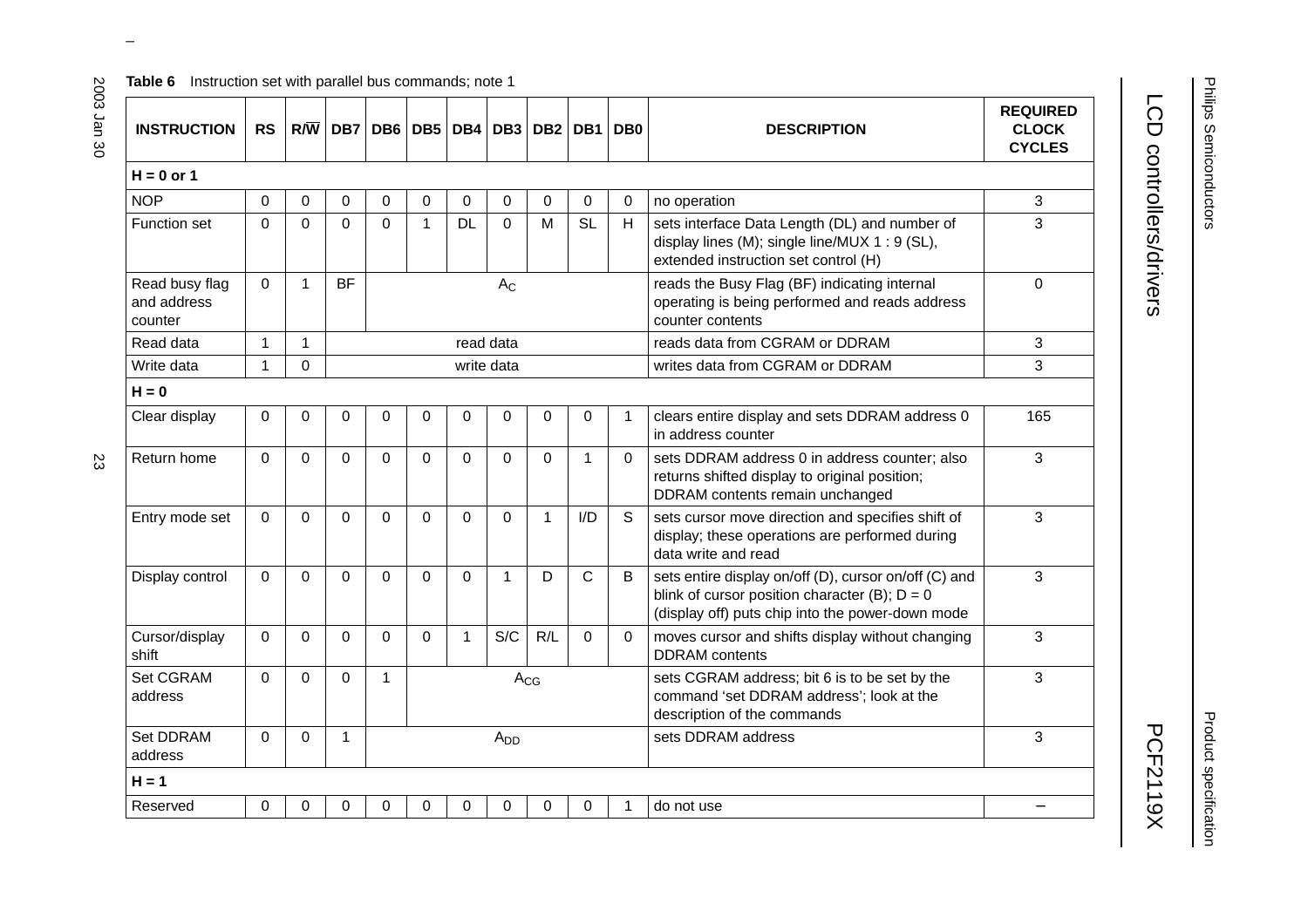| <b>INSTRUCTION</b>       | <b>RS</b> |          | $R/\overline{W}$ DB7 |          | DB6   DB5   DB4   DB3   DB2 |          |          |             | DB <sub>1</sub> | DB0             | <b>DESCRIPTION</b>                                                | <b>REQUIRED</b><br><b>CLOCK</b><br><b>CYCLES</b> |
|--------------------------|-----------|----------|----------------------|----------|-----------------------------|----------|----------|-------------|-----------------|-----------------|-------------------------------------------------------------------|--------------------------------------------------|
| Screen<br>configuration  | 0         | $\Omega$ | 0                    | $\Omega$ | 0                           | $\Omega$ | $\Omega$ | $\mathbf 0$ |                 |                 | set screen configuration                                          | 3                                                |
| Display<br>configuration | 0         | $\Omega$ |                      | $\Omega$ | $\Omega$                    | $\Omega$ |          |             | P               | Q               | set display configuration                                         | 3                                                |
| Icon control             | 0         | $\Omega$ |                      | $\Omega$ | 0                           | 0        |          | IM          | IB              | $\mathbf 0$     | set icon mode (IM), icon blink (IB)                               | 3                                                |
| Temperature<br>control   | 0         | $\Omega$ | U                    | 0        | $\Omega$                    |          | $\Omega$ | $\mathbf 0$ | TC1             | TC <sub>2</sub> | set temperature coefficient (TCx)                                 | 3                                                |
| Set HVgen<br>stages      | 0         | $\Omega$ | $\Omega$             |          | $\Omega$                    | $\Omega$ | $\Omega$ | $\Omega$    | S <sub>1</sub>  | S <sub>0</sub>  | set internal HVgen stages ( $S1 = 1$ and $S0 = 1$ not<br>allowed) |                                                  |
| Set V <sub>LCD</sub>     | 0         | 0        |                      | V        |                             |          |          | voltage     |                 |                 | store $V_{LCD}$ in register $V_A$ or $V_B$ (V)                    | 3                                                |

 $\omega$  rotated correctly when browsing through the pdf in the Acrobat reader.This text is here in the pdf in the  $\alpha$ 

#### **Note**

1.  $X = don't care$ .

24

# Philips Semiconductors Philips Semiconductors

LCD controllers/drivers

LCD controllers/drivers and the controllers/drivers and controllers/drivers and controllers/drivers and controllers/drivers and controllers/drivers and controllers/drivers and controllers/drivers and controllers/drivers an **PCF2119X** 

Product specification

**Product specification**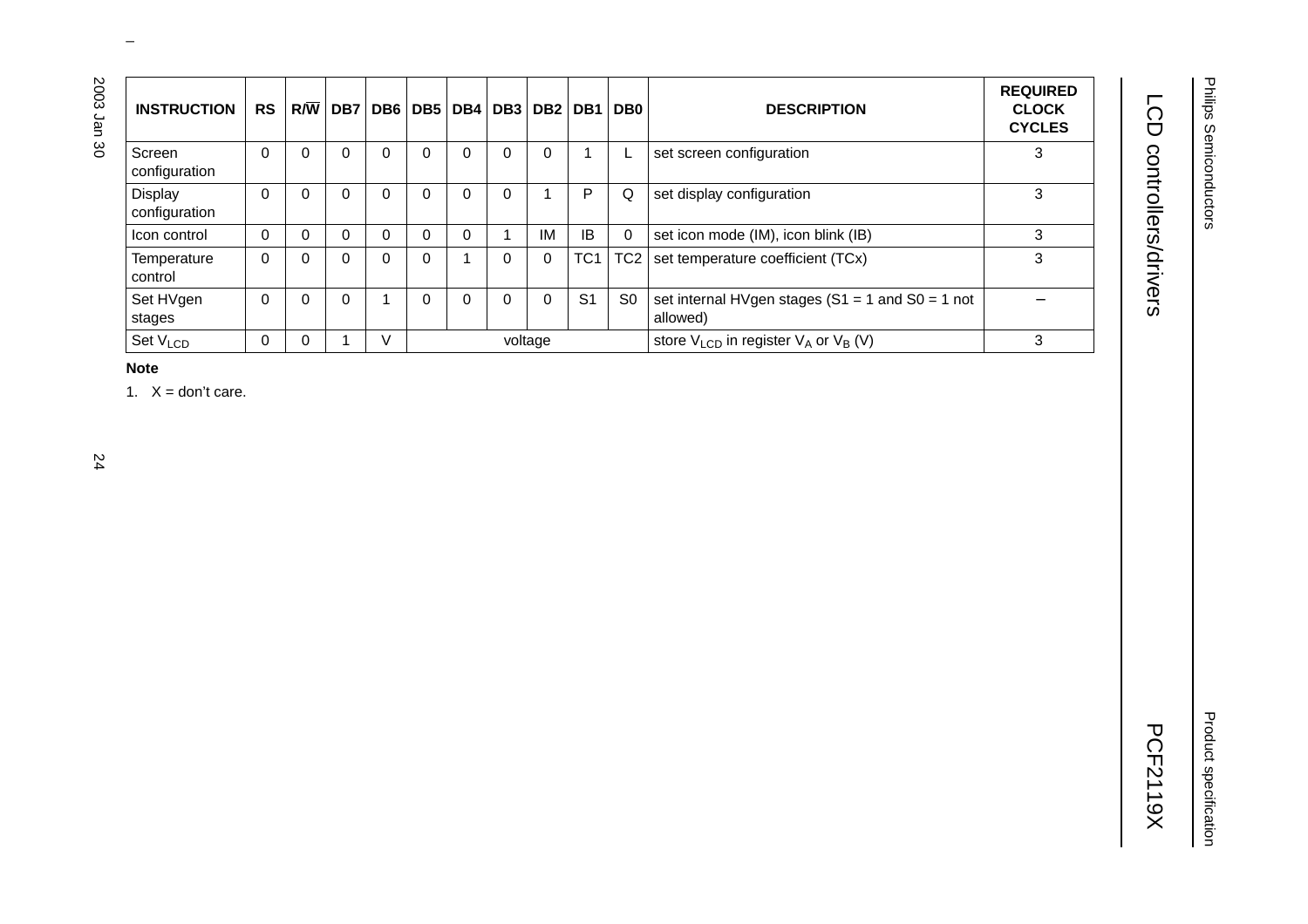| <b>BIT</b>                                |                                                                                             | <b>STATE</b>                                                                                |
|-------------------------------------------|---------------------------------------------------------------------------------------------|---------------------------------------------------------------------------------------------|
|                                           | <b>LOGIC 0</b>                                                                              | <b>LOGIC 1</b>                                                                              |
| I/D                                       | decrement                                                                                   | increment                                                                                   |
| S                                         | display freeze                                                                              | display shift                                                                               |
| D                                         | display off                                                                                 | display on                                                                                  |
| C                                         | cursor off                                                                                  | cursor on                                                                                   |
| B                                         | cursor character blink off: character at cursor<br>position does not blink                  | cursor character blink on: character at cursor<br>position blinks                           |
| S/C                                       | cursor move                                                                                 | display shift                                                                               |
| R/L                                       | left shift                                                                                  | right shift                                                                                 |
| <b>DL</b>                                 | 4 bits                                                                                      | 8 bits                                                                                      |
| H                                         | use basic instruction set                                                                   | use extended instruction set                                                                |
| L (no impact, if<br>$M = 1$ or $SL = 1$ ) | left/right screen: standard connection (as in<br>PCF2114)                                   | left/right screen: mirrored connection (as in<br>PCF2116)                                   |
|                                           | 1st 16 characters of 32: columns are from<br>1 to 80                                        | 1st 16 characters of 32: columns are from<br>1 to 80                                        |
|                                           | 2nd 16 characters of 32: columns are from<br>1 to 80                                        | 2nd 16 characters of 32: columns are from<br>80 to 1                                        |
| P                                         | column data: left to right (as in PCF2116);<br>column data is displayed from 1 to 80        | column data: right to left; column data is<br>displayed from 80 to 1                        |
| Q                                         | row data top to bottom (as in PCF2116):                                                     | row data bottom to top:                                                                     |
|                                           | row data is displayed from 1 to 16 and icon row<br>data in 17 and 18                        | row data is displayed from 16 to 1 and icon row<br>data in 18 and 17                        |
|                                           | in single line mode $(SL = 1)$ row data is<br>displayed from 1 to 8 and icon row data in 17 | in single line mode $(SL = 1)$ row data is<br>displayed from 8 to 1 and icon row data in 17 |
| IM                                        | character mode; full display                                                                | icon mode; only icons displayed                                                             |
| <b>IB</b>                                 | icon blink disabled                                                                         | icon blink enabled                                                                          |
| <b>DM</b>                                 | direct mode disable                                                                         | direct mode enable                                                                          |
| $\vee$                                    | set V <sub>A</sub>                                                                          | set $V_R$                                                                                   |
| M (no impact, if<br>$SL = 1$              | 1-line by 32 display                                                                        | 2-line by 16 display                                                                        |
| $\overline{SL}$                           | MUX 1 : 18 (1 $\times$ 32 or 2 $\times$ 16 character display)                               | MUX 1 : 9 (1 $\times$ 16 character display)                                                 |
| C <sub>0</sub>                            | last control byte; see Table 5                                                              | another control byte follows after data/command                                             |

| <b>Table 7</b> Explanations of symbols used in Table 6 |  |  |
|--------------------------------------------------------|--|--|
|                                                        |  |  |

**Table 8** Explanation of TC1 and TC2 used in Table 6

| TC <sub>1</sub> | TC2 | <b>DESCRIPTION(1)</b>                      |
|-----------------|-----|--------------------------------------------|
|                 |     | $VLCD$ temperature coefficient 0           |
|                 |     | $V_{\text{LO}}$ temperature coefficient 1  |
|                 |     | $V_{LCD}$ temperature coefficient 2        |
|                 |     | V <sub>LCD</sub> temperature coefficient 3 |

#### **Note**

1. For values of the temperature coefficients, see Chapter 13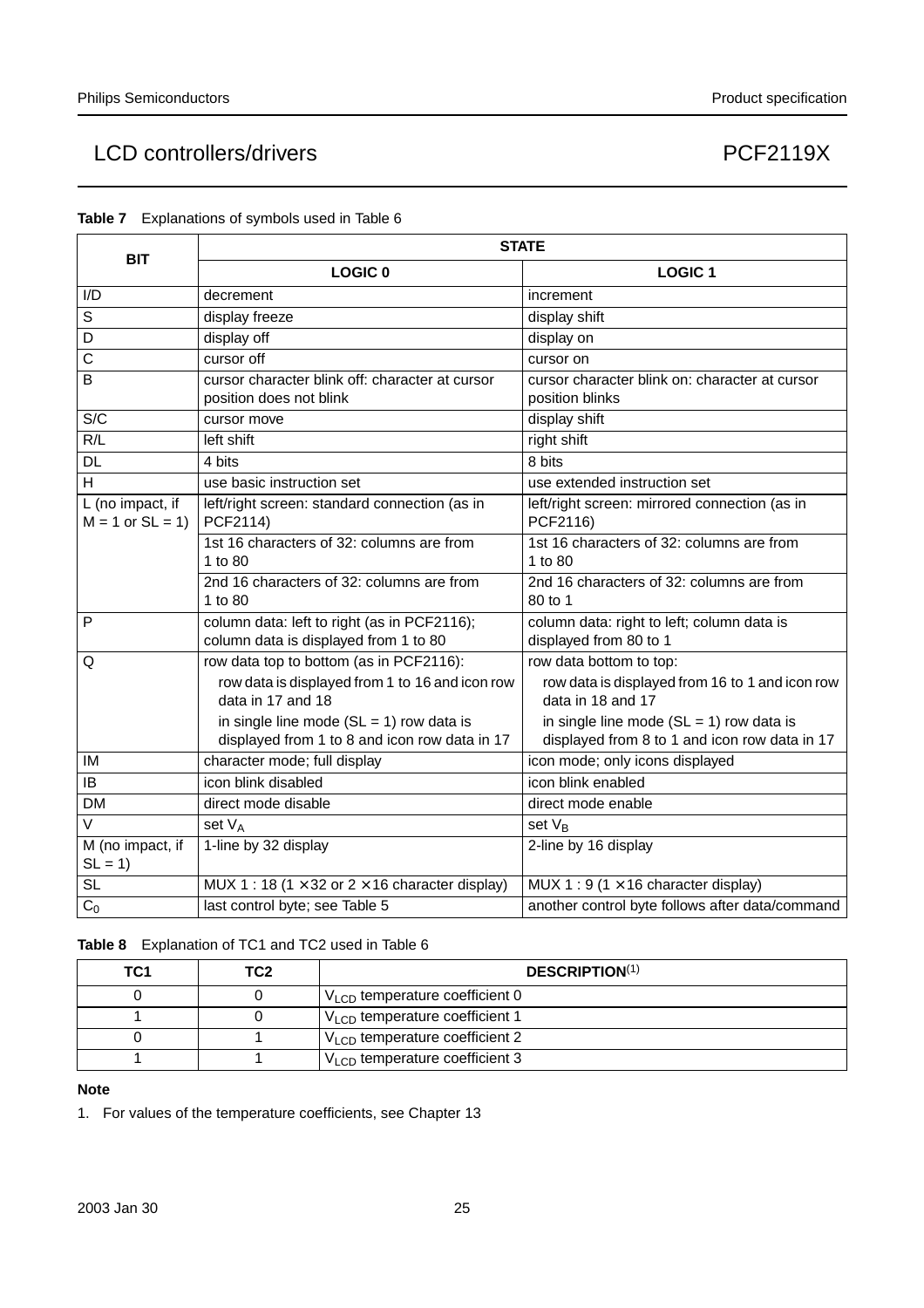**Table 9** Explanation of S1 and S0 used in Table 6

| S0 | <b>DESCRIPTION</b>                                                |
|----|-------------------------------------------------------------------|
|    | set internal HVgen stages to 1 ( $2 \times$ voltages multiplier)  |
|    | set internal HVgen stages to $2$ (3 $\times$ voltages multiplier) |
|    | set internal HVgen stages to 3 ( $4 \times$ voltages multiplier)  |
|    | do not use                                                        |

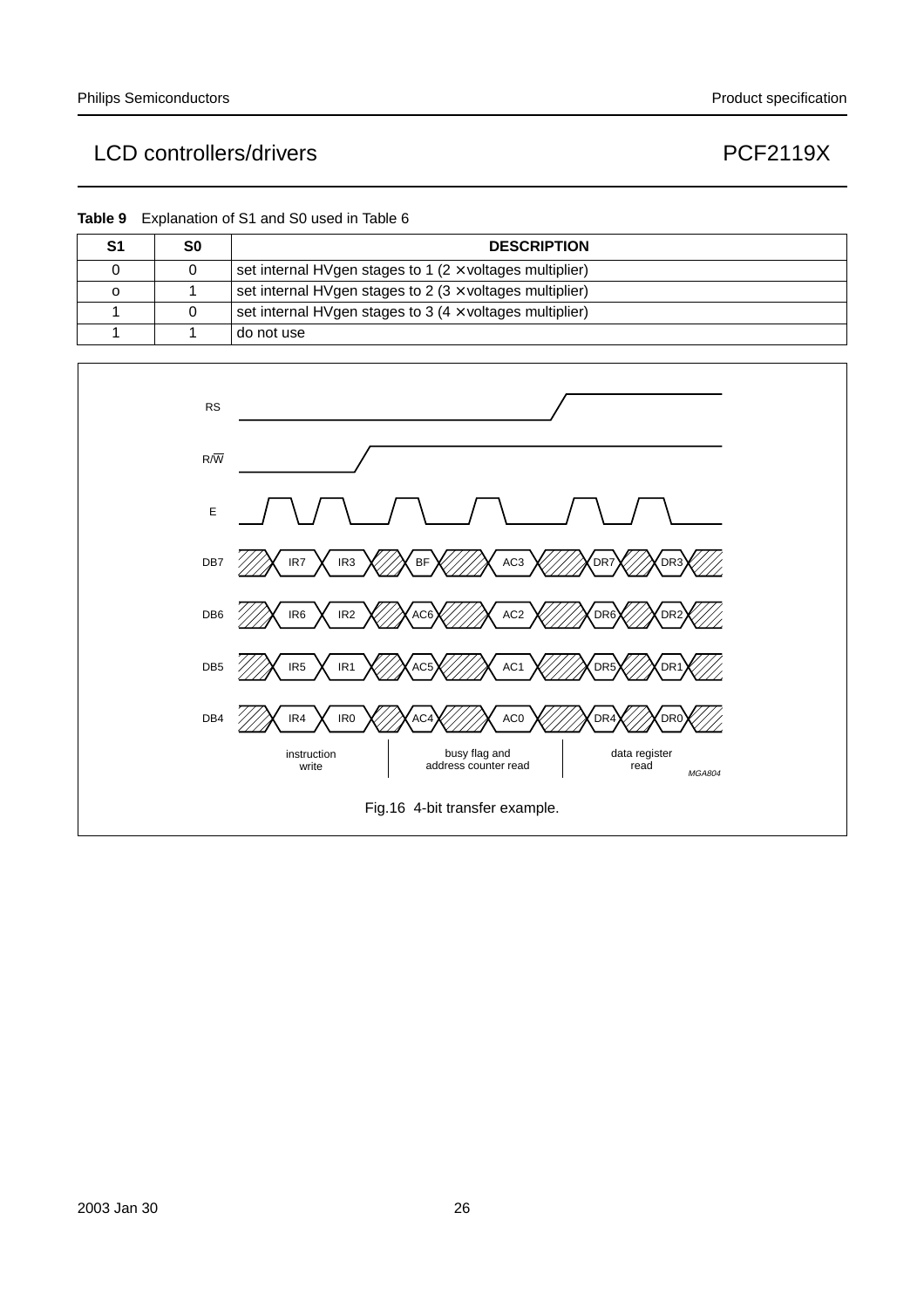

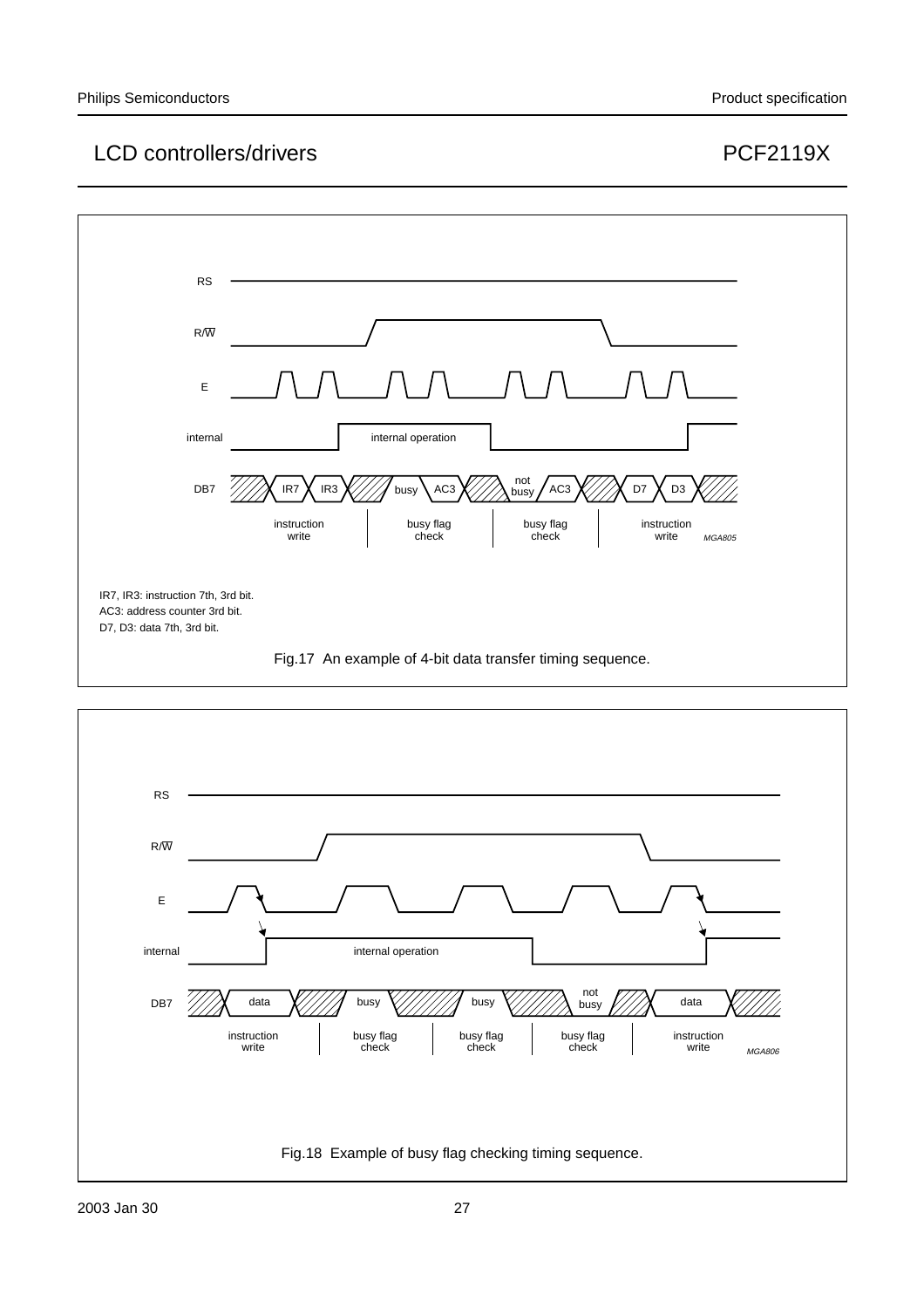#### **8.1 Clear display**

'Clear display' writes character code 20H into all DDRAM addresses (the character pattern for character code 20H must be a blank pattern), sets the DDRAM address counter to logic 0 and returns the display to its original position, if it was shifted. Thus, the display disappears and the cursor or blink position goes to the left edge of the display. Sets entry mode  $I/D = 1$  (increment mode). S of entry mode does not change.

The instruction 'clear display' requires extra execution time. This may be allowed by checking the Busy Flag (BF) or by waiting until the 165 clock cycles have elapsed. The latter must be applied where no read-back options are foreseen, as in some Chip-On-Glass (COG) applications.

#### **8.2 Return home**

'Return home' sets the DDRAM address counter to logic 0 and returns the display to its original position if it was shifted. DDRAM contents do not change. The cursor or blink position goes to the left of the first display line. I/D and S of entry mode do not change.

#### **8.3 Entry mode set**

#### 8.3.1 I/D

When  $I/D = 1$  (0) the DDRAM or CGRAM address increments (decrements) by 1 when data is written into or read from the DDRAM or CGRAM. The cursor or blink position moves to the right when incremented and to the left when decremented. The cursor underline and cursor character blink are inhibited when the CGRAM is accessed.

#### 8.3.2 S

When  $S = 1$ , the entire display shifts either to the right  $(I/D = 0)$  or to the left  $(I/D = 1)$  during a DDRAM write. Thus it appears as if the cursor stands still and the display moves. The display does not shift when reading from the DDRAM, or when writing to or reading from the CGRAM. When  $S = 0$ , the display does not shift.

#### **8.4 Display control (and partial power-down mode)**

#### 8.4.1 D

The display is on when  $D = 1$  and off when  $D = 0$ . Display data in the DDRAM is not affected and can be displayed immediately by setting D to a logic 1.

When the display is off  $(D = 0)$  the chip is in partial power-down mode:

- The LCD outputs are connected to  $V_{SS}$
- The LCD generator and bias generator are turned off.

Three oscillator cycles are required after sending the 'display off' instruction to ensure all outputs are at  $V_{SS}$ , afterwards OSC can be stopped. If the oscillator is running during partial power-down mode ('display off') the chip can still execute instructions. Even lower current consumption is obtained by inhibiting the oscillator (OSC =  $V_{SS}$ ).

To ensure  $I_{DD}$  <1  $\mu$ A, the parallel bus pads DB7 to DB0 should be connected to  $V_{DD}$ ; RS and R/W to  $V_{DD}$  or left open-circuit and PD to  $V_{DD}$ . Recovery from power-down mode: PD back to logic 0, if necessary OSC back to  $V_{DD}$ and send a 'display control' instruction with  $D = 1$ .

#### 8.4.2 C

The cursor is displayed when  $C = 1$  and inhibited when  $C = 0$ . Even if the cursor disappears, the display functions I/D, etc. remain in operation during display data write. The cursor is displayed using 5 dots in the 8th line (see Fig.5).

#### 8.4.3 B

The character indicated by the cursor blinks when  $B = 1$ . The cursor character blink is displayed by switching between display characters and all dots on with a period of

approximately 1 second, with 
$$
f_{\text{blink}} = \frac{f_{\text{OSC}}}{52224}
$$

The cursor underline and the cursor character blink can be set to display simultaneously.

#### **8.5 Cursor or display shift**

'Cursor/display shift' moves the cursor position or the display to the right or left without writing or reading display data. This function is used to correct a character or move the cursor through the display. In 2-line displays, the cursor moves to the next line when it passes the last position (40) of the line.

When the displayed data is shifted repeatedly all lines shift at the same time; displayed characters do not shift into the next line.

The Address Counter (AC) content does not change if the only action performed is shift display, but increments or decrements with the 'cursor shift'.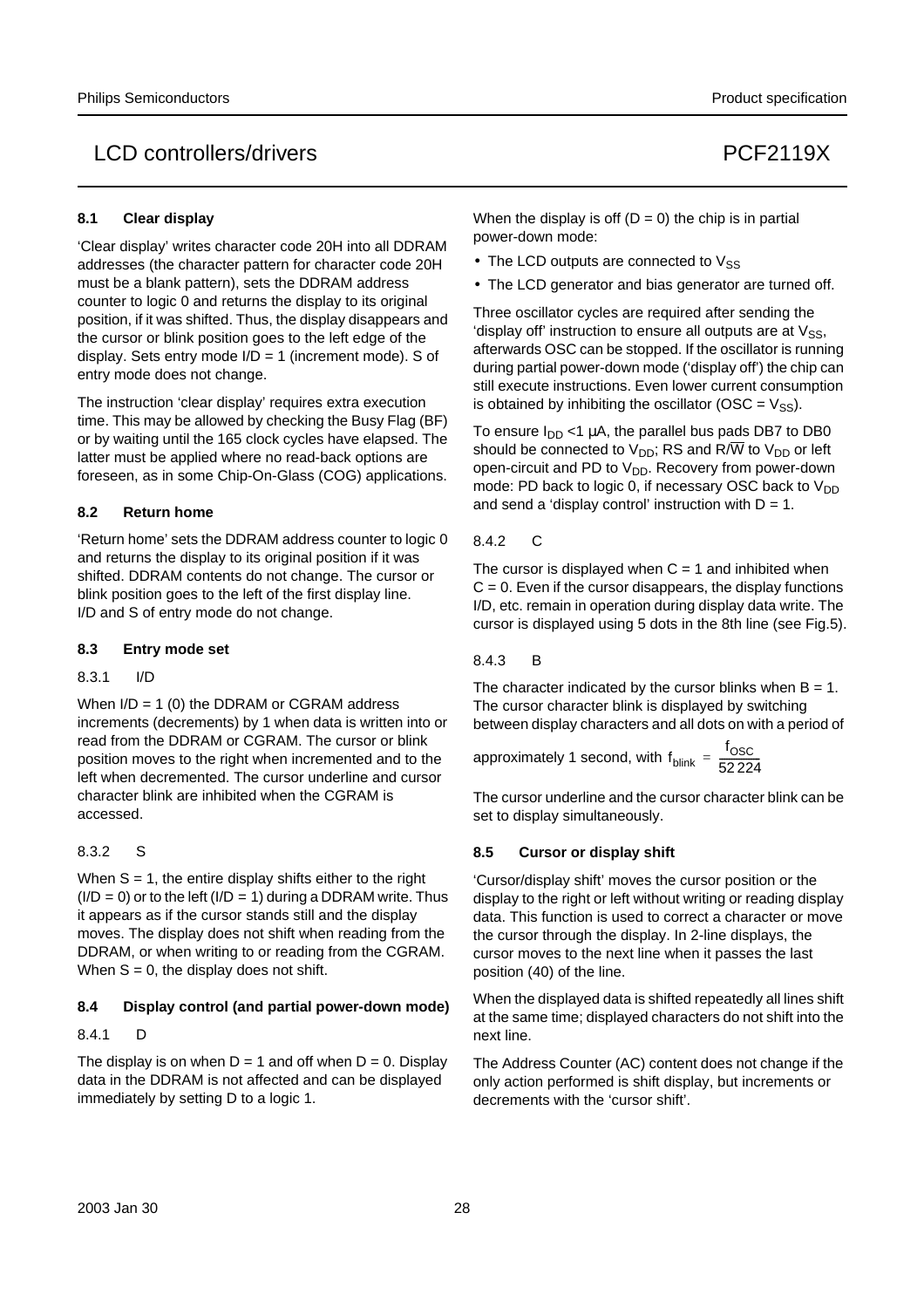#### **8.6 Function set**

8.6.1 DL (PARALLEL MODE ONLY)

Sets interface data width. Data is sent or received in bytes (DB7 to DB0) when  $DL = 1$  or in two nibbles (DB7 to DB4) when  $DL = 0$ . When 4-bit width is selected, data is transmitted in two cycles using the parallel bus. In a 4-bit application DB3 to DB0 should be left open-circuit (internal pull-ups). Hence in the first 'function set' instruction after power-on, M, SL and H are set to logic 1. A second 'function set' must then be sent (2 nibbles) to set M, SL and H to their required values.

'Function set' from the I2C-bus interface sets the DL bit to logic 1.

#### 8.6.2 M

Selects either 1-line by 32 display ( $M = 0$ ) or 2-line by 16 display ( $M = 1$ ).

#### 8.6.3 SL

Selects MUX 1 : 9, 1-line by 16 display (independent of M and L). Only rows 1 to 8 and 17 are to be used. All other rows must be left open-circuit. The DDRAM map is the same as in the 2-line by 16 display mode, however, the second line is not displayable.

#### 8.6.4 H

When  $H = 0$  the chip can be programmed via the standard 11 instruction codes used in the PCF2116 and other LCD controllers.

When  $H = 1$  the extended range of instructions will be used. These are mainly for controlling the display configuration and the icons.

#### **8.7 Set CGRAM address**

'Set CGRAM address' sets bits 5 to 0 of the CGRAM address  $A_{CG}$  into the address counter (binary A5 to A0). Data can then be written to or read from the CGRAM.

**Attention:** the CGRAM address uses the same address register as the DDRAM address and consists of 7 bits (binary A6 to A0). With the 'set CGRAM address' command, only bits 5 to 0 are set. Bit 6 can be set using the 'set DDRAM address' command first, or by using the auto-increment feature during CGRAM write. All bits 6 to 0 can be read using the 'read busy flag' and 'read address' command.

When writing to the lower part of the CGRAM, ensure that bit 6 of the address is not set (e.g. by an earlier DDRAM write or read action).

#### **8.8 Set DDRAM address**

'Set DDRAM address' sets the DDRAM address A<sub>DD</sub> into the address counter (binary A6 to A0). Data can then be written to or read from the DDRAM.

#### **8.9 Read busy flag and read address**

'Read busy flag' and 'read address' read the Busy Flag (BF) and Address Counter (AC). BF = 1 indicates that an internal operation is in progress. The next instruction will not be executed until  $BF = 0$ . It is recommended that the BF status is checked before the next write operation is executed.

At the same time, the value of the address counter expressed in binary A6 to A0 is read out. The address counter is used by both CGRAM and DDRAM, and its value is determined by the previous instruction.

#### **8.10 Write data to CGRAM or DDRAM**

'Write data' writes binary 8-bit data D7 to D0 to the CGRAM or the DDRAM.

Whether the CGRAM or DDRAM is to be written into is determined by the previous 'set CGRAM address' or 'set DDRAM address' command. After writing, the address automatically increments or decrements by 1, in accordance with the entry mode. Only bits D4 to D0 of CGRAM data are valid, bits D7 to D5 are 'don't care'.

#### **8.11 Read data from CGRAM or DDRAM**

'Read data' reads binary 8-bit data D7 to D0 from the CGRAM or DDRAM.

The most recent 'set address' command determines whether the CGRAM or DDRAM is to be read.

The 'read data' instruction gates the content of the Data Register (DR) to the bus while E is HIGH. After E goes LOW again, internal operation increments (or decrements) the AC and stores RAM data corresponding to the new AC into the DR.

There are only three instructions that update the data register:

- 'set CGRAM address'
- 'set DDRAM address'
- 'read data' from CGRAM or DDRAM.

Other instructions (e.g. 'write data', 'cursor/display shift', 'clear display' and 'return home') do not modify the data register content.

2003 Jan 30 29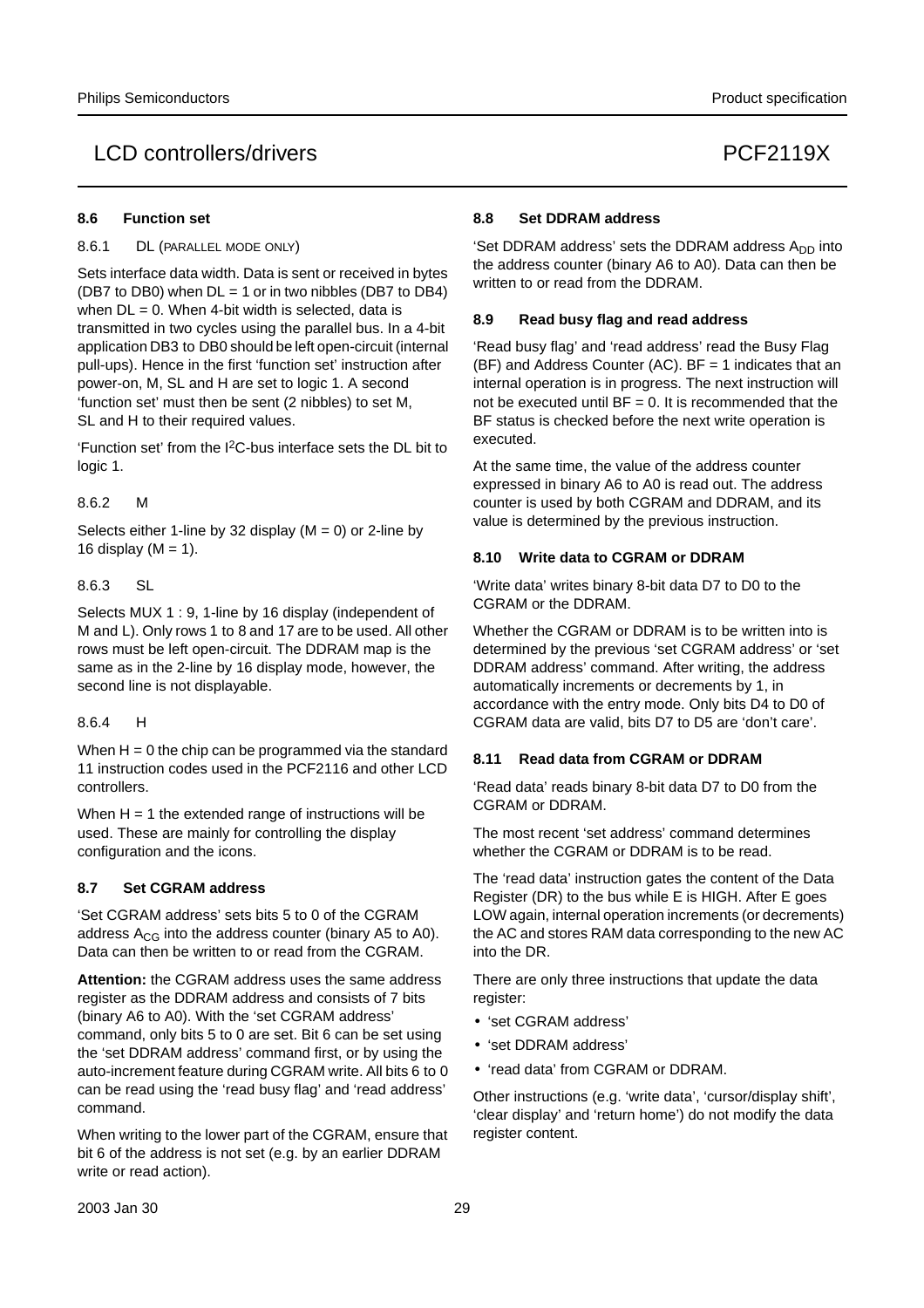#### **9 EXTENDED FUNCTION SET INSTRUCTIONS AND FEATURES**

#### **9.1 New instructions**

 $H = 1$ , sets the chip into alternate instruction set mode.

#### **9.2 Icon control**

The PCF2119x can drive up to 160 icons. See Fig.19 for CGRAM to icon mapping.

#### **9.3 IM**

When  $IM = 0$ , the chip is in character mode. In the character mode characters and icons are driven (MUX 1 : 18). The  $V_{LCD}$  generator, if used, produces the V<sub>LCD</sub> voltage programmed in register V<sub>A</sub>.

When  $IM = 1$ , the chip is in icon mode. In the icon mode only the icons are driven (MUX 1 : 2) and the  $V_{\text{LCD}}$  voltage generator, if used, produces the  $V<sub>LCD</sub>$  voltage as programmed in register  $V_B$ .

**Table 10** Blink effect for icons and cursor character blink

#### **9.4 IB**

Icon blink control is independent of the cursor/character blink function.

When  $IB = 0$ , icon blink is disabled. Icon data is stored in CGRAM character 0 to 3 ( $4 \times 8 \times 5 = 160$  bits for 160 icons).

When  $IB = 1$ , icon blink is enabled. In this case each icon is controlled by two bits. Blink consists of two half phases (corresponding to the cursor on and off phases called even and odd phases hereafter).

Icon states for the even phase are stored in CGRAM characters 0 to 3 ( $4 \times 8 \times 5 = 160$  bits for 160 icons). These bits also define the icon state when icon blink is not used.

Icon states for the odd phase are stored in CGRAM character 4 to 7 (another 160 bits for the 160 icons). When icon blink is disabled CGRAM characters 4 to 6 may be used as normal CGRAM characters.

| <b>PARAMETER</b>       | <b>EVEN PHASE</b>               | <b>ODD PHASE</b>                |  |  |
|------------------------|---------------------------------|---------------------------------|--|--|
| Cursor character blink | block (all on)                  | normal (display character)      |  |  |
| Icons                  | state 1: CGRAM character 0 to 2 | state 2: CGRAM character 4 to 6 |  |  |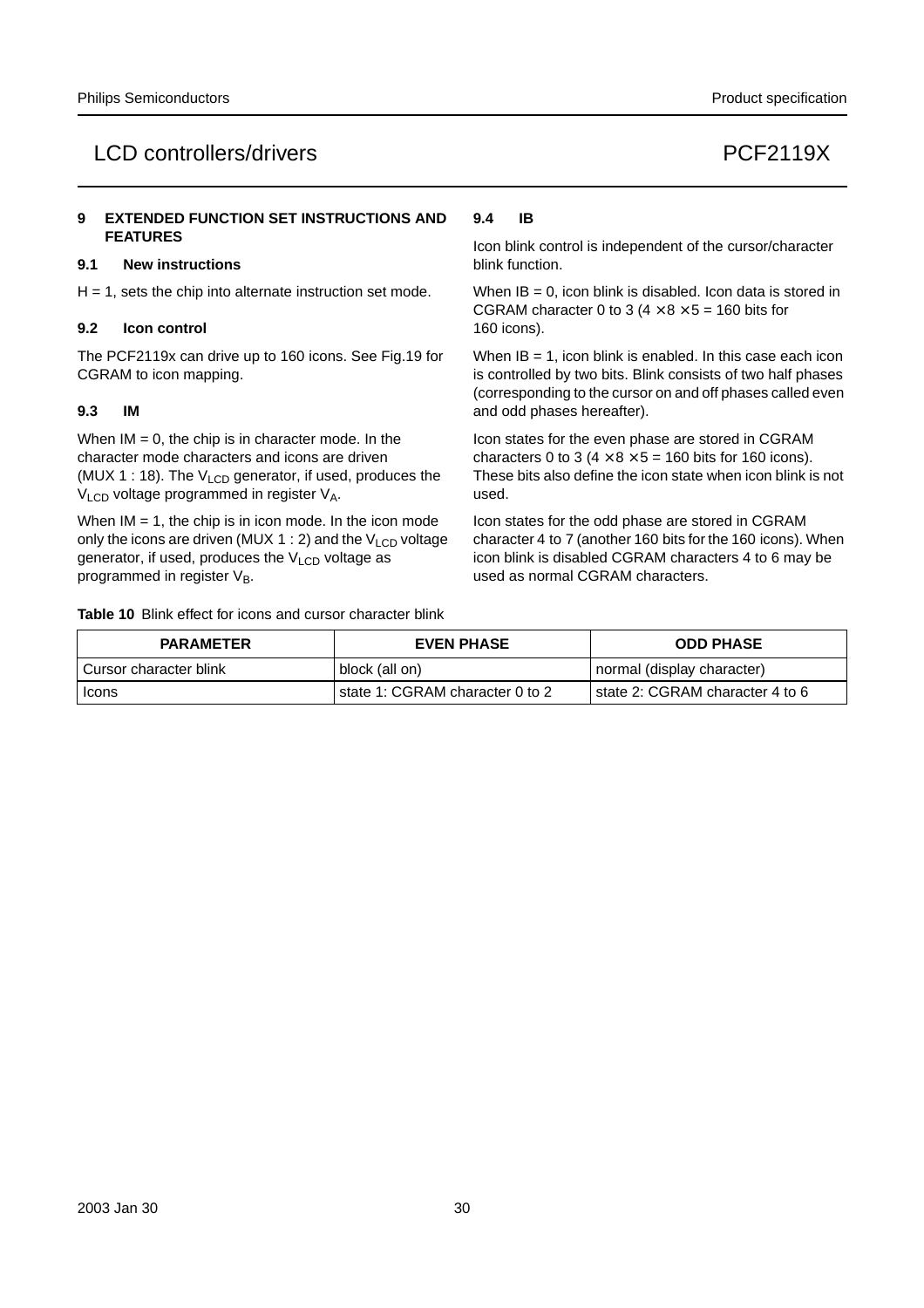|           | display:                                                                                                                                               |                    | COL 1 to 5 |                          |  |                    |            |                 |                 |            |            |                     |                      |                   |             |                            |              |            |                 |            |                            |
|-----------|--------------------------------------------------------------------------------------------------------------------------------------------------------|--------------------|------------|--------------------------|--|--------------------|------------|-----------------|-----------------|------------|------------|---------------------|----------------------|-------------------|-------------|----------------------------|--------------|------------|-----------------|------------|----------------------------|
|           |                                                                                                                                                        |                    |            |                          |  |                    |            |                 |                 |            |            |                     |                      |                   |             |                            |              |            |                 |            |                            |
|           |                                                                                                                                                        |                    |            |                          |  |                    |            |                 | COL 6 to 10     |            |            |                     |                      |                   |             |                            | COL 76 to 80 |            |                 |            |                            |
|           |                                                                                                                                                        |                    |            |                          |  |                    |            |                 |                 |            |            |                     |                      |                   |             |                            |              |            |                 |            |                            |
|           | ROW 17-<br>$\mathbf 2$<br>$\mathbf{1}$<br>3<br>$\overline{4}$<br>5<br>6<br>$\overline{7}$<br>8<br>$\boldsymbol{9}$<br>76<br>77<br>78<br>79<br>10<br>80 |                    |            |                          |  |                    |            |                 |                 |            |            |                     |                      |                   |             |                            |              |            |                 |            |                            |
|           |                                                                                                                                                        |                    |            |                          |  |                    |            |                 |                 |            |            |                     |                      |                   |             |                            |              |            |                 |            |                            |
|           | ROW 18-<br>82 83 84<br>85<br>156 157 158 159 160                                                                                                       |                    |            |                          |  |                    |            |                 |                 |            |            |                     |                      |                   |             |                            |              |            |                 |            |                            |
|           |                                                                                                                                                        | 81                 |            |                          |  |                    | 86         | 87              | 88              | 89         | 90         |                     |                      |                   |             |                            |              |            | MGL249          |            |                            |
|           |                                                                                                                                                        | block of 5 columns |            |                          |  |                    |            |                 |                 |            |            |                     |                      |                   |             |                            |              |            |                 |            |                            |
|           |                                                                                                                                                        |                    |            |                          |  |                    |            |                 |                 |            |            |                     |                      |                   |             |                            |              |            |                 |            |                            |
|           |                                                                                                                                                        |                    |            |                          |  |                    |            |                 |                 |            |            |                     |                      |                   |             |                            |              |            |                 |            |                            |
|           |                                                                                                                                                        |                    |            |                          |  |                    |            |                 |                 |            |            |                     |                      |                   |             |                            |              |            |                 |            |                            |
|           |                                                                                                                                                        |                    |            |                          |  |                    |            |                 |                 |            |            |                     |                      |                   |             |                            |              |            |                 |            |                            |
| icon no.  | phase                                                                                                                                                  | ROW/COL            |            |                          |  |                    |            | character codes |                 |            |            |                     | <b>CGRAM</b> address |                   |             |                            |              |            | CGRAM data      |            | icon view                  |
|           |                                                                                                                                                        |                    | <b>MSB</b> |                          |  |                    |            |                 | 7 6 5 4 3 2 1 0 | <b>LSB</b> | <b>MSB</b> |                     |                      |                   |             | 6 5 4 3 2 1 0              | <b>LSB</b>   | <b>MSB</b> | 4 3 2 1 0       | <b>LSB</b> |                            |
| $1 - 5$   | even                                                                                                                                                   | $17/1 - 5$         |            | $0\ 0\ 0\ 0$             |  |                    |            | $0\quad 0$      | $0\quad 0$      |            |            | $0\quad 0\quad 0$   |                      |                   |             | $0\quad 0\quad 0\quad 0$   |              |            | 1 0 1 0 1       |            | a di kacamatan Ing         |
| $6 - 10$  | even                                                                                                                                                   | 17/6-10            |            | $0\quad 0\quad 0\quad 0$ |  |                    | $0\quad 0$ |                 | $0\quad 0$      |            | $0\quad 0$ |                     | $\mathbf 0$          | $0\quad 0\quad 0$ |             | $\overline{1}$             |              |            | 0 1 0 1 0       |            | mm m                       |
| $11 - 15$ | even                                                                                                                                                   | 17/11-15           |            |                          |  |                    |            |                 | 0 0 0 0 0 0 0 0 |            |            | $0\quad 0\quad 0$   |                      |                   |             | 0 0 1 0                    |              |            | 0 1 1 1 0       |            | <u> El segundo de la p</u> |
| $\pm 1$   | $\mathbf{I}$                                                                                                                                           | $\mathbb{R}^n$     | ₩          |                          |  | $\mathbf{I}$       |            |                 |                 |            |            |                     |                      | $\mathbf{I}$      |             |                            |              |            | $\mathbf{I}$    |            | $\mathbf{I}$               |
| 76-80     | even                                                                                                                                                   | 17/76-80           |            |                          |  | $0\ 0\ 0\ 0\ 0\ 0$ |            |                 | 0 <sub>1</sub>  |            |            | $0\quad 0\quad 0$   |                      | $\overline{1}$    | $1 \quad 1$ | $\overline{\phantom{0}}$ 1 |              |            | 1 1 1 1 1       |            | <b>THE LEADER</b>          |
| 81-85     | even                                                                                                                                                   | $18/1 - 5$         |            |                          |  |                    |            |                 | 0 0 0 0 0 0 1 0 |            |            |                     |                      |                   |             | 0 0 1 0 0 0 0              |              |            | 1 1 0 0 0       |            | <b>HILLER</b>              |
| $-1$      | $\Box$                                                                                                                                                 | <b>College</b>     | Ħ          |                          |  | $\perp$            |            |                 |                 |            |            |                     |                      | $\mathbf{I}$      |             |                            |              |            | $\mathbf{I}$    |            | $\Box$                     |
| 156-160   | even                                                                                                                                                   | 18/76-80           |            |                          |  |                    |            |                 | 0 0 0 0 0 0 1 1 |            |            | $0 \quad 0 \quad 1$ |                      |                   |             | 1 1 1 1                    |              |            | 1 1 1 0 1       |            | an a                       |
| $1 - 5$   | odd (blink)                                                                                                                                            | $17/1 - 5$         |            |                          |  |                    |            |                 | 0 0 0 0 0 1 0 0 |            |            |                     |                      |                   |             | 0 1 0 0 0 0 0              |              |            | $0\ 0\ 0\ 0\ 0$ |            | <u> Liberal Ser</u>        |

CGRAM data bit = logic 1 turns the icon on, data bit = logic 0 turns the icon off.

Data in character codes 0 to 3 define the icon state when icon blink is disabled or during the even phase when icon blink is enabled.

Data in character codes 4 to 7 define the icon state during the odd phase when icon blink is enabled (not used for icons when icon blink is disabled).

Fig.19 CGRAM to icon mapping.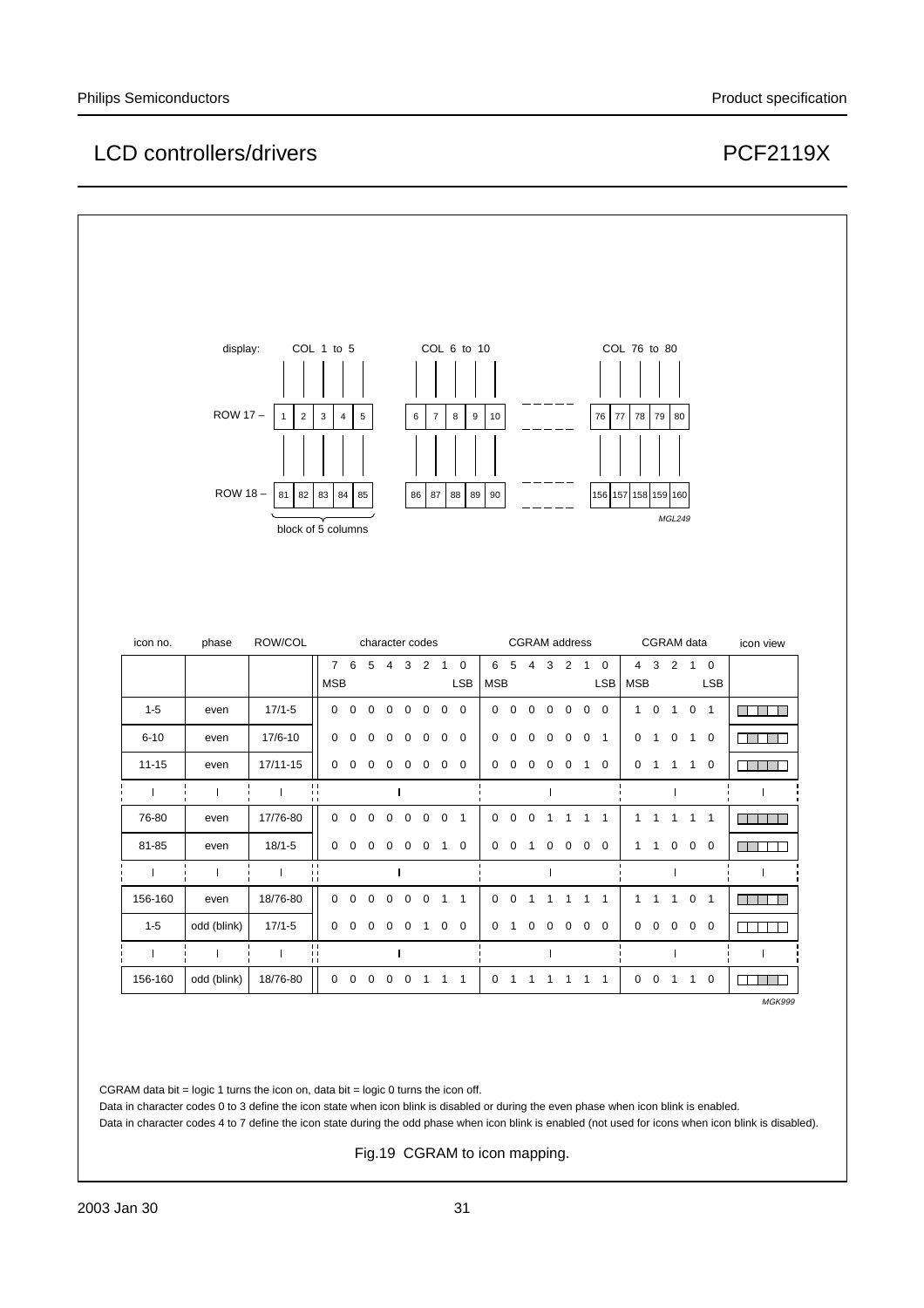#### **9.5 Normal/icon mode operation**

| ΙM | <b>CONDITION</b> | V <sub>LCD</sub> |
|----|------------------|------------------|
|    | character mode   | generates $V_A$  |
|    | icon mode        | generates $V_B$  |

#### **9.6 Direct mode**

When  $DM = 0$ , the chip is not in direct mode. Either the internal voltage generator or an external voltage may be used to achieve the necessary  $V<sub>LCD</sub>$  value.

When  $DM = 1$ , the chip is in direct mode. The internal voltage generator is turned off and the  $V<sub>LCD</sub>$  output is directly connected to the HVgen supply voltage  $V_{DD2}$ .

The direct mode can be used to reduce the current consumption when the required  $V_{\text{LOD}}$  output voltage is close to the  $V_{DD2}$  supply voltage. This can be the case in icon mode or in Mux 1 : 9 (depending on LCD liquid properties).

#### **9.7 Voltage multiplier control**

#### S[1:0]

A software configurable voltage multiplier is incorporated and can be set via 'Set HVgen stages' command.

The voltage multiplier control can be used to reduce current consumption by disconnecting internal voltage multiplier stages (depending on the required V<sub>LCD</sub> output voltage).

#### **9.8 Screen configuration**

L: default is  $L = 0$ .

 $L = 0$ : the two halves of a split screen are connected in a standard way i.e. column 1/81, 2/82 to 80/160.

 $L = 1$ : the two halves of a split screen are connected in a mirrored way i.e. column 1/160, 2/159 to 80/81. This allows single layer PCB or glass layout.

#### **9.9 Display configuration**

P,  $Q$ : default is  $P$ ,  $Q = 0$ .

 $P = 1$ : mirrors the column data.

 $Q = 1$ : mirrors the row data.

#### **9.10 TC1 and TC2**

Default is TC1 and TC2 = 0. This selects the default temperature coefficient for the internally generated  $V_{\text{LO}}$ . TC1 and TC2 = 10, 01 and 11 selects alternative temperature coefficients 1, 2 and 3 respectively.

#### **9.11 Set VLCD**

The  $V_{\text{LOD}}$  value is programmed by instruction. Two on-chip registers hold  $V_{LCD}$  values for the character mode and the icon mode respectively ( $V_A$  and  $V_B$ ). The generated  $V_{LCD}$ value is independent of  $V_{DD}$ , allowing battery operation of the chip.

#### $V<sub>LCD</sub>$  programming:

- 1. Send 'function set' instruction with  $H = 1$
- 2. Send 'set  $V<sub>LCD</sub>$ ' instruction to write to voltage register:
	- a) DB7, DB6 = 10: DB5 to DB0 are  $V_{LCD}$  of character mode  $(V_A)$
	- b) DB7, DB6 = 11: DB5 to DB0 are  $V_{\text{LOD}}$  of icon mode  $(V_B)$
	- c) DB5 to DB0 = 000000 switches  $V_{\text{LOD}}$  generator off (when selected)
	- d) During 'display off' and power-down the  $V<sub>LCD</sub>$ generator is also disabled.
- 3. Send 'function set' instruction with  $H = 0$  to resume normal programming.

#### **9.12 Reducing current consumption**

Reducing current consumption can be achieved by one of the options given in Table 11.

When  $V_{LCD}$  lies outside the  $V_{DD}$  range and must be generated, it is usually more efficient to use the on-chip generator than an external regulator.

#### **Table 11** Reducing current consumption

| <b>ORIGINAL MODE</b>   | <b>ALTERNATIVE MODE</b>     |
|------------------------|-----------------------------|
| l Character mode       | icon mode (control bit IM)  |
| Display on             | display off (control bit D) |
| HV generator operating | direct mode                 |
| Any mode               | power-down (PD pad)         |

#### **Table 12** Use of the  $V_A$  and  $V_B$  registers

| <b>MODE</b>                           |      | Vв                         |
|---------------------------------------|------|----------------------------|
| Normal operation $ V_{LCD}$ character | mode | V <sub>LCD</sub> icon mode |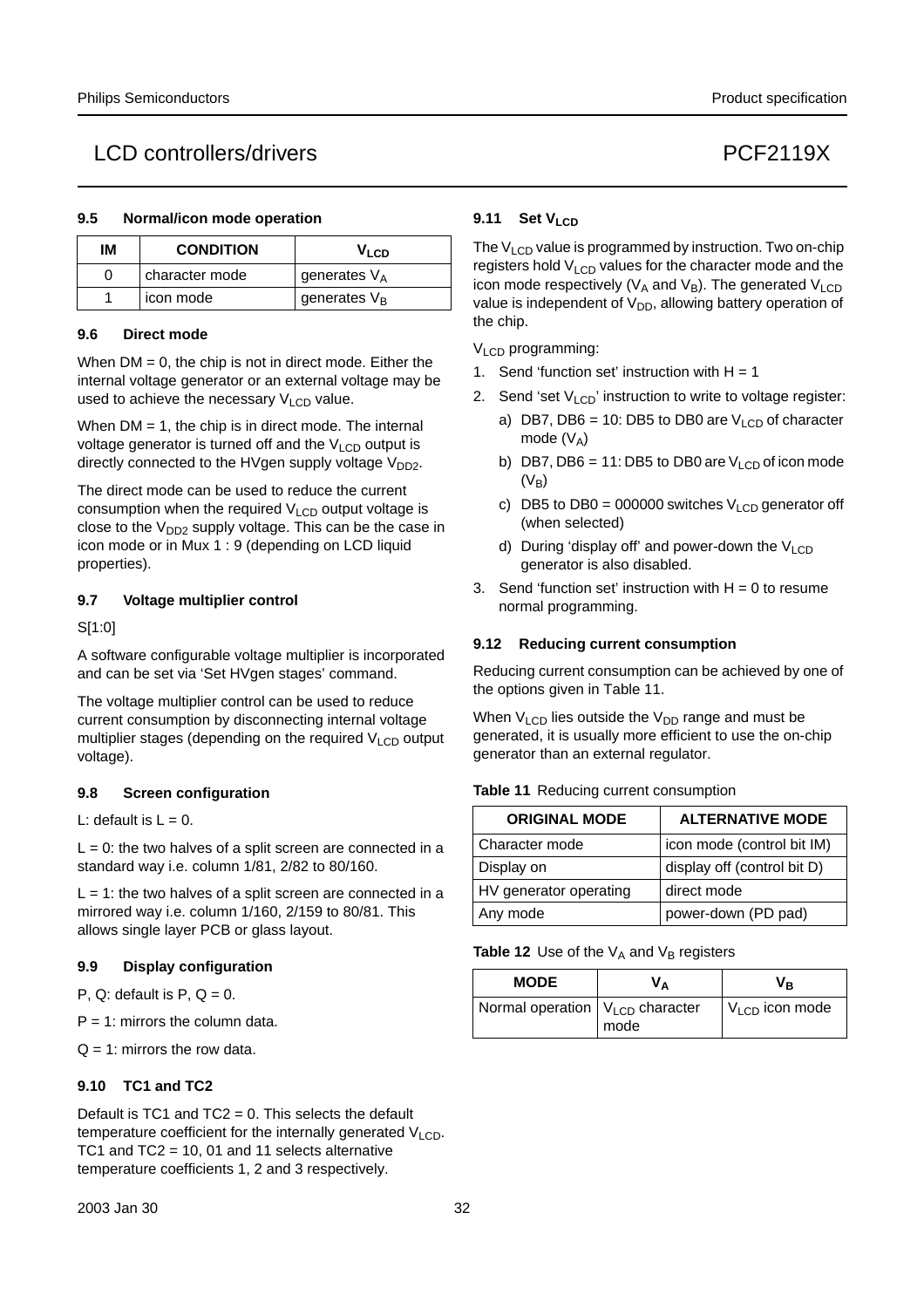#### LCD controllers/drivers extending the controllers of the controllers of the controllers of the controllers of the control of the control of the control of the control of the control of the control of the control of the con

#### **10 INTERFACES TO MPU**

#### **10.1 Parallel interface**

The PCF2119x can send data in either two 4-bit operations or one 8-bit operation and can thus interface to 4-bit or 8-bit microcontrollers.

In 8-bit mode data is transferred as 8-bit bytes using the 8 data lines DB7 to DB0. Three further control lines E, RS and  $R/\overline{W}$  are required; see Section 6.1.

In 4-bit mode data is transferred in two cycles of 4 bits each using pads DB7 to DB4 for the transaction. The higher order bits (corresponding to DB7 to DB4 in 8-bit mode) are sent in the first cycle and the lower order bits (DB3 to DB0 in 8-bit mode) in the second. Data transfer is complete after two 4-bit data transfers. It should be noted that two cycles are also required for the busy flag check. 4-bit operation is selected by instruction, see Figs 16 to 18 for examples of bus protocol.

In 4-bit mode, pads DB3 to DB0 must be left open-circuit. They are pulled up to  $V_{DD}$  internally.

#### **10.2 I2C-bus interface**

The I2C-bus is for bidirectional, two-line communication between different ICs or modules. The two lines are the Serial Data line (SDA) and the Serial Clock Line (SCL). Both lines must be connected to a positive supply via pull-up resistors. Data transfer may be initiated only when the bus is not busy.

Each byte of eight bits is followed by an acknowledge bit. The acknowledge bit is a HIGH level signal put on the bus by the transmitter during which time the master generates an extra acknowledge related clock pulse. A slave receiver which is addressed must generate an acknowledge after the reception of each byte.

Also a master receiver must generate an acknowledge after the reception of each byte that has been clocked out of the slave transmitter.

The device that acknowledges must pull-down the SDA line during the acknowledge clock pulse, so that the SDA line is stable LOW during the HIGH period of the acknowledge related clock pulse (set-up and hold times must be taken into consideration).

A master receiver must signal an end of data to the transmitter by not generating an acknowledge on the last byte that has been clocked out of the slave. In this event the transmitter must leave the data line HIGH to enable the master to generate a STOP condition.

#### 10.2.1 I2C-BUS PROTOCOL

Before any data is transmitted on the I2C-bus, the device which should respond is addressed first. The addressing is always carried out with the first byte transmitted after the START procedure. The I2C-bus configuration for the different PCF2119x read and write cycles is shown in Figs 24 to 26. The slow down feature of the I2C-bus protocol (receiver holds SCL LOW during internal operations) is not used in the PCF2119x.

#### 10.2.2 DEFINITIONS

- Transmitter: the device which sends the data to the bus
- Receiver: the device which receives the data from the bus
- Master: the device which initiates a transfer, generates clock signals and terminates a transfer
- Slave: the device addressed by a master
- Multi-master: more than one master can attempt to control the bus at the same time without corrupting the message
- Arbitration: procedure to ensure that, if more than one master simultaneously tries to control the bus, only one is allowed to do so and the message is not corrupted
- Synchronization: procedure to synchronize the clock signals of two or more devices.

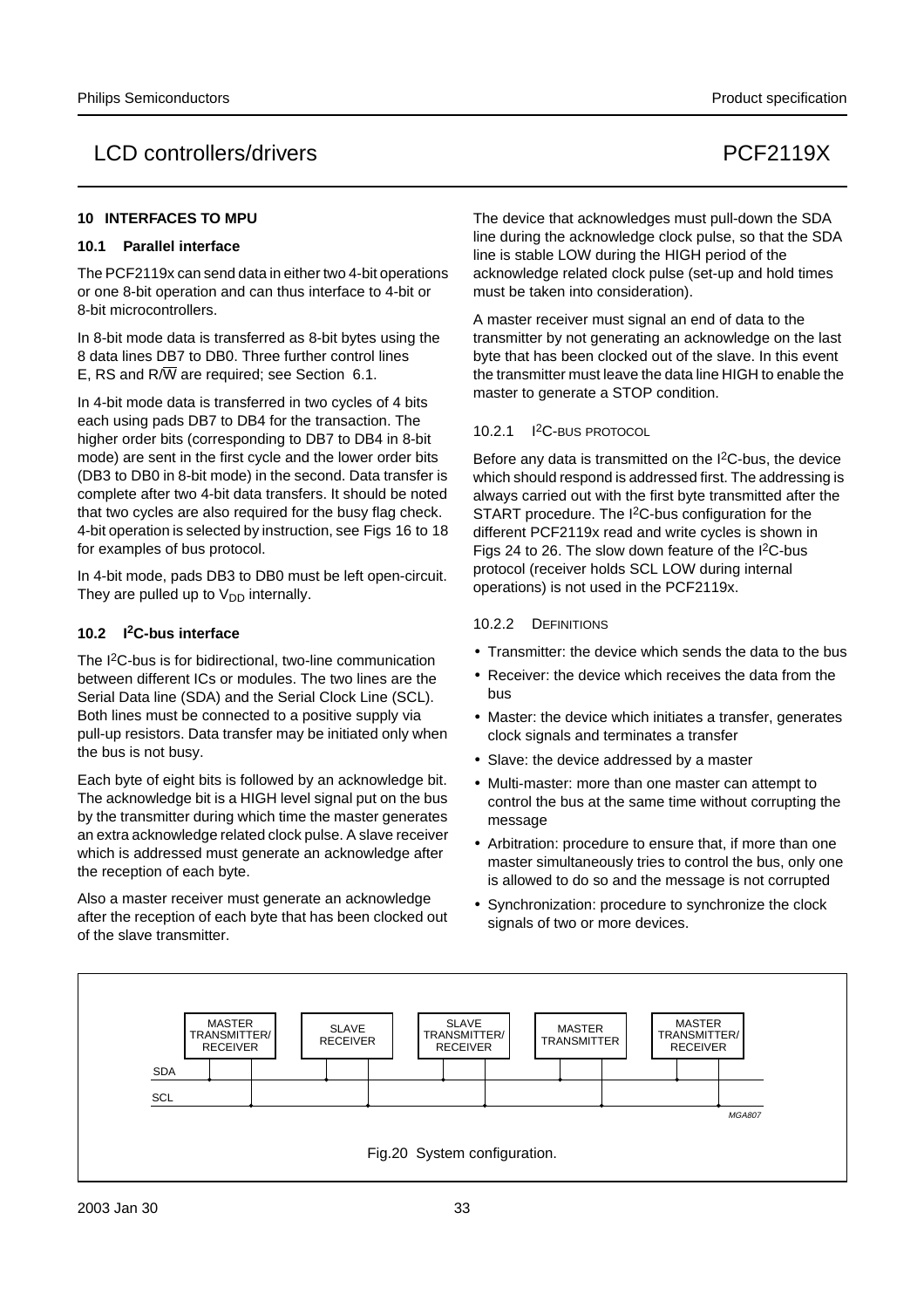



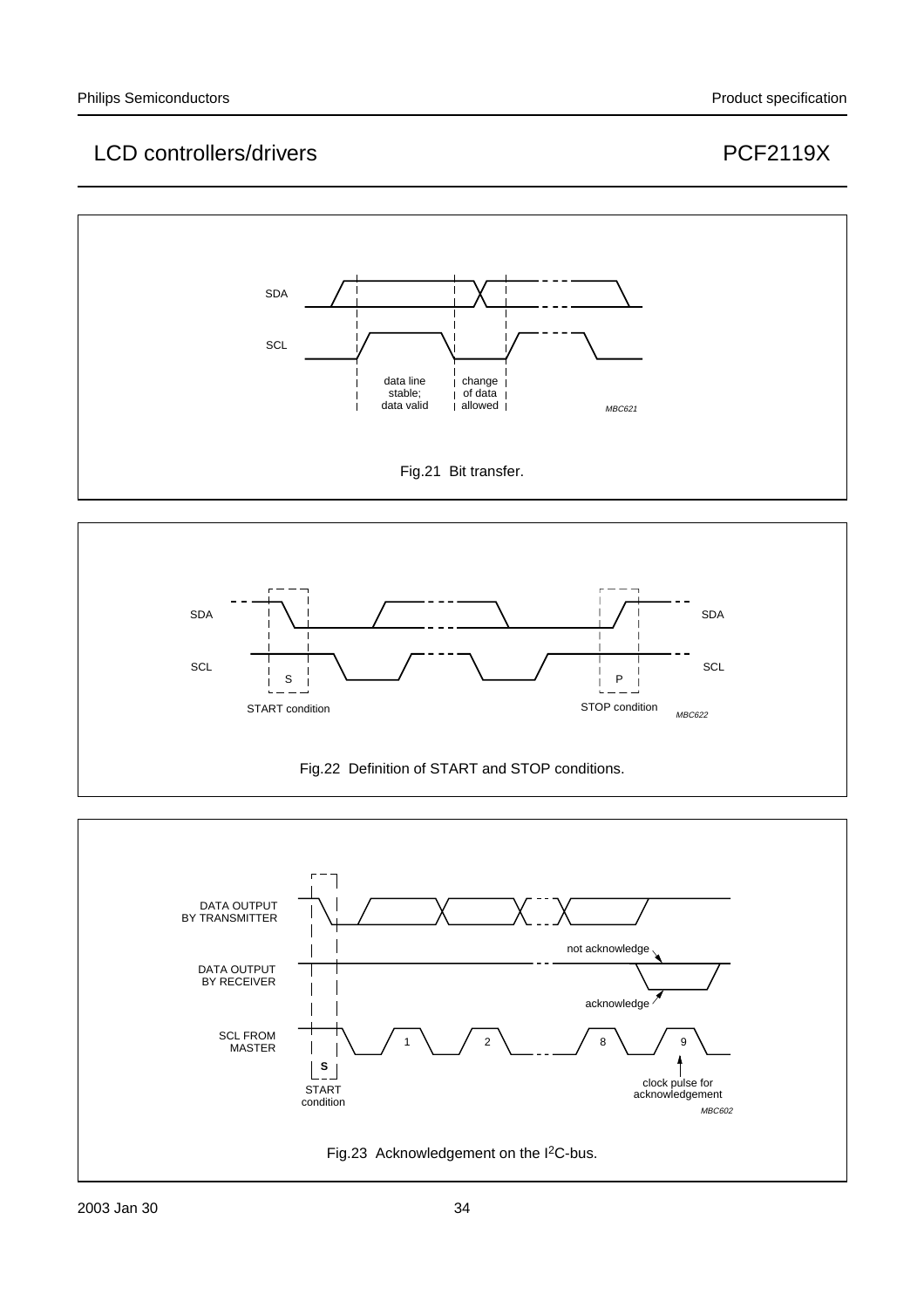Philips Semiconductors Philips Semiconductors

Product specification Product specification

# LCD controllers/drivers LCD controllers/drivers and the controllers/drivers and controllers/drivers and controllers/drivers and controllers/drivers and controllers/drivers and controllers/drivers and controllers/drivers and controllers/drivers an

**PCF2119X** 



 $\omega$  rotated correctly when browsing through the pdf in the Acrobat reader.This text is here in the pdf in the  $\alpha$ 

ಜ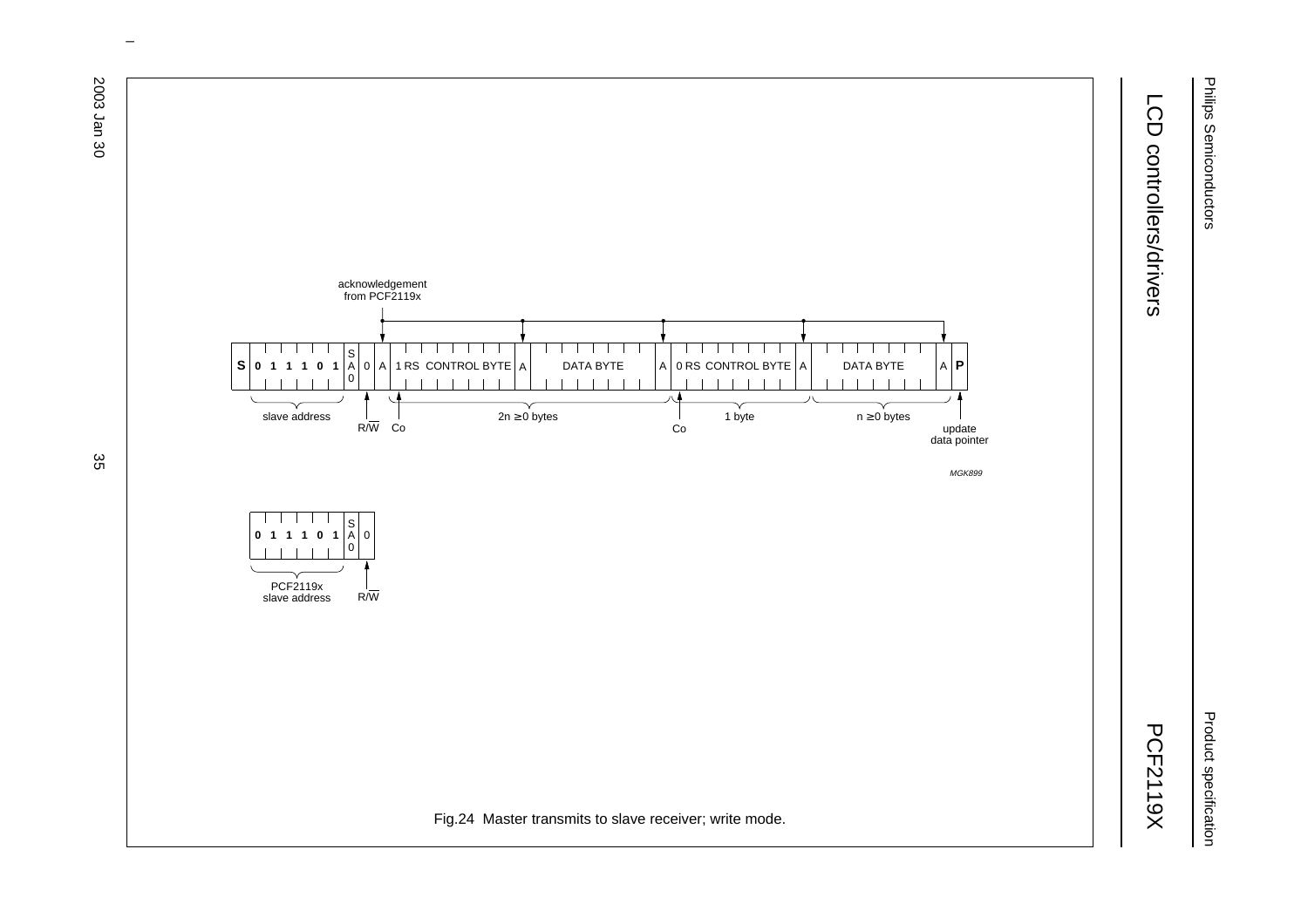



# LCD controllers/drivers LCD controllers/drivers and the controllers/drivers and controllers/drivers and controllers/drivers and controllers/drivers and controllers/drivers and controllers/drivers and controllers/drivers and controllers/drivers an

**PCF2119X** 



 $\omega$  rotated correctly when browsing through the pdf in the Acrobat reader.This text is here in the pdf in the  $\alpha$ 

မ္တ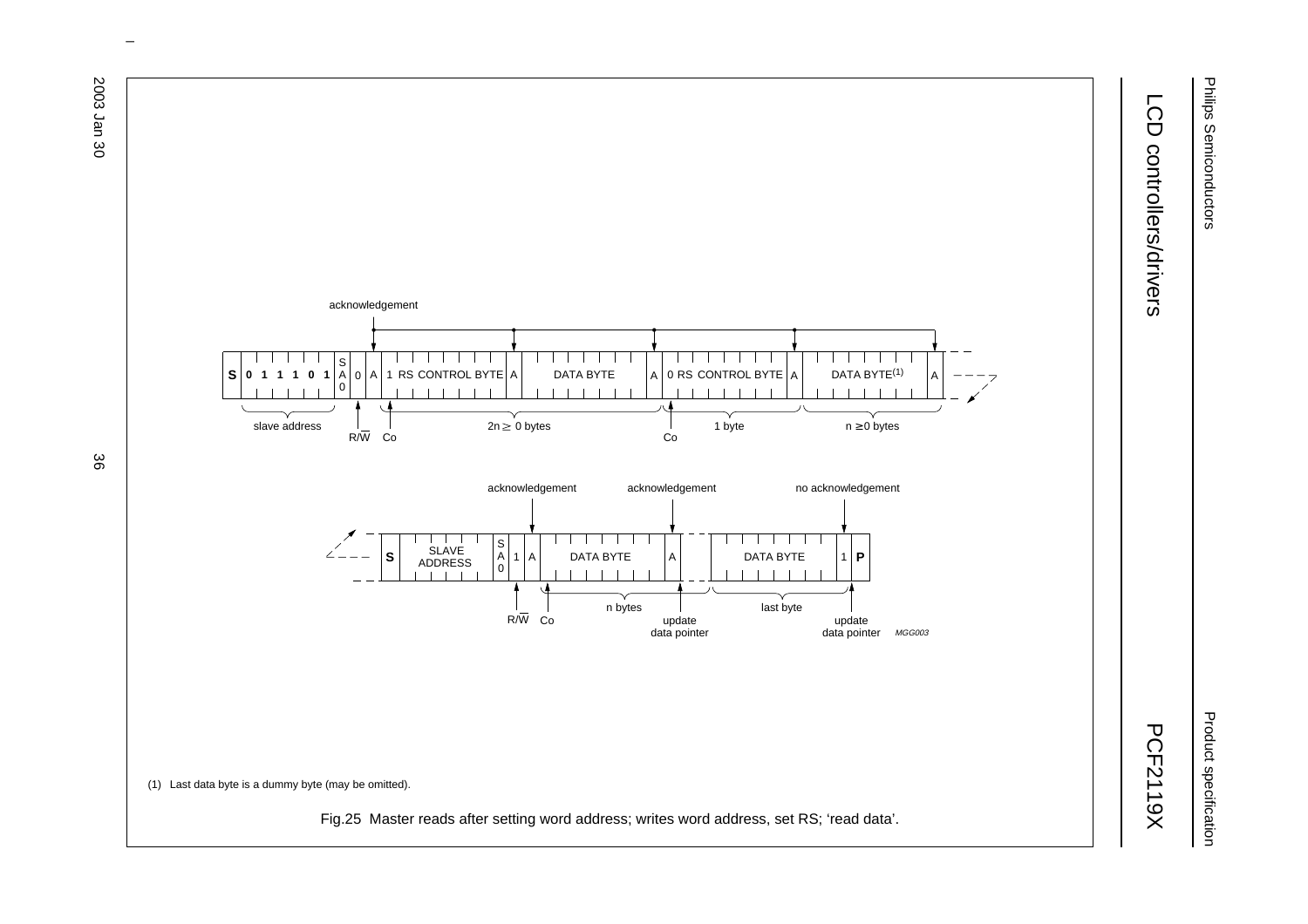



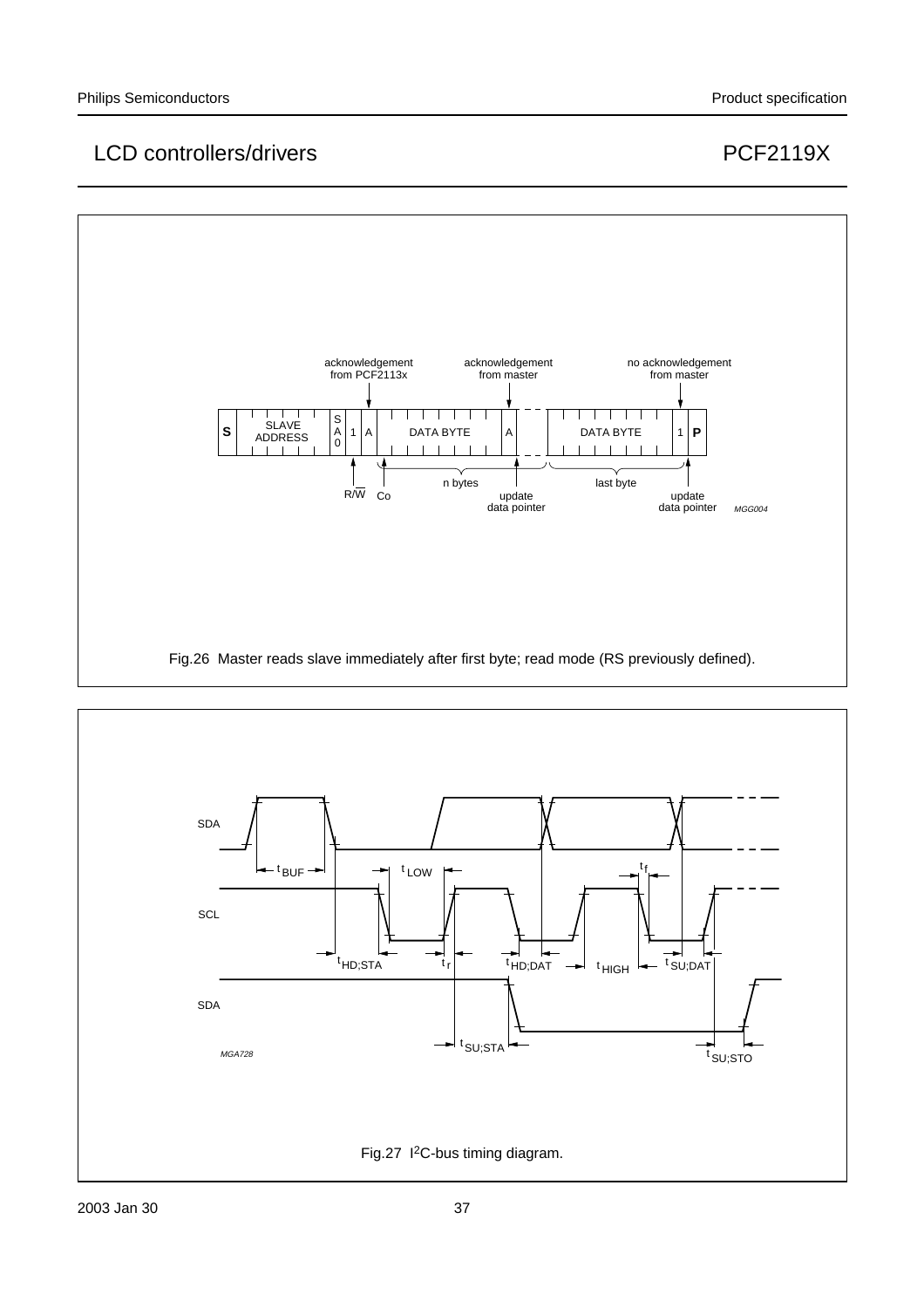#### **11 LIMITING VALUES**

In accordance with the Absolute Maximum Rating System (IEC 60134).

| <b>SYMBOL</b>                       | <b>PARAMETER</b>                                                                                                         | MIN.   | MAX.            | <b>UNIT</b> |
|-------------------------------------|--------------------------------------------------------------------------------------------------------------------------|--------|-----------------|-------------|
| V <sub>DD1</sub>                    | logic supply voltage                                                                                                     | $-0.5$ | $+6.5$          | V           |
| V <sub>DD2</sub> , V <sub>DD3</sub> | high voltage generator supply voltage                                                                                    | $-0.5$ | $+4.5$          | V           |
| V <sub>LCD</sub>                    | LCD supply voltage                                                                                                       | $-0.5$ | $+7.5$          | V           |
| $V_{DD( I/O)}$                      | any $V_{DD}$ related input/output voltage                                                                                | $-0.5$ | $V_{DD}$ + 0.5  | V           |
| $V_{LCD( I/O)}$                     | any V <sub>LCD</sub> related input/output voltage                                                                        | $-0.5$ | $V_{LCD} + 0.5$ | V           |
| ı,                                  | DC input current                                                                                                         | $-10$  | $+10$           | mA          |
| Ιo                                  | DC output current                                                                                                        | $-10$  | $+10$           | mA          |
| $I_{DD}$ , $I_{SS}$ and $I_{LCD}$   | V <sub>DD1</sub> , V <sub>DD2</sub> , V <sub>DD3</sub> , V <sub>SS1</sub> , V <sub>SS2</sub> or V <sub>LCD</sub> current | $-50$  | $+50$           | mA          |
| $P_{\text{tot}}$                    | total power dissipation                                                                                                  |        | 400             | mW          |
| $P_{O}$                             | power dissipation per output                                                                                             |        | 100             | mW          |
| $T_{\text{stg}}$                    | storage temperature                                                                                                      | $-65$  | $+150$          | $^{\circ}C$ |

#### **12 HANDLING**

Inputs and outputs are protected against electrostatic discharge in normal handling. However, to be totally safe, it is desirable to take normal precautions appropriate to handling MOS devices (see "Handling MOS Devices").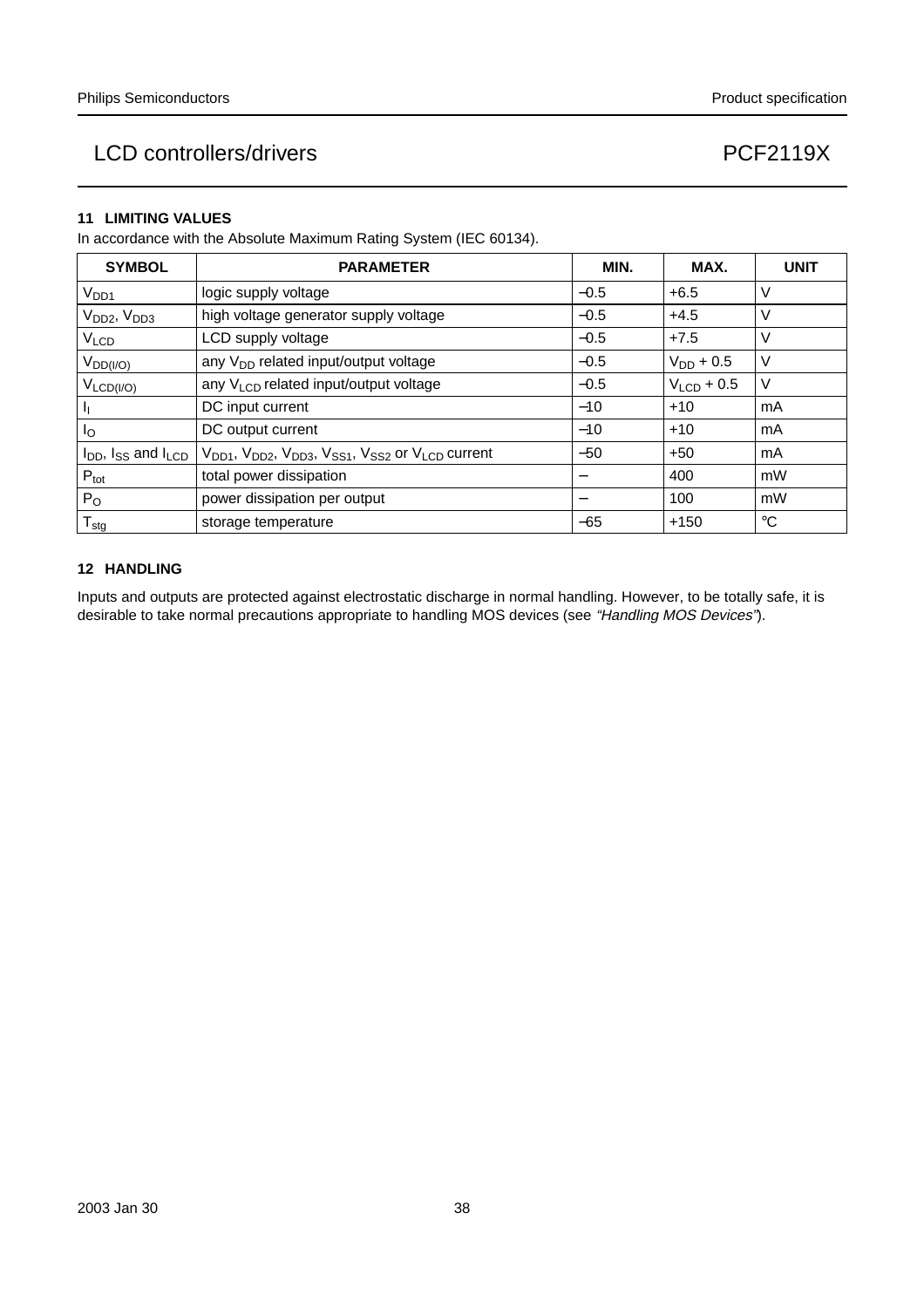#### **13 DC CHARACTERISTICS**

 $V_{DD1}$  = 1.5 to 5.5 V;  $V_{DD2}$  =  $V_{DD3}$  = 2.2 to 4.0 V;  $V_{SS}$  = 0 V;  $V_{LCD}$  = 2.2 to 6.5 V; T<sub>amb</sub> = −40 to +85 °C; unless otherwise specified.

| <b>SYMBOL</b>                        | <b>PARAMETER</b>                                                                    | <b>CONDITIONS</b>                                                                                                            | MIN.                     | TYP.                     | MAX.                     | <b>UNIT</b> |
|--------------------------------------|-------------------------------------------------------------------------------------|------------------------------------------------------------------------------------------------------------------------------|--------------------------|--------------------------|--------------------------|-------------|
| <b>Supplies</b>                      |                                                                                     |                                                                                                                              |                          |                          |                          |             |
| V <sub>DD1</sub>                     | logic supply voltage                                                                |                                                                                                                              | 1.5                      | $\overline{\phantom{0}}$ | 5.5                      | V           |
| V <sub>DD2</sub><br>V <sub>DD3</sub> | high voltage generator supply<br>voltage                                            | internal V <sub>LCD</sub> generation<br>$(VDD2 = VDD3 < VLCD)$                                                               | 2.2                      |                          | 4.0                      | $\vee$      |
| V <sub>LCD</sub>                     | LCD supply voltage                                                                  |                                                                                                                              | 2.2                      | $\overline{a}$           | 6.5                      | V           |
|                                      | GROUND SUPPLY CURRENT (I <sub>SS</sub> ); EXTERNAL V <sub>LCD</sub> ; note 1        |                                                                                                                              |                          |                          |                          |             |
| $I_{SS1}$                            | ground supply current 1                                                             |                                                                                                                              |                          | 70                       | 120                      | μA          |
| $I_{SS3}$                            | ground supply current 3                                                             | $V_{DD} = 3 V$ ; $V_{LCD} = 5 V$ ;<br>note 2                                                                                 | $\overline{a}$           | 35                       | 80                       | μA          |
| $I_{SS4}$                            | ground supply current 4                                                             | icon mode; $V_{DD} = 3 V$ ;<br>$VLCD = 2.5 V$ ; note 2                                                                       | $\equiv$                 | 25                       | 45                       | μA          |
| $I_{SS5}$                            | ground supply current 5                                                             | power-down mode;<br>$V_{DD} = 3 V$ ; $V_{LCD} = 2.5 V$ ;<br>DB7 to DB0,<br>RS and $R/\overline{W}$ = 1; OSC = 0;<br>$PD = 1$ |                          | 0.5                      | 5                        | μA          |
|                                      | GROUND SUPPLY CURRENT (I <sub>SS</sub> ); INTERNAL V <sub>LCD</sub> ; notes 1 and 3 |                                                                                                                              |                          |                          |                          |             |
| $I_{SS6}$                            | ground supply current 6                                                             |                                                                                                                              | $\equiv$                 | 190                      | 400                      | μA          |
| I <sub>SS8</sub>                     | ground supply current 8                                                             | $V_{DD} = 3 V$ ; $V_{LCD} = 5 V$ ;<br>note 2                                                                                 | $\overline{\phantom{0}}$ | 135                      | 400                      | μA          |
| l <sub>SS9</sub>                     | ground supply current 9                                                             | icon mode; $V_{DD} = 2.5 V$ ;<br>$VLCD = 2.5 V; note 2$                                                                      | $\overline{\phantom{0}}$ | 85                       | $\qquad \qquad -$        | μA          |
| Logic                                |                                                                                     |                                                                                                                              |                          |                          |                          |             |
| $V_{IL}$                             | LOW-level input voltage                                                             |                                                                                                                              | $V_{SS1}$                |                          | 0.3V <sub>DD1</sub>      | $\vee$      |
| $V_{\text{IH}}$                      | HIGH-level input voltage                                                            |                                                                                                                              | 0.7V <sub>DD1</sub>      |                          | V <sub>DD1</sub>         | $\vee$      |
| $V_{IL(osc)}$                        | LOW-level input voltage<br>pad OSC                                                  | $V_{DD} = V_{DD(min)}$ , $V_{DD(max)}$                                                                                       | $V_{SS1}$                | $\equiv$                 | $V_{DD1} - 1.2$          | V           |
| $V_{IH(osc)}$                        | HIGH-level voltage pad OSC                                                          | $V_{DD} = V_{DD(min)}$ , $V_{DD(max)}$                                                                                       | $V_{DD1} - 0.1$          | $\overline{\phantom{0}}$ | V <sub>DD1</sub>         | $\vee$      |
| $I_{OL(DB)}$                         | LOW-level output current pads<br>DB7 to DB0                                         | $V_{OL} = 0.4 V$ ; $V_{DD1} = 5 V$                                                                                           | 1.6                      | 4                        |                          | mA          |
| I <sub>OH(DB)</sub>                  | HIGH-level output current pads<br>DB7 to DB0                                        | $V_{OH} = 4 V$ ; $V_{DD1} = 5 V$                                                                                             | $-1$                     | $-8$                     | $\overline{\phantom{0}}$ | mA          |
| $I_{\text{pu}}$                      | pull-up current pads DB7 to DB0                                                     | $V_1 = V_{SS}$ , $V_{DD(min)}$ , $V_{DD(max)}$                                                                               | 0.04                     | 0.15                     | 1                        | μA          |
| I <sub>L</sub>                       | leakage current                                                                     | $V_1 = V_{DD1,2,3}$ or $V_{SS1,2}$                                                                                           | $-1$                     | $\overline{\phantom{0}}$ | $+1$                     | μA          |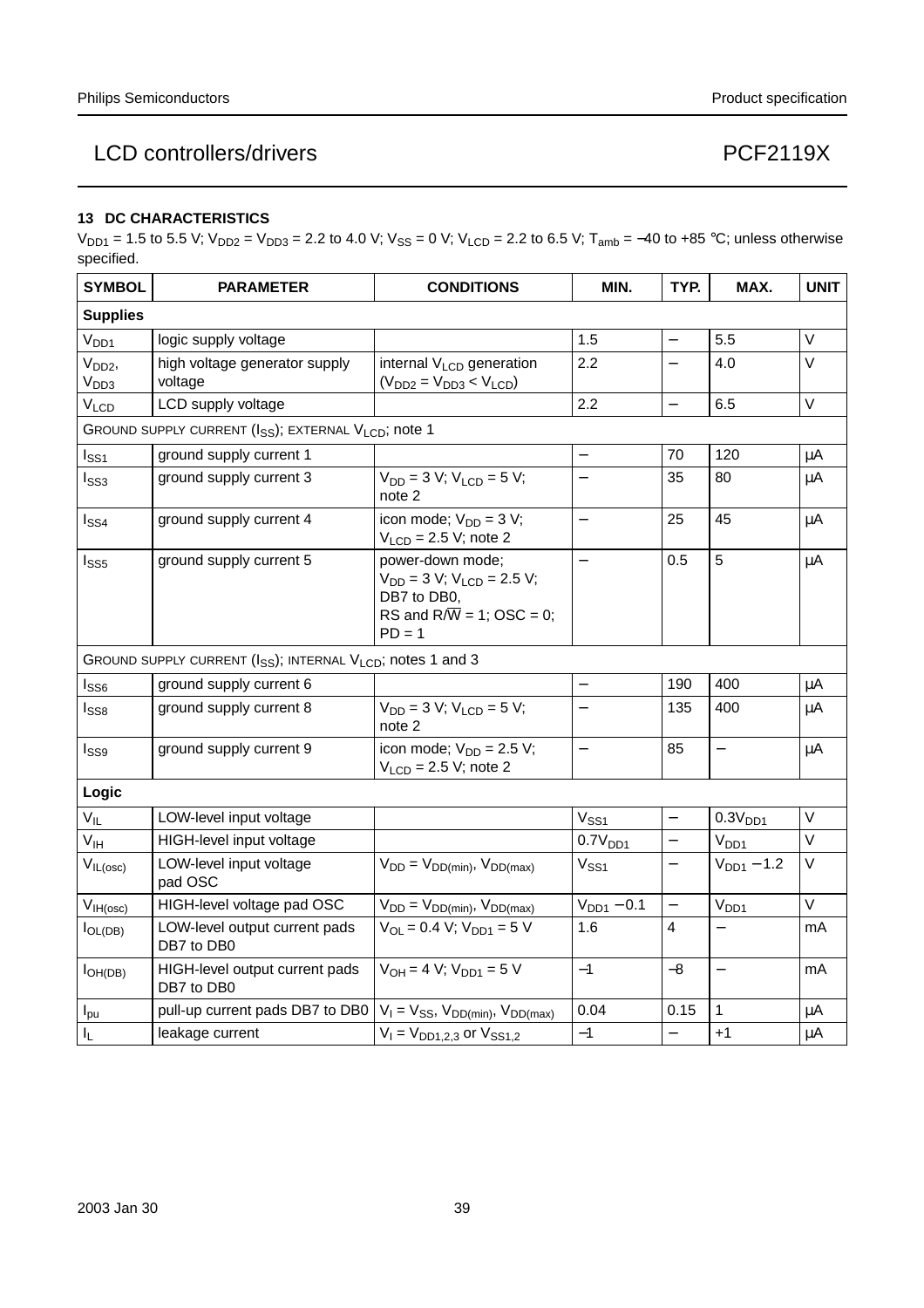| <b>SYMBOL</b>       | <b>PARAMETER</b>                               | <b>CONDITIONS</b>                     | MIN.                     | TYP.                     | MAX.               | <b>UNIT</b> |
|---------------------|------------------------------------------------|---------------------------------------|--------------------------|--------------------------|--------------------|-------------|
| $I2C-bus$           |                                                |                                       |                          |                          |                    |             |
| <b>SDA AND SCL</b>  |                                                |                                       |                          |                          |                    |             |
| V <sub>IL2</sub>    | LOW-level input voltage                        |                                       | $\mathbf 0$              | $\equiv$                 | 0.3V <sub>DD</sub> | V           |
| V <sub>IH2</sub>    | HIGH-level input voltage                       |                                       | 0.7V <sub>DD</sub>       | $\overline{\phantom{0}}$ | 5.5                | V           |
| Iц                  | input leakage current                          | $V_1 = V_{DD}$ or $V_{SS}$            | $-1$                     | —                        | $+1$               | μA          |
| $C_i$               | input capacitance                              |                                       |                          | 5                        | $\equiv$           | pF          |
| $I_{OL(SDA)}$       | LOW-level output current SDA                   | $V_{OL} = 0.4 V$ ; $V_{DD} > 2 V$     | 3                        | $\equiv$                 | $\equiv$           | mA          |
|                     |                                                | $V_{OL} = 0.2V_{DD}$ ; $V_{DD} < 2 V$ | $\overline{2}$           | $\overline{\phantom{0}}$ | $\equiv$           | mA          |
| <b>LCD outputs</b>  |                                                |                                       |                          |                          |                    |             |
| R <sub>O(ROW)</sub> | row output resistance pads<br>R1 to R18        | note 4                                | $\overline{\phantom{0}}$ | 10                       | 30                 | kΩ          |
| R <sub>O(COL)</sub> | column output resistance pads<br>C1 to C80     | note 4                                |                          | 15                       | 40                 | kΩ          |
| $V_{bias(to)}$      | bias tolerance pads R1 to R18<br>and C1 to C80 | note 5                                | $\overline{\phantom{0}}$ | 20                       | 130                | mV          |
| $V_{LCD(tol)}$      | $VLCD$ tolerance                               | $T_{amb}$ = 25 °C; note 3             |                          |                          |                    |             |
|                     |                                                | $V_{LCD}$ < 3 V                       |                          |                          | 160                | mV          |
|                     |                                                | $V_{LCD}$ < 4 V                       |                          | —                        | 200                | mV          |
|                     |                                                | $V_{LCD}$ < 5 V                       |                          | $\qquad \qquad -$        | 260                | mV          |
|                     |                                                | $V_{LCD}$ < 6 V                       | $\overline{\phantom{0}}$ | $\overline{\phantom{0}}$ | 340                | mV          |
| TC <sub>0</sub>     | V <sub>LCD</sub> temperature coefficient 0     |                                       |                          | $-0.16$                  | $\equiv$           | $%$ /K      |
| TC <sub>1</sub>     | V <sub>LCD</sub> temperature coefficient 1     |                                       |                          | $-0.18$                  |                    | $%$ /K      |
| TC <sub>2</sub>     | $V_{\text{LO}}$ temperature coefficient 2      |                                       |                          | $-0.21$                  |                    | $%$ /K      |
| TC <sub>3</sub>     | V <sub>LCD</sub> temperature coefficient 3     |                                       |                          | $-0.24$                  |                    | $%$ /K      |

#### **Notes**

- 1. LCD outputs are open-circuit; inputs at  $V_{DD}$  or  $V_{SS}$ ; bus inactive.
- 2.  $T_{amb} = 25 °C$ ;  $f_{OSC} = 200$  kHz.
- 3. LCD outputs are open-circuit; HV generator is on; load current  $I_{LCD} = 5 \mu A$ .
- 4. Resistance of output terminals (R1 to R18 and C1 to C80) with a load current of 10 µA; outputs measured one at a time; external  $V_{LCD}$ ;  $V_{LCD} = 3 V$ ;  $V_{DD1} = V_{DD2} = V_{DD3} = 3 V$ .
- 5. LCD outputs open-circuit; external  $V<sub>LCD</sub>$ .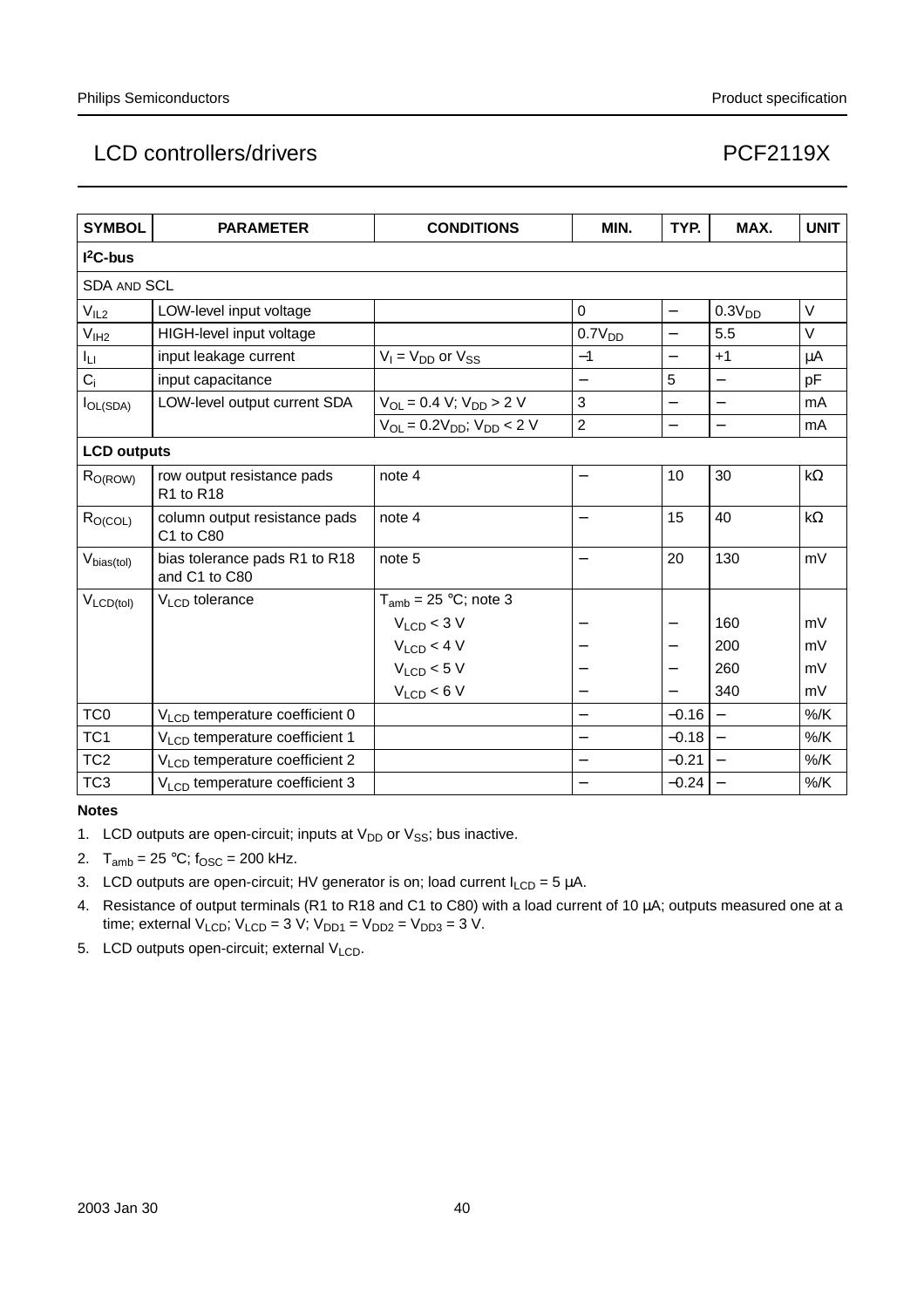#### **14 AC CHARACTERISTICS**

 $V_{DD1}$  = 1.5 to 5.5 V;  $V_{DD2}$  =  $V_{DD3}$  = 2.2 to 4.0 V;  $V_{SS}$  = 0 V;  $V_{LCD}$  = 2.2 to 6.5 V; T<sub>amb</sub> = −40 to +85 °C; unless otherwise specified.

| <b>SYMBOL</b>            | <b>PARAMETER</b>                                               | <b>CONDITIONS</b> | MIN.                     | TYP.                     | MAX.                     | <b>UNIT</b> |
|--------------------------|----------------------------------------------------------------|-------------------|--------------------------|--------------------------|--------------------------|-------------|
| $f_{FR}$                 | LCD frame frequency (internal clock)                           | $V_{DD} = 5.0 V$  | 45                       | 95                       | 147                      | Hz          |
| $f_{\rm OSC}$            | oscillator frequency (not available at any<br>pad)             |                   | 140                      | 250                      | 450                      | kHz         |
| $f_{\rm OSC(ext)}$       | external clock frequency                                       |                   | 140                      | $\overline{\phantom{0}}$ | 450                      | kHz         |
| toscst                   | oscillator start-up time after power-down                      | note 1            | $\overline{\phantom{0}}$ | 200                      | 300                      | μs          |
|                          | Bus timing characteristics: parallel interface; note 2         |                   |                          |                          |                          |             |
|                          | WRITE OPERATION (WRITING DATA FROM MPU TO PCF2119X)            |                   |                          |                          |                          |             |
| $T_{cy(\underline{en})}$ | enable cycle time                                              |                   | 500                      | $\overline{\phantom{0}}$ | $\overline{\phantom{0}}$ | ns          |
| $t_{W(en)}$              | enable pulse width                                             |                   | 220                      |                          |                          | ns          |
| $t_{su(A)}$              | address set-up time                                            |                   | 50                       | $\overline{\phantom{0}}$ |                          | ns          |
| $t_{h(A)}$               | address hold time                                              |                   | 25                       | —                        | $\overline{\phantom{0}}$ | ns          |
| $t_{su(D)}$              | data set-up time                                               |                   | 60                       | —                        |                          | ns          |
| $t_{h(D)}$               | data hold time                                                 |                   | 25                       | $\overline{\phantom{0}}$ | $\qquad \qquad -$        | ns          |
|                          | READ OPERATION (READING DATA FROM PCF2119X TO MPU)             |                   |                          |                          |                          |             |
| $T_{cy(\underline{en})}$ | enable cycle time                                              |                   | 500                      | $\overline{\phantom{0}}$ |                          | ns          |
| $t_{W(en)}$              | enable pulse width                                             |                   | 220                      | —                        | —                        | ns          |
| $t_{\text{su}(A)}$       | address set-up time                                            |                   | 50                       |                          |                          | ns          |
| $t_{h(A)}$               | address hold time                                              |                   | 25                       | $\overline{\phantom{0}}$ |                          | ns          |
| $t_{d(D)}$               | data delay time                                                | $V_{DD1} > 2.2 V$ | $\overline{a}$           |                          | 150                      | ns          |
|                          |                                                                | $V_{DD1} > 1.5 V$ | $\overline{\phantom{0}}$ |                          | 250                      | ns          |
| $t_{h(D)}$               | data hold time                                                 |                   | 20                       | $\overline{\phantom{0}}$ | 100                      | ns          |
|                          | Timing characteristics: I <sup>2</sup> C-bus interface; note 2 |                   |                          |                          |                          |             |
| $f_{\text{SCL}}$         | SCL clock frequency                                            |                   | $\qquad \qquad -$        | $\overline{\phantom{0}}$ | 400                      | kHz         |
| t <sub>LOW</sub>         | SCL clock low period                                           |                   | 1.3                      |                          |                          | μs          |
| t <sub>HIGH</sub>        | SCL clock high period                                          |                   | 0.6                      | —                        |                          | μs          |
| $t_{\text{SU;DAT}}$      | data set-up time                                               |                   | 100                      |                          |                          | ns          |
| t <sub>HD;DAT</sub>      | data hold time                                                 |                   | $\mathbf 0$              | $\overline{\phantom{0}}$ |                          | ns          |
| $\mathsf{t}_\mathsf{r}$  | SCL, SDA rise time                                             | notes 1 and 3     | $15 + 0.1C_B$            | —                        | 300                      | ns          |
| t <sub>f</sub>           | SCL, SDA fall time                                             | notes 1 and 3     | $15 + 0.1C_B$            |                          | 300                      | ns          |
| $C_B$                    | capacitive bus line load                                       |                   | $\overline{\phantom{0}}$ | $\overline{\phantom{0}}$ | 400                      | pF          |
| $t_{\text{SU;STA}}$      | set-up time for a repeated START<br>condition                  |                   | 0.6                      | —                        |                          | μs          |
| t <sub>HD;STA</sub>      | START condition hold time                                      |                   | 0.6                      | $\overline{\phantom{0}}$ | $\overline{\phantom{0}}$ | μs          |
| t <sub>su;sto</sub>      | set-up time for STOP condition                                 |                   | 0.6                      | —                        |                          | μs          |
| $t_{\text{SW}}$          | tolerable spike width on bus                                   |                   | $\qquad \qquad -$        | —                        | 50                       | ns          |
| t <sub>BUF</sub>         | bus free time between STOP and START<br>condition              |                   | 1.3                      |                          |                          | μs          |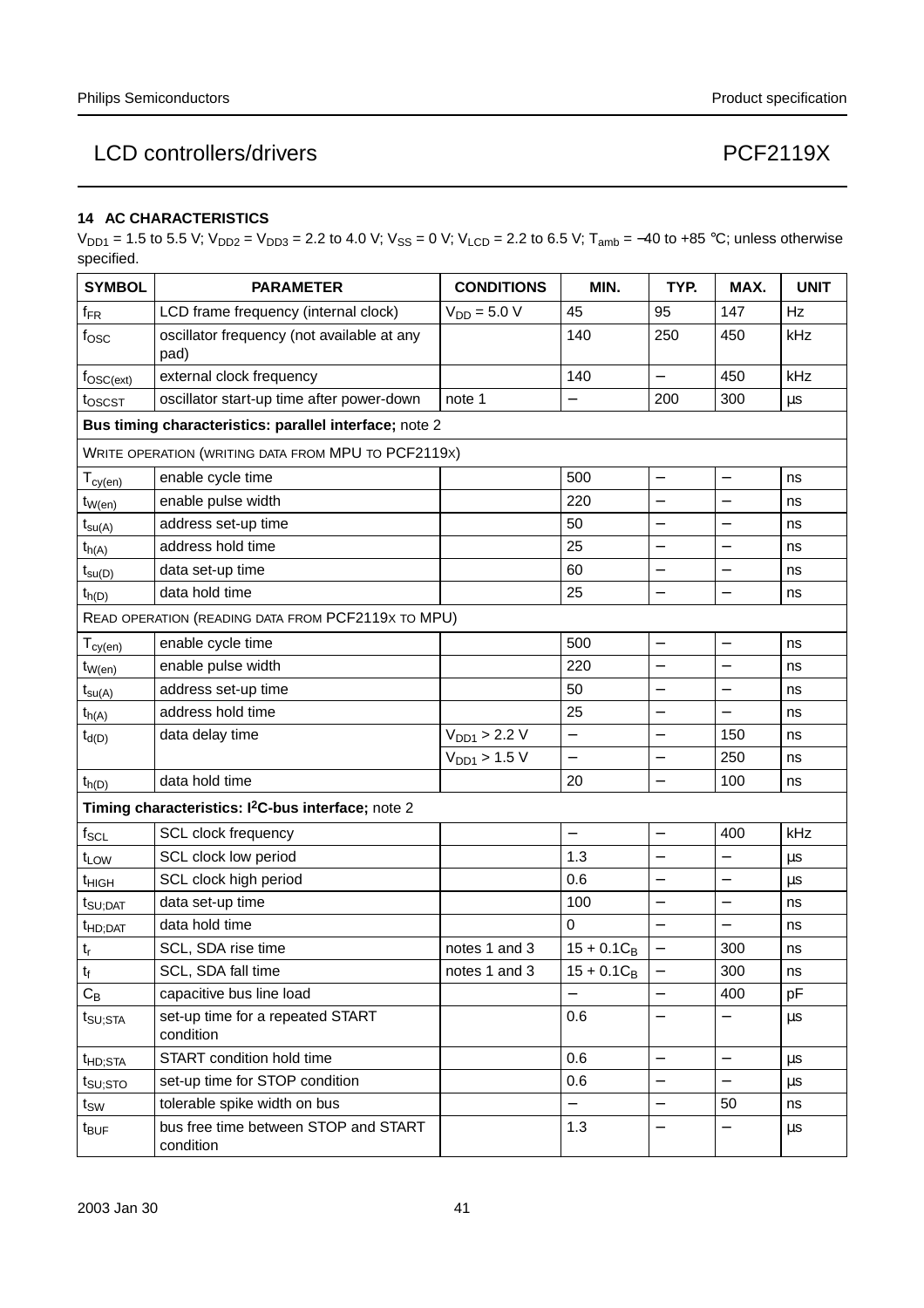#### **Notes**

- 1. Tested on a sample basis.
- 2. All timing values are valid within the operating supply voltage and ambient temperature range and are referenced to  $V_{IL}$  and  $V_{IH}$  with an input voltage swing of  $V_{SS}$  to  $V_{DD}$ .
- 3.  $C_B$  = total capacitance of one bus line in pF.

#### **15 TIMING CHARACTERISTICS**



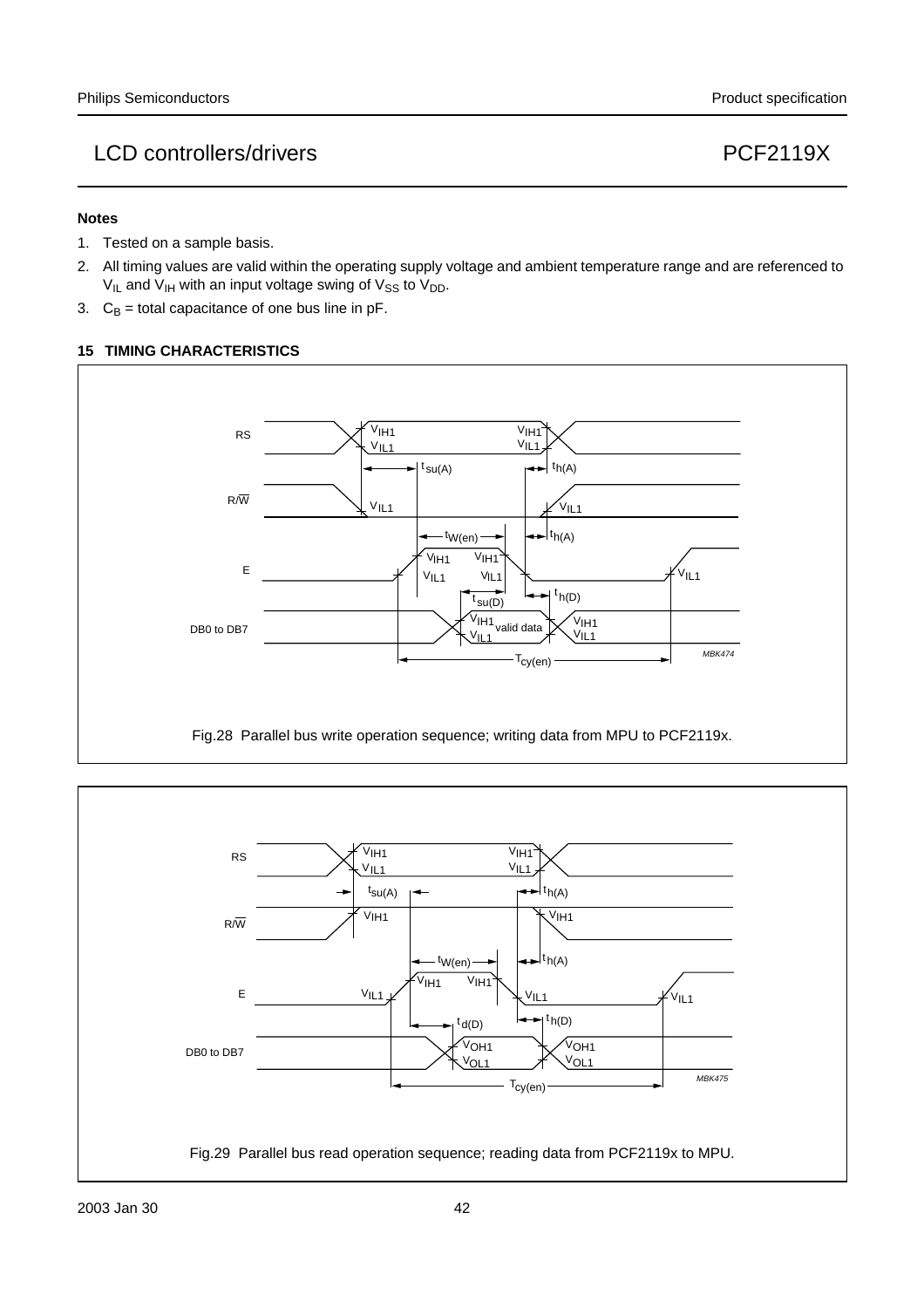#### **16 APPLICATION INFORMATION**

#### **16.1 General information**

The required minimum value for the external capacitors in an application with the PCF2119x are as follows:  $C_{ext}$  for  $V_{LCD}$  and  $V_{SS1,2}$  = 100 nF (min.), and for  $V_{DD1,2,3}$  and  $V<sub>SS1.2</sub> = 470$  nF. Higher capacitor values are recommended for ripple rejection.

For COG applications the recommended ITO track resistance is to be minimized for the I/O and supply connections. Optimized values for these are below 50 Ω for the supply and below 100  $\Omega$  for the I/O connections.

Higher track resistance reduces performance and increases current consumption.

To avoid accidental triggering of power-on reset (especially in COG applications), the supplies must be adequately decoupled. Depending on power supply quality,  $V_{DD1}$  may have to be raised above the specified minimum value.

When external  $V_{\text{LCD}}$  is supplied,  $V_{\text{LCD}}$  should be left open-circuit to avoid any stray current, and  $V<sub>LCD1</sub>$  must be connected to VLCDSENSE.



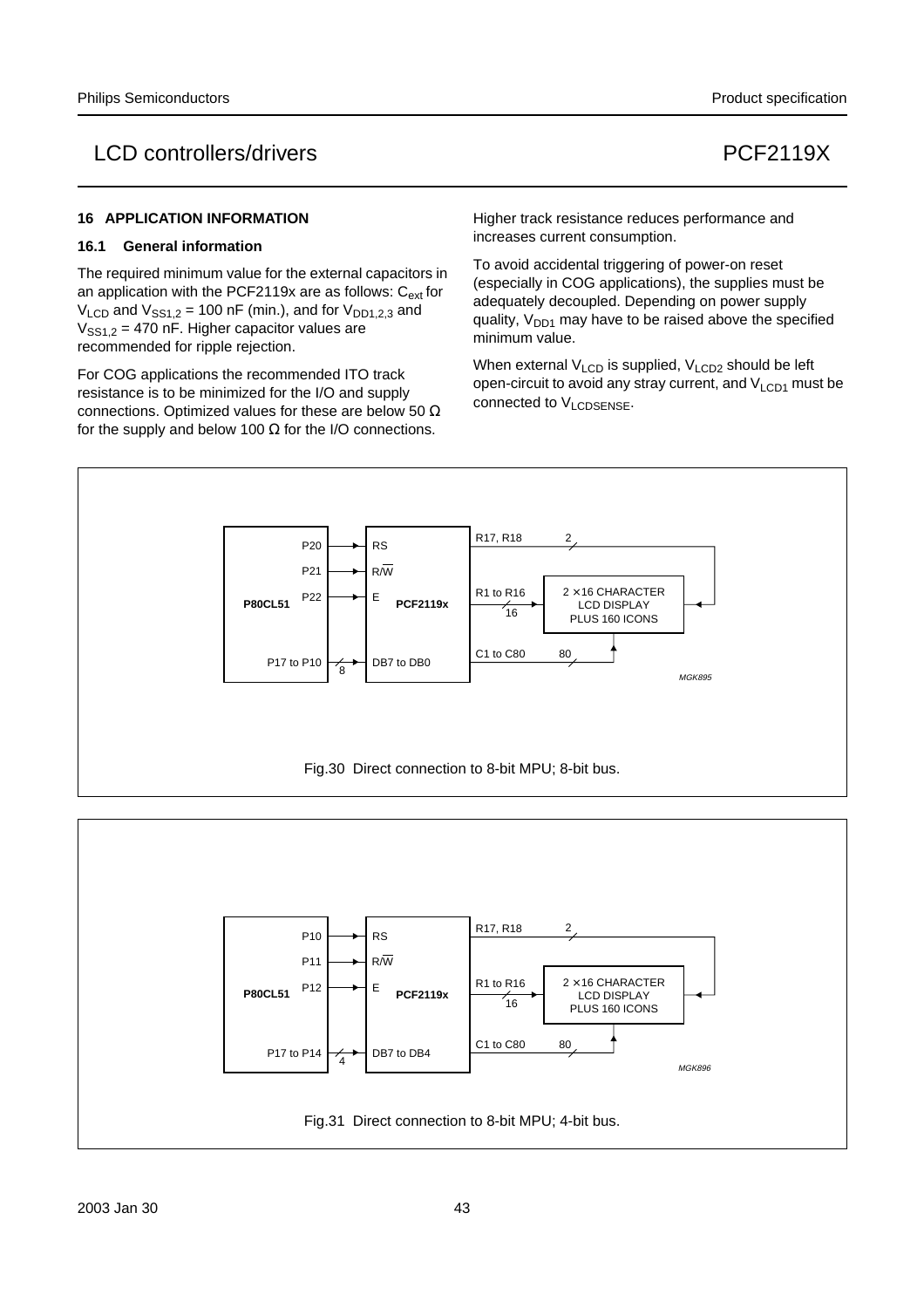# LCD controllers/drivers extending the controllers of the controllers of the controllers of the controllers of the controllers of the control of the control of the control of the control of the control of the control of the



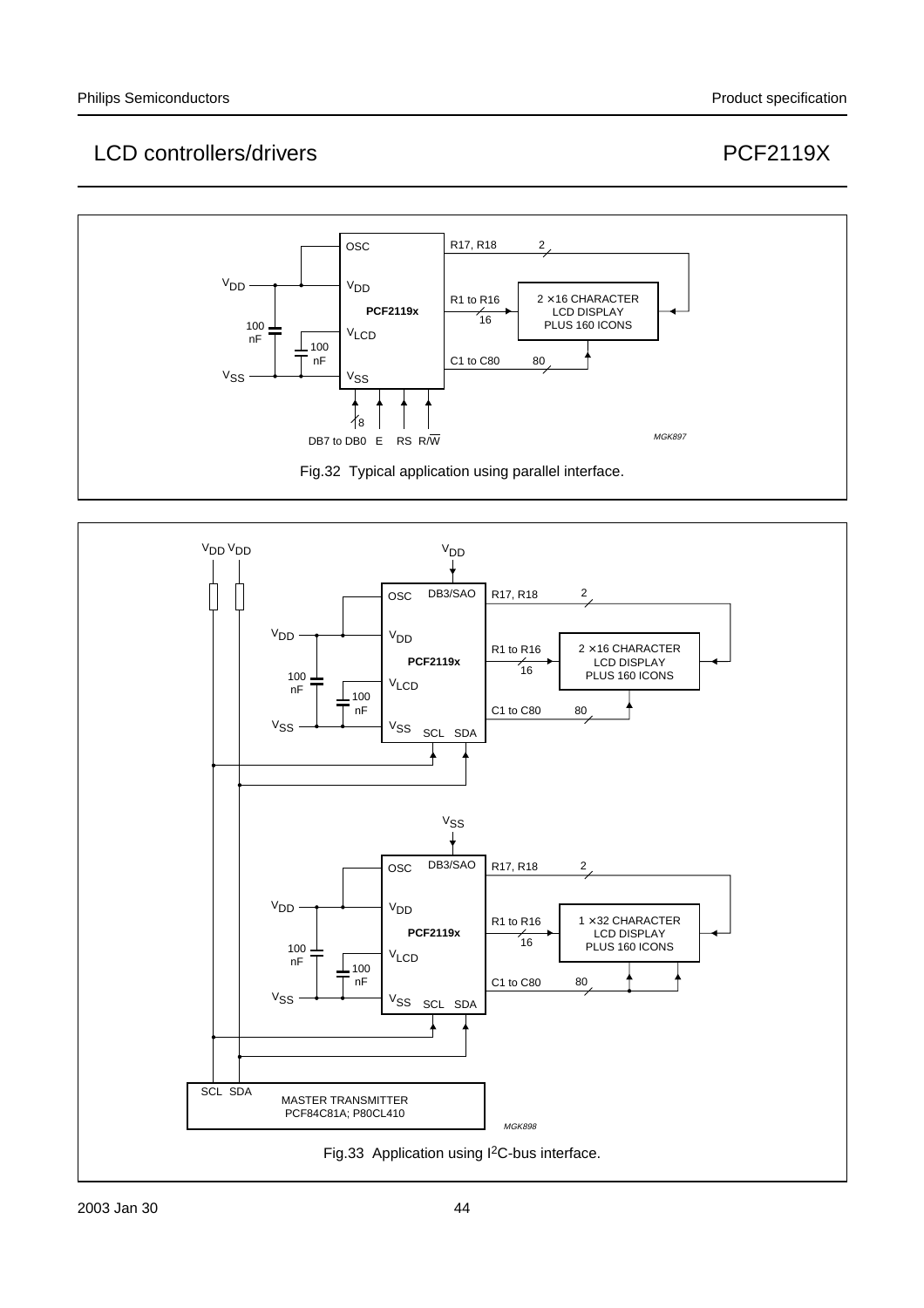#### **16.2 Charge pump characteristics**

Typical graphs of the total power consumption of the PCF2119x using the internal charge pump are illustrated in Figs.34 to 36.

The graphs were obtained under the following conditions:

- $T_{amb} = 25 °C$
- $V_{DD1} = V_{DD2} = V_{DD3} = 2.2$  V (min.), 2.7 V (typ.) and 4 V (max.)
- Normal mode
- $f_{\text{osc}}$  = internal oscillator
- Mux 1 : 18
- Typical current load for  $I_{LCD} = 10 \mu A$ .

For each multiplication factor there is a separate line. The line ends where it is not possible to get a higher voltage under its conditions (a higher multiplication factor is needed to get higher voltages).

Connecting different displays may result in different current consumption. This affects the efficiency and the optimum multiplication factor to be used to generate a certain output voltage.

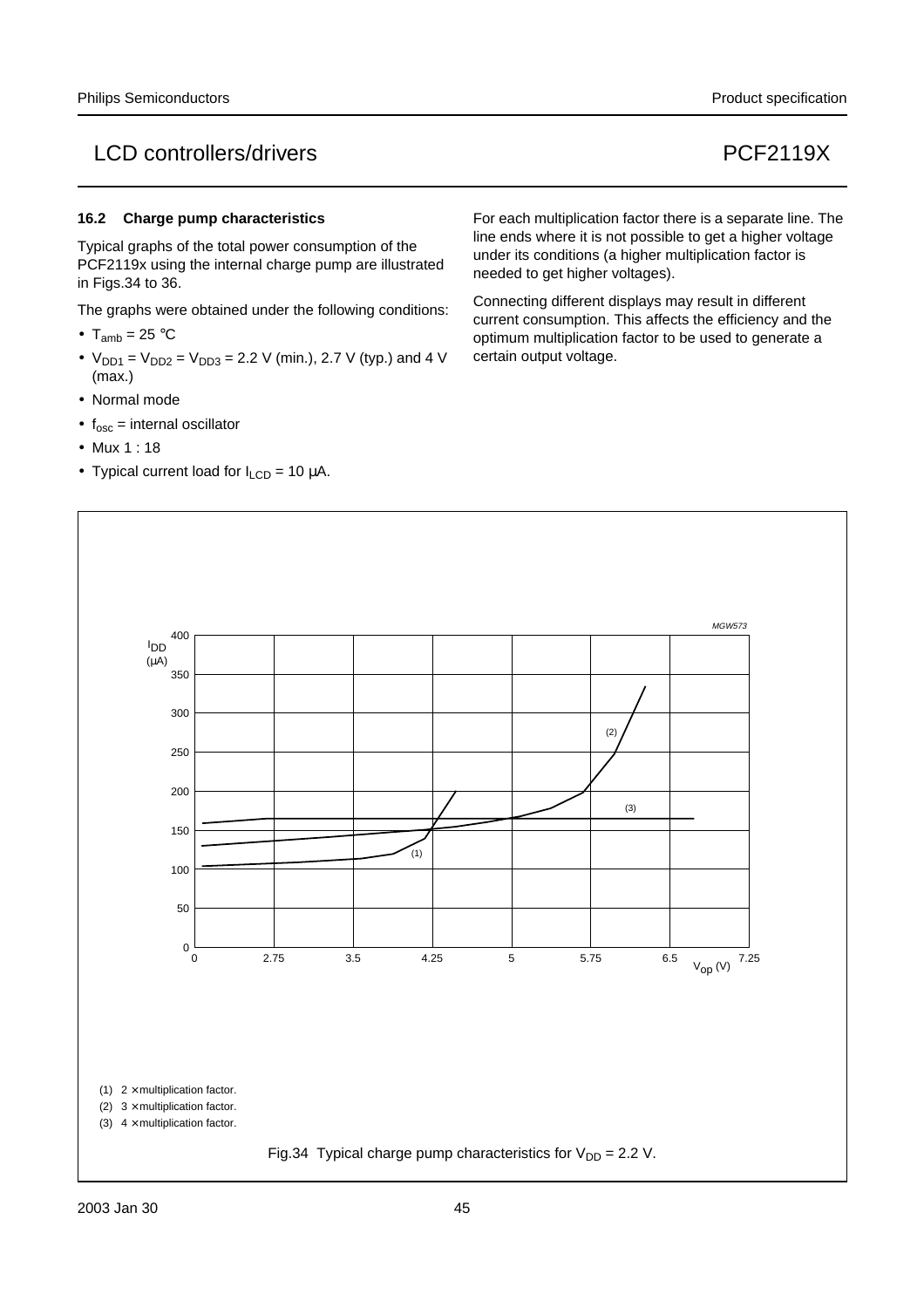

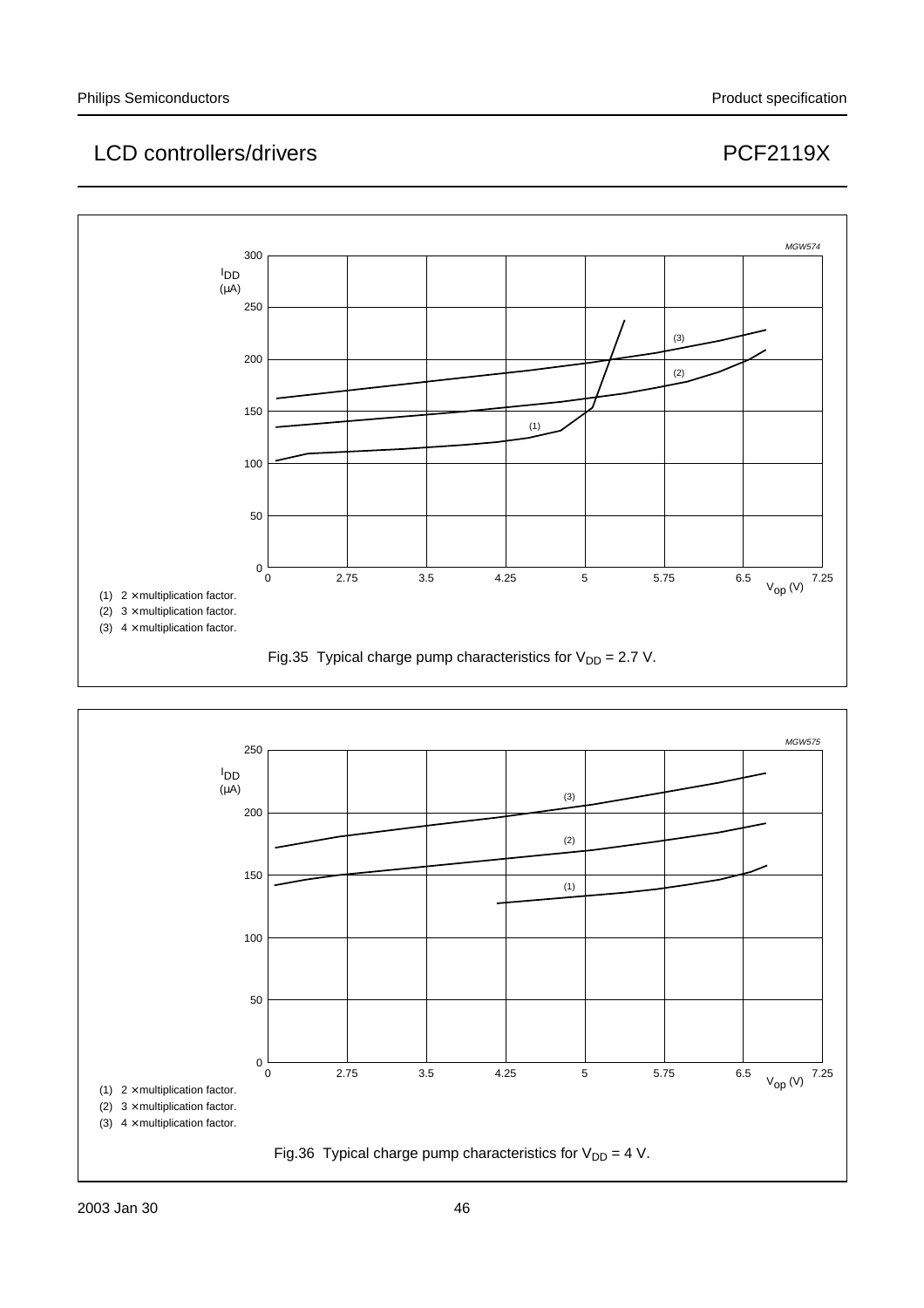#### **16.3 8-bit operation, 1-line display using external reset**

Table 14 shows an example of a 1-line display in 8-bit operation. The PCF2119x functions must be set by the 'function set' instruction prior to display. Since the DDRAM can store data for 80 characters, the RAM can be used for advertising displays when combined with display shift operation. Since the display shift operation changes display position only and the DDRAM contents remain unchanged, display data entered first can be displayed when the 'return home' operation is performed.

#### **16.4 4-bit operation, 1-line display using external reset**

The program must set functions prior to a 4-bit operation, see Table 13. When power is turned on, 8-bit operation is automatically selected and the PCF2119x attempts to perform the first write as an 8-bit operation. Since nothing is connected to DB0 to DB3, a rewrite is then required. However, since one operation is completed in two accesses of 4-bit operation, a rewrite is required to set the functions (see Table 13 step 3). Thus, DB4 to DB7 of the 'function set' are written twice.

#### **16.5 8-bit operation, 2-line display**

For a 2-line display, the cursor automatically moves from the first to the second line after the 40th digit of the first line has been written. Thus, if there are only 8 characters in the first line, the DDRAM address must be set after the 8th character is completed (see Table 6). It should be noted that both lines of the display are always shifted together; data does not shift from one line to the other.

#### **16.6 I2C-bus operation, 1-line display**

A control byte is required with most commands (see Table 17).

| <b>STEP</b>    |              |                                                                    |          | <b>INSTRUCTION</b> |                 |          | <b>DISPLAY</b> | <b>OPERATION</b>                                                                              |
|----------------|--------------|--------------------------------------------------------------------|----------|--------------------|-----------------|----------|----------------|-----------------------------------------------------------------------------------------------|
| 1              |              | power supply on (PCF2119x is initialized by<br>the external reset) |          |                    |                 |          |                | initialized; no display appears                                                               |
| $\mathfrak{p}$ | function set |                                                                    |          |                    |                 |          |                |                                                                                               |
|                | RS           | $R/\overline{W}$                                                   | DB7      | DB <sub>6</sub>    | DB <sub>5</sub> | DB4      |                | sets to 4-bit operation; in this instance operation                                           |
|                | 0            | $\Omega$                                                           | $\Omega$ | $\Omega$           | 1               | $\Omega$ |                | is handled as 8-bits by initialization and only this<br>instruction completes with one write  |
| 3              | function set |                                                                    |          |                    |                 |          |                |                                                                                               |
|                | 0            | 0                                                                  | 0        | $\mathbf 0$        |                 | 0        |                | sets to 4-bit operation, selects 1-line display and                                           |
|                | 0            | $\Omega$                                                           | $\Omega$ | $\Omega$           | $\Omega$        | $\Omega$ |                | $VLCD = V0$ ; 4-bit operation starts from this point<br>and resetting is needed               |
| $\overline{4}$ |              | display on/off control                                             |          |                    |                 |          |                |                                                                                               |
|                | 0            | $\Omega$                                                           | $\Omega$ | $\Omega$           | 0               | 0        |                | turns on display and cursor; entire display is                                                |
|                | 0            | $\Omega$                                                           | 1        | 1                  | 1               | $\Omega$ |                | blank after initialization                                                                    |
| 5              |              | entry mode set                                                     |          |                    |                 |          |                |                                                                                               |
|                | 0            | $\Omega$                                                           | $\Omega$ | $\Omega$           | 0               | $\Omega$ |                | sets mode to increment the address by 1 and to                                                |
|                | 0            | $\Omega$                                                           | $\Omega$ | 1                  | 1               | $\Omega$ |                | shift the cursor to the right at the time of write to<br>the DD/CGRAM; display is not shifted |
| 6              |              | 'write data' to CGRAM/DDRAM                                        |          |                    |                 |          |                |                                                                                               |
|                | 1            | 0                                                                  | 0        |                    | 0               | 1        | $P_{-}$        | writes 'P'; the DDRAM has already been selected                                               |
|                | 1            | $\Omega$                                                           | $\Omega$ | $\Omega$           | $\Omega$        | $\Omega$ |                | by initialization at power-on; the cursor is<br>incremented by 1 and shifted to the right     |

**Table 13** 4-bit operation, 1-line display example; using external reset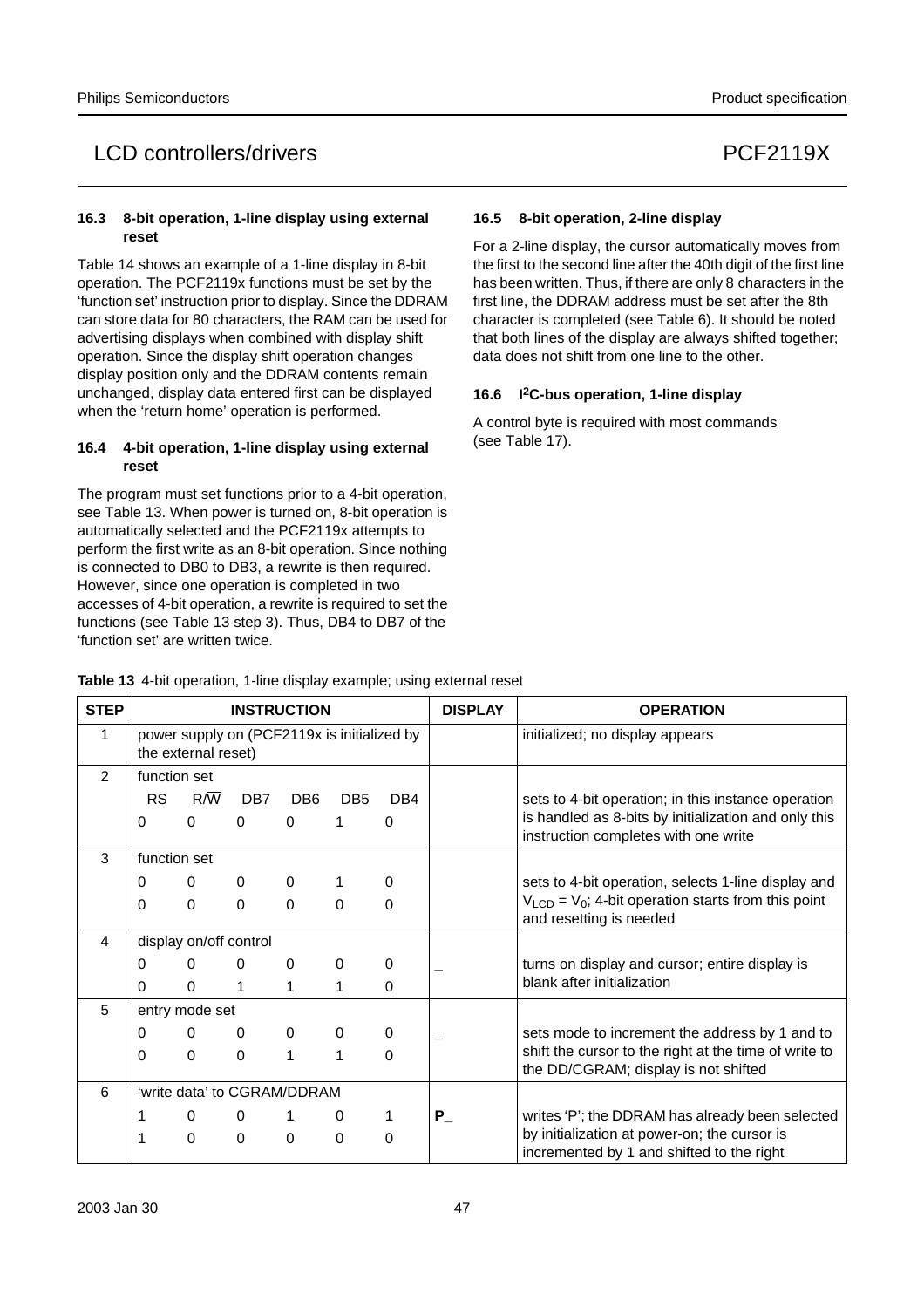#### **Table 14** 8-bit operation, 1-line display example; using external reset

| <b>STEP</b>    |                       |                                                          |                           |                | <b>INSTRUCTION</b>  |              |              |                                            |              |              | <b>DISPLAY</b>           | <b>OPERATION</b>                                                                                                                                    |
|----------------|-----------------------|----------------------------------------------------------|---------------------------|----------------|---------------------|--------------|--------------|--------------------------------------------|--------------|--------------|--------------------------|-----------------------------------------------------------------------------------------------------------------------------------------------------|
| $\mathbf{1}$   | reset)                | power supply on (PCF2119x is initialized by the external |                           |                |                     |              |              |                                            |              |              |                          | initialized; no display appears                                                                                                                     |
| $\overline{2}$ |                       | function set                                             |                           |                |                     |              |              |                                            |              |              |                          |                                                                                                                                                     |
|                | <b>RS</b><br>$\Omega$ | $\Omega$                                                 | $R/\overline{W}$ DB7<br>0 | 0              | $\mathbf 1$         | $\mathbf{1}$ | $\mathbf 0$  | DB6 DB5 DB4 DB3 DB2 DB1 DB0<br>$\mathbf 0$ | $\mathbf 0$  | 0            |                          | sets to 8-bit operation, selects 1-line display and<br>$V_{LCD} = V_0$                                                                              |
| 3              |                       | display mode on/off control                              |                           |                |                     |              |              |                                            |              |              |                          |                                                                                                                                                     |
|                | 0                     | $\mathbf 0$                                              | $\mathbf 0$               | $\Omega$       | 0                   | $\pmb{0}$    | $\mathbf 1$  | $\mathbf{1}$                               | $\mathbf{1}$ | $\mathbf 0$  |                          | turns on display and cursor; entire display is blank after<br>initialization                                                                        |
| $\overline{4}$ |                       | entry mode set                                           |                           |                |                     |              |              |                                            |              |              |                          |                                                                                                                                                     |
|                | $\Omega$              | $\Omega$                                                 | 0                         | $\mathbf 0$    | 0                   | $\pmb{0}$    | $\pmb{0}$    | 1                                          | $\mathbf{1}$ | 0            |                          | sets mode to increment the address by 1 and to shift the<br>cursor to the right at the time of the write to the<br>DD/CGRAM; display is not shifted |
| 5              |                       | 'write data' to CGRAM/DDRAM                              |                           |                |                     |              |              |                                            |              |              |                          |                                                                                                                                                     |
|                | 1                     | $\Omega$                                                 | $\Omega$                  | $\mathbf{1}$   | $\mathbf 0$         | 1            | $\pmb{0}$    | $\mathbf 0$                                | $\mathbf 0$  | $\mathbf 0$  | $P_{-}$                  | writes 'P'; the DDRAM has already been selected by<br>initialization at power-on; the cursor is incremented by 1<br>and shifted to the right        |
| 6              |                       | 'write data' to CGRAM/DDRAM                              |                           |                |                     |              |              |                                            |              |              |                          |                                                                                                                                                     |
|                | 1                     | 0                                                        | $\mathbf 0$               | $\mathbf{1}$   | 0                   | 0            | $\mathbf{1}$ | $\mathbf 0$                                | $\mathbf 0$  | 0            | $PH_$                    | writes 'H'                                                                                                                                          |
| 7 to 11        |                       |                                                          |                           |                |                     |              |              |                                            |              |              |                          |                                                                                                                                                     |
| 12             |                       | 'write data' to CGRAM/DDRAM                              |                           |                |                     |              |              |                                            |              |              |                          |                                                                                                                                                     |
|                | 1                     | $\Omega$                                                 | $\Omega$                  | $\overline{1}$ | 0                   | $\mathbf{1}$ | $\mathbf 0$  | $\boldsymbol{0}$                           | $\mathbf{1}$ | $\mathbf{1}$ | PHILIPS_                 | writes 'S'                                                                                                                                          |
| 13             |                       | entry mode set                                           |                           |                |                     |              |              |                                            |              |              |                          |                                                                                                                                                     |
|                | $\Omega$              | 0                                                        | 0                         | $\mathbf 0$    | $\mathsf{O}\xspace$ | $\mathbf 0$  | $\mathbf 0$  | $\mathbf{1}$                               | $\mathbf{1}$ | $\mathbf{1}$ | PHILIPS_                 | sets mode for display shift at the time of write                                                                                                    |
| 14             |                       | 'write data' to CGRAM/DDRAM                              |                           |                |                     |              |              |                                            |              |              |                          |                                                                                                                                                     |
|                | 1                     | 0                                                        | 0                         | 0              | 1                   | 0            | $\mathbf 0$  | 0                                          | 0            | 0            | HILIPS $_{-}$            | writes space                                                                                                                                        |
| 15             |                       | 'write data' to CGRAM/DDRAM                              |                           |                |                     |              |              |                                            |              |              |                          |                                                                                                                                                     |
|                | $\mathbf{1}$          | $\mathbf 0$                                              | 0                         | $\mathbf{1}$   | $\pmb{0}$           | $\mathbf 0$  | $\mathbf{1}$ | $\mathbf 1$                                | $\pmb{0}$    | $\mathbf{1}$ | <b>ILIPS</b><br>$M_{\_}$ | writes 'M'                                                                                                                                          |
| 16             |                       |                                                          |                           |                |                     |              |              |                                            |              |              |                          |                                                                                                                                                     |
|                |                       |                                                          |                           |                |                     |              |              |                                            |              |              |                          |                                                                                                                                                     |
|                |                       |                                                          |                           |                |                     |              |              |                                            |              |              |                          |                                                                                                                                                     |

 $\omega$  rotated correctly when browsing through the pdf in the Acrobat reader.This text is here in the pdf in the  $\alpha$ 

Philips Semiconductors

Philips Semiconductors

**PCF2119X** 

Product specification

Product specification

2003 Jan 30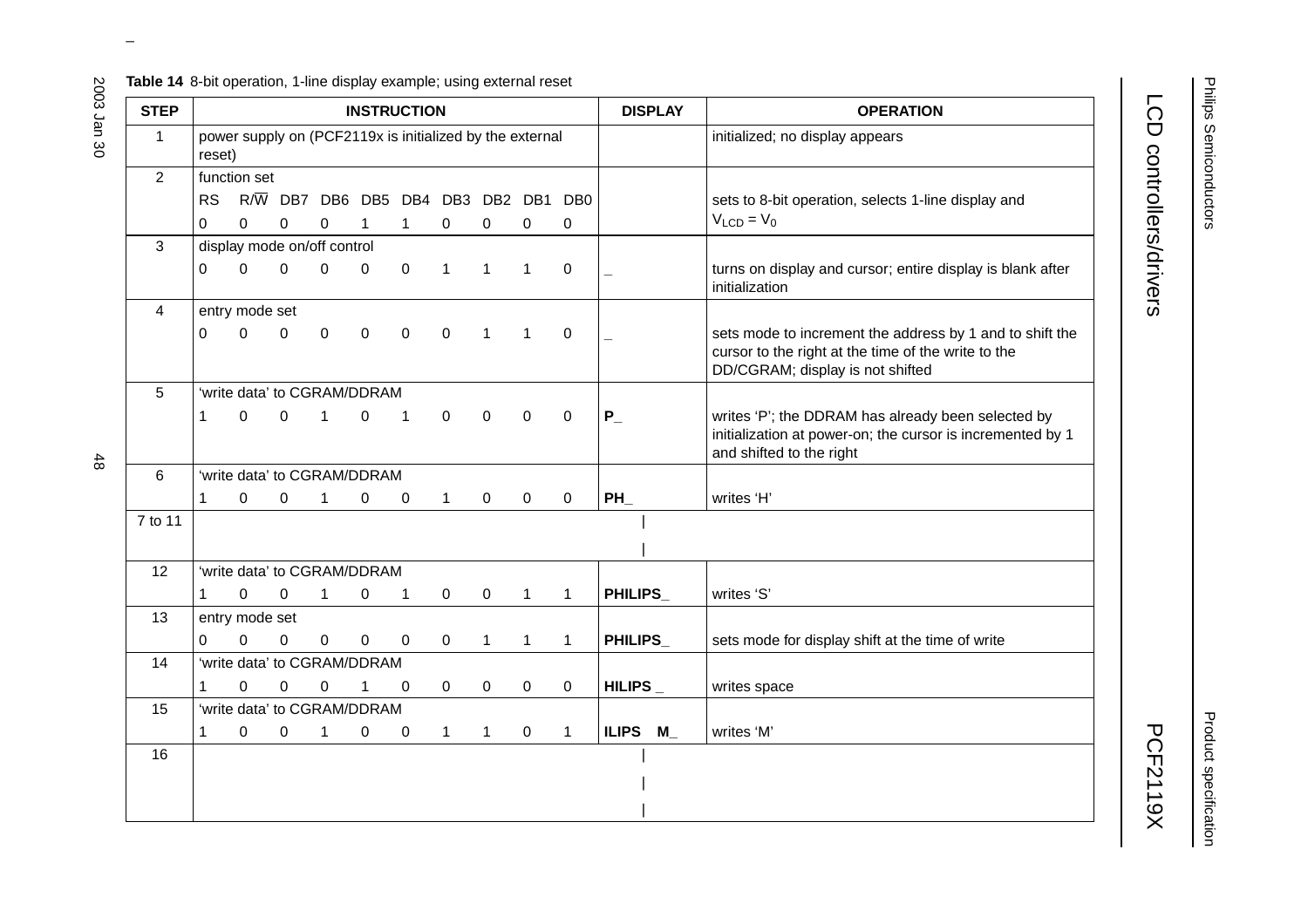| <b>STEP</b> |                             |              |                      |                             |          | <b>INSTRUCTION</b> |             |              |             |                | <b>DISPLAY</b>   | <b>OPERATION</b>                                                        |
|-------------|-----------------------------|--------------|----------------------|-----------------------------|----------|--------------------|-------------|--------------|-------------|----------------|------------------|-------------------------------------------------------------------------|
| 17          |                             |              |                      | 'write data' to CGRAM/DDRAM |          |                    |             |              |             |                |                  |                                                                         |
|             |                             | $\Omega$     | $\mathbf 0$          | 1                           | 0        | 0                  | 1           | $\mathbf{1}$ | 1           | 1              | MICROKO_         | writes 'O'                                                              |
| 18          |                             |              | cursor/display shift |                             |          |                    |             |              |             |                |                  |                                                                         |
|             | 0                           | $\Omega$     | $\mathbf 0$          | 0                           | 0        |                    | $\mathbf 0$ | $\mathbf 0$  | $\mathbf 0$ | $\mathbf 0$    | <b>MICROKO</b>   | shifts only the cursor position to the left                             |
| 19          |                             |              | cursor/display shift |                             |          |                    |             |              |             |                |                  |                                                                         |
|             | 0                           | $\Omega$     | $\Omega$             | $\mathbf{0}$                | 0        |                    | $\mathbf 0$ | 0            | 0           | $\mathbf 0$    | <b>MICROKO</b>   | shifts only the cursor position to the left                             |
| 20          | 'write data' to CGRAM/DDRAM |              |                      |                             |          |                    |             |              |             |                |                  |                                                                         |
|             |                             | $\Omega$     | 0                    |                             | 0        | 0                  | $\mathbf 0$ | 0            | 1           | $\mathbf{1}$   | <b>ICROCO</b>    | writes 'C' correction; the display moves to the left                    |
| 21          |                             |              | cursor/display shift |                             |          |                    |             |              |             |                |                  |                                                                         |
|             | 0                           | $\Omega$     | $\mathbf 0$          | 0                           | 0        | 1                  | 1           | 1            | 0           | 0              | <b>MICROCO</b>   | shifts the display and cursor to the right                              |
| 22          |                             |              | cursor/display shift |                             |          |                    |             |              |             |                |                  |                                                                         |
|             | 0                           | $\Omega$     | $\Omega$             | 0                           | 0        |                    | $\mathbf 0$ | 1            | 0           | $\overline{0}$ | MICROCO_         | shifts only the cursor to the right                                     |
| 23          |                             |              |                      | 'write data' to CGRAM/DDRAM |          |                    |             |              |             |                |                  |                                                                         |
|             |                             | $\mathbf{0}$ | $\mathbf 0$          | 1                           | 0        | 0                  | 1           | 1            | 0           | $\mathbf 1$    | ICROCOM_         | writes 'M'                                                              |
| 24          |                             |              |                      |                             |          |                    |             |              |             |                |                  |                                                                         |
|             |                             |              |                      |                             |          |                    |             |              |             |                |                  |                                                                         |
|             |                             |              |                      |                             |          |                    |             |              |             |                |                  |                                                                         |
| 25          |                             | return home  |                      |                             |          |                    |             |              |             |                |                  |                                                                         |
|             | 0                           | $\Omega$     | 0                    | $\mathbf 0$                 | $\Omega$ | $\overline{0}$     | $\mathbf 0$ | $\mathbf 0$  | 1           | $\mathbf 0$    | <b>PHILIPS M</b> | returns both display and cursor to the original position<br>(address 0) |

# LCD controllers/drivers LCD controllers/drivers and the controllers/drivers and controllers/drivers and controllers/drivers and controllers/drivers and controllers/drivers and controllers/drivers and controllers/drivers and controllers/drivers an

 $49$ 

2003 Jan 30

# **Product specification** Product specification

**PCF2119X**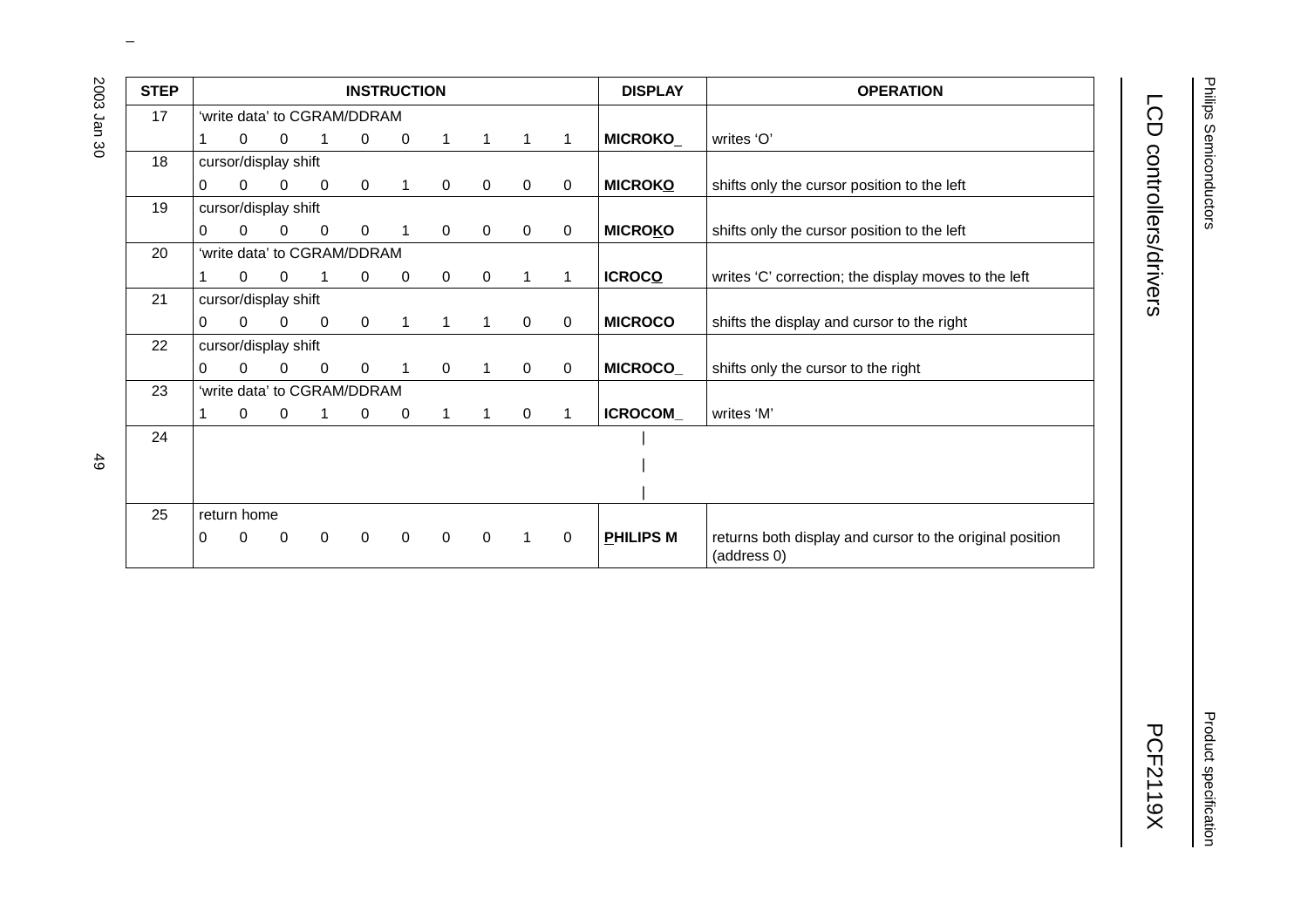| Table 15 8-bit operation, 1-line display and icon example; using external reset |  |
|---------------------------------------------------------------------------------|--|
|---------------------------------------------------------------------------------|--|

| <b>STEP</b>    |              |                                                          |              |                                 |              | <b>INTRODUCTION</b> |              |              |              |                 |                          | <b>DISPLAY</b> | <b>OPERATION</b>                                                                                                                                    |
|----------------|--------------|----------------------------------------------------------|--------------|---------------------------------|--------------|---------------------|--------------|--------------|--------------|-----------------|--------------------------|----------------|-----------------------------------------------------------------------------------------------------------------------------------------------------|
| $\mathbf{1}$   | reset)       | power supply on (PCF2119x is initialized by the external |              |                                 |              |                     |              |              |              |                 |                          |                | initialized; no display appears                                                                                                                     |
| $\overline{2}$ |              | function set                                             |              |                                 |              |                     |              |              |              |                 |                          |                |                                                                                                                                                     |
|                | <b>RS</b>    |                                                          |              | R/W DB7 DB6 DB5 DB4 DB3 DB2 DB1 |              |                     |              |              |              | DB <sub>0</sub> |                          |                | sets to 8-bit operation, selects 1-line display and                                                                                                 |
|                | 0            | $\mathbf 0$                                              | $\mathbf 0$  | 0                               | 1            | $\mathbf 1$         | 0            | 0            | $\mathbf 0$  | 0               |                          |                | $V_{LCD} = V_0$                                                                                                                                     |
| 3              |              | display mode on/off control                              |              |                                 |              |                     |              |              |              |                 |                          |                |                                                                                                                                                     |
|                | 0            | $\mathbf 0$                                              | $\mathbf 0$  | $\mathbf 0$                     | 0            | $\mathbf 0$         | 1            | $\mathbf{1}$ | $\mathbf{1}$ | $\mathbf 0$     | $\overline{\phantom{0}}$ |                | turns on display and cursor; entire display is blank after<br>initialization                                                                        |
| 4              |              | entry mode set                                           |              |                                 |              |                     |              |              |              |                 |                          |                |                                                                                                                                                     |
|                | $\Omega$     | $\Omega$                                                 | 0            | $\mathbf 0$                     | 0            | $\mathbf 0$         | 0            | $\mathbf{1}$ | $\mathbf{1}$ | $\mathbf 0$     |                          |                | sets mode to increment the address by 1 and to shift the<br>cursor to the right at the time of the write to the<br>DD/CGRAM; display is not shifted |
| 5              |              | set CGRAM address                                        |              |                                 |              |                     |              |              |              |                 |                          |                |                                                                                                                                                     |
|                | $\Omega$     | $\Omega$                                                 | 0            | 1                               | $\mathbf 0$  | $\mathbf 0$         | 0            | $\mathbf 0$  | 0            | $\mathbf 0$     | $\overline{\phantom{0}}$ |                | sets the CGRAM address to position of character 0; the<br><b>CGRAM</b> is selected                                                                  |
| 6              |              | 'write data' to CGRAM/DDRAM                              |              |                                 |              |                     |              |              |              |                 |                          |                |                                                                                                                                                     |
|                | $\mathbf{1}$ | $\mathbf 0$                                              | $\mathbf{0}$ | $\mathbf 0$                     | $\mathsf 0$  | 0                   | $\mathbf 1$  | $\mathbf 0$  | $\mathbf{1}$ | $\pmb{0}$       |                          |                | writes data to CGRAM for icon even phase; icons appears                                                                                             |
| $\overline{7}$ |              |                                                          |              |                                 |              |                     |              |              |              |                 |                          |                |                                                                                                                                                     |
| 8              |              | set CGRAM address                                        |              |                                 |              |                     |              |              |              |                 |                          |                |                                                                                                                                                     |
|                | 0            | 0                                                        | $\mathbf 0$  | $\mathbf{1}$                    | $\mathbf{1}$ | $\mathbf{1}$        | $\mathbf 0$  | $\mathbf 0$  | $\mathbf 0$  | $\mathbf 0$     |                          |                | sets the CGRAM address to position of character 4; the<br><b>CGRAM</b> is selected                                                                  |
| 9              |              | 'write data' to CGRAM/DDRAM                              |              |                                 |              |                     |              |              |              |                 |                          |                |                                                                                                                                                     |
|                | $\mathbf{1}$ | $\Omega$                                                 | $\Omega$     | 0                               | $\mathbf 0$  | 0                   | $\mathbf{1}$ | $\mathbf 0$  | $\mathbf{1}$ | 0               |                          |                | writes data to CGRAM for icon odd phase                                                                                                             |
| 10             |              |                                                          |              |                                 |              |                     |              |              |              |                 |                          |                |                                                                                                                                                     |
| 11             |              | function set                                             |              |                                 |              |                     |              |              |              |                 |                          |                |                                                                                                                                                     |
|                | $\Omega$     | 0                                                        | $\mathbf 0$  | $\mathsf{O}\xspace$             | $\mathbf{1}$ | $\mathbf 1$         | $\mathbf 0$  | 0            | $\mathbf 0$  | $\mathbf{1}$    | $\qquad \qquad -$        |                | sets $H = 1$                                                                                                                                        |
| 12             |              | icon control                                             |              |                                 |              |                     |              |              |              |                 |                          |                |                                                                                                                                                     |
|                | 0            | $\mathbf 0$                                              | 0            | $\mathbf 0$                     | $\mathbf 0$  | 0                   | $\mathbf{1}$ | 0            | $\mathbf{1}$ | 0               |                          |                | icons blink                                                                                                                                         |
| 13             |              | function set                                             |              |                                 |              |                     |              |              |              |                 |                          |                |                                                                                                                                                     |
|                | 0            | 0                                                        | 0            | $\mathbf 0$                     | $\mathbf{1}$ | $\mathbf 1$         | 0            | 0            | 0            | 1               |                          |                | sets $H = 0$                                                                                                                                        |

LCD controllers/drivers LCD controllers/drivers and the controllers/drivers and controllers/drivers and controllers/drivers and controllers/drivers and controllers/drivers and controllers/drivers and controllers/drivers and controllers/drivers an

go

2003 Jan 30

# Product specification Product specification

**PCF2119X**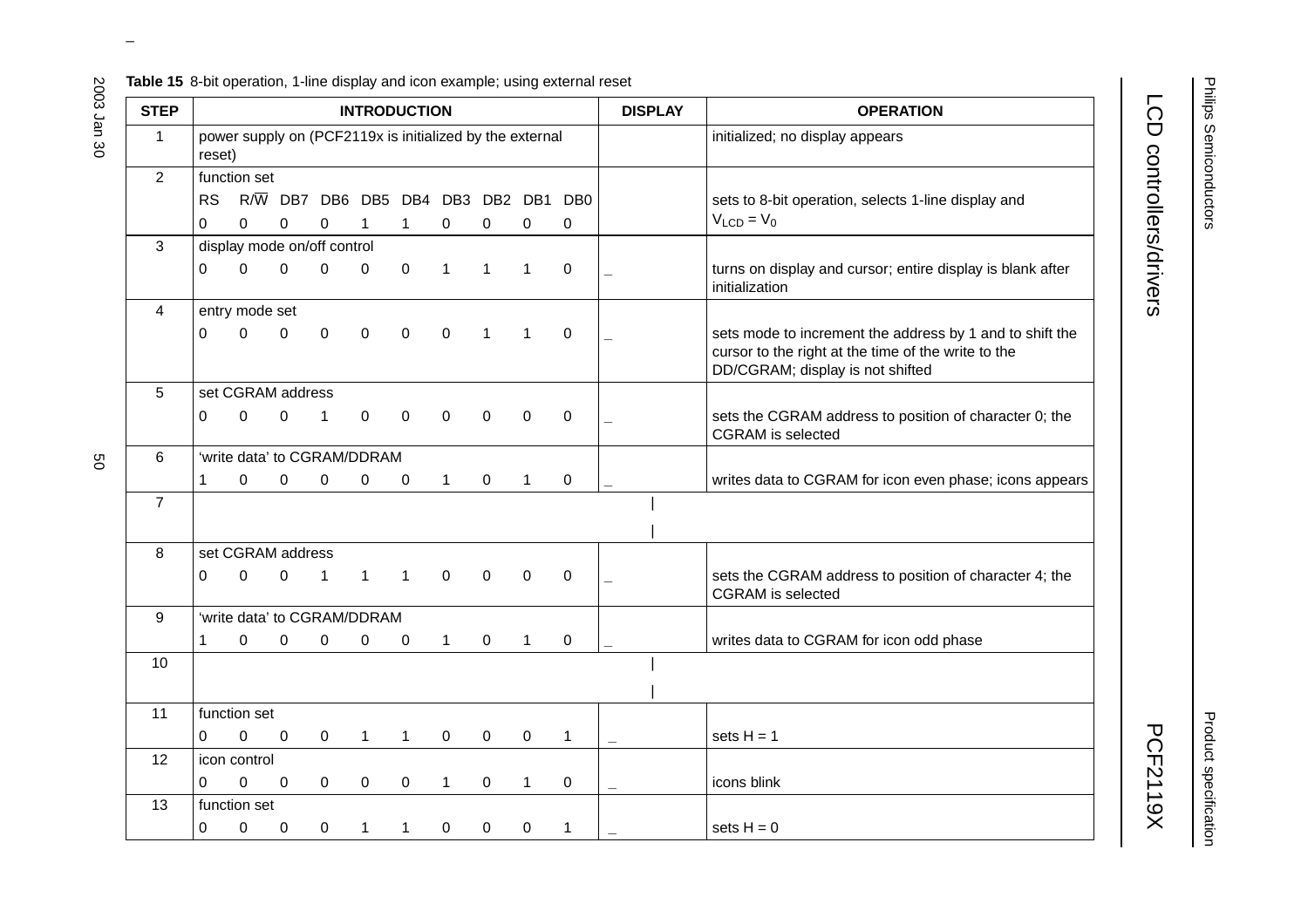| <b>STEP</b> |          |                   |                |                |                             | <b>INTRODUCTION</b> |                |          |                |             | <b>DISPLAY</b> | <b>OPERATION</b>                                                        |
|-------------|----------|-------------------|----------------|----------------|-----------------------------|---------------------|----------------|----------|----------------|-------------|----------------|-------------------------------------------------------------------------|
| 14          |          | set DDRAM address |                |                |                             |                     |                |          |                |             |                |                                                                         |
|             | $\Omega$ | $\Omega$          | 1              | $\mathbf 0$    | $\overline{0}$              | $\overline{0}$      | $\Omega$       | $\Omega$ | $\Omega$       | $\mathbf 0$ |                | sets the DDRAM address to the first position; DDRAM is<br>selected      |
| 15          |          |                   |                |                | 'write data' to CGRAM/DDRAM |                     |                |          |                |             |                |                                                                         |
|             |          | 0                 | $\Omega$       | -1             | $\overline{0}$              | $\overline{1}$      | $\Omega$       | $\Omega$ | $\Omega$       | $\mathbf 0$ | $P_{-}$        | writes 'P'; the cursor is incremented by 1 and shifted to the<br>right  |
| 16          |          |                   |                |                | 'write data' to CGRAM/DDRAM |                     |                |          |                |             |                |                                                                         |
|             |          | $\Omega$          | $\overline{0}$ | $\overline{1}$ | $\overline{0}$              | $\overline{0}$      | $\overline{1}$ | $\Omega$ | $\overline{0}$ | 0           | PH             | writes 'H'                                                              |
| 17 to 20    |          |                   |                |                |                             |                     |                |          |                |             |                |                                                                         |
|             |          |                   |                |                |                             |                     |                |          |                |             |                |                                                                         |
| 21          |          | return home       |                |                |                             |                     |                |          |                |             |                |                                                                         |
|             | 0        | $\Omega$          | 0              | $\mathbf 0$    | $\mathbf 0$                 | $\mathbf 0$         | $\Omega$       | $\Omega$ | 1              | $\Omega$    | <b>PHILIPS</b> | returns both display and cursor to the original position<br>(address 0) |

LCD controllers/drivers

Product specification

**Product specification**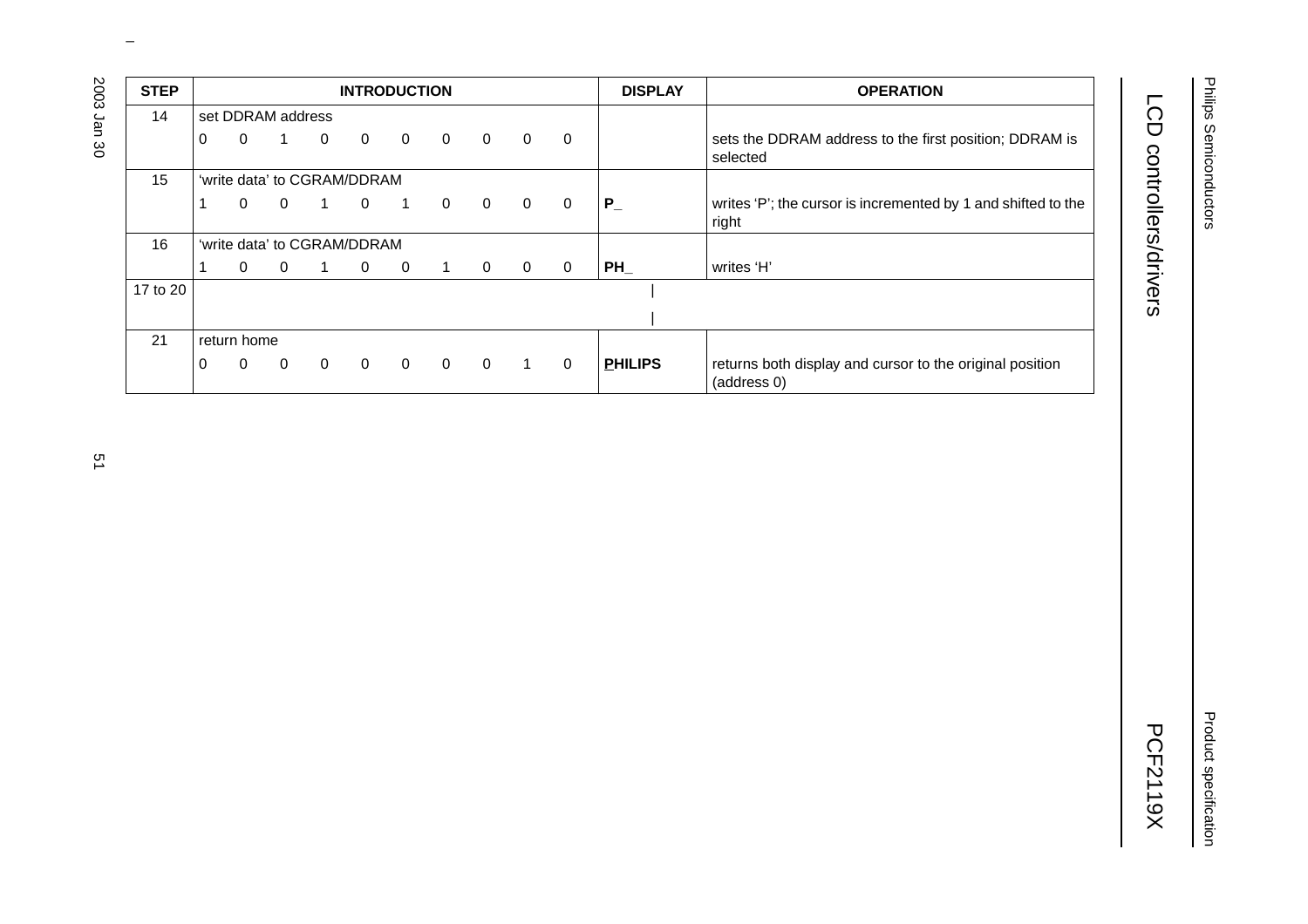#### **Table 16** 8-bit operation, 2-line display example; using external reset

| <b>STEP</b>    |                       |                                                          |                                          |              |              | <b>INTRODUCTION</b> |              |                  |              |              | <b>DISPLAY</b>             | <b>OPERATION</b>                                                                                                                                |
|----------------|-----------------------|----------------------------------------------------------|------------------------------------------|--------------|--------------|---------------------|--------------|------------------|--------------|--------------|----------------------------|-------------------------------------------------------------------------------------------------------------------------------------------------|
| $\mathbf{1}$   | reset)                | power supply on (PCF2119x is initialized by the external |                                          |              |              |                     |              |                  |              |              |                            | initialized; no display appears                                                                                                                 |
| $\overline{2}$ |                       | function set                                             |                                          |              |              |                     |              |                  |              |              |                            |                                                                                                                                                 |
|                | <b>RS</b><br>$\Omega$ | 0                                                        | R/W DB7 DB6 DB5 DB4 DB3 DB2 DB1 DB0<br>0 | 0            | $\mathbf{1}$ | $\mathbf{1}$        | $\mathbf{1}$ | $\mathbf 0$      | 0            | 0            |                            | sets to 8-bit operation; selects 2-line display and voltage<br>generator off                                                                    |
| 3              |                       | display on/off control                                   |                                          |              |              |                     |              |                  |              |              |                            |                                                                                                                                                 |
|                | $\Omega$              | $\mathbf 0$                                              | $\Omega$                                 | 0            | $\mathbf 0$  | $\pmb{0}$           | $\mathbf{1}$ | $\mathbf{1}$     | 1            | $\mathbf 0$  |                            | turns on display and cursor; entire display is blank after<br>initialization                                                                    |
| 4              |                       | entry mode set                                           |                                          |              |              |                     |              |                  |              |              |                            |                                                                                                                                                 |
|                | $\Omega$              | 0                                                        | 0                                        | $\mathbf 0$  | 0            | 0                   | $\mathbf 0$  | $\mathbf{1}$     | 1            | $\mathbf 0$  |                            | sets mode to increment the address by 1 and to shift the<br>cursor to the right at the time of write to the CG/DDRAM;<br>display is not shifted |
| 5              |                       | 'write data' to CGRAM/DDRAM                              |                                          |              |              |                     |              |                  |              |              |                            |                                                                                                                                                 |
|                | 1                     | 0                                                        | 0                                        | 1            | 0            | 1                   | $\mathbf 0$  | $\mathbf 0$      | $\mathbf 0$  | $\mathbf 0$  | $P_{-}$                    | writes 'P'; the DDRAM has already been selected by<br>initialization at power-on; the cursor is incremented by 1<br>and shifted to the right    |
| 6 to 10        |                       |                                                          |                                          |              |              |                     |              |                  |              |              |                            |                                                                                                                                                 |
| 11             |                       | 'write data' to CGRAM/DDRAM                              |                                          |              |              |                     |              |                  |              |              |                            |                                                                                                                                                 |
|                | $\mathbf 1$           | 0                                                        | $\mathbf 0$                              | $\mathbf{1}$ | $\mathbf 0$  | $\mathbf{1}$        | $\mathbf 0$  | $\boldsymbol{0}$ | $\mathbf{1}$ | $\mathbf{1}$ | PHILIPS_                   | writes 'S'                                                                                                                                      |
| 12             |                       | set DDRAM address                                        |                                          |              |              |                     |              |                  |              |              |                            |                                                                                                                                                 |
|                | $\Omega$              | 0                                                        | $\mathbf{1}$                             | $\mathbf{1}$ | $\mathbf 0$  | $\mathbf 0$         | $\mathbf 0$  | $\mathbf 0$      | $\mathbf 0$  | $\mathbf 0$  | <b>PHILIPS</b>             | sets DDRAM address to position the cursor at the head of<br>the 2nd line                                                                        |
| 13             |                       | 'write data' to CGRAM/ DDRAM                             |                                          |              |              |                     |              |                  |              |              |                            |                                                                                                                                                 |
|                | $\mathbf 1$           | 0                                                        | $\mathbf 0$                              | $\mathbf{1}$ | 0            | 0                   | $\mathbf{1}$ | $\mathbf{1}$     | $\pmb{0}$    | $\mathbf{1}$ | <b>PHILIPS</b><br>$M_{\_}$ | writes 'M'                                                                                                                                      |
| 14 to 19       |                       |                                                          |                                          |              |              |                     |              |                  |              |              |                            |                                                                                                                                                 |
|                |                       |                                                          |                                          |              |              |                     |              |                  |              |              |                            |                                                                                                                                                 |
|                |                       |                                                          |                                          |              |              |                     |              |                  |              |              |                            |                                                                                                                                                 |

 $\omega$  rotated correctly when browsing through the pdf in the Acrobat reader.This text is here in the pdf in the  $\alpha$ 

LCD controllers/drivers

LCD controllers/drivers and the controllers/drivers and controllers/drivers and controllers/drivers and controllers/drivers and controllers/drivers and controllers/drivers and controllers/drivers and controllers/drivers an

Philips Semiconductors

2003 Jan 30

Product specification Product specification

**PCF2119X**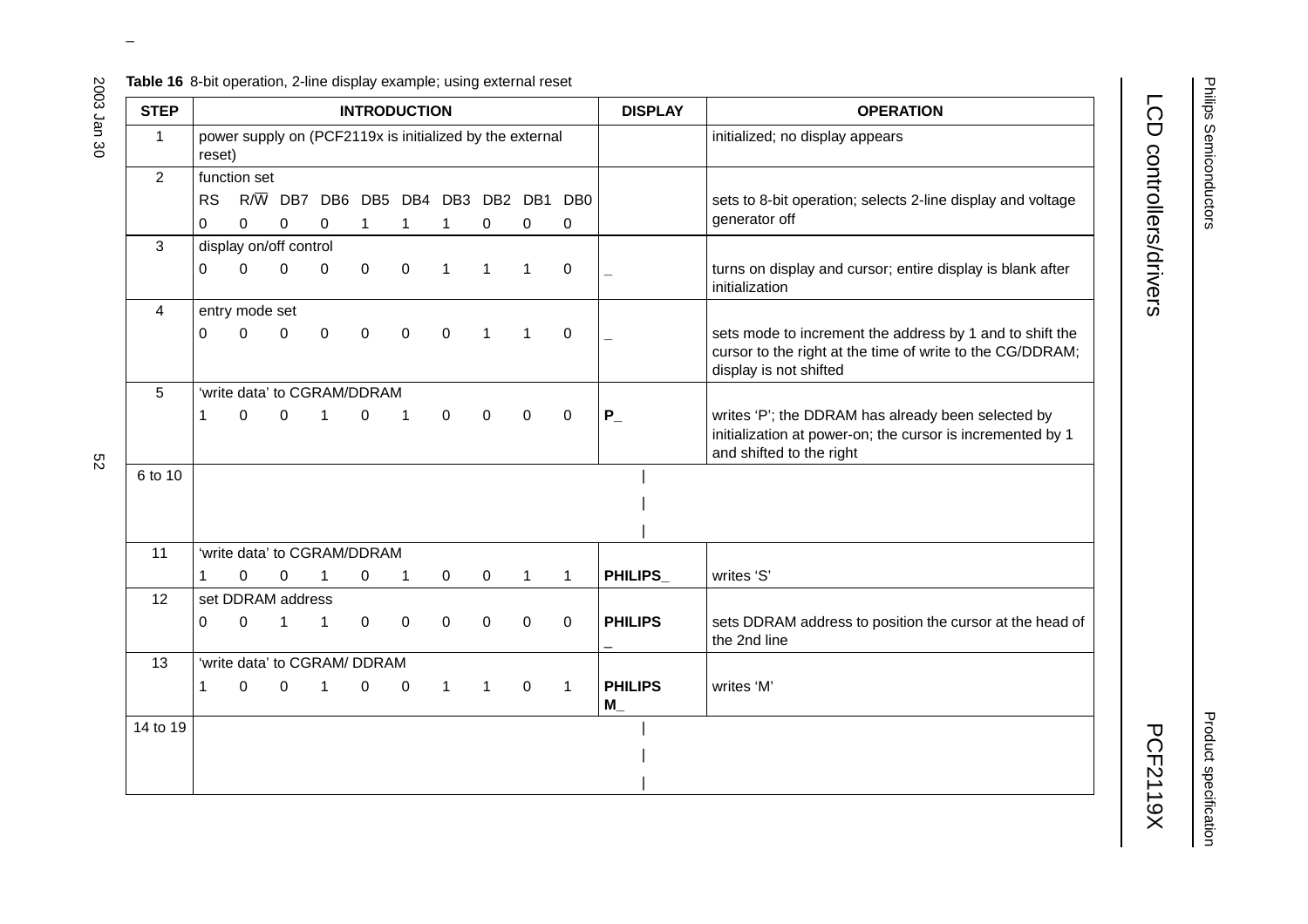| <b>STEP</b> |   |             |              |                |                             | <b>INTRODUCTION</b> |             |                |                |          | <b>DISPLAY</b>                    | <b>OPERATION</b>                                                                         |
|-------------|---|-------------|--------------|----------------|-----------------------------|---------------------|-------------|----------------|----------------|----------|-----------------------------------|------------------------------------------------------------------------------------------|
| 20          |   |             |              |                | 'write data' to CGRAM/DDRAM |                     |             |                |                |          |                                   |                                                                                          |
|             |   | 0           | $\mathbf 0$  | 1              | $\overline{0}$              | $\overline{0}$      | $1 \quad 1$ |                | $1 \quad 1$    |          | <b>PHILIPS</b><br>MICROCO_        | writes 'O'                                                                               |
| 21          |   |             |              |                | 'write data' to CGRAM/DDRAM |                     |             |                |                |          |                                   |                                                                                          |
|             | 0 | 0           | $\mathbf{0}$ | $\overline{0}$ | $\overline{0}$              | $\overline{0}$      | $\mathbf 0$ | $\overline{1}$ | $1 \quad 1$    |          | <b>PHILIPS</b><br><b>MICROCO_</b> | sets mode for display shift at the time of write                                         |
| 22          |   |             |              |                | 'write data' to CGRAM/DDRAM |                     |             |                |                |          |                                   |                                                                                          |
|             |   | 0           | $\mathbf{0}$ |                | $\overline{0}$              | $\overline{0}$      |             | $1 \quad 1$    | $\overline{0}$ |          | <b>PHILIPS</b><br><b>ICROCOM</b>  | writes 'M'; display is shifted to the left; the first and second<br>lines shift together |
| 23          |   |             |              |                |                             |                     |             |                |                |          |                                   |                                                                                          |
|             |   |             |              |                |                             |                     |             |                |                |          |                                   |                                                                                          |
|             |   |             |              |                |                             |                     |             |                |                |          |                                   |                                                                                          |
| 24          |   | return home |              |                |                             |                     |             |                |                |          |                                   |                                                                                          |
|             | 0 | 0           | $\mathbf 0$  | $\Omega$       | $\overline{0}$              | $\overline{0}$      | $\mathbf 0$ | $\overline{0}$ | $1 \quad$      | $\Omega$ | <b>PHILIPS</b><br><b>MICROCOM</b> | returns both display and cursor to the original position<br>(address 0)                  |

LCD controllers/drivers LCD controllers/drivers and the controllers/drivers and controllers/drivers and controllers/drivers and controllers/drivers and controllers/drivers and controllers/drivers and controllers/drivers and controllers/drivers an

Philips Semiconductors

Philips Semiconductors

**Product specification** Product specification

2003 Jan 30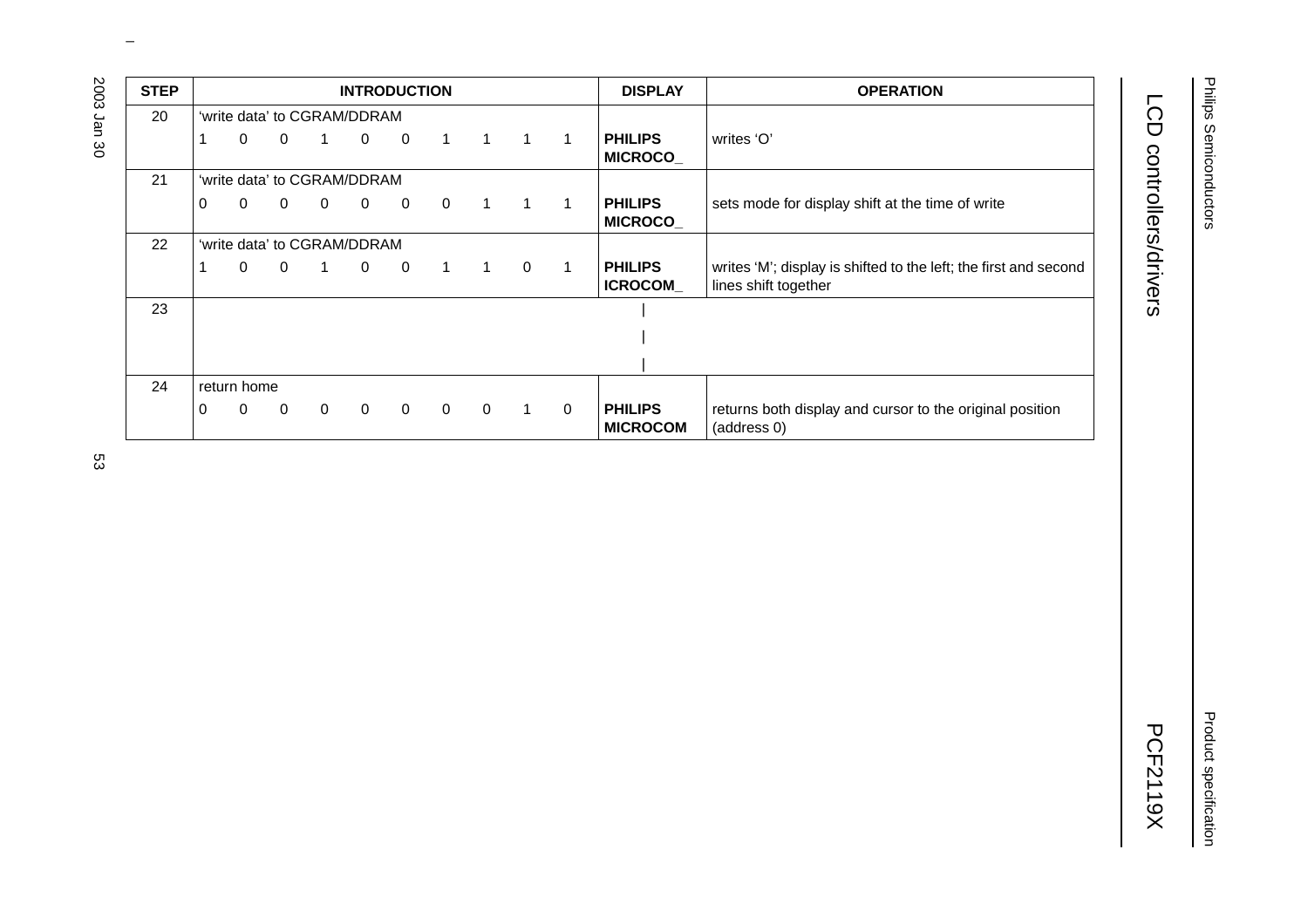Philips Semiconductors Philips Semiconductors

**Product specification** Product specification

**PCF2119X** 

LCD controllers/drivers and the controllers/drivers and controllers/drivers and controllers/drivers and controllers/drivers and controllers/drivers and controllers/drivers and controllers/drivers and controllers/drivers an

LCD controllers/drivers

|  |  |  |  | <b>Table 17</b> Example of I <sup>2</sup> C-bus operation; 1-line display (using external reset, assuming SA0 = $V_{SS}$ ; note 1) |  |
|--|--|--|--|------------------------------------------------------------------------------------------------------------------------------------|--|
|--|--|--|--|------------------------------------------------------------------------------------------------------------------------------------|--|

| <b>STEP</b>    |                       |                        |                         |          | I <sup>2</sup> C BYTE                  |   |          |                                     |             | <b>DISPLAY</b> | <b>OPERATION</b>                                                                   |
|----------------|-----------------------|------------------------|-------------------------|----------|----------------------------------------|---|----------|-------------------------------------|-------------|----------------|------------------------------------------------------------------------------------|
| $\mathbf{1}$   |                       | $I2C$ -bus start       |                         |          |                                        |   |          |                                     |             |                | initialized; no display appears                                                    |
| 2              |                       |                        | slave address for write |          |                                        |   |          |                                     |             |                |                                                                                    |
|                |                       |                        |                         |          |                                        |   |          | SA6 SA5 SA4 SA3 SA2 SA1 SA0 R/W     | Ack         |                | during the acknowledge cycle SDA will be pulled-down by the                        |
|                | 0                     |                        | 1                       | 1        | 0                                      |   | 0        | 0                                   | 1           |                | PCF2119x                                                                           |
| 3              |                       |                        |                         |          | send a control byte for 'function set' |   |          |                                     |             |                |                                                                                    |
|                | Co                    | <b>RS</b>              | $\Omega$                | 0        | 0                                      | 0 | 0        | $\Omega$                            | Ack         |                | control byte sets RS for following data bytes                                      |
|                | 0                     | 0                      | 0                       | 0        | 0                                      | 0 | 0        | 0                                   | 1           |                |                                                                                    |
| 4              |                       | function set           |                         |          |                                        |   |          |                                     |             |                |                                                                                    |
|                |                       |                        |                         |          | DB7 DB6 DB5 DB4 DB3 DB2 DB1            |   |          | DB0 Ack                             |             |                | selects 1-line display and $V_{LCD} = V_0$ ; SCL pulse during                      |
|                | $\Omega$              | $\Omega$               | 1                       | X        | 0                                      | 0 | $\Omega$ | 0                                   | 1           |                | acknowledge cycle starts execution of instruction                                  |
| 5              |                       | display on/off control |                         |          |                                        |   |          |                                     |             |                |                                                                                    |
|                |                       |                        |                         |          | DB7 DB6 DB5 DB4 DB3 DB2 DB1            |   |          | DB0 Ack                             |             |                | turns on display and cursor; entire display shows character 20H                    |
|                | 0                     | 0                      | 0                       | 0        | 1                                      | 1 | 1        | 0                                   | 1           |                | (blank in ASCII-like character sets)                                               |
| 6              |                       | entry mode set         |                         |          |                                        |   |          |                                     |             |                |                                                                                    |
|                |                       |                        |                         |          | DB7 DB6 DB5 DB4 DB3 DB2 DB1            |   |          | DB0 Ack                             |             |                | sets mode to increment the address by 1 and to shift the cursor                    |
|                | 0                     | $\Omega$               | $\mathbf 0$             | 0        | 0                                      | 1 | 1        | 0                                   | 1           |                | to the right at the time of write to the DDRAM or CGRAM; display<br>is not shifted |
| $\overline{7}$ | $I2C$ start           |                        |                         |          |                                        |   |          |                                     |             |                | for writing data to DDRAM, RS must be set to 1; therefore a                        |
|                |                       |                        |                         |          |                                        |   |          |                                     |             |                | control byte is needed                                                             |
| 8              |                       |                        | slave address for write |          |                                        |   |          |                                     |             |                |                                                                                    |
|                |                       |                        |                         |          |                                        |   |          | SA6 SA5 SA4 SA3 SA2 SA1 SA0 R/W Ack |             |                |                                                                                    |
|                | 0                     | 1                      | $\mathbf{1}$            | 1        | 0                                      | 1 | 0        | 0                                   | 1           |                |                                                                                    |
| 9              |                       |                        |                         |          | send a control byte for 'write data'   |   |          |                                     |             |                |                                                                                    |
|                | Co                    | <b>RS</b>              | $\overline{0}$          | 0        | $\Omega$                               | 0 | $\Omega$ | 0                                   | Ack         |                |                                                                                    |
|                | 0                     | 1                      | $\mathbf 0$             | $\Omega$ | $\Omega$                               | 0 | $\Omega$ | 0                                   | $\mathbf 1$ |                |                                                                                    |
| 10             |                       |                        | 'write data' to DDRAM   |          |                                        |   |          |                                     |             |                |                                                                                    |
|                |                       |                        |                         |          |                                        |   |          | DB7 DB6 DB5 DB4 DB3 DB2 DB1 DB0 Ack |             | $ P_{-} $      | writes 'P'; the DDRAM has been selected at power-up; the                           |
|                | 0                     |                        | 0                       | 1        | 0                                      | 0 | 0        | 0                                   | 1           |                | cursor is incremented by 1 and shifted to the right                                |
| 11             | 'write data' to DDRAM |                        |                         |          |                                        |   |          |                                     |             |                |                                                                                    |
|                |                       |                        |                         |          |                                        |   |          | DB7 DB6 DB5 DB4 DB3 DB2 DB1 DB0 Ack |             | PH             | writes 'H'                                                                         |
|                | 0                     | 1                      | 0                       | 0        | 1                                      | 0 | 0        | 0                                   | 1           |                |                                                                                    |

 $\omega$  rotated correctly when browsing through the pdf in the Acrobat reader.This text is here in the pdf in the  $\alpha$ 

2003 Jan 30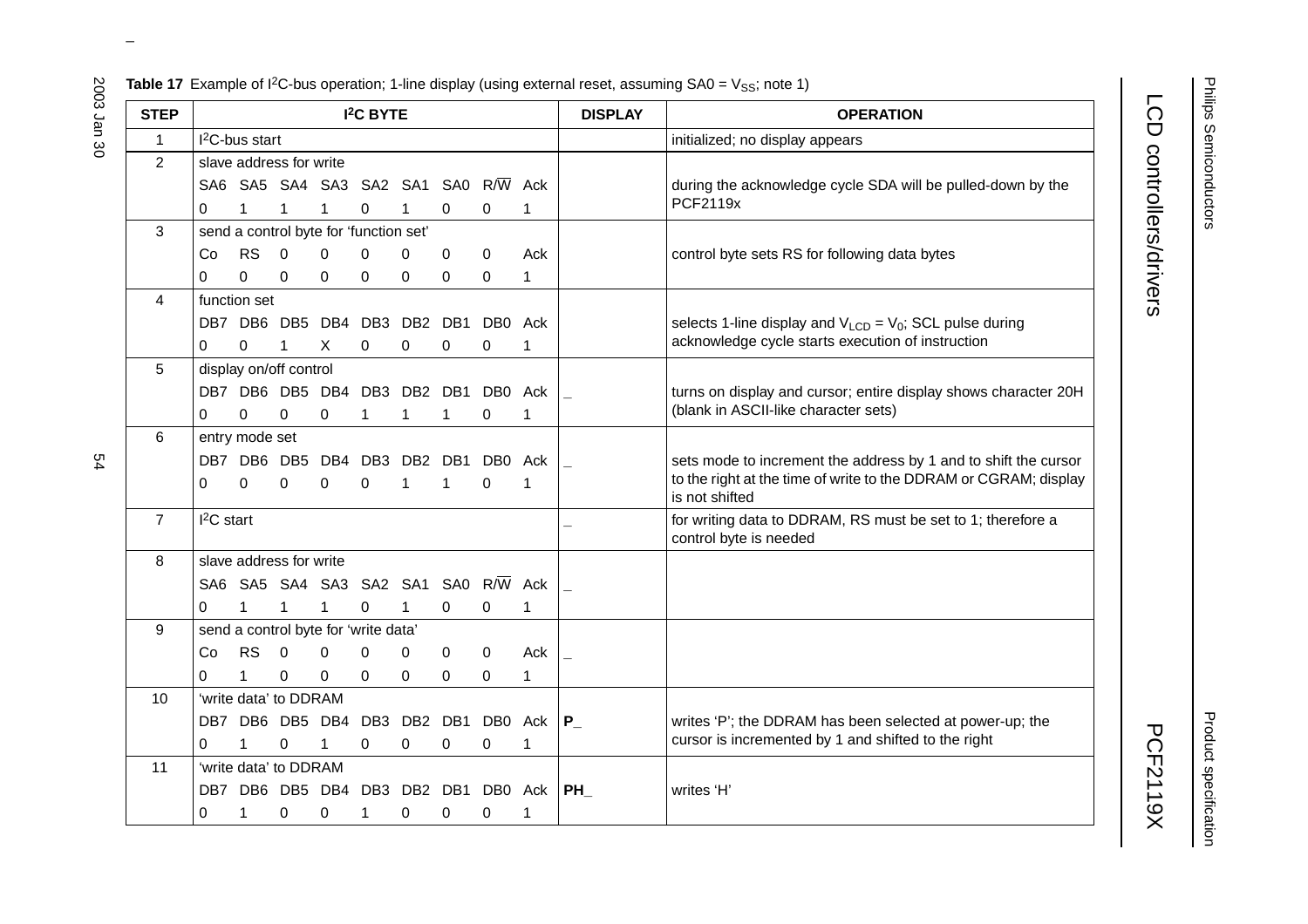| <b>STEP</b> |             |              |                        |              | <b>I<sup>2</sup>C BYTE</b> |                      |              |                                                               |          | <b>DISPLAY</b> | <b>OPERATION</b>                                                                                                                                                                                                                                                                                        |
|-------------|-------------|--------------|------------------------|--------------|----------------------------|----------------------|--------------|---------------------------------------------------------------|----------|----------------|---------------------------------------------------------------------------------------------------------------------------------------------------------------------------------------------------------------------------------------------------------------------------------------------------------|
| 12 to 15    |             |              |                        |              |                            |                      |              |                                                               |          |                |                                                                                                                                                                                                                                                                                                         |
|             |             |              |                        |              |                            |                      |              |                                                               |          |                |                                                                                                                                                                                                                                                                                                         |
|             |             |              |                        |              |                            |                      |              |                                                               |          |                |                                                                                                                                                                                                                                                                                                         |
|             |             |              |                        |              |                            |                      |              |                                                               |          |                |                                                                                                                                                                                                                                                                                                         |
| 16          |             |              | 'write data' to DDRAM  |              |                            |                      |              |                                                               |          |                |                                                                                                                                                                                                                                                                                                         |
|             |             |              |                        |              |                            |                      |              | DB7 DB6 DB5 DB4 DB3 DB2 DB1 DB0 Ack                           |          | <b>PHILIPS</b> | writes 'S'                                                                                                                                                                                                                                                                                              |
|             | 0           | $\mathbf{1}$ | 0                      | 1            | 0                          | 0                    |              | 1                                                             | 1        |                |                                                                                                                                                                                                                                                                                                         |
| 17          | (as step 8) |              |                        |              |                            |                      |              | (optional $I^2C$ stop) $I^2C$ start + slave address for write |          | PHILIPS_       |                                                                                                                                                                                                                                                                                                         |
| 18          |             | control byte |                        |              |                            |                      |              |                                                               |          |                |                                                                                                                                                                                                                                                                                                         |
|             | Co          | <b>RS</b>    | $\overline{0}$         | 0            | 0                          | 0                    | 0            | 0                                                             | Ack      | <b>PHILIPS</b> |                                                                                                                                                                                                                                                                                                         |
|             |             | $\Omega$     | 0                      | 0            | $\mathbf 0$                | 0                    | 0            | $\mathbf 0$                                                   | 1        |                |                                                                                                                                                                                                                                                                                                         |
| 19          |             | return home  |                        |              |                            |                      |              |                                                               |          |                |                                                                                                                                                                                                                                                                                                         |
|             | 0           | 0            | DB7 DB6 DB5<br>0       | 0            | 0                          | DB4 DB3 DB2 DB1<br>0 | 1            | DB0 Ack<br>0                                                  | 1        | <b>PHILIPS</b> | sets DDRAM address 0 in address counter (also returns shifted<br>display to original position; DDRAM contents unchanged); this<br>instruction does not update the Data Register (DR)                                                                                                                    |
| 20          | $I2C$ start |              |                        |              |                            |                      |              |                                                               |          | <b>PHILIPS</b> |                                                                                                                                                                                                                                                                                                         |
| 21          |             |              | slave address for read |              |                            |                      |              |                                                               |          |                |                                                                                                                                                                                                                                                                                                         |
|             |             |              |                        |              |                            |                      |              | SA6 SA5 SA4 SA3 SA2 SA1 SA0 R/W Ack                           |          | <b>PHILIPS</b> | during the acknowledge cycle the content of the DR is loaded                                                                                                                                                                                                                                            |
|             | 0           | 1            | $\mathbf{1}$           | $\mathbf{1}$ | $\mathbf 0$                | 1                    | $\Omega$     | $\mathbf{1}$                                                  | 1        |                | into the internal I <sup>2</sup> C-bus interface to be shifted out; in the<br>previous instruction neither a 'set address' nor a 'read data' has<br>been performed; therefore the content of the DR was unknown;<br>the R/ $\overline{W}$ has to be set to 1 while still in I <sup>2</sup> C-write mode |
| 22          |             |              | control byte for read  |              |                            |                      |              |                                                               |          |                |                                                                                                                                                                                                                                                                                                         |
|             | Co          | <b>RS</b>    | $\overline{0}$         | $\Omega$     | 0                          | 0                    | 0            | 0                                                             | Ack      | <b>PHILIPS</b> | DDRAM content will be read from following instructions                                                                                                                                                                                                                                                  |
|             | 0           | 1            | 1                      | $\Omega$     | 0                          | 0                    | 0            | $\Omega$                                                      | 1        |                |                                                                                                                                                                                                                                                                                                         |
| 23          |             |              |                        |              |                            |                      |              | 'read data': $8 \times$ SCL + master acknowledge; note 2      |          |                |                                                                                                                                                                                                                                                                                                         |
|             | DB7<br>X    | $\times$     | $\mathsf{X}$           | $\times$     | $\mathsf{X}$               | $\times$             | $\mathsf{X}$ | DB6 DB5 DB4 DB3 DB2 DB1 DB0 Ack<br>$\mathsf{X}$               | $\Omega$ | <b>PHILIPS</b> | $8 \times$ SCL; content loaded into interface during previous<br>acknowledge cycle is shifted out over SDA; MSB is DB7; during<br>master acknowledge content of DDRAM address 01 is loaded<br>into the I <sup>2</sup> C-bus interface                                                                   |

ვე<br>თ

Product specification Product specification

**PCF2119X** 

LCD controllers/drivers and the controllers/drivers and controllers/drivers and controllers/drivers and controllers/drivers and controllers/drivers and controllers/drivers and controllers/drivers and controllers/drivers an

LCD controllers/drivers

Philips Semiconductors Philips Semiconductors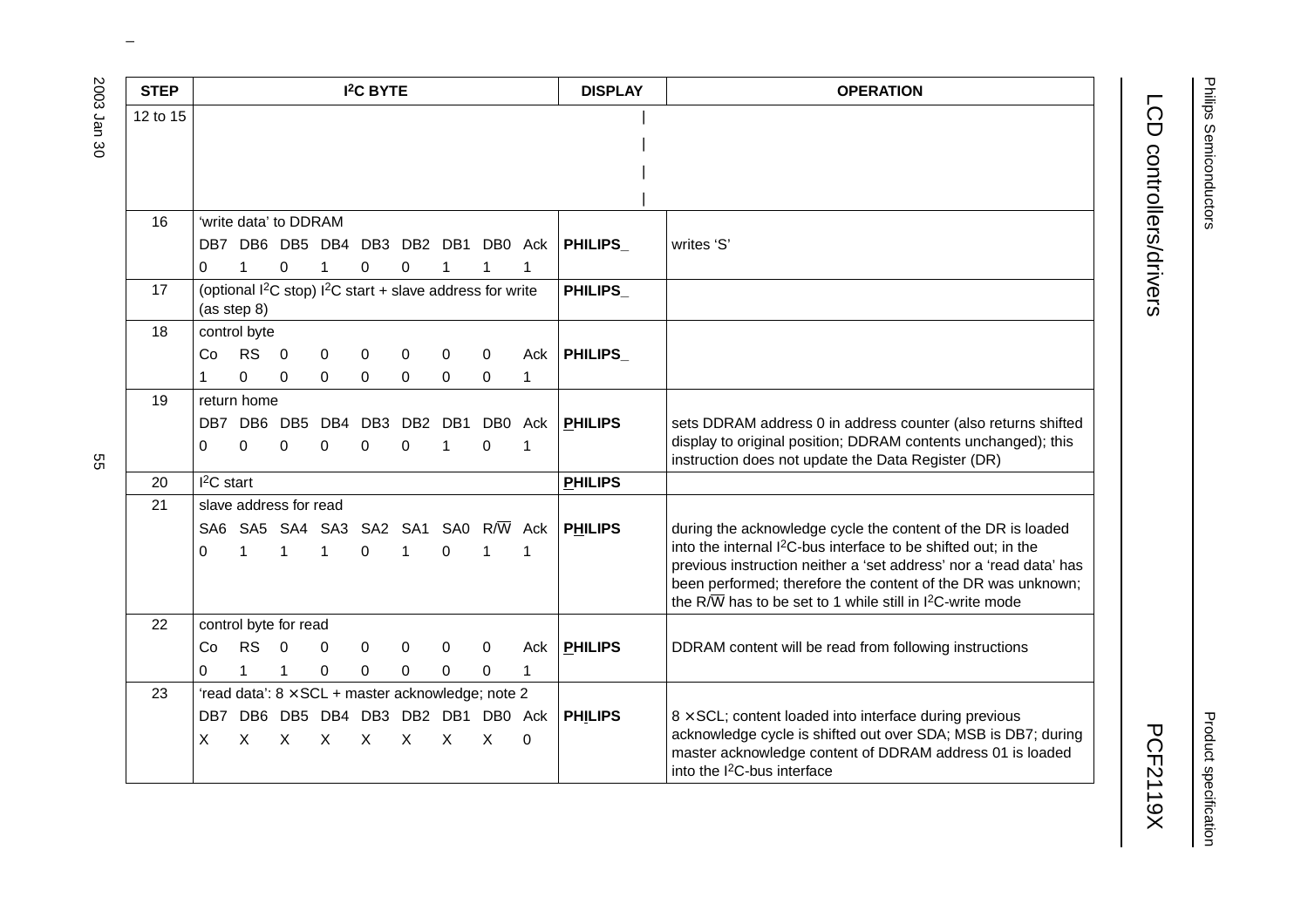| <b>STEP</b> |             |                         |          | <b>I<sup>2</sup>C BYTE</b> |          |                                                             |     | <b>DISPLAY</b> | <b>OPERATION</b>                                                                                                                                                                                                        |
|-------------|-------------|-------------------------|----------|----------------------------|----------|-------------------------------------------------------------|-----|----------------|-------------------------------------------------------------------------------------------------------------------------------------------------------------------------------------------------------------------------|
| 24          |             |                         |          |                            |          | 'read data': $8 \times$ SCL + master acknowledge; note 2    |     |                |                                                                                                                                                                                                                         |
|             | DB7         | DB6 DB5 DB4 DB3 DB2 DB1 |          |                            |          | DB0                                                         | Ack | <b>PHILIPS</b> | $8 \times$ SCL; code of letter 'H' is read first; during master                                                                                                                                                         |
|             |             | 0                       | $\Omega$ |                            | $\Omega$ |                                                             | 0   |                | acknowledge code of 'I' is loaded into the I <sup>2</sup> C interface                                                                                                                                                   |
| 25          |             |                         |          |                            |          | 'read data': $8 \times$ SCL + no master acknowledge; note 2 |     |                |                                                                                                                                                                                                                         |
|             | DB7         | DB6 DB5 DB4 DB3 DB2 DB1 |          |                            |          | DB0                                                         | Ack | <b>PHILIPS</b> | no master acknowledge; after the content of the I <sup>2</sup> C-bus                                                                                                                                                    |
|             | $\Omega$    | 0                       | $\Omega$ |                            | $\Omega$ |                                                             |     |                | interface register is shifted out no internal action is performed;<br>no new data is loaded to the interface register, data register is<br>not updated, address counter is not incremented and cursor is<br>not shifted |
| 26          | $I^2C$ stop |                         |          |                            |          |                                                             |     | <b>PHILIPS</b> |                                                                                                                                                                                                                         |

#### **Notes**

1.  $X = don't care$ .

2. SDA is left at high-impedance by the microcontroller during the read acknowledge.

2003 Jan 30

LCD controllers/drivers

Product specification

Product specification

# LCD controllers/drivers and the controllers/drivers and controllers/drivers and controllers/drivers and controllers/drivers and controllers/drivers and controllers/drivers and controllers/drivers and controllers/drivers an **PCF2119X**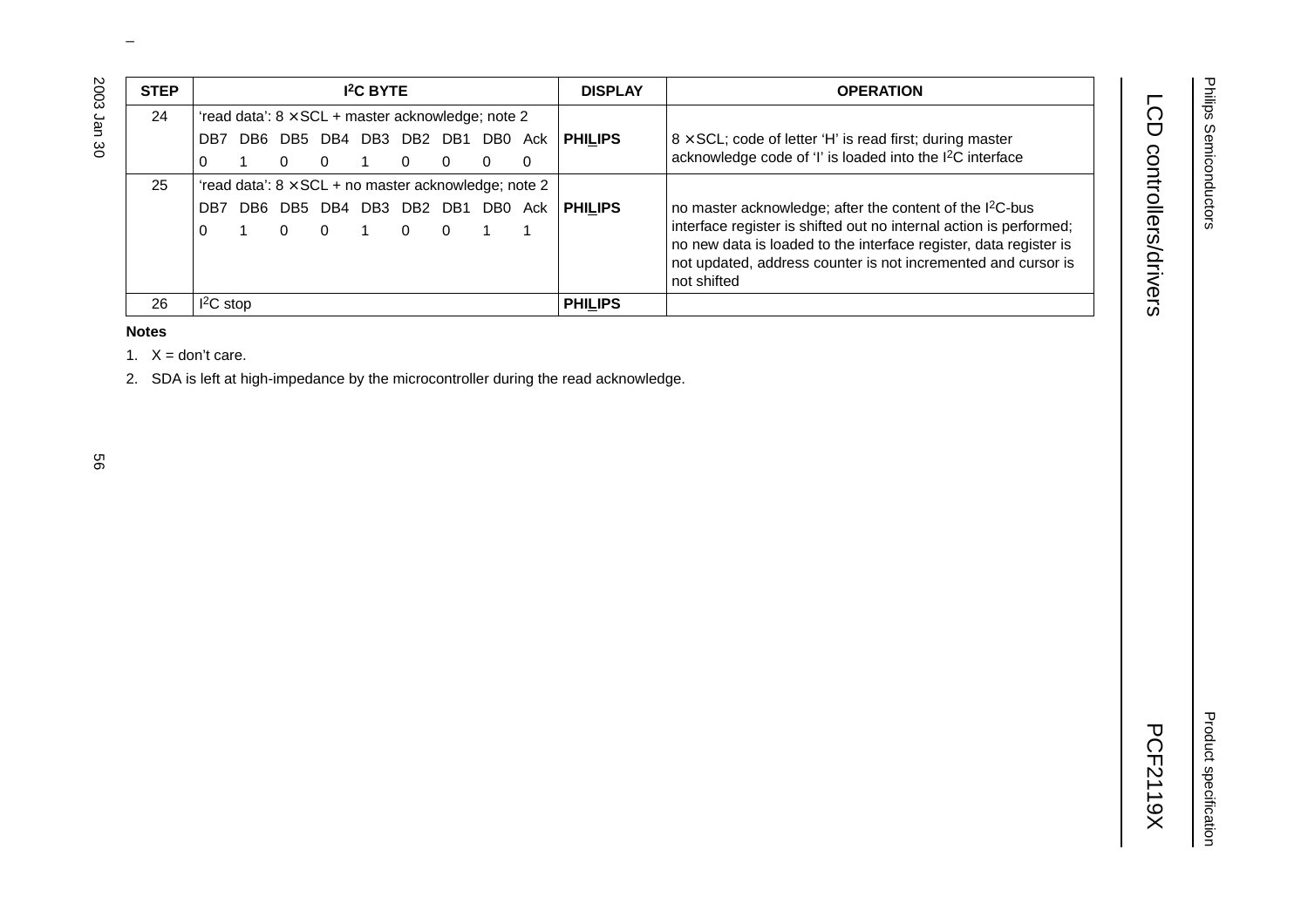|  |  |  | Table 18 Initialization by instruction, 8-bit interface (note 1) |  |
|--|--|--|------------------------------------------------------------------|--|
|--|--|--|------------------------------------------------------------------|--|

|           |                                                 |          |                 |                 | <b>STEP</b>     |                 |                 |                  |                  | <b>DESCRIPTION</b>                                                           |
|-----------|-------------------------------------------------|----------|-----------------|-----------------|-----------------|-----------------|-----------------|------------------|------------------|------------------------------------------------------------------------------|
|           | power-on or unknown state                       |          |                 |                 |                 |                 |                 |                  |                  |                                                                              |
|           |                                                 |          |                 |                 |                 |                 |                 |                  |                  |                                                                              |
|           |                                                 |          |                 |                 |                 |                 |                 |                  |                  |                                                                              |
|           | wait 2 ms after external reset has been applied |          |                 |                 |                 |                 |                 |                  |                  |                                                                              |
|           |                                                 |          |                 |                 |                 |                 |                 |                  |                  |                                                                              |
| <b>RS</b> | $R/\overline{W}$                                | DB7      | DB <sub>6</sub> | DB <sub>5</sub> | DB <sub>4</sub> | DB <sub>3</sub> | DB <sub>2</sub> | DB <sub>1</sub>  | DB <sub>0</sub>  | BF cannot be checked before this instruction                                 |
| 0         | 0                                               | 0        | 0               | 1               | 1               | X               | X               | X                | X                | function set (interface is 8 bits long)                                      |
|           |                                                 |          |                 |                 |                 |                 |                 |                  |                  |                                                                              |
| wait 2 ms |                                                 |          |                 |                 |                 |                 |                 |                  |                  |                                                                              |
|           |                                                 |          |                 |                 |                 |                 |                 |                  |                  |                                                                              |
| <b>RS</b> | $R/\overline{W}$                                | DB7      | DB <sub>6</sub> | DB <sub>5</sub> | DB <sub>4</sub> | DB <sub>3</sub> | DB <sub>2</sub> | DB <sub>1</sub>  | D <sub>B</sub> 0 | BF cannot be checked before this instruction                                 |
| 0         | 0                                               | 0        | 0               | 1               | 1               | $\mathsf{X}$    | X               | X                | X                | function set (interface is 8 bits long)                                      |
|           |                                                 |          |                 |                 |                 |                 |                 |                  |                  |                                                                              |
|           | wait more than 40 µs                            |          |                 |                 |                 |                 |                 |                  |                  |                                                                              |
|           |                                                 |          |                 |                 |                 |                 |                 |                  |                  |                                                                              |
| <b>RS</b> | $R/\overline{W}$                                | DB7      | DB <sub>6</sub> | DB <sub>5</sub> | DB4             | DB <sub>3</sub> | DB <sub>2</sub> | DB1              | DB <sub>0</sub>  | BF cannot be checked before this instruction                                 |
| 0         | 0                                               | 0        | 0               | 1               | 1               | X               | X               | X                | X                | function set (interface is 8 bits long)                                      |
|           |                                                 |          |                 |                 |                 |                 |                 |                  |                  | BF can be checked after the following instructions; when BF is not checked,  |
|           |                                                 |          |                 |                 |                 |                 |                 |                  |                  | the waiting time between instructions is the specified instruction time      |
|           |                                                 |          |                 |                 |                 |                 |                 |                  |                  | (see Table 3)                                                                |
| <b>RS</b> | $R/\overline{W}$                                | DB7      | DB <sub>6</sub> | DB <sub>5</sub> | DB <sub>4</sub> | DB <sub>3</sub> | DB <sub>2</sub> | DB1              | DB <sub>0</sub>  | function set (interface is 8 bits long); specify the number of display lines |
| 0         | 0                                               | 0        | 0               | 1               | 1               | $\pmb{0}$       | M               | $\boldsymbol{0}$ | H                |                                                                              |
| $\Omega$  | $\Omega$                                        | $\Omega$ | $\Omega$        | $\Omega$        | $\mathbf 0$     | $\mathbf{1}$    | $\Omega$        | $\Omega$         | $\Omega$         | display off                                                                  |
| 0         | $\Omega$                                        | $\Omega$ | 0               | $\Omega$        | $\mathbf 0$     | $\mathbf 0$     | 0               | $\Omega$         | 1                | clear display                                                                |
| $\Omega$  | 0                                               | 0        | $\Omega$        | 0               | $\mathbf 0$     | $\mathbf 0$     | $\mathbf 1$     | I/D              | S                | entry mode set                                                               |
|           |                                                 |          |                 |                 |                 |                 |                 |                  |                  |                                                                              |
|           | Initialization ends                             |          |                 |                 |                 |                 |                 |                  |                  |                                                                              |

# LCD controllers/drivers LCD controllers/drivers and the controllers/drivers and controllers/drivers and controllers/drivers and controllers/drivers and controllers/drivers and controllers/drivers and controllers/drivers and controllers/drivers an

**PCF2119X** 

Product specification

**Product specification** 

1.  $X = don't care$ .

 $\omega$  rotated correctly when browsing through the pdf in the Acrobat reader.This text is here in the pdf in the  $\alpha$ 

 $22$ 

2003 Jan 30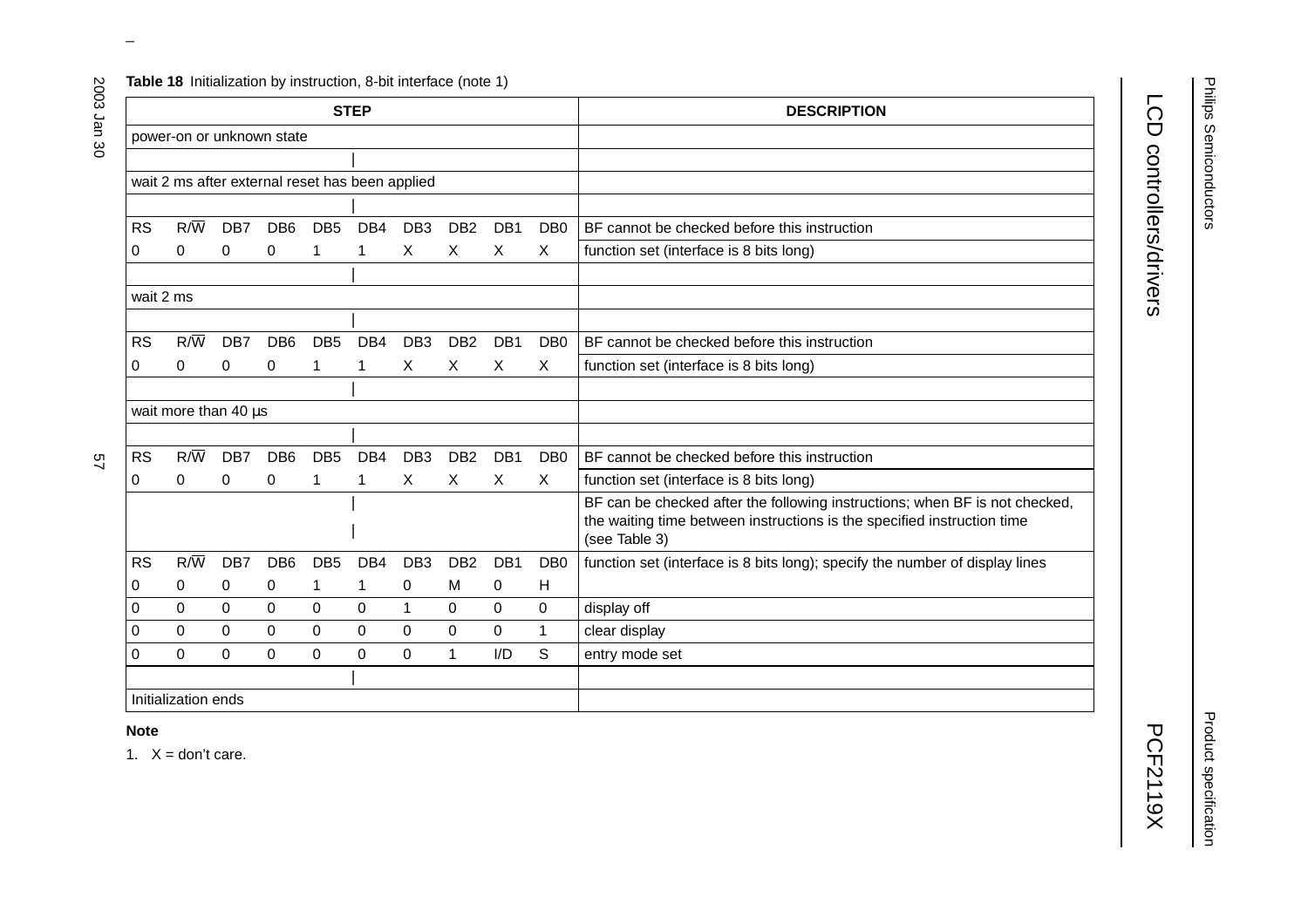**Table 19** Initialization by instruction, 4-bit interface; not applicable for I<sup>2</sup>C-bus operation

|            |                     |                                                 | <b>STEP</b>      |                 |             | <b>DESCRIPTION</b>                                                                                                                                                   |
|------------|---------------------|-------------------------------------------------|------------------|-----------------|-------------|----------------------------------------------------------------------------------------------------------------------------------------------------------------------|
|            |                     | power-on or unknown state                       |                  |                 |             |                                                                                                                                                                      |
|            |                     |                                                 |                  |                 |             |                                                                                                                                                                      |
|            |                     | Wait 2 ms after external reset has been applied |                  |                 |             |                                                                                                                                                                      |
|            |                     |                                                 |                  |                 |             |                                                                                                                                                                      |
| <b>RS</b>  | $R/\overline{W}$    | DB7                                             | DB <sub>6</sub>  | DB <sub>5</sub> | DB4         | BF cannot be checked before this instruction                                                                                                                         |
| 0          | $\pmb{0}$           | $\boldsymbol{0}$                                | $\pmb{0}$        | $\mathbf{1}$    | 1           | function set (interface is 8 bits long)                                                                                                                              |
|            |                     |                                                 |                  |                 |             |                                                                                                                                                                      |
| Wait 2 ms  |                     |                                                 |                  |                 |             |                                                                                                                                                                      |
|            |                     |                                                 |                  |                 |             |                                                                                                                                                                      |
| <b>RS</b>  | $R/\overline{W}$    | DB7                                             | DB <sub>6</sub>  | DB <sub>5</sub> | DB4         | BF cannot be checked before this instruction                                                                                                                         |
| 0          | $\pmb{0}$           | $\boldsymbol{0}$                                | 0                | 1               | 1           | function set (interface is 8 bits long)                                                                                                                              |
|            |                     |                                                 |                  |                 |             |                                                                                                                                                                      |
| Wait 40 µs |                     |                                                 |                  |                 |             |                                                                                                                                                                      |
|            |                     |                                                 |                  |                 |             |                                                                                                                                                                      |
| <b>RS</b>  | $R/\overline{W}$    | DB7                                             | DB <sub>6</sub>  | DB <sub>5</sub> | DB4         | BF cannot be checked before this instruction                                                                                                                         |
| 0          | 0                   | $\boldsymbol{0}$                                | $\pmb{0}$        | $\mathbf{1}$    | 1           | function set (interface is 8 bits long)                                                                                                                              |
|            |                     |                                                 |                  |                 |             | BF can be checked after the following instructions; when BF is not checked, the waiting time<br>between instructions is the specified instruction time (see Table 3) |
| <b>RS</b>  | $R/\overline{W}$    | DB7                                             | DB <sub>6</sub>  | DB <sub>5</sub> | DB4         | function set (set interface to 4 bits long)                                                                                                                          |
| 0          | 0                   | 0                                               | $\pmb{0}$        | 1               | 0           | interface is 8 bits long                                                                                                                                             |
| 0          | $\Omega$            | $\mathbf 0$                                     | $\overline{0}$   | $\mathbf{1}$    | 0           | function set (interface is 4 bits long)                                                                                                                              |
| 0          | 0                   | 0                                               | M                | 0               | H           | specify number of display lines                                                                                                                                      |
| 0          | 0                   | $\mathbf 0$                                     | $\mathbf 0$      | $\overline{0}$  | $\mathbf 0$ |                                                                                                                                                                      |
| 0          | 0                   | 1                                               | 0                | 0               | 0           | display off                                                                                                                                                          |
| 0          | $\Omega$            | 0                                               | $\Omega$         | $\mathbf 0$     | 0           | clear display                                                                                                                                                        |
| 0          | 0                   | 0                                               | $\boldsymbol{0}$ | $\pmb{0}$       | 1           |                                                                                                                                                                      |
| 0          | 0                   | $\mathbf 0$                                     | $\overline{0}$   | $\mathbf 0$     | $\mathbf 0$ | entry mode set                                                                                                                                                       |
| 0          | $\Omega$            | 0                                               | 1                | I/D             | S           |                                                                                                                                                                      |
|            |                     |                                                 |                  |                 |             |                                                                                                                                                                      |
|            | Initialization ends |                                                 |                  |                 |             |                                                                                                                                                                      |

 $\omega$  rotated correctly when browsing through the pdf in the Acrobat reader.This text is here in the pdf in the  $\alpha$ 

LCD controllers/drivers and the controllers/drivers and controllers/drivers and controllers/drivers and controllers/drivers and controllers/drivers and controllers/drivers and controllers/drivers and controllers/drivers an

LCD controllers/drivers

2003 Jan 30

**Product specification** Product specification

**PCF2119X**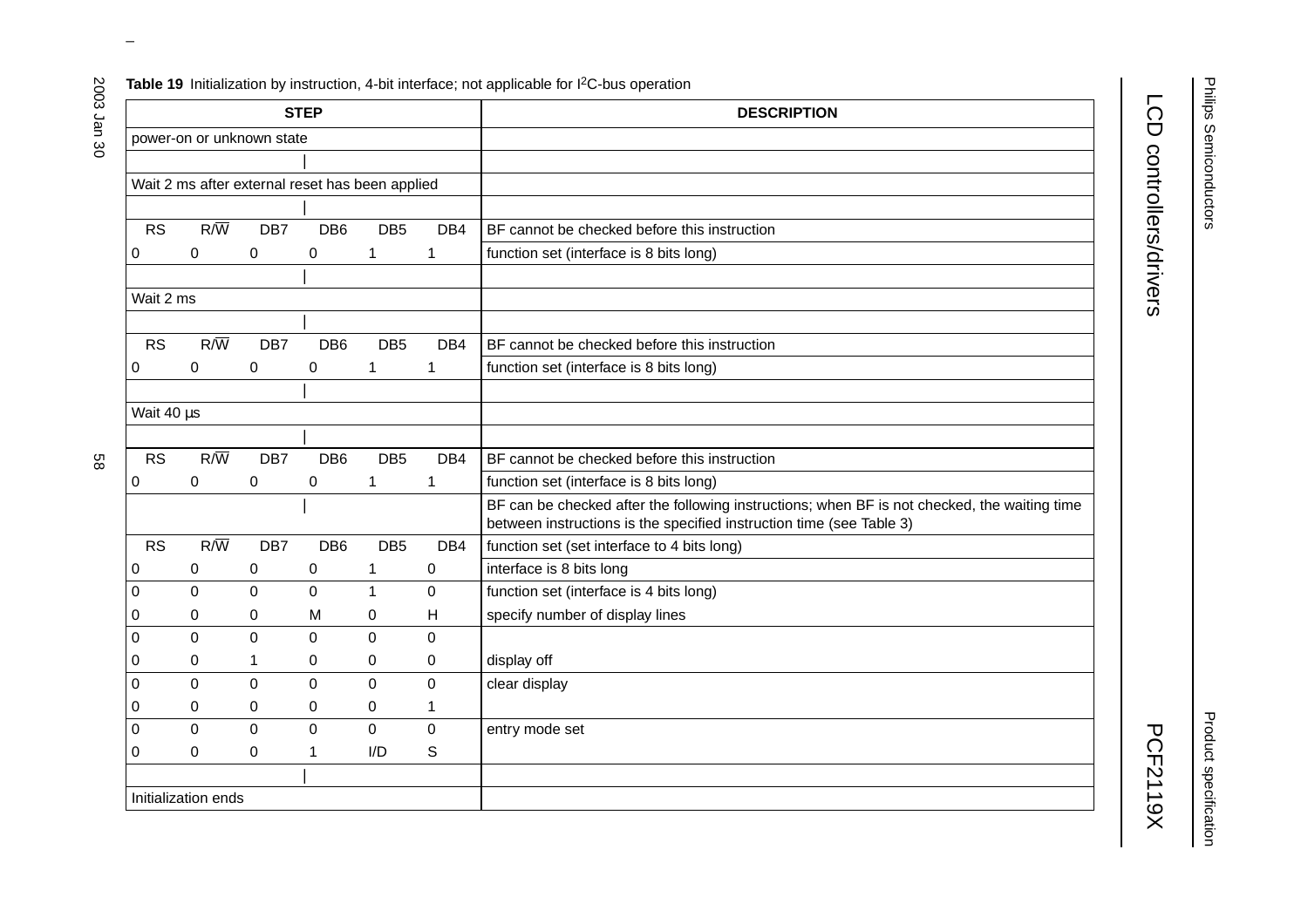#### **17 DEVICE PROTECTION DIAGRAMS**





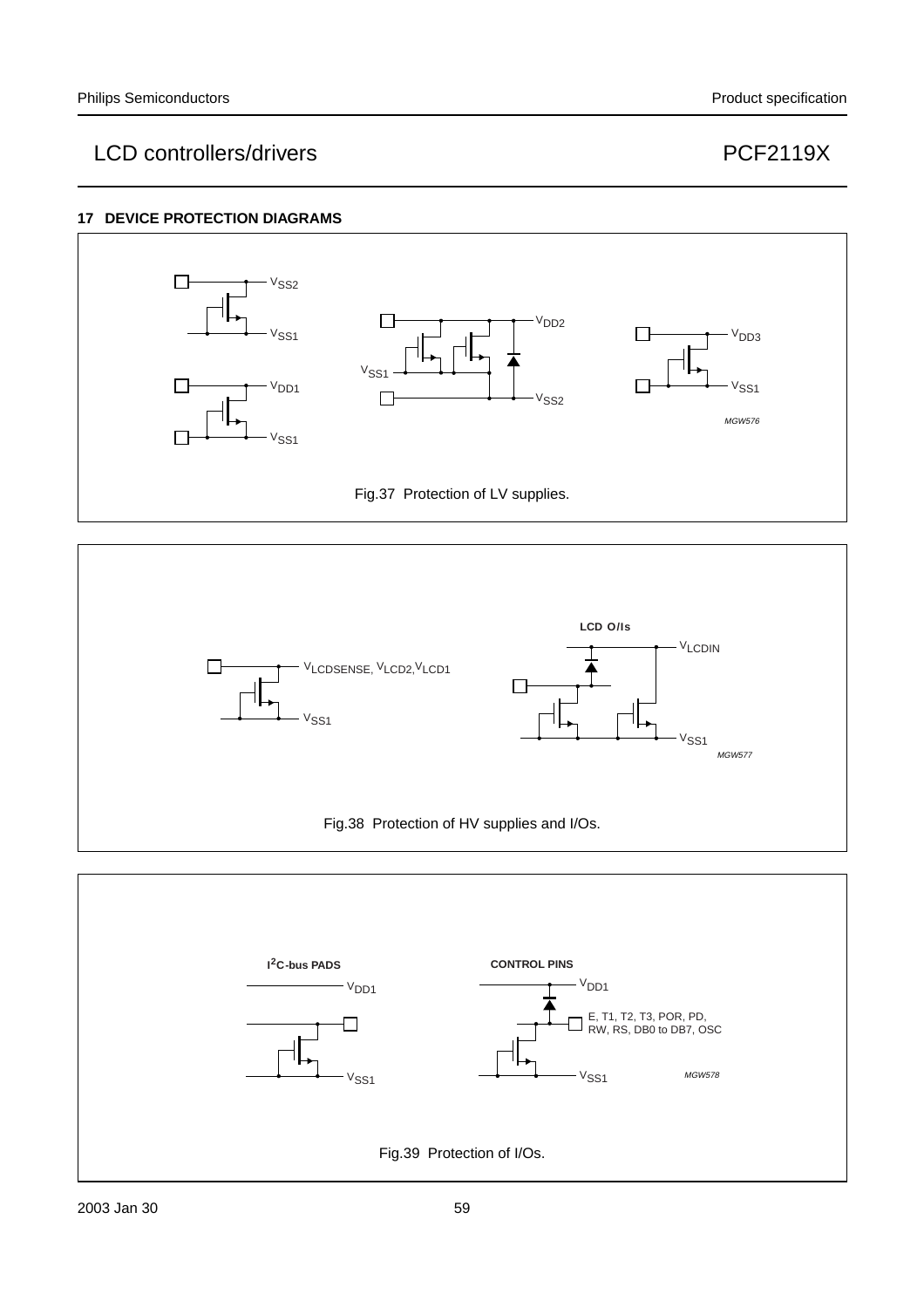# LCD controllers/drivers extending the controllers of the controllers of the controllers of the controllers of the controllers of the controllers of the control of the control of the control of the control of the control of

#### **18 BONDING PAD LOCATIONS**

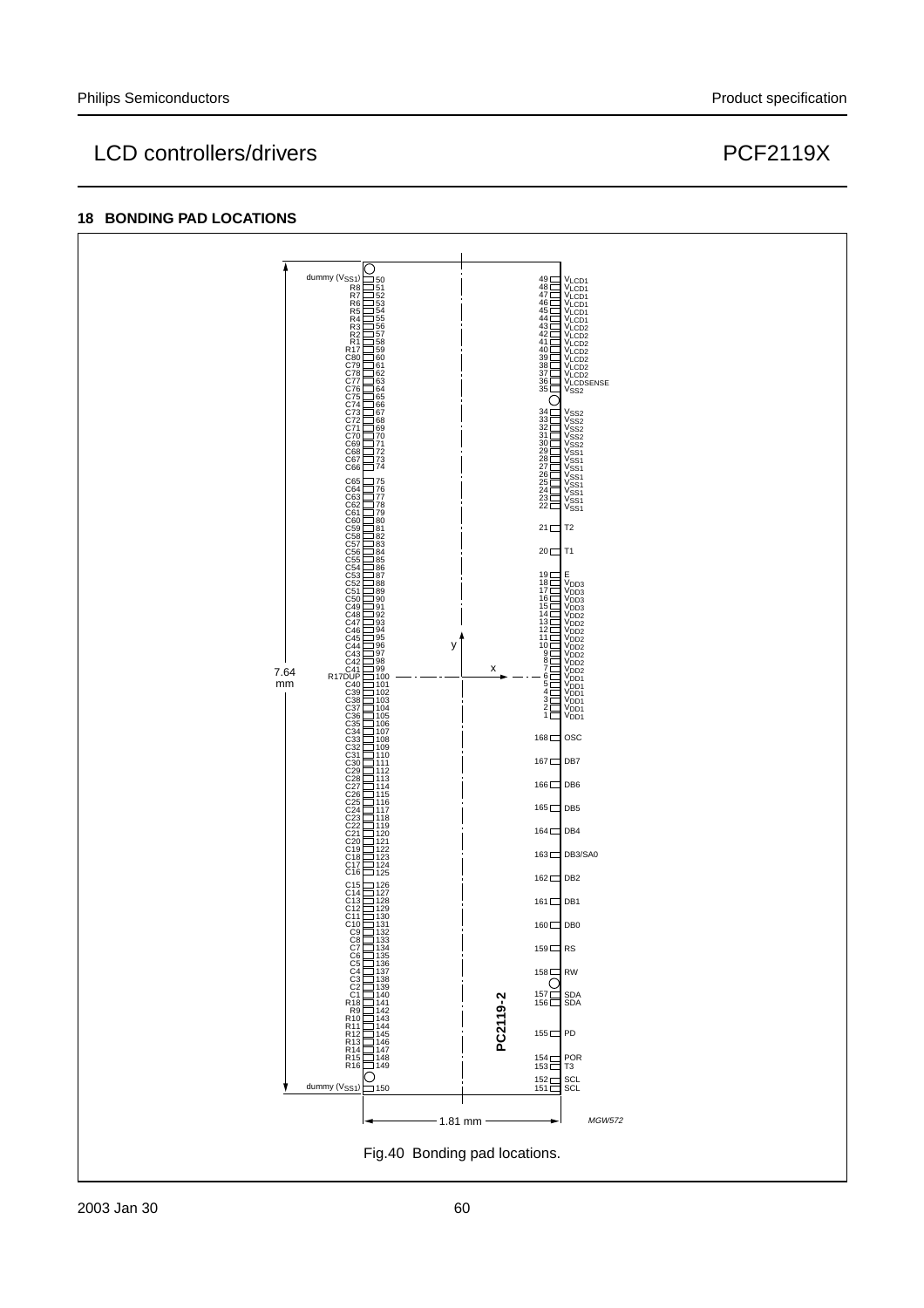



|  | Table 20 Dimensions for Fig.41 |  |
|--|--------------------------------|--|
|--|--------------------------------|--|

| DIM. | <b>DESCRIPTION</b>                  | <b>VALUE</b>       |  |
|------|-------------------------------------|--------------------|--|
| A    | pocket pitch, x direction           | $10.16 \text{ mm}$ |  |
| в    | pocket pitch, y direction           | 4.45 mm            |  |
| C    | pocket width, x direction           | 7.74 mm            |  |
| D    | pocket width, y direction           | $1.91$ mm          |  |
| E    | tray width, x direction             | 50.8 mm            |  |
| F    | tray width, y direction             | 50.8 mm            |  |
| x    | number of pockets in x<br>direction | 4                  |  |
| ٧    | number of pockets in y<br>direction | 10                 |  |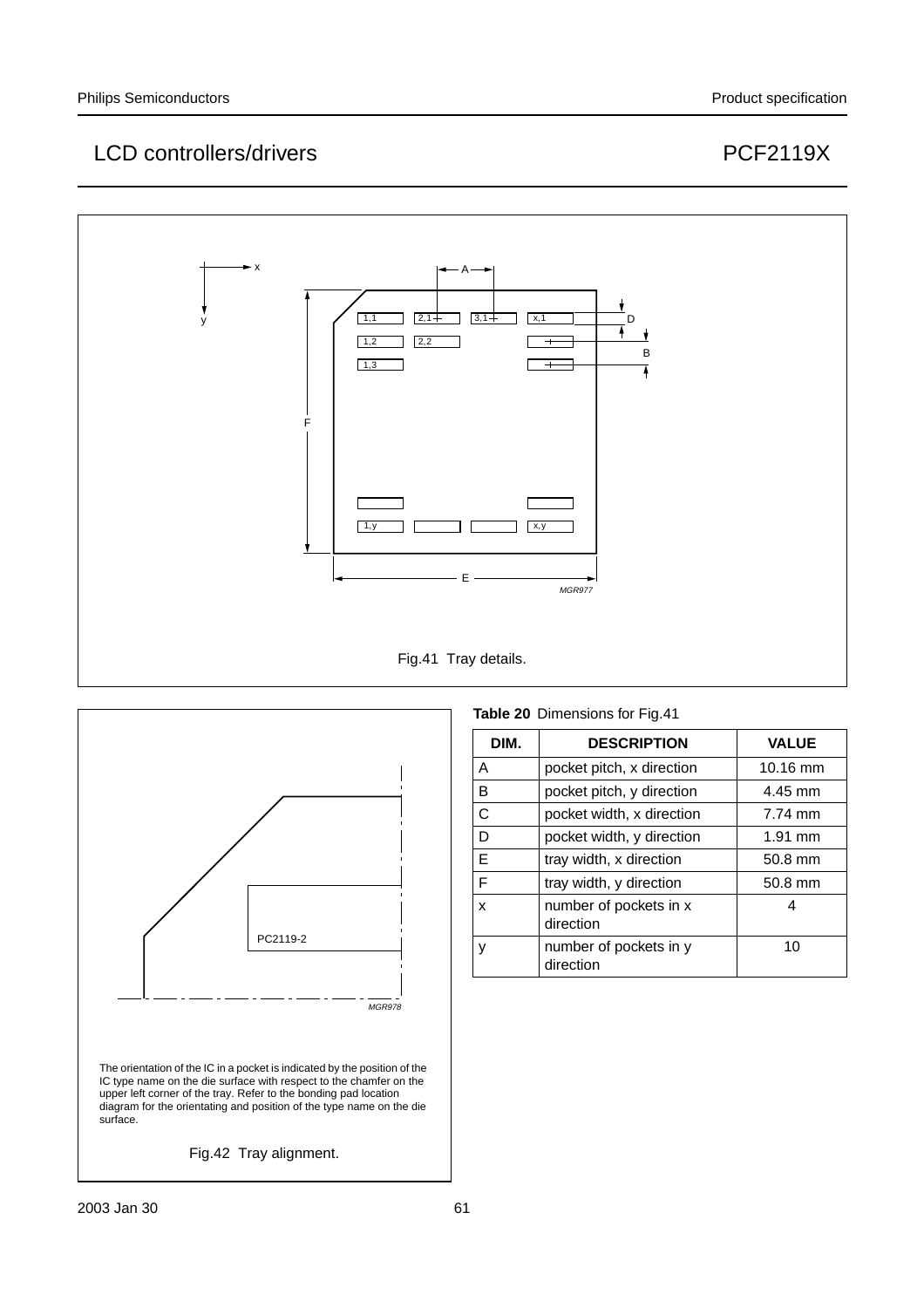#### **Table 21** Bonding pad locations

Dimensions in µm; all x/y coordinates are referenced to centre of chip; see Fig.40

| <b>SYMBOL</b>     | <b>PAD</b> | x      | У       |
|-------------------|------------|--------|---------|
| V <sub>DD1</sub>  | 1          | $+745$ | $-274$  |
| V <sub>DD1</sub>  | 2          | $+745$ | $-204$  |
| $V_{DD1}$         | 3          | $+745$ | $-134$  |
| V <sub>DD1</sub>  | 4          | $+745$ | $-64$   |
| V <sub>DD1</sub>  | 5          | $+745$ | $+6$    |
| V <sub>DD1</sub>  | 6          | $+745$ | $+76$   |
| V <sub>DD2</sub>  | 7          | $+745$ | $+146$  |
| V <sub>DD2</sub>  | 8          | $+745$ | $+216$  |
| V <sub>DD2</sub>  | 9          | $+745$ | $+286$  |
| V <sub>DD2</sub>  | 10         | $+745$ | $+356$  |
| V <sub>DD2</sub>  | 11         | $+745$ | $+426$  |
| V <sub>DD2</sub>  | 12         | $+745$ | +496    |
| V <sub>DD2</sub>  | 13         | $+745$ | $+566$  |
| V <sub>DD2</sub>  | 14         | $+745$ | $+636$  |
| V <sub>DD3</sub>  | 15         | $+745$ | $+706$  |
| V <sub>DD3</sub>  | 16         | $+745$ | $+776$  |
| V <sub>DD3</sub>  | 17         | $+745$ | $+846$  |
| V <sub>DD3</sub>  | 18         | $+745$ | $+916$  |
| Е                 | 19         | $+745$ | $+986$  |
| T1                | 20         | $+745$ | $+1196$ |
| T <sub>2</sub>    | 21         | $+745$ | $+1406$ |
| $V_{SS1}$         | 22         | $+745$ | $+1616$ |
| $V_{SS1}$         | 23         | $+745$ | $+1686$ |
| $V_{SS1}$         | 24         | $+745$ | $+1756$ |
| $V_{SS1}$         | 25         | $+745$ | $+1826$ |
| $V_{SS1}$         | 26         | $+745$ | +1896   |
| $V_{SS_1}$        | 27         | $+745$ | $+1966$ |
| $V_{SS1}$         | 28         | $+745$ | $+2036$ |
| $V_{SS_1}$        | 29         | $+745$ | $+2106$ |
| $V_{SS2}$         | 30         | $+745$ | $+2176$ |
| V <sub>SS2</sub>  | 31         | $+745$ | $+2246$ |
| V <sub>SS2</sub>  | 32         | +745   | $+2316$ |
| V <sub>SS2</sub>  | 33         | +745   | +2386   |
| $V_{\rm SS2}$     | 34         | $+745$ | $+2456$ |
| $V_{SS2}$         | 35         | +745   | +2666   |
| <b>VLCDSENSE</b>  | 36         | +745   | +2736   |
| V <sub>LCD2</sub> | 37         | $+745$ | $+2806$ |
| V <sub>LCD2</sub> | 38         | +745   | +2876   |

| <b>SYMBOL</b>             | <b>PAD</b> | x      | у       |
|---------------------------|------------|--------|---------|
| V <sub>LCD2</sub>         | 39         | $+745$ | $+2946$ |
| V <sub>LCD2</sub>         | 40         | $+745$ | $+3016$ |
| V <sub>LCD2</sub>         | 41         | $+745$ | +3086   |
| V <sub>LCD2</sub>         | 42         | $+745$ | $+3156$ |
| V <sub>LCD2</sub>         | 43         | $+745$ | $+3226$ |
| $V_{LCD1}$                | 44         | $+745$ | $+3296$ |
| $V_{LCD1}$                | 45         | $+745$ | +3366   |
| V <sub>LCD1</sub>         | 46         | $+745$ | $+3436$ |
| $V_{LCD1}$                | 47         | $+745$ | $+3506$ |
| $V_{LCD1}$                | 48         | $+745$ | +3576   |
| V <sub>LCD1</sub>         | 49         | $+745$ | $+3646$ |
| dummy (V <sub>SS1</sub> ) | 50         | $-745$ | $+3576$ |
| R <sub>8</sub>            | 51         | $-745$ | +3506   |
| R7                        | 52         | $-745$ | $+3436$ |
| R <sub>6</sub>            | 53         | $-745$ | +3366   |
| R <sub>5</sub>            | 54         | $-745$ | $+3296$ |
| R4                        | 55         | $-745$ | $+3226$ |
| R <sub>3</sub>            | 56         | -745   | $+3156$ |
| R <sub>2</sub>            | 57         | $-745$ | $+3086$ |
| R <sub>1</sub>            | 58         | -745   | $+3016$ |
| R <sub>17</sub>           | 59         | $-745$ | $+2946$ |
| C80                       | 60         | $-745$ | $+2876$ |
| C79                       | 61         | $-745$ | $+2806$ |
| C78                       | 62         | $-745$ | $+2736$ |
| C77                       | 63         | $-745$ | $+2666$ |
| C76                       | 64         | $-745$ | $+2596$ |
| C75                       | 65         | -745   | $+2526$ |
| C74                       | 66         | $-745$ | $+2456$ |
| C73                       | 67         | $-745$ | $+2386$ |
| C72                       | 68         | $-745$ | $+2316$ |
| C71                       | 69         | -745   | $+2246$ |
| C70                       | 70         | -745   | $+2176$ |
| C69                       | 71         | -745   | $+2106$ |
| C68                       | 72         | $-745$ | $+2036$ |
| C67                       | 73         | $-745$ | +1966   |
| C66                       | 74         | $-745$ | $+1896$ |
| C65                       | 75         | $-745$ | $+1756$ |
| C64                       | 76         | -745   | $+1686$ |
| C63                       | 77         | $-745$ | +1616   |
| C62                       | 78         | -745   | $+1546$ |
| C61                       | 79         | -745   | $+1476$ |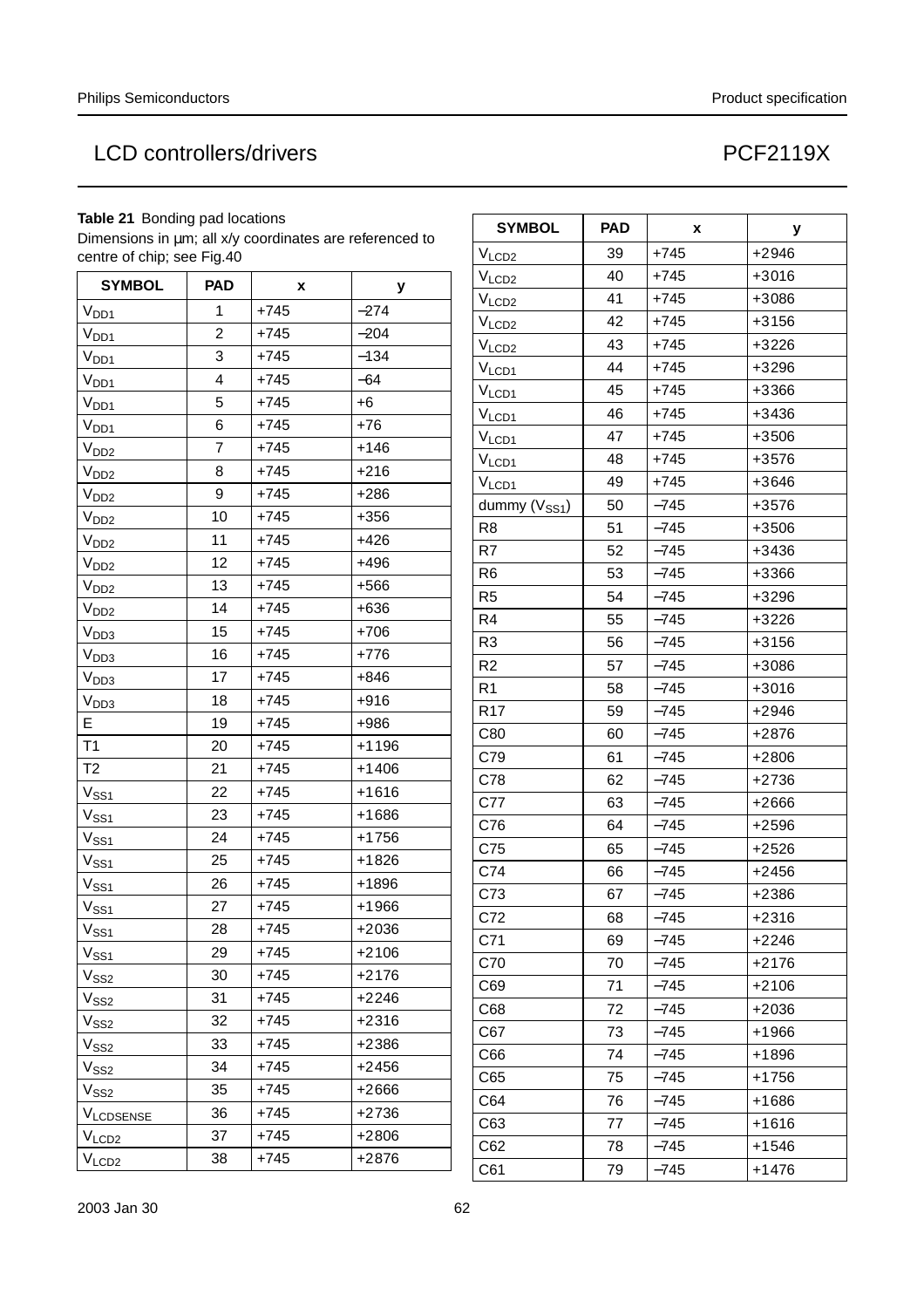| <b>SYMBOL</b>   | <b>PAD</b> | x      | у       | <b>SYMBOL</b>     | <b>PAD</b> | X      | у       |
|-----------------|------------|--------|---------|-------------------|------------|--------|---------|
| C60             | 80         | $-745$ | $+1406$ | C <sub>20</sub>   | 121        | $-745$ | $-1464$ |
| C <sub>59</sub> | 81         | $-745$ | $+1336$ | C <sub>19</sub>   | 122        | $-745$ | $-1534$ |
| C58             | 82         | $-745$ | $+1266$ | C <sub>18</sub>   | 123        | $-745$ | $-1604$ |
| C <sub>57</sub> | 83         | $-745$ | $+1196$ | C <sub>17</sub>   | 124        | $-745$ | $-1674$ |
| C56             | 84         | $-745$ | $+1126$ | C <sub>16</sub>   | 125        | $-745$ | $-1744$ |
| C55             | 85         | $-745$ | $+1056$ | C <sub>15</sub>   | 126        | $-745$ | $-1884$ |
| C54             | 86         | $-745$ | $+986$  | C14               | 127        | $-745$ | $-1954$ |
| C53             | 87         | $-745$ | $+916$  | C <sub>13</sub>   | 128        | $-745$ | $-2024$ |
| C52             | 88         | $-745$ | $+846$  | C <sub>12</sub>   | 129        | $-745$ | $-2094$ |
| C51             | 89         | $-745$ | $+776$  | C <sub>11</sub>   | 130        | $-745$ | $-2164$ |
| C50             | 90         | $-745$ | $+706$  | C10               | 131        | $-745$ | $-2234$ |
| C49             | 91         | $-745$ | $+636$  | C <sub>9</sub>    | 132        | $-745$ | $-2304$ |
| C48             | 92         | $-745$ | $+566$  | C <sub>8</sub>    | 133        | $-745$ | $-2374$ |
| C47             | 93         | $-745$ | +496    | C7                | 134        | $-745$ | $-2444$ |
| C46             | 94         | $-745$ | $+426$  | C <sub>6</sub>    | 135        | $-745$ | $-2514$ |
| C45             | 95         | $-745$ | $+356$  | C <sub>5</sub>    | 136        | $-745$ | $-2584$ |
| C44             | 96         | $-745$ | $+286$  | C <sub>4</sub>    | 137        | $-745$ | $-2654$ |
| C43             | 97         | $-745$ | $+216$  | C <sub>3</sub>    | 138        | $-745$ | $-2724$ |
| C42             | 98         | $-745$ | $+146$  | C <sub>2</sub>    | 139        | $-745$ | $-2794$ |
| C41             | 99         | $-745$ | +76     | C <sub>1</sub>    | 140        | $-745$ | $-2864$ |
| R17DUP          | 100        | $-745$ | $+6$    | R <sub>18</sub>   | 141        | $-745$ | $-2934$ |
| C40             | 101        | $-745$ | -64     | R <sub>9</sub>    | 142        | $-745$ | $-3004$ |
| C39             | 102        | $-745$ | $-134$  | R <sub>10</sub>   | 143        | $-745$ | $-3074$ |
| C38             | 103        | $-745$ | $-204$  | R <sub>11</sub>   | 144        | $-745$ | $-3144$ |
| C37             | 104        | $-745$ | $-274$  | R <sub>12</sub>   | 145        | $-745$ | $-3214$ |
| C36             | 105        | $-745$ | $-344$  | R <sub>13</sub>   | 146        | $-745$ | $-3284$ |
| C35             | 106        | $-745$ | $-414$  | R <sub>14</sub>   | 147        | $-745$ | $-3354$ |
| C34             | 107        | $-745$ | $-484$  | R <sub>15</sub>   | 148        | $-745$ | $-3424$ |
| C33             | 108        | $-745$ | -554    | R <sub>16</sub>   | 149        | $-745$ | $-3494$ |
| C32             | 109        | $-745$ | $-624$  | dummy $(V_{SS1})$ | 150        | $-745$ | $-3704$ |
| C31             | 110        | $-745$ | $-694$  | <b>SCL</b>        | 151        | $+745$ | $-3704$ |
| C30             | 111        | $-745$ | $-764$  | <b>SCL</b>        | 152        | $+745$ | $-3634$ |
| C <sub>29</sub> | 112        | $-745$ | $-834$  | T <sub>3</sub>    | 153        | $+745$ | $-3494$ |
| C <sub>28</sub> | 113        | $-745$ | $-904$  | <b>POR</b>        | 154        | $+745$ | $-3424$ |
| C <sub>27</sub> | 114        | $-745$ | $-974$  | <b>PD</b>         | 155        | $+745$ | $-3214$ |
| C <sub>26</sub> | 115        | $-745$ | $-1044$ | <b>SDA</b>        | 156        | $+745$ | $-3004$ |
| C <sub>25</sub> | 116        | $-745$ | $-1114$ | <b>SDA</b>        | 157        | $+745$ | $-2934$ |
| C <sub>24</sub> | 117        | $-745$ | $-1184$ | $R/\overline{W}$  | 158        | $+745$ | $-2584$ |
| C <sub>23</sub> | 118        | $-745$ | $-1254$ | <b>RS</b>         | 159        | $+745$ | $-2374$ |
| C <sub>22</sub> | 119        | $-745$ | $-1324$ | DB <sub>0</sub>   | 160        | $+745$ | $-2164$ |
| C <sub>21</sub> | 120        | $-745$ | $-1394$ | DB1               | 161        | $+745$ | $-1954$ |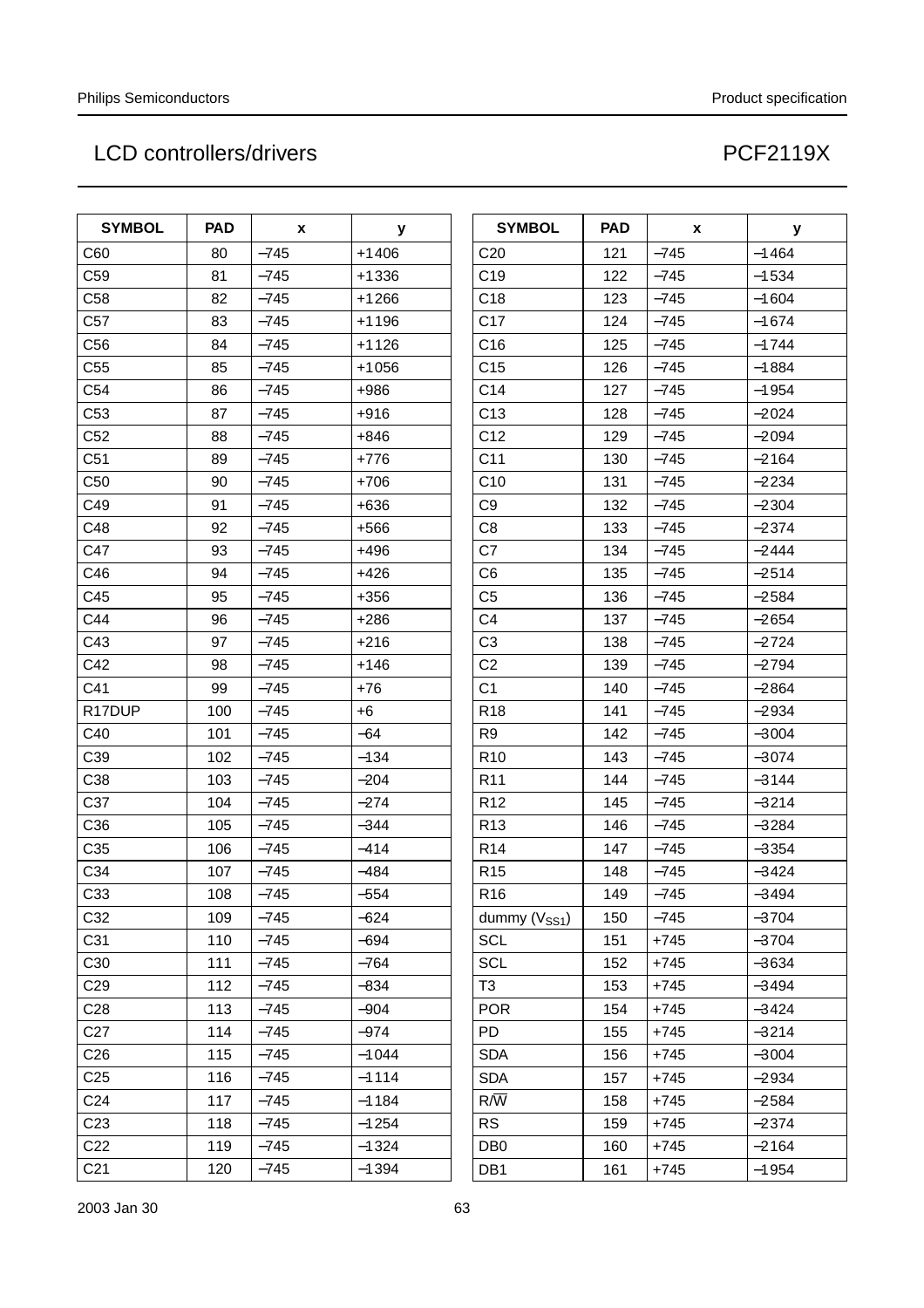| <b>SYMBOL</b>   | <b>PAD</b> | X      | у       |
|-----------------|------------|--------|---------|
| DB <sub>2</sub> | 162        | $+745$ | $-1744$ |
| DB3/SA0         | 163        | +745   | $-1534$ |
| DB4             | 164        | +745   | $-1324$ |
| DB <sub>5</sub> | 165        | $+745$ | $-1114$ |
| DB <sub>6</sub> | 166        | +745   | $-904$  |
| DB <sub>7</sub> | 167        | +745   | $-694$  |
| <b>OSC</b>      | 168        | +745   | $-484$  |
| Rec.Pat. 1      |            | $+745$ | $-2689$ |
| Rec.Pat. 2      |            | $+745$ | $+2561$ |
| Rec.Pat. 3      |            | $-745$ | +3681   |
| Rec.Pat. 4      |            | $-745$ | $-3599$ |

#### **Table 22** Bump size

| <b>PARAMETER</b>             | <b>VALUE</b>     | <b>UNIT</b> |
|------------------------------|------------------|-------------|
| Type                         | galvanic pure Au |             |
| Bump width                   | $50 \pm 6$       | μm          |
| Bump length                  | $90 + 6$         | μm          |
| Bump height                  | $17.5 \pm 5$     | μm          |
| Height difference in one die | $<$ 2            | μm          |
| Convex deformation           | $5$              | μm          |
| Pad size, aluminium          | $62 \times 100$  | μm          |
| Passivation opening CBB      | $36 \times 76$   | μm          |
| Wafer thickness              | $380 + 25$       | μm          |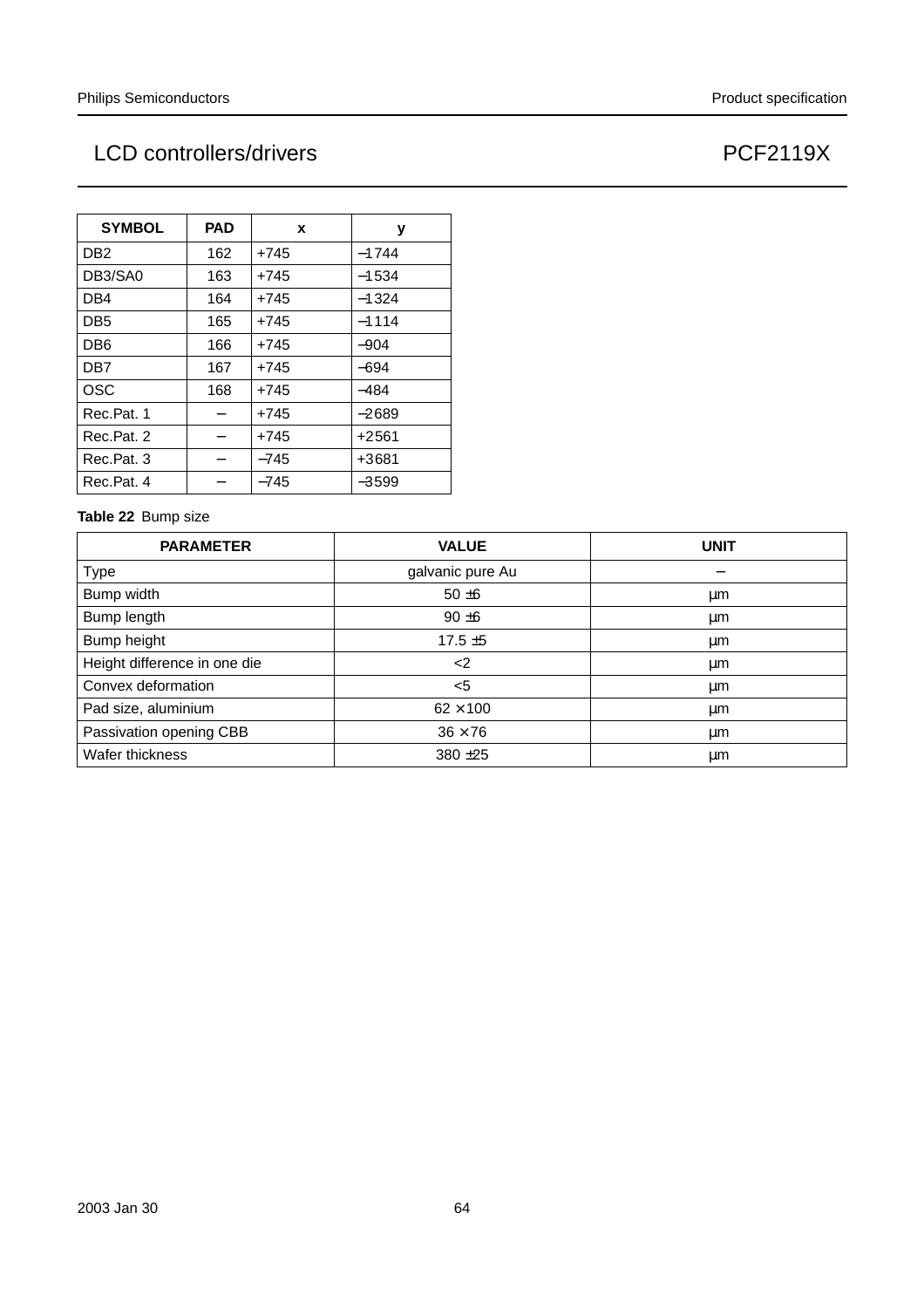#### **19 DATA SHEET STATUS**

| <b>LEVEL</b>   | <b>DATA SHEET</b><br><b>STATUS(1)</b> | <b>PRODUCT</b><br><b>STATUS(2)(3)</b> | <b>DEFINITION</b>                                                                                                                                                                                                                                                                                          |
|----------------|---------------------------------------|---------------------------------------|------------------------------------------------------------------------------------------------------------------------------------------------------------------------------------------------------------------------------------------------------------------------------------------------------------|
|                | Objective data                        | Development                           | This data sheet contains data from the objective specification for product<br>development. Philips Semiconductors reserves the right to change the<br>specification in any manner without notice.                                                                                                          |
| Ш              | Preliminary data                      | Qualification                         | This data sheet contains data from the preliminary specification.<br>Supplementary data will be published at a later date. Philips<br>Semiconductors reserves the right to change the specification without<br>notice, in order to improve the design and supply the best possible<br>product.             |
| $\mathbf{III}$ | Product data                          | Production                            | This data sheet contains data from the product specification. Philips<br>Semiconductors reserves the right to make changes at any time in order<br>to improve the design, manufacturing and supply. Relevant changes will<br>be communicated via a Customer Product/Process Change Notification<br>(CPCN). |

#### **Notes**

- 1. Please consult the most recently issued data sheet before initiating or completing a design.
- 2. The product status of the device(s) described in this data sheet may have changed since this data sheet was published. The latest information is available on the Internet at URL http://www.semiconductors.philips.com.
- 3. For data sheets describing multiple type numbers, the highest-level product status determines the data sheet status.

#### **20 DEFINITIONS**

**Short-form specification** — The data in a short-form specification is extracted from a full data sheet with the same type number and title. For detailed information see the relevant data sheet or data handbook.

**Limiting values definition** - Limiting values given are in accordance with the Absolute Maximum Rating System (IEC 60134). Stress above one or more of the limiting values may cause permanent damage to the device. These are stress ratings only and operation of the device at these or at any other conditions above those given in the Characteristics sections of the specification is not implied. Exposure to limiting values for extended periods may affect device reliability.

Application information Applications that are described herein for any of these products are for illustrative purposes only. Philips Semiconductors make no representation or warranty that such applications will be suitable for the specified use without further testing or modification.

#### **21 DISCLAIMERS**

**Life support applications** - These products are not designed for use in life support appliances, devices, or systems where malfunction of these products can reasonably be expected to result in personal injury. Philips Semiconductors customers using or selling these products for use in such applications do so at their own risk and agree to fully indemnify Philips Semiconductors for any damages resulting from such application.

**Right to make changes** - Philips Semiconductors reserves the right to make changes in the products including circuits, standard cells, and/or software described or contained herein in order to improve design and/or performance. When the product is in full production (status 'Production'), relevant changes will be communicated via a Customer Product/Process Change Notification (CPCN). Philips Semiconductors assumes no responsibility or liability for the use of any of these products, conveys no licence or title under any patent, copyright, or mask work right to these products, and makes no representations or warranties that these products are free from patent, copyright, or mask work right infringement, unless otherwise specified.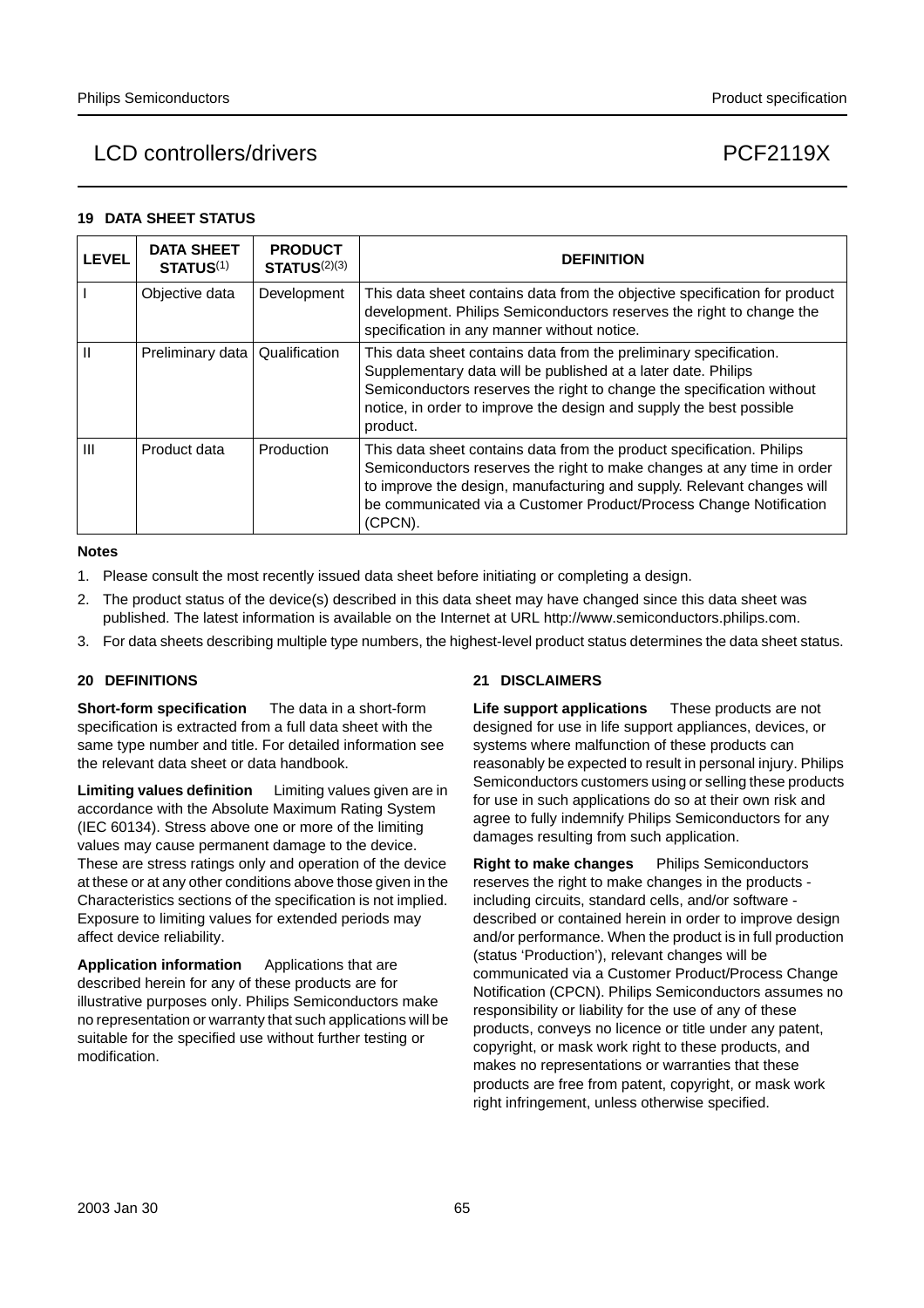#### **22 PURCHASE OF PHILIPS I2C COMPONENTS**



Purchase of Philips I<sup>2</sup>C components conveys a license under the Philips' I<sup>2</sup>C patent to use the components in the I2C system provided the system conforms to the I2C specification defined by Philips. This specification can be ordered using the code 9398 393 40011.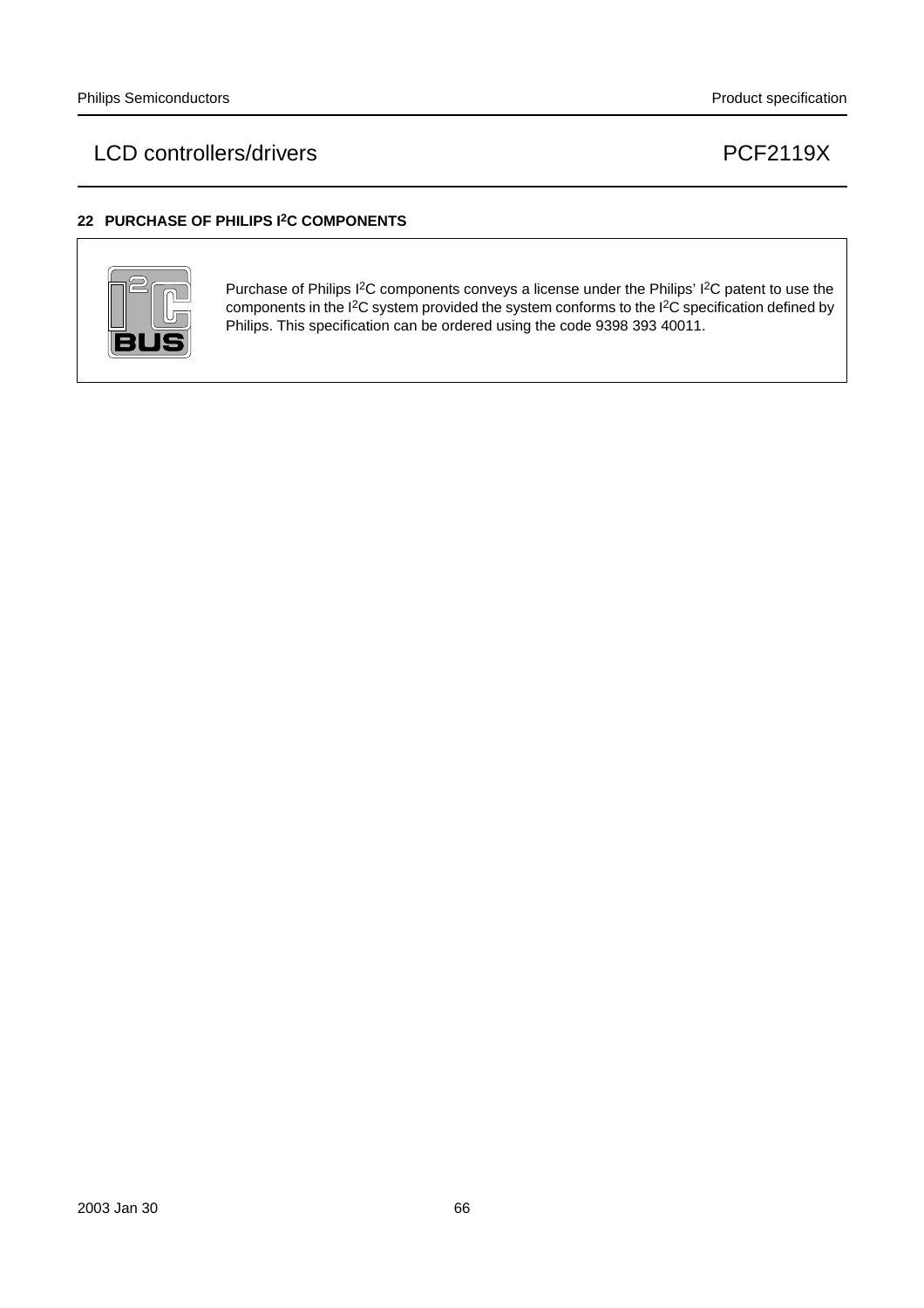**NOTES**